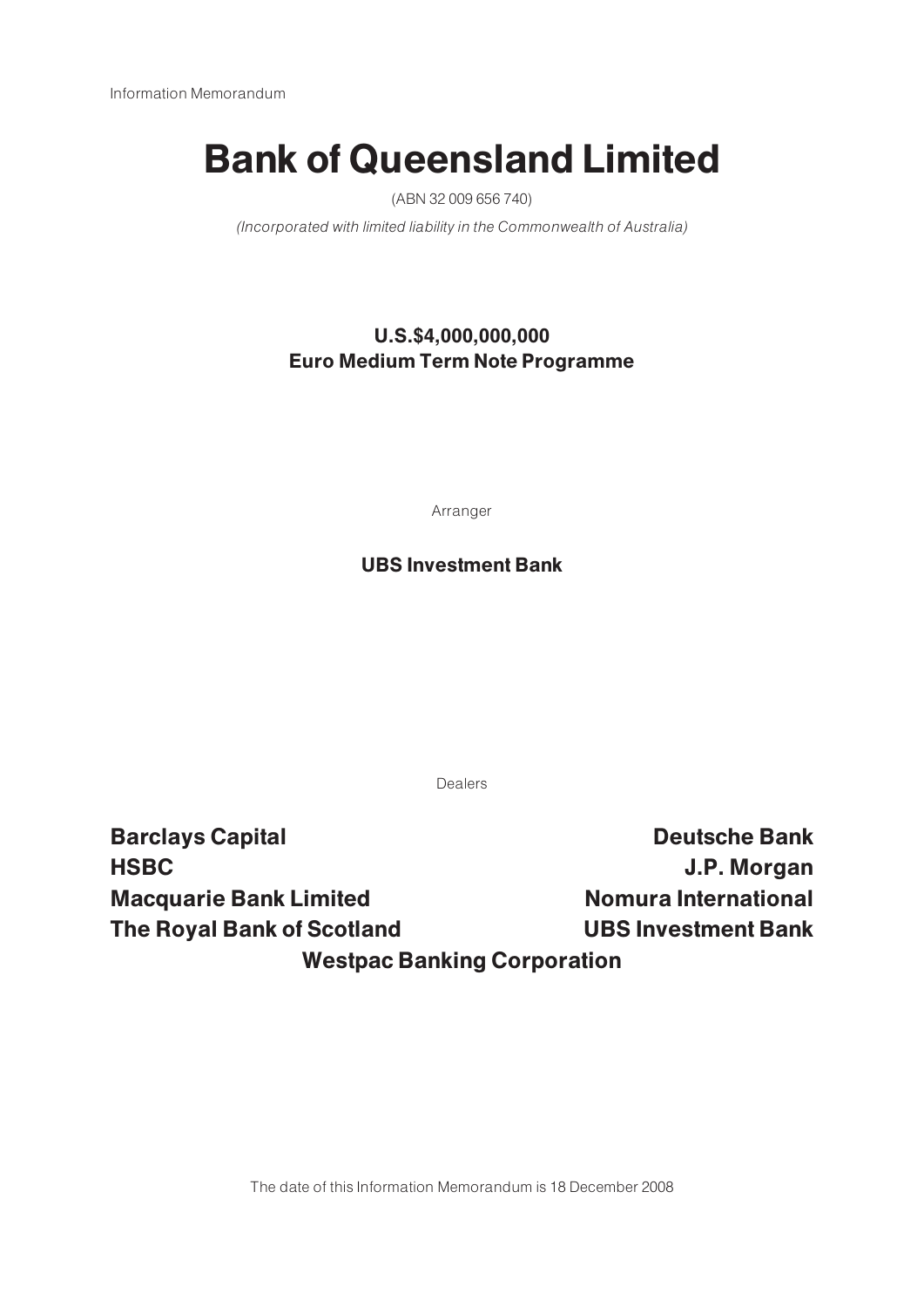This Information Memorandum comprises a base prospectus for the purpose of Article 5.4 of Directive 2003/71/EC (the ''Prospectus Directive''), replaces and supersedes the Information Memorandum dated 7 December 2007 describing the Programme (as defined below). Any Notes (as defined below) issued under the Programme on or after the date of this Information Memorandum are issued subject to the provisions contained herein. This does not affect any Notes already issued.

Under the Euro Medium Term Note Programme described in this Information Memorandum (the ''Programme''), Bank of Queensland Limited (ABN 32 009 656 740) (the ''Issuer'' or the ''Bank''), subject to compliance with all relevant laws, regulations and directives, may from time to time issue Euro Medium Term Notes (the ''Notes''). The aggregate nominal amount of Notes outstanding will not at any time exceed U.S.\$4,000,000,000 (or the equivalent in other currencies) or such higher amount as may be agreed by the Issuer and the Dealers (as defined in ''Subscription and Sale'' ).

Notes will be issued in one or more series (each a ''Series''). Each Series shall be in bearer form and may be issued in one or more tranches (each a ''Tranche'') on different issue dates. Notes of each Series will have the same maturity date, bear interest on the same basis and at the same rate and be issued on terms otherwise identical (except in relation to interest commencement dates and matters related thereto).

Each Tranche of Notes will be represented on issue by a temporary global note (each a ''Temporary Global Note'') which may be deposited on the issue date with a common depositary on behalf of Euroclear Bank S.A./N.V. ("Euroclear") and Clearstream Banking, société anonyme ("Clearstream, Luxembourg'') and/or any other agreed clearing system. The provisions governing the exchange of interests in Temporary Global Notes for permanent global notes (each a ''Permanent Global Note'') and Definitive Notes are described in ''Summary of Provisions Relating to the Notes while in Global Form''.

Application has been made to the Financial Services Authority in its capacity as competent authority under the Financial Services and Markets Act 2000 (the ''UK Listing Authority'') for Notes issued under the Programme during the period of 12 months from the date of this Information Memorandum to be admitted to the official list of the UK Listing Authority (the ''Official List'') and to the London Stock Exchange plc (the ''London Stock Exchange'') for such Notes to be admitted to trading on the London Stock Exchange's regulated market. References in this Information Memorandum to Notes being ''listed'' (and related references) on the London Stock Exchange shall mean that such Notes have been admitted to trading on the London Stock Exchange's regulated market and have been admitted to the Official List. The London Stock Exchange's regulated market is a regulated market for the purposes of Directive 2004/ 39/EC (the Markets in Financial Instruments Directive). Notice of the aggregate nominal amount of, interest (if any) payable in respect of, the issue price of, and any other terms and conditions not contained herein which are applicable to, the Notes of each Tranche will be set forth in the Final Terms (the ''Final Terms'') which, with respect to Notes to be listed on the London Stock Exchange, will be delivered to the UK Listing Authority and the London Stock Exchange on or before the date of issue of the Notes of such Tranche.

Subject as provided in the applicable Final Terms, the only persons authorised to use this Information Memorandum in connection with an offer of Notes are the persons named in the applicable Final Terms as the relevant Dealer or the Managers, as the case may be.

Copies of each Final Terms will be available from FT Business Research Centre operated by FT Interactive Data at Fitzroy House, 13-17 Epworth Street, London EC2A 4DL (in the case of Notes admitted to the Official List and to trading by the London Stock Exchange only) and from the specified office of each of the Paying Agents (as defined below).

The Issuer (the ''Responsible Person'') accepts responsibility for the information contained in this Information Memorandum. To the best of the knowledge and belief of the Issuer (which has taken all reasonable care to ensure that such is the case), the information contained in this Information Memorandum is in accordance with the facts and does not omit anything likely to affect the import of such information.

No person is or has been authorised by the Issuer to give any information or to make any representation not contained in or not consistent with this Information Memorandum or any other information supplied in connection with the Programme or the Notes and, if given or made, such information or representation must not be relied upon as having been authorised by the Issuer, any of the Dealers or the Arranger (as defined in ''Summary of the Programme''). Neither the delivery of this Information Memorandum nor any sale made in connection herewith shall, under any circumstances, create any implication that there has been no change in the affairs of the Issuer or its Subsidiaries (as defined below) taken as a whole (the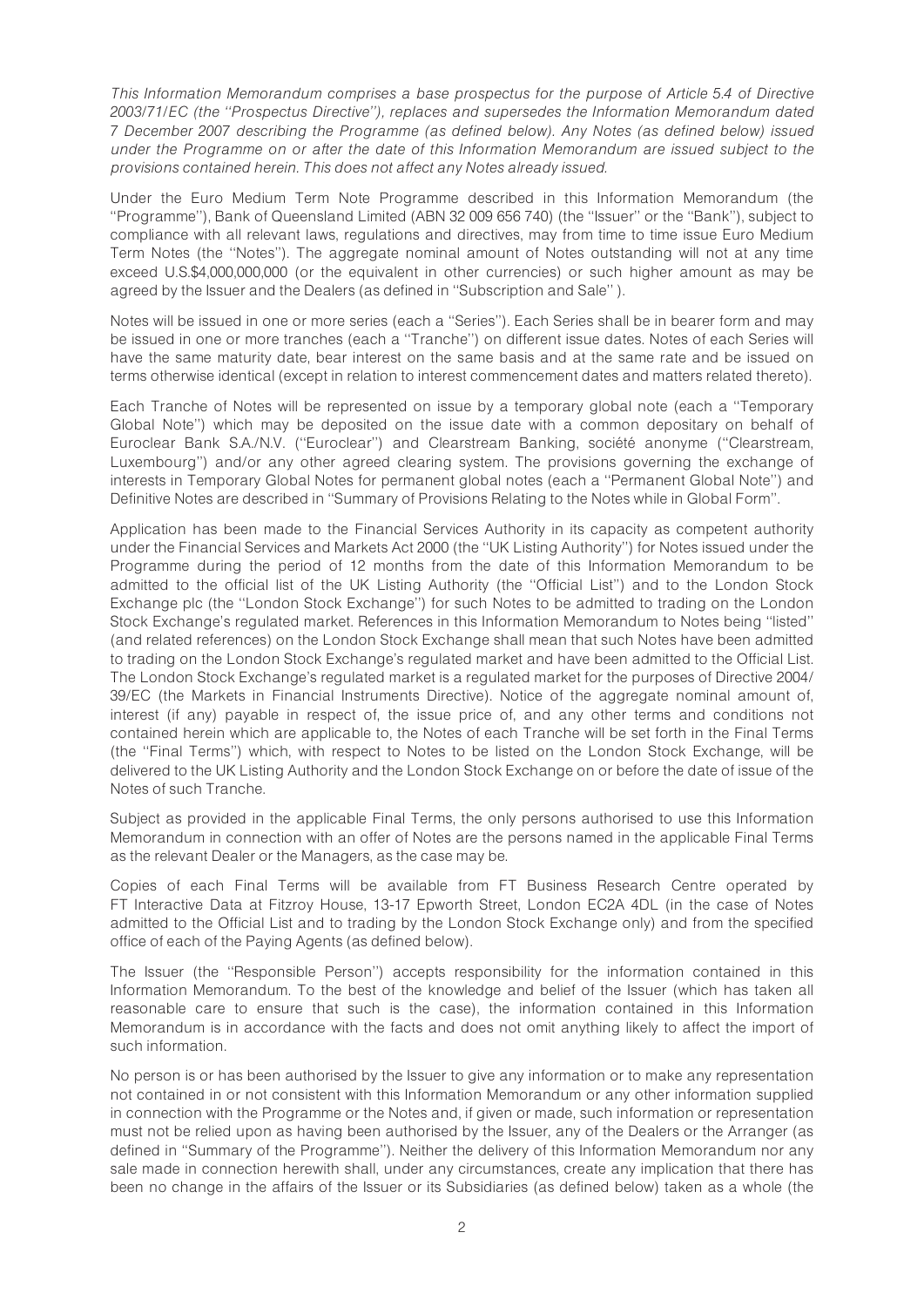''Group'') since the date hereof or the date upon which this Information Memorandum has been most recently amended or supplemented or that there has been no adverse change in the financial position of the Issuer or the Group since the date hereof or the date upon which this Information Memorandum has been most recently amended or supplemented or that any other information supplied in connection with the Programme is correct as of any time subsequent to the date on which it is supplied or, if different, the date indicated in the document containing the same.

The distribution of this Information Memorandum and the offering or sale of the Notes in certain jurisdictions may be restricted by law. Persons into whose possession this Information Memorandum comes are required by the Issuer, the Dealers and the Arranger to inform themselves about and to observe any such restriction. The Notes have not been and will not be registered under the United States Securities Act of 1933, as amended (the ''Securities Act'') and are subject to U.S. tax law requirements. Subject to certain exceptions, Notes may not be offered, sold or delivered within the United States or to, or for the account or benefit of, U.S. persons. For a description of certain restrictions on offers and sales of Notes and on distribution of this Information Memorandum, see ''Subscription and Sale''.

This Information Memorandum does not constitute an offer of, or an invitation by or on behalf of the Issuer or the Dealers to subscribe for, or purchase, any Notes.

Neither the Arranger nor the Dealers have independently verified the information contained in this Information Memorandum. None of the Dealers or the Arranger makes any representation, express or implied, or accepts any responsibility or liability, with respect to the accuracy or completeness of any of the information contained or incorporated in this Information Memorandum or any other information provided by the Issuer in connection with the Programme. Neither this Information Memorandum nor any other financial statements are intended to provide the basis of any credit or other evaluation and should not be considered as a recommendation by any of the Issuer, the Arranger or the Dealers that any recipient of this Information Memorandum or any other financial statements should purchase any of the Notes. Each potential purchaser of Notes should determine for itself the relevance of the information contained in this Information Memorandum and its purchase of Notes should be based upon such investigation as it deems necessary. None of the Dealers or the Arranger undertakes to review the financial condition or affairs of the Issuer during the life of the arrangements contemplated by this Information Memorandum nor to advise any investor or potential investor in any Notes of any information coming to the attention of any of the Dealers or the Arranger. None of the Dealers or the Arranger accepts any liability in relation to the information contained or incorporated by reference in this Information Memorandum or any other information provided by the Issuer in connection with the Programme.

This Information Memorandum has been prepared on the basis that any offer of Notes in any Member State of the European Economic Area which has implemented the Prospectus Directive (each, a ''Relevant Member State'') will be made pursuant to an exemption under the Prospectus Directive, as implemented in that Relevant Member State, from the requirement to publish a prospectus for offers of Notes. Accordingly any person making or intending to make an offer in that Relevant Member State of Notes which are the subject of an offering contemplated in this Information Memorandum as completed by final terms in relation to the offer of those Notes may only do so in circumstances in which no obligation arises for the Issuer or any Dealer to publish a prospectus pursuant to Article 3 of the Prospectus Directive or supplement a prospectus pursuant to Article 16 of the Prospectus Directive, in each case, in relation to such offer. Neither the Issuer nor any Dealer have authorised, nor do they authorise, the making of any offer of Notes in circumstances in which an obligation arises for the Issuer or any Dealer to publish or supplement a prospectus for such offer.

In connection with any Tranche, one of the Dealers may act as a stabilising manager (the ''Stabilising Manager''). The identity of the Stabilising Manager will be disclosed in the relevant Final Terms. References in the next paragraph to ''the issue'' are to each Tranche in relation to which a Stabilising Manager is appointed.

In connection with the issue of any Tranche of Notes, the Dealer or Dealers (if any) named as the Stabilisation Manager(s) (or persons acting on behalf of any Stabilisation Manager(s)) in the applicable Final Terms may, outside Australia and on a market operated outside Australia, overallot Notes or effect transactions with a view to supporting the market price of the Notes at a level higher than that which might otherwise prevail. However, there is no assurance that the Stabilising Manager(s) (or persons acting on behalf of a Stabilising Manager) will undertake stabilisation action. Any stabilisation action may begin on or after the date on which adequate public disclosure of the terms of the offer of the relevant Tranche of Notes is made and, if begun, may be ended at any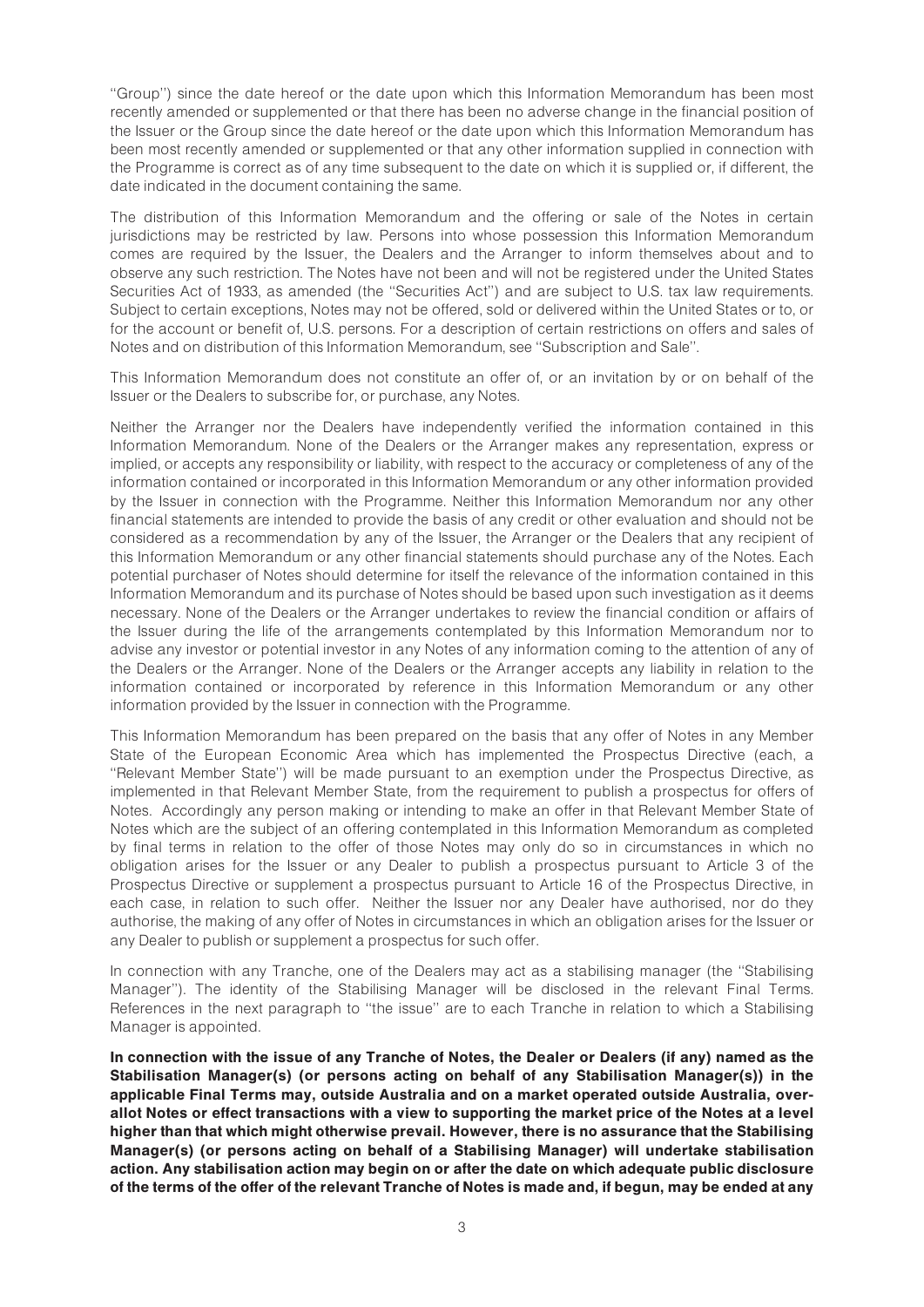time, but it must end no later than the earlier of 30 days after the issue date of the relevant Tranche of Notes and 60 days after the date of the allotment of the relevant Tranche of Notes. Any stabilisation action or over-allotment must be conducted by the relevant Stabilising Manager(s) (or persons acting on behalf of any Stabilising Manager(s)) in accordance with all applicable laws and rules.

The financial information included in this Information Memorandum has not been prepared in accordance with the international accounting standards (the ''International Accounting Standards'') adopted pursuant to the procedure of Article 3 of Regulation (EC) No1606/2002 and there may be material differences in the financial information had Regulation (EC) No 1606/2002 been applied to the historical financial information.

In this Information Memorandum, unless otherwise specified or the context otherwise requires, references to "U.S. dollars", "U.S.\$" and to "cents" are to the currency of the United States of America, to "A\$", "\$" and "dollars" are to the currency of the Commonwealth of Australia, to "£" and "Sterling" are to the currency of the United Kingdom and to ''euro'' are to the currency introduced at the third stage of European economic and monetary union pursuant to the Treaty establishing the European Community, as amended.

## Guaranteed Notes

The Issuer may apply to the Commonwealth of Australia for the issue of an eligibility certificate for certain liabilities (including Notes to be issued under the Programme) to have the benefit of the Deed of Guarantee (the ''Guarantee'') executed on behalf of the Commonwealth of Australia dated 20 November 2008 and taking effect from 28 November 2008. The guarantee facility will be restricted to senior unsecured liabilities which are not complex and with a term of up to 60 months, with the Guarantee to apply for the full term of the relevant liabilities including in the period following the closure of the facility to new issuances. The guarantee facility will be available for debt issuance in all major currencies. Guidance on the meaning of ''not complex'' is available at www.guaranteescheme.gov.au/. The form of the Guarantee and the Australian Government Guarantee Scheme for Large Deposits and Wholesale Funding Rules (the ''Scheme Rules'') (including details with respect to the procedures for making a claim under the Guarantee) are also available at www.guaranteescheme.gov.au/.

If the Commonwealth of Australia issues an eligibility certificate for the purposes of the Guarantee in respect of a particular Series of Notes, or if applicable, Notes of a particular class issued from time to time under the Programme, then the Final Terms for the relevant Notes will specify that the Guarantee applies to those Notes (the ''Guaranteed Notes''). The holders of such Guaranteed Notes will be the beneficiaries of the Guarantee. Each Noteholder of any Guaranteed Note, and any person claiming through or under such a Noteholder, is deemed to have notice of, and is bound by, the Guarantee and the Scheme Rules.

The Commonwealth of Australia has not authorised the publication of, nor reviewed, this Information Memorandum nor verified the information contained in it nor made any representations or warranties with respect to, nor accepted any responsibility for, the contents of this Information Memorandum or any other statement made or purported to be made on its behalf in connection with the Issuer or the issue and offering of Notes.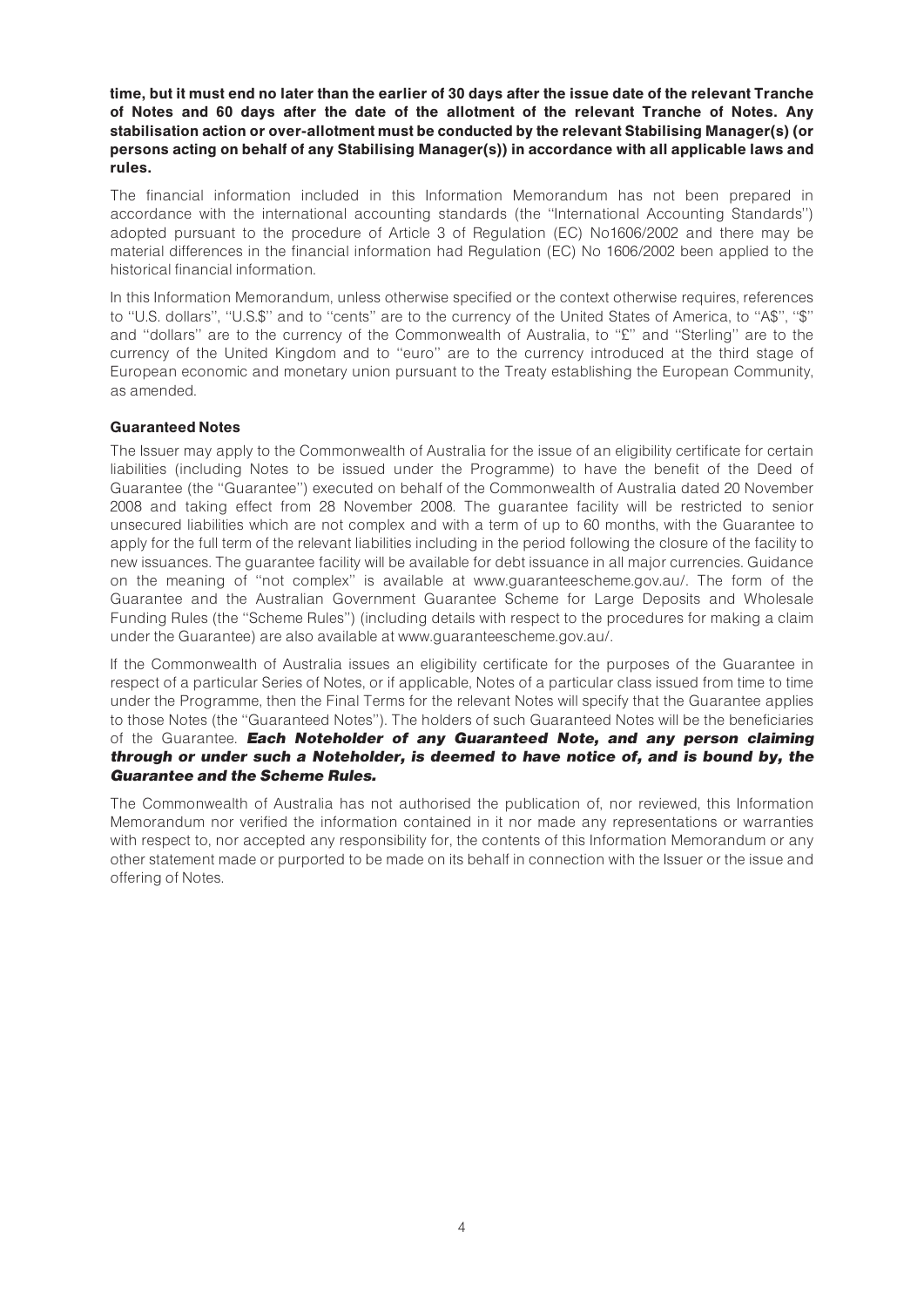## Documents Incorporated by Reference

The following documents which have previously been published shall be incorporated in, and form part of, this Information Memorandum:

- . the Profit Announcements for the years ended 31 August 2007 and 31 August 2008 (including the auditors' report, the audited consolidated financial statements of the Issuer in respect of the years ended 31 August 2007 and 31 August 2008 and notes thereon);
- . the Terms and Conditions of the Notes contained in the previous Information Memorandum dated 15 December 2006, pages 15 to 33 (inclusive) prepared by the Issuer in connection with the Programme.

Following the publication of this Information Memorandum a supplement may be prepared by the Issuer and approved by the UK Listing Authority in accordance with Article 16 of the Prospectus Directive. Statements contained in any such supplement (or contained in any document incorporated by reference therein) shall, to the extent applicable (whether expressly, by implication or otherwise), be deemed to modify or supersede statements contained in this Information Memorandum or in a document which is incorporated by reference in this Information Memorandum. Any statement so modified or superseded shall not be deemed, except as so modified or superseded, to constitute a part of this Information Memorandum.

Copies of documents incorporated by reference in this Information Memorandum can be obtained from the registered office of the Issuer and from the specified office of the Paying Agent for the time being in London, set out at the end of this Information Memorandum.

## Supplemental Information Memorandum

The Issuer will, in the event of any significant new factor, material mistake or inaccuracy relating to information included in this Information Memorandum which is capable of affecting the assessment of any Notes, prepare a supplement to this Information Memorandum or publish a new Information Memorandum for use in connection with any subsequent issue of Notes. The Issuer has undertaken to the Dealers in the Dealer Agreement (as defined in ''Subscription and Sale'') that it will comply with section 87G of the Financial Services and Markets Act 2000 (''FSMA'').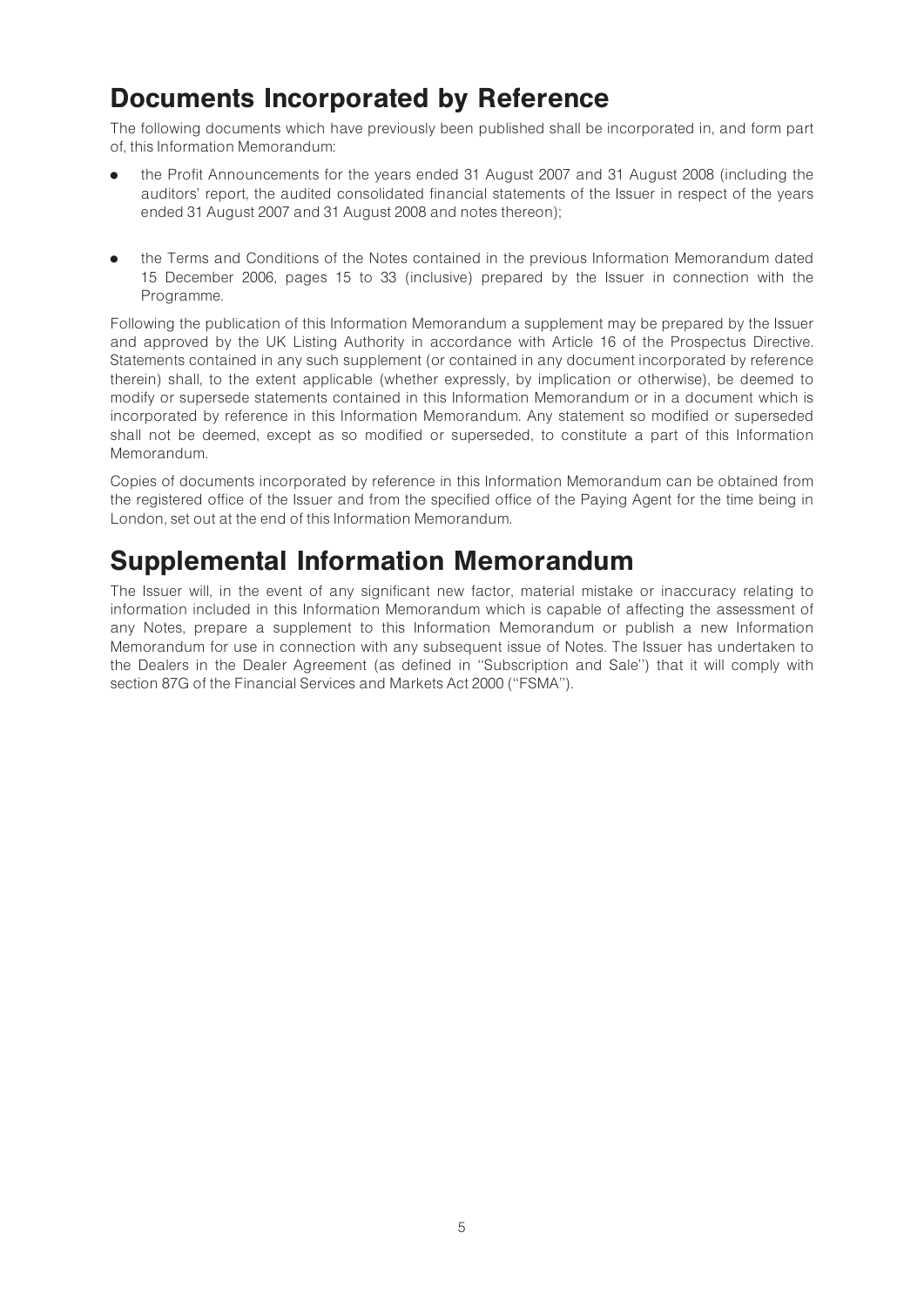## Table of Contents

|                                                                                                      | Page |
|------------------------------------------------------------------------------------------------------|------|
| <b>Overview of the Programme</b>                                                                     | 7    |
| <b>Risk Factors</b>                                                                                  | 12   |
| <b>Form of the Notes</b>                                                                             | 19   |
| <b>Terms and Conditions of the Notes</b>                                                             | 21   |
| Australian Government Guarantee Schemes for Deposits, Large Deposits and<br><b>Wholesale Funding</b> | 41   |
| <b>Use of Proceeds</b>                                                                               | 43   |
| <b>Bank of Queensland Limited</b>                                                                    | 44   |
| <b>Australian Taxation</b>                                                                           | 49   |
| <b>United Kingdom Taxation and EU Savings Directive</b>                                              | 54   |
| <b>Subscription and Sale</b>                                                                         | 55   |
| <b>Form of Final Terms</b>                                                                           | 59   |
| <b>General Information</b>                                                                           | 69   |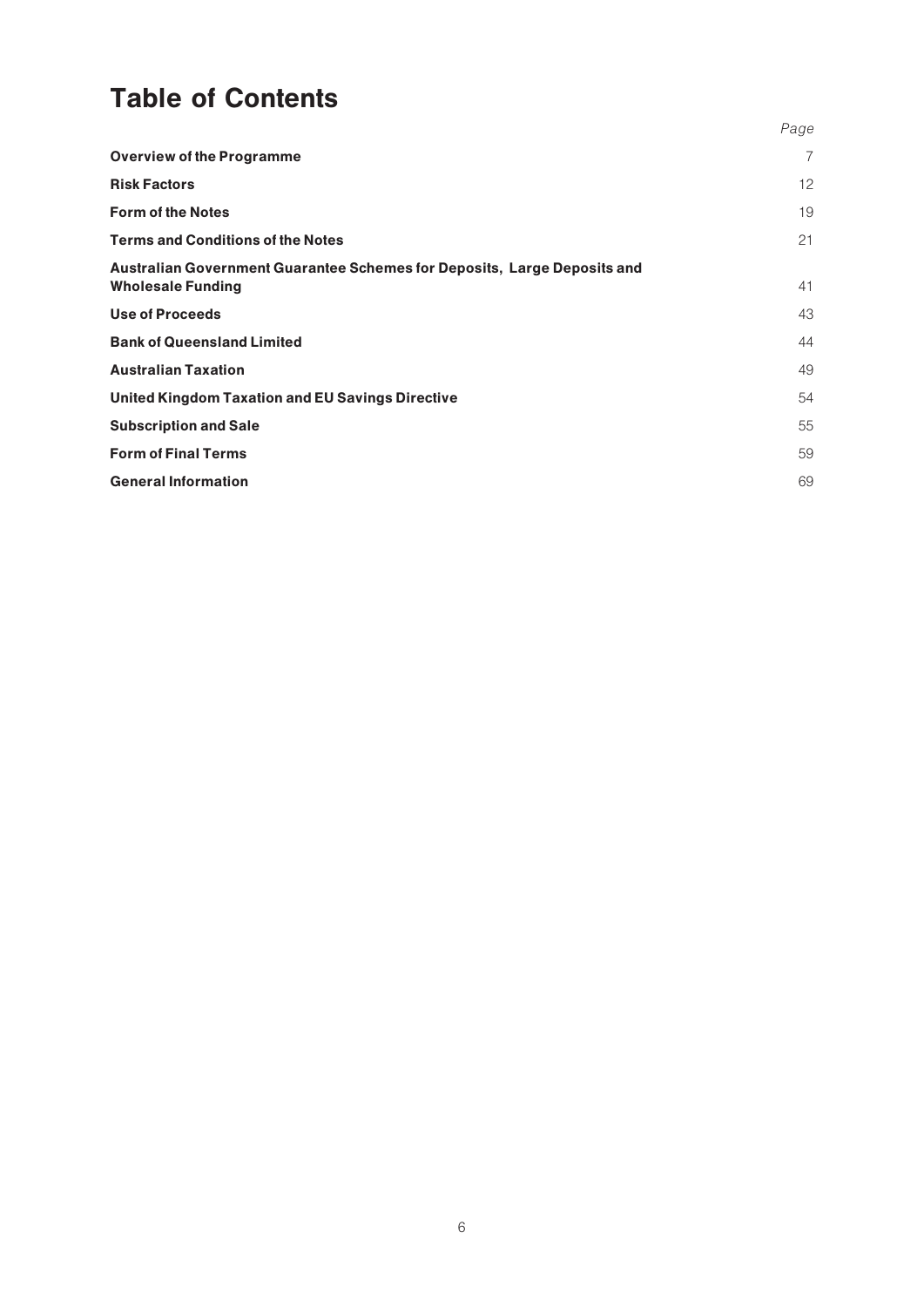## Overview of the Programme

The following overview is qualified in its entirety by the remainder of this Information Memorandum and, in relation to the terms and conditions of any Tranche, by the applicable Final Terms. Words and expressions defined in the ''Terms and Conditions of the Notes'' shall have the same meanings in this summary.

| lssuer:                                                    | Bank of Queensland Limited (ABN 32 009 656 740)                                                                                                                                                                                                                                                                                                                                                                                                                                                                                                                                                                                                                                                                                                                                                                                |
|------------------------------------------------------------|--------------------------------------------------------------------------------------------------------------------------------------------------------------------------------------------------------------------------------------------------------------------------------------------------------------------------------------------------------------------------------------------------------------------------------------------------------------------------------------------------------------------------------------------------------------------------------------------------------------------------------------------------------------------------------------------------------------------------------------------------------------------------------------------------------------------------------|
| <b>Guarantor in respect of</b><br><b>Guaranteed Notes:</b> | Commonwealth of Australia (the "Guarantor")                                                                                                                                                                                                                                                                                                                                                                                                                                                                                                                                                                                                                                                                                                                                                                                    |
| <b>Guarantee in respect of</b><br><b>Guaranteed Notes:</b> | If the Commonwealth of Australia issues an eligibility certificate for the<br>purposes of the Deed of Guarantee ("Guarantee") executed on behalf of<br>the Commonwealth of Australia and taking effect from 28 November 2008 in<br>respect of a particular Series of Notes, or if applicable, Notes of a particular<br>class issued from time to time under the Programme, then the Final Terms<br>for the relevant Instruments will specify that the Guarantee applies to those<br>Notes. The holders of such Notes will be the beneficiaries of the Guarantee.                                                                                                                                                                                                                                                               |
| <b>Description:</b>                                        | Euro Medium Term Note Programme                                                                                                                                                                                                                                                                                                                                                                                                                                                                                                                                                                                                                                                                                                                                                                                                |
| Size:                                                      | Up to U.S.\$4,000,000,000 (or the equivalent in other currencies at the date of<br>issue) aggregate nominal amount of Notes outstanding at any one time.                                                                                                                                                                                                                                                                                                                                                                                                                                                                                                                                                                                                                                                                       |
| Arranger:                                                  | UBS Limited ("UBS").                                                                                                                                                                                                                                                                                                                                                                                                                                                                                                                                                                                                                                                                                                                                                                                                           |
| <b>Dealers:</b>                                            | Barclays Bank PLC<br>Deutsche Bank AG, London Branch<br><b>HSBC Bank plc</b><br>J.P. Morgan Securities Ltd.<br>Macquarie Bank Limited (ABN 46 008 583 542)<br>Nomura International plc<br>The Royal Bank of Scotland plc<br><b>UBS Limited</b><br>Westpac Banking Corporation, Singapore<br>The Issuer may from time to time terminate the appointment of any Dealer<br>under the Programme or appoint additional dealers either in respect of one<br>or more Tranches or in respect of the whole Programme.                                                                                                                                                                                                                                                                                                                   |
| Agent:                                                     | Citibank, N.A., London Branch                                                                                                                                                                                                                                                                                                                                                                                                                                                                                                                                                                                                                                                                                                                                                                                                  |
| <b>Method of Issue:</b>                                    | The Notes will be issued on a syndicated or non-syndicated basis. The<br>Notes will be issued in Series having one or more issue dates and on terms<br>otherwise identical (or identical other than in respect of the interest<br>commencement date and related matters), the Notes of each Series being<br>intended to be interchangeable with all other Notes of that Series. Each<br>Series may be issued in Tranches on the same or different issue dates. The<br>specific terms of each Tranche (which will be supplemented, where<br>necessary, with supplemental terms and conditions and, save in respect of<br>the issue date, issue price, first payment of interest and nominal amount of<br>the Tranche, will be identical to the terms of other Tranches of the same<br>Series) will be set out in a Final Terms. |
| <b>Issue Price:</b>                                        | Notes may be issued at their nominal amount or at a discount or premium<br>to their nominal amount and may be issued on a fully-paid or partly-paid<br>basis.                                                                                                                                                                                                                                                                                                                                                                                                                                                                                                                                                                                                                                                                  |
| <b>Form of Notes:</b>                                      | The Notes will be issued in bearer form only. Each Tranche of Notes will be<br>represented on issue by a Temporary Global Note which will be deposited<br>on the issue date with a common depositary on behalf of Euroclear and                                                                                                                                                                                                                                                                                                                                                                                                                                                                                                                                                                                                |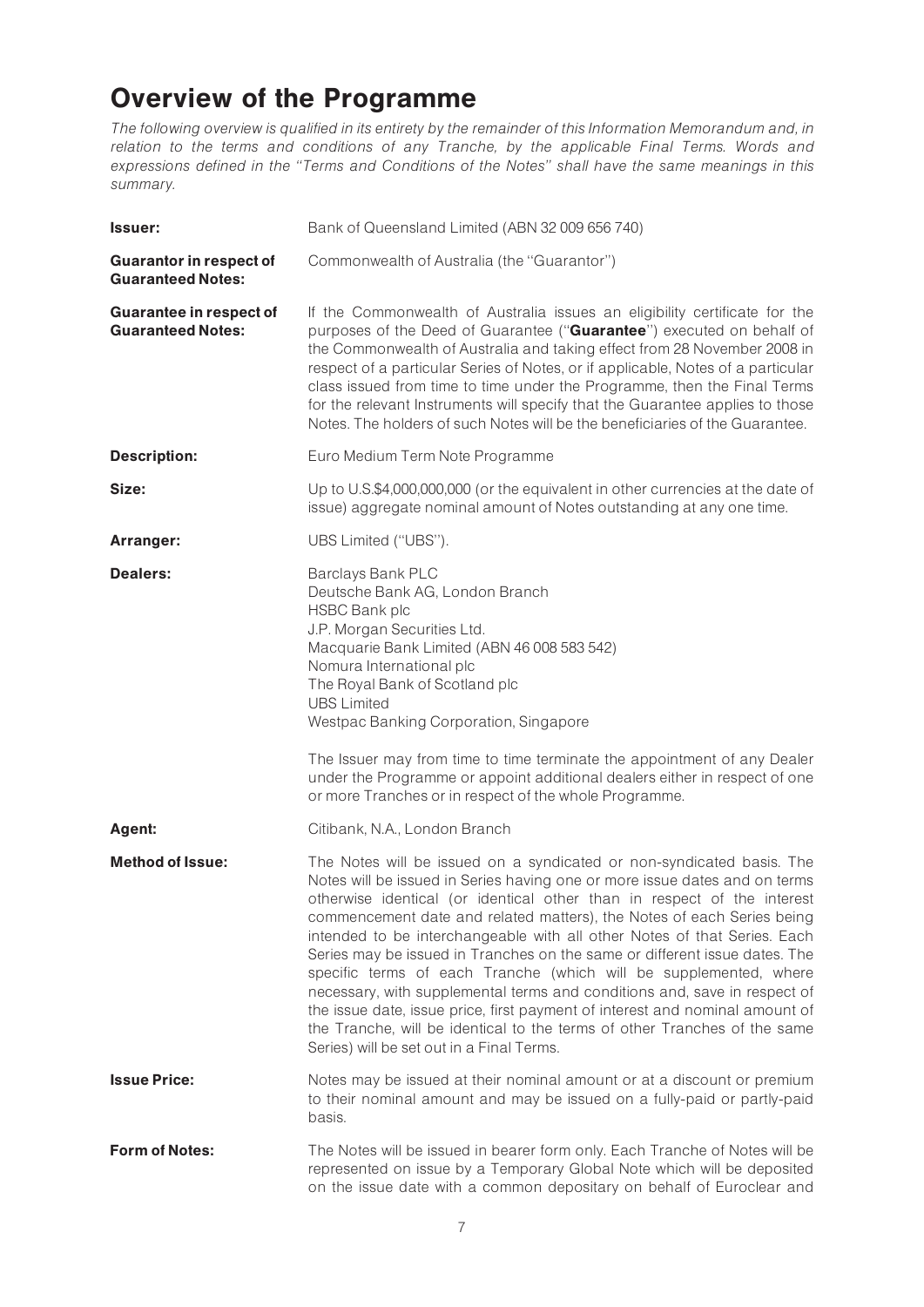Clearstream, Luxembourg and/or any other agreed clearing system and which will be exchangeable, upon request, as described therein for either a Permanent Global Note or Definitive Notes (as indicated in the applicable Final Terms and subject, in the case of Definitive Notes, to such notice period as is specified in the applicable Final Terms) in each case not earlier than 40 days after the issue date upon certification of non-U.S. beneficial ownership as required by U.S. Treasury regulations. A Permanent Global Note will be exchangeable for Definitive Notes (as specified in the applicable Final Terms), either (i) upon not less than 60 days' written notice from Euroclear and/or Clearstream, Luxembourg (acting on the instructions of any holder of an interest in such Permanent Global Note) to the Agent as described therein or (ii) upon the occurrence of an Exchange Event (as defined in ''Summary of Provisions Relating to the Notes while in Global Form'' below). Any interest in a Global Note will be transferable only in accordance with the rules and procedures for the time being of Euroclear and/or Clearstream, Luxembourg and/or any other agreed clearing system, as appropriate.

- **Clearing Systems:** Euroclear, Clearstream, Luxembourg and, in relation to any Tranche, such other clearing system as may be agreed between the Issuer, the relevant Dealer(s) and the Agent.
- **Initial Delivery of Notes:** Temporary Global Notes may be deposited with Euroclear and/or Clearstream, Luxembourg or any other clearing system or may be delivered outside any clearing system provided that the method of such delivery has been agreed in advance by the Issuer, the relevant Dealer(s) and the Agent.
- **Currencies:** Subject to compliance with all relevant laws, regulations and directives, Notes may be issued in Australian dollars, Canadian dollars, Danish kroner, euro, Hong Kong dollars, New Zealand dollars, Sterling, Swedish kronor, Swiss francs or U.S. dollars or in other currencies if the Issuer and the relevant Dealer(s) so agree.
- **Redenomination:** The applicable Final Terms may provide that certain Notes may be redenominated in euro.
- **Maturities:** Such maturities as may be agreed between the Issuer and the relevant Dealer(s) and as indicated in the applicable Final Terms, subject to such minimum or maximum maturities as may be allowed or required from time to time by the relevant central bank (or equivalent body) or any laws or regulations applicable to the Issuer or the relevant currency and save that, in the case of Guaranteed Notes, the scheduled maturity must not exceed 60 months.

At the date of this Information Memorandum, the minimum maturity of all Notes is one month.

Notes having a maturity of less than one year will, if the proceeds of the issue are accepted in the United Kingdom, constitute deposits for the purposes of the prohibition on accepting deposits contained in section 19 of the FSMA unless they are issued to a limited class of professional investors and have a denomination of at least £100,000 or its equivalent, see ''Subscription and Sale''.

**Denomination:** Notes will be issued in such denominations as may be agreed between the Issuer and the relevant Dealer and as indicated in the applicable Final Terms save that the minimum denomination of each Note will be such as may be allowed or required from time to time by the relevant central bank (or equivalent body) or any laws or regulations applicable to the relevant

<sup>1</sup> The exchange upon notice option should not be expressed to be applicable if the Notes have a denomination consisting of the minimum Specified Denomination plus a higher integral multiple of another smaller amount.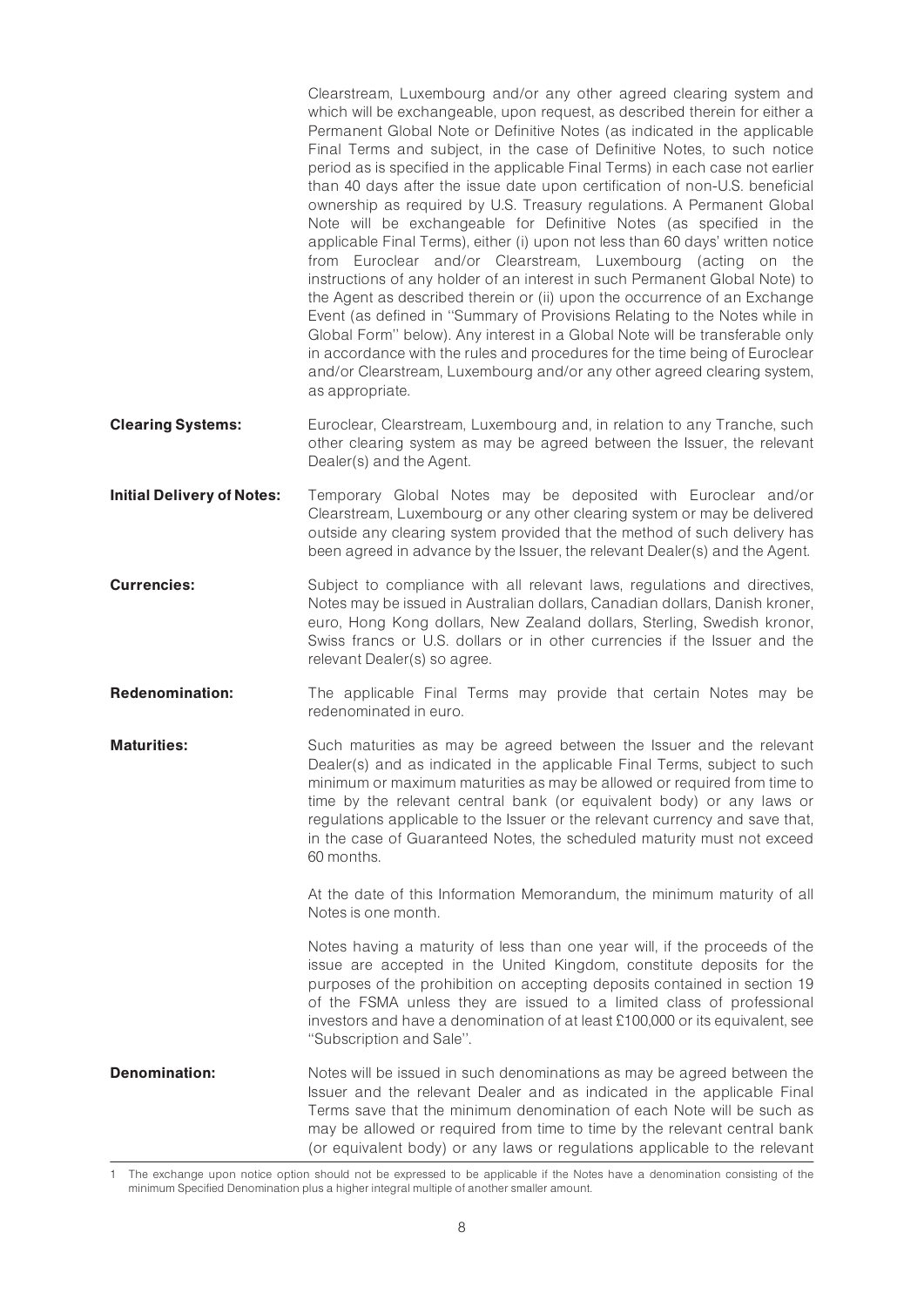|                                                                      |                                             | Specified Currency (see also "Currencies" above) and save that the<br>minimum denomination of each Note admitted to trading on a regulated<br>market within the European Economic Area or offered to the public in a<br>Member State of the European Economic Area in circumstances which<br>otherwise require the publication of a prospectus under the Prospectus<br>Directive will be $€50,000$ (or, if the Notes are denominated in a currency<br>other than euro, the equivalent amount in such currency). |  |  |
|----------------------------------------------------------------------|---------------------------------------------|-----------------------------------------------------------------------------------------------------------------------------------------------------------------------------------------------------------------------------------------------------------------------------------------------------------------------------------------------------------------------------------------------------------------------------------------------------------------------------------------------------------------|--|--|
| <b>Fixed Rate Notes:</b>                                             |                                             | Fixed interest will be payable in arrears on such date or dates in each year<br>as may be agreed between the Issuer and the relevant Dealer(s) and on<br>redemption and will be calculated on the basis of such Day Count Fraction<br>as may be agreed between the Issuer and the relevant Dealer(s).                                                                                                                                                                                                           |  |  |
| <b>Floating Rate Notes:</b>                                          |                                             | Floating Rate Notes will bear interest at a rate determined:                                                                                                                                                                                                                                                                                                                                                                                                                                                    |  |  |
|                                                                      | (i)                                         | on the same basis as the floating rate under a notional interest-rate<br>swap transaction in the relevant currency governed by an agreement<br>incorporating the 2006 ISDA Definitions (as published by the<br>International Swaps and Derivatives Association, Inc., and as amended<br>and updated as at the issue date of the first Tranche of the Notes of the<br>relevant Series); or                                                                                                                       |  |  |
|                                                                      | (ii)                                        | on the basis of a reference rate appearing on the agreed screen page<br>of a commercial quotation service; or                                                                                                                                                                                                                                                                                                                                                                                                   |  |  |
|                                                                      |                                             | (iii) on such other basis as may be agreed between the Issuer and the<br>relevant Dealer(s),                                                                                                                                                                                                                                                                                                                                                                                                                    |  |  |
|                                                                      | as indicated in the applicable Final Terms. |                                                                                                                                                                                                                                                                                                                                                                                                                                                                                                                 |  |  |
|                                                                      |                                             | The margin (if any) relating to such floating rate will be agreed between the<br>Issuer and the relevant Dealer(s) for each Series of Floating Rate Notes.                                                                                                                                                                                                                                                                                                                                                      |  |  |
| <b>Index Linked Notes:</b>                                           |                                             | Payments of principal in respect of Index Linked Redemption Notes or of<br>interest in respect of Index Linked Interest Notes will be calculated by<br>reference to such index and/or formula or changes in the prices of<br>securities or commodities or to such other factors as the Issuer and the<br>relevant Dealer(s) may agree (as indicated in the applicable Final Terms).                                                                                                                             |  |  |
| to Floating Rate Notes and<br><b>Index Linked Interest</b><br>Notes: |                                             | Other provisions in relation Floating Rate Notes and Index Linked Interest Notes may also have a<br>maximum interest rate, a minimum interest rate or both.                                                                                                                                                                                                                                                                                                                                                     |  |  |
|                                                                      |                                             | Interest on Floating Rate Notes and Index Linked Interest Notes in respect<br>of each Interest Period, as selected prior to issue by the Issuer and the<br>relevant Dealer(s), will be payable on such Interest Payment Dates as are<br>specified in, or determined pursuant to, the applicable Final Terms and will<br>be calculated on the basis of such Day Count Fraction as may be agreed<br>by the Issuer and the relevant Dealer(s).                                                                     |  |  |
| <b>Dual Currency Notes:</b>                                          |                                             | Payments (whether in respect of principal or interest and whether at<br>maturity or otherwise) in respect of Dual Currency Notes will be made in<br>such currencies, and based on such rates of exchange, as the Issuer and<br>the relevant Dealer(s) may agree (as indicated in the applicable Final<br>Terms).                                                                                                                                                                                                |  |  |
| <b>Zero Coupon Notes:</b>                                            |                                             | Zero Coupon Notes will not bear interest and will be offered and sold at a<br>discount to their nominal amount unless otherwise specified in the<br>applicable Final Terms.                                                                                                                                                                                                                                                                                                                                     |  |  |
| <b>Redemption:</b>                                                   |                                             | The Final Terms relating to each Tranche of Notes will indicate either that<br>the Notes of such Tranche cannot be redeemed prior to their stated<br>maturity (other than in specified instalments (see below), if applicable, or for<br>taxation reasons or following an Event of Default) or that such Notes will be                                                                                                                                                                                          |  |  |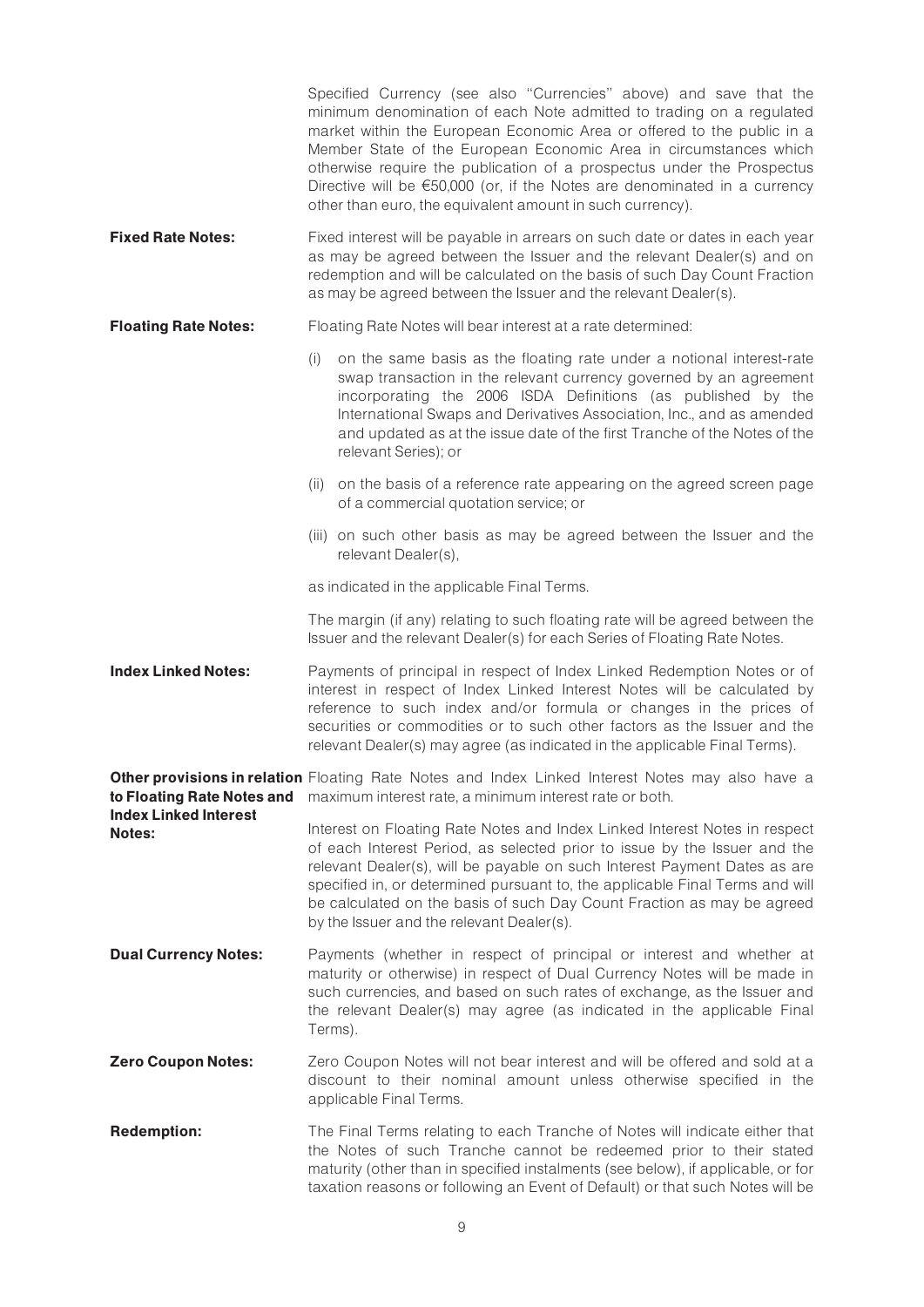redeemable at the option of the Issuer and/or the Noteholders upon giving not less than 15 nor more than 30 days' irrevocable notice (or such other notice period (if any) as is indicated in the applicable Final Terms) to the Noteholders or the Issuer, as the case may be, on a date or dates specified prior to such stated maturity and at a price or prices and on such terms as are indicated in the applicable Final Terms.

The Final Terms may provide that Notes may be redeemable in two or more instalments of such amounts and on such dates as are indicated in the applicable Final Terms.

- **Status of the Notes:** Notes and any relative Receipts and/or Coupons will be direct, unconditional, unsubordinated and (subject to Condition 3) unsecured obligations of the Issuer and (subject as provided above) will rank pari passu, without any preference among themselves, with all other outstanding unsecured and unsubordinated obligations of the Issuer, present and future (other than obligations preferred by mandatory provisions of law) – see Condition 2.
- **Negative Pledge:** The terms of the Notes will contain a negative pledge provision as further described in Condition 3.
- **Cross Default:** The terms of the Notes (other than the Guaranteed Notes) will contain a cross-default provision as further described in Condition 9. In respect of any Guaranteed Note, any cross default provision or cross acceleration provision will be disapplied within the applicable Final Terms.
- **Withholding Tax:** All payments in respect of the Notes, Receipts and Coupons by the Issuer will be made without withholding or deduction for or on account of withholding taxes of the Commonwealth of Australia or the State of Queensland unless the withholding or deduction of such taxes is required by law. In that event, the Issuer will (subject to certain exceptions) pay such additional amounts as will result in the holders of Notes, Receipts or Coupons receiving such amounts as they would have received in respect of such Notes, Receipts or Coupons had no such withholding or deduction been required, all as more fully described in Condition 7.

Except as may be otherwise stated in the Final Terms, payments by the Guarantor under the Guarantee in respect of the Guaranteed Notes should not be subject to withholding or deduction for, or on account of, taxes, duties, assessments or governmental charges of whatever nature imposed or levied by or on behalf of the Commonwealth of Australia.

If the Guarantor is at any time compelled or authorised by law to deduct or withhold an amount in respect of any Australian withholding taxes imposed or levied by the Commonwealth of Australia or any political subdivision thereof or any authority therein or thereof having power to tax, in relation to payments under the Guarantee in respect of any Guaranteed Note, none of the Issuer, the Guarantor or any other person is obliged to pay any additional amounts in respect of such deduction or withholding.

| <b>Governing Law:</b>                       | English.                                                                                                                                                                                                                 |
|---------------------------------------------|--------------------------------------------------------------------------------------------------------------------------------------------------------------------------------------------------------------------------|
|                                             | The Guarantee is governed by the law of New South Wales.                                                                                                                                                                 |
| <b>Rating:</b>                              | The Rating of the Notes to be issued under the Programme will be specified<br>in the applicable Final Terms.                                                                                                             |
| <b>Listing and Admission</b><br>to Trading: | Application has been made to the UKLA for Notes issued under the<br>Programme to be admitted to the Official List and to admit them to trading<br>on the London Stock Exchange's regulated market. The Notes may also be |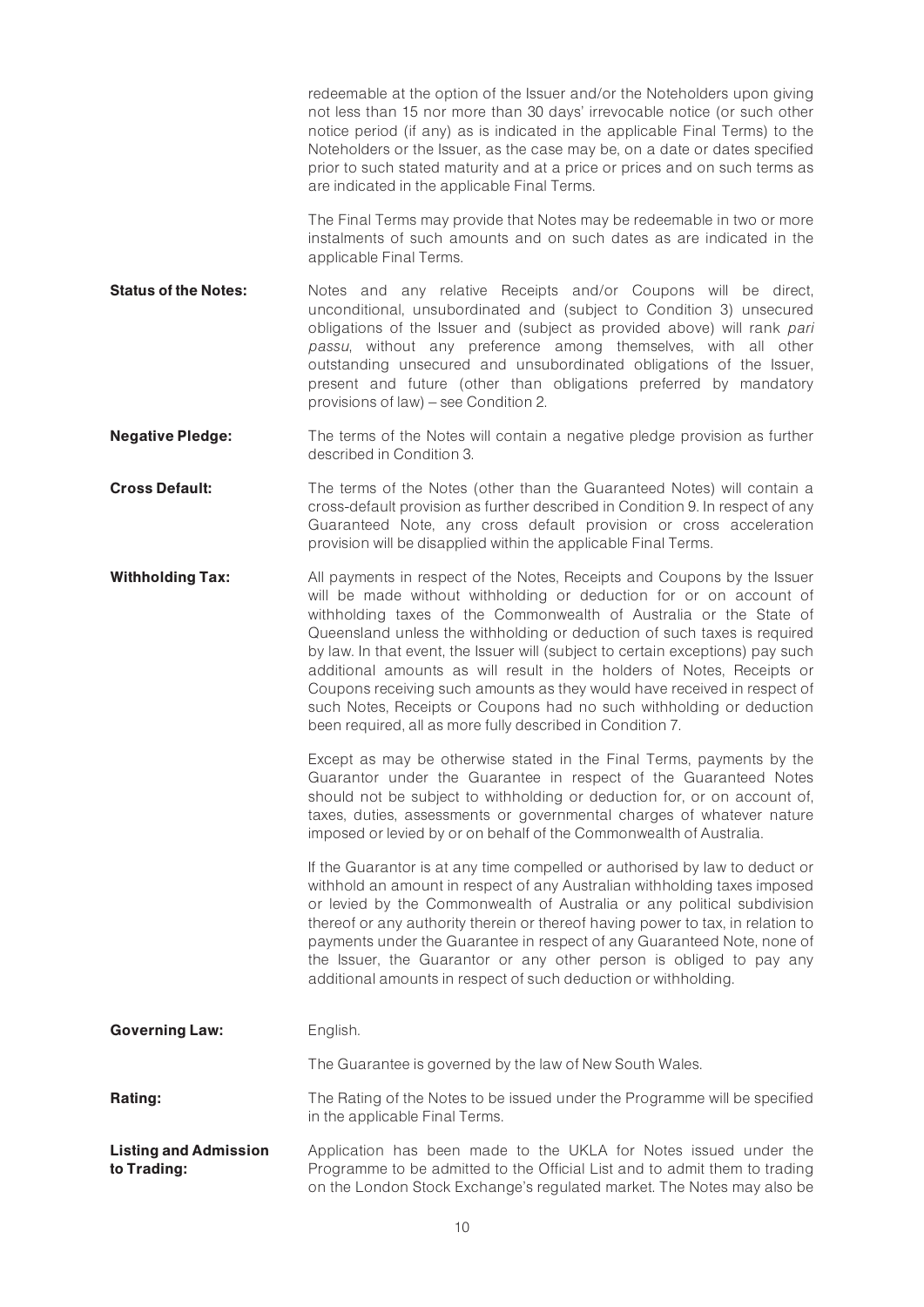listed on such other or further stock exchange(s) as may be agreed between the Issuer and the relevant Dealer in relation to each Series.

Unlisted Notes may also be issued

The Final Terms relating to each Tranche of Notes will state whether or not and, if so, on which stock exchange(s) the Notes are to be listed.

The Dealer Agreement provides that, if the maintenance of the listing of any Notes has, in the opinion of the Issuer, become unduly onerous for any reason whatsoever, the Issuer shall be entitled to terminate such listing subject to its using its best endeavours promptly to list or admit to trading the Notes on an alternative stock exchange, within or outside the European Union, to be agreed between the Issuer and the relevant Dealer.

**Selling Restrictions:** United States, European Economic Area, (including the United Kingdom), the Commonwealth of Australia, Switzerland, Hong Kong and Singapore and such other jurisdictions as may be required in connection with the offering and sale of a particular Tranche of Notes. See ''Subscription and Sale''.

> The Issuer is Category 2 for the purposes of Regulation S under the Securities Act. TEFRA D will apply.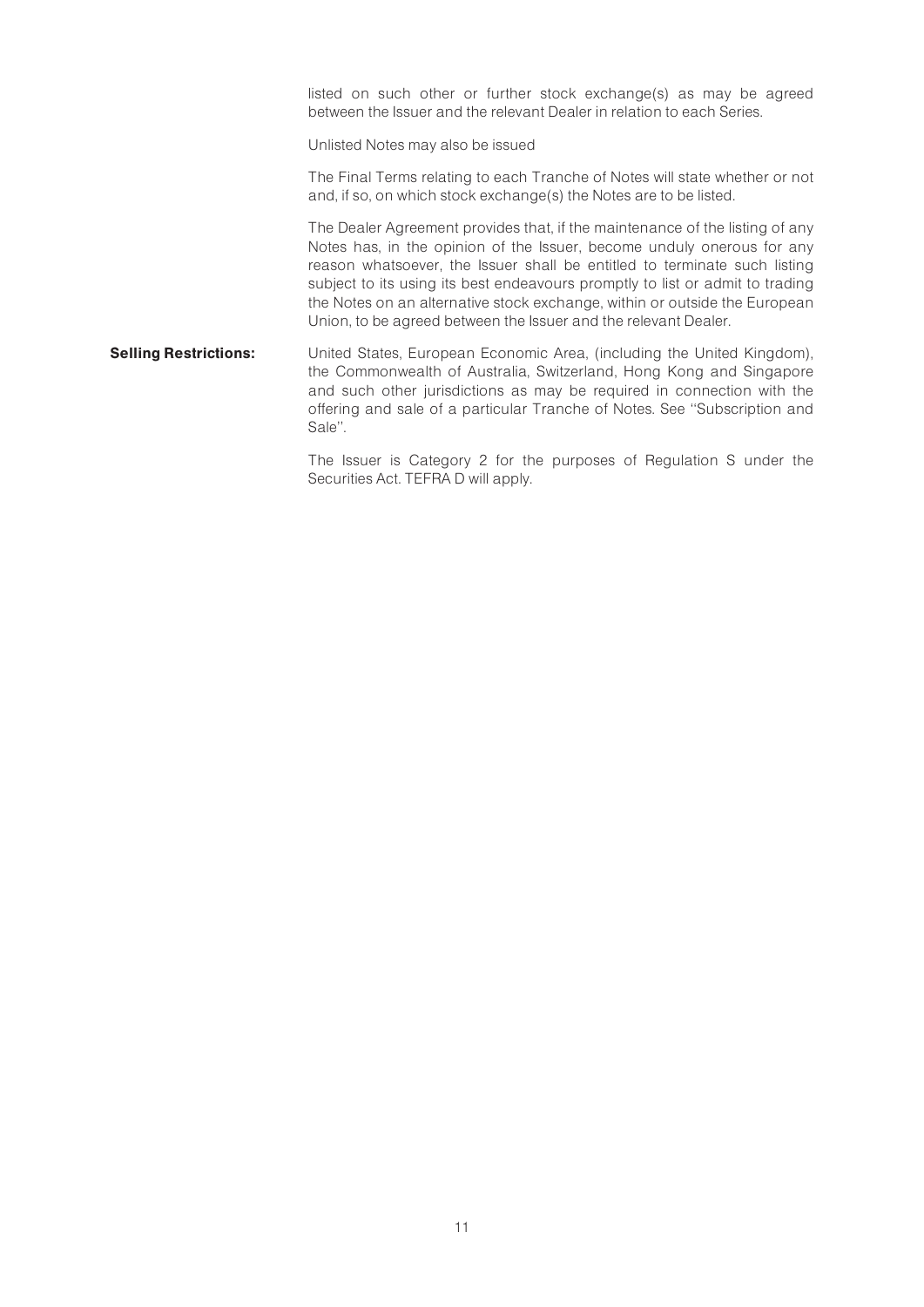## Risk Factors

The Issuer believes that the following factors may affect its ability to fulfil its obligations under Notes issued under the Programme. These factors are contingencies which may or may not occur and the Issuer is not in a position to express a view on the likelihood of any such contingency occurring.

In addition, factors which are material for the purpose of assessing the market risks associated with Notes issued under the Programme are also described below.

The Issuer believes that the factors described below represent the principal risks inherent in investing in Notes issued under the Programme, but the inability of the Issuer to pay interest, principal or other amounts on or in connection with any Notes may occur for other reasons which may not be considered significant risks by the Issuer. Prospective investors should also read the detailed information set out elsewhere in this Information Memorandum and reach their own views prior to making any investment decision.

## Factors that may affect the Issuer's ability to fulfil its obligations under Notes issued under the Programme

## Dependence on the Australian economy

The financial performance of the Issuer could be affected by changes in economic conditions in Australia and overseas. Such changes include:

- . changes in economic growth, unemployment levels and consumer confidence which may lead to a general fall in the demand for the Issuer's products and services;
- . changes in underlying cost structures for labour and service charges;
- . changes in fiscal and monetary policy, including interest rates, which may impact the profitability of the Issuer or a general fall in the demand for the Issuer's products and services; and
- . national or international political and economic instability or the instability of national or international financial markets including that as a result of terrorist acts or war.

Although the Issuer will have in place a number of strategies to minimise the exposure to economic risk and will engage in prudent management practices to minimise its exposure to such risk in the future, such factors may nonetheless have an adverse impact on the Issuer's financial performance and position.

## Competition

The Issuer faces substantial competition in all aspects of its business. The Issuer competes domestically with retail and commercial banks, non-bank mortgage brokers, leasing brokers, private banking firms and other investment services firms. In addition, the trend toward consolidation in the global financial services industry is creating competitors with broader ranges of product and service offerings, increased access to capital, and greater efficiency and pricing power. In recent years, competition has also increased as large banking industry participants have sought to establish themselves in markets that are perceived to offer higher growth potential, and as local institutions have become more sophisticated and competitive and have sought alliances, mergers or strategic relationships. The effect of competitive market conditions may adversely impact the earnings and asset level of the Issuer.

## Credit risk

The Issuer is exposed to credit risk in its business from lending activities, the provision of guarantees including letters of credit and commitments to lend, investment in bonds and notes, financial market transactions and other associated activities. Credit risk is the potential loss arising from the possibility that customers or counterparties fail to meet contractual payment obligations to the Issuer as they fall due.

Credit risk is a significant risk for the Issuer and arises primarily from its lending activities. The Issuer uses two methods for calculating impairment:

### (i) Specific impairment provisions

Impairment losses on individually assessed loans and advances are determined on a case-by-case basis. If there is objective evidence that an individual loan or advance is impaired, then a specific provision for impairment is raised. The amount of the specific provision is based on the carrying amount of the loan or advance, including the security held against the loan or advance and the present value of expected future cash flows. Any subsequent write-offs are then made against the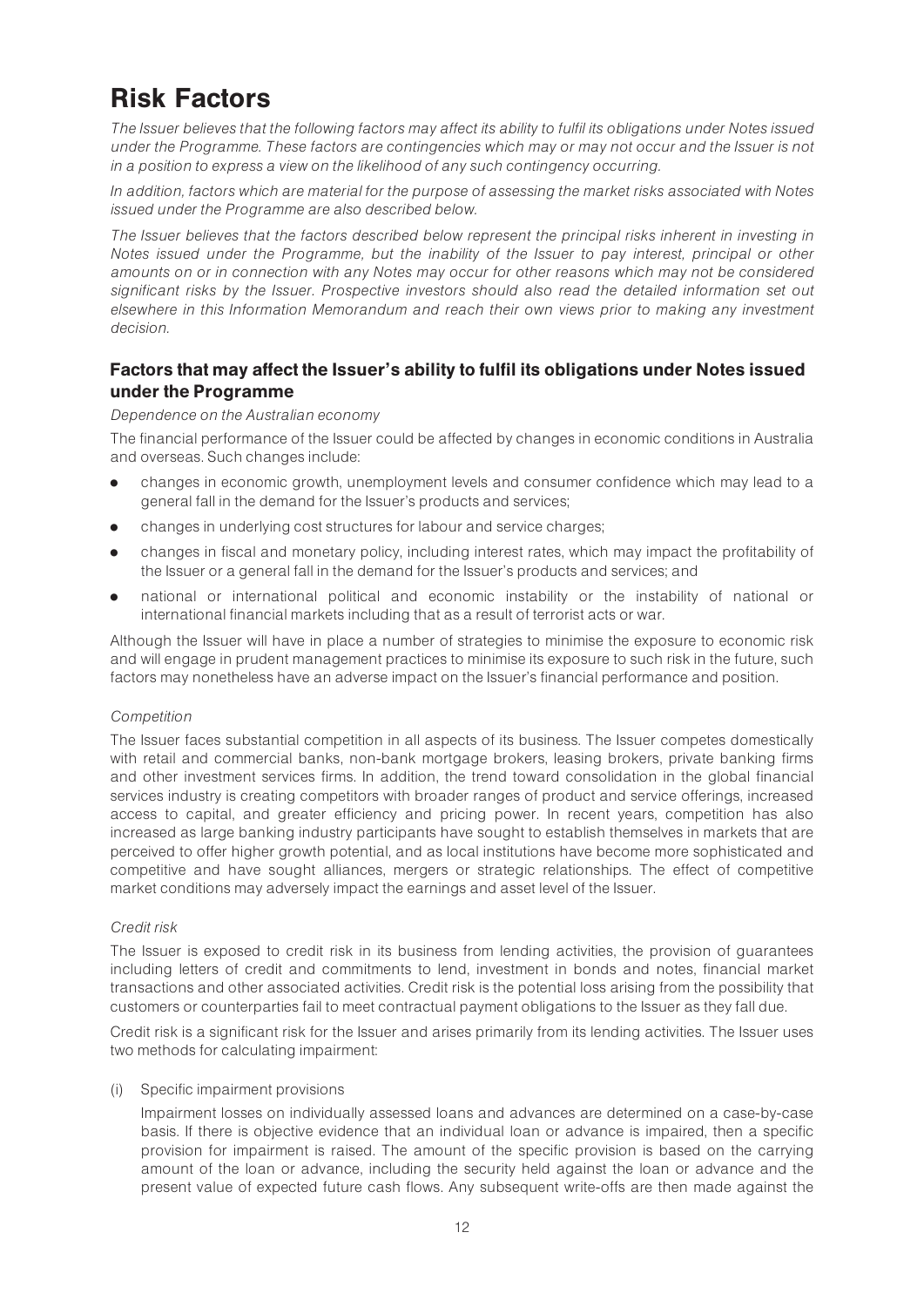specific provision for impairment. The unwinding of the discount from initial recognition of impairment through to recovery of the written down amount is recognised through interest income.

### (ii) Collective impairment provisions

Where no evidence of impairment has been identified for loans and advances, these loans and advances are grouped together on the basis of similar credit characteristics for the purpose of calculating a collective impairment loss. Collective impairment provisions are based on historical loss experience adjusted for current observable data. The amount required to bring the collective provision for impairment to its required level is charged to the income statement.

If these provisions prove inadequate, either because of an economic downturn or a significant breakdown in its credit disciplines, then this could have a material adverse affect on its business.

#### Market risk

Market risk is the risk of an adverse event in financial markets causing a loss of earnings to the Issuer. This risk generally arises from either funding risk, interest rate risk or currency risk.

Funding risk is the risk of over-reliance on a particular funding source, including securitisation, affecting the volatility in the cost or availability to the Issuer of funds.

Since the second half of 2007, disruption in the global credit markets, coupled with the re-pricing of credit risk and the deterioration of the housing markets in the United States and elsewhere, created increasingly difficult conditions in the financial markets. Among the sectors of the global credit markets that are experiencing particular difficulty due to the current crisis are the markets associated with sub-prime mortgage backed securities, asset backed securities, collateralized debt obligations, leveraged finance and complex structured securities. These conditions have resulted in historic volatility, less liquidity or no liquidity, widening of credit spreads and a lack of price transparency in certain markets. Most recently, these conditions have resulted in the failures of a number of financial institutions in the United States and Europe and unprecedented action by governmental authorities, regulators and central banks around the world. It is difficult to predict how long these conditions will exist and how the Issuer's investments and markets will be adversely affected. These conditions may be exacerbated by persisting volatility in the financial sector and the capital markets, or concerns about, or a default by, one or more institutions, which could lead to significant market-wide liquidity problems, losses or defaults by other institutions. Accordingly, these conditions could adversely affect the Issuer's investments, consolidated financial condition or results of operations in future periods.

Interest rate risk arises from a variety of sources, including mismatches between the repricing periods of assets and liabilities. As a result of these mismatches, movements in interest rates may affect earnings or the value of the Issuer.

Currency risk is the risk of loss of earnings due to adverse movements in exchange rates. The Issuer's foreign exchange rate exposures are managed through detailed policies set by the Board and monitored by the Asset and Liability Committee and the Bank's Treasury Department.

The Issuer has reviewed and will continue to review its pricing model and funding mix in light of recent developments to ensure products are appropriately priced.

### Counterparty risk

The Issuer faces the possibility that a counterparty will be unable to honour its contractual obligations. These counterparties may default on their obligations due to bankruptcy, lack of liquidity, operational failure or other reasons. This risk may arise, for example, from entering into swap contracts under which counterparties have obligations to make payments to the Issuer executing trades that fail to settle at the required time due to non-delivery by the counterparty or systems failure by clearing agents, exchanges, clearing houses or other financial intermediaries. Such counterparty risk is more acute in difficult market conditions where the risk of failure of counterparties is higher.

### Liquidity risk

Liquidity risk arises from the possibility that the Issuer is unable to meet its financial obligations as they fall due. Liquidity risk is managed through a series of detailed policies, including the management of cash flow mismatches, the maintenance of a stable, core retail deposits base, the diversification of the funding base and the retention of adequate levels of high quality liquid assets. The Issuer's liquidity risk management framework models its ability to fund under both normal conditions and during a crisis situation. This approach is designed to ensure that the Issuer's funding framework is sufficiently flexible to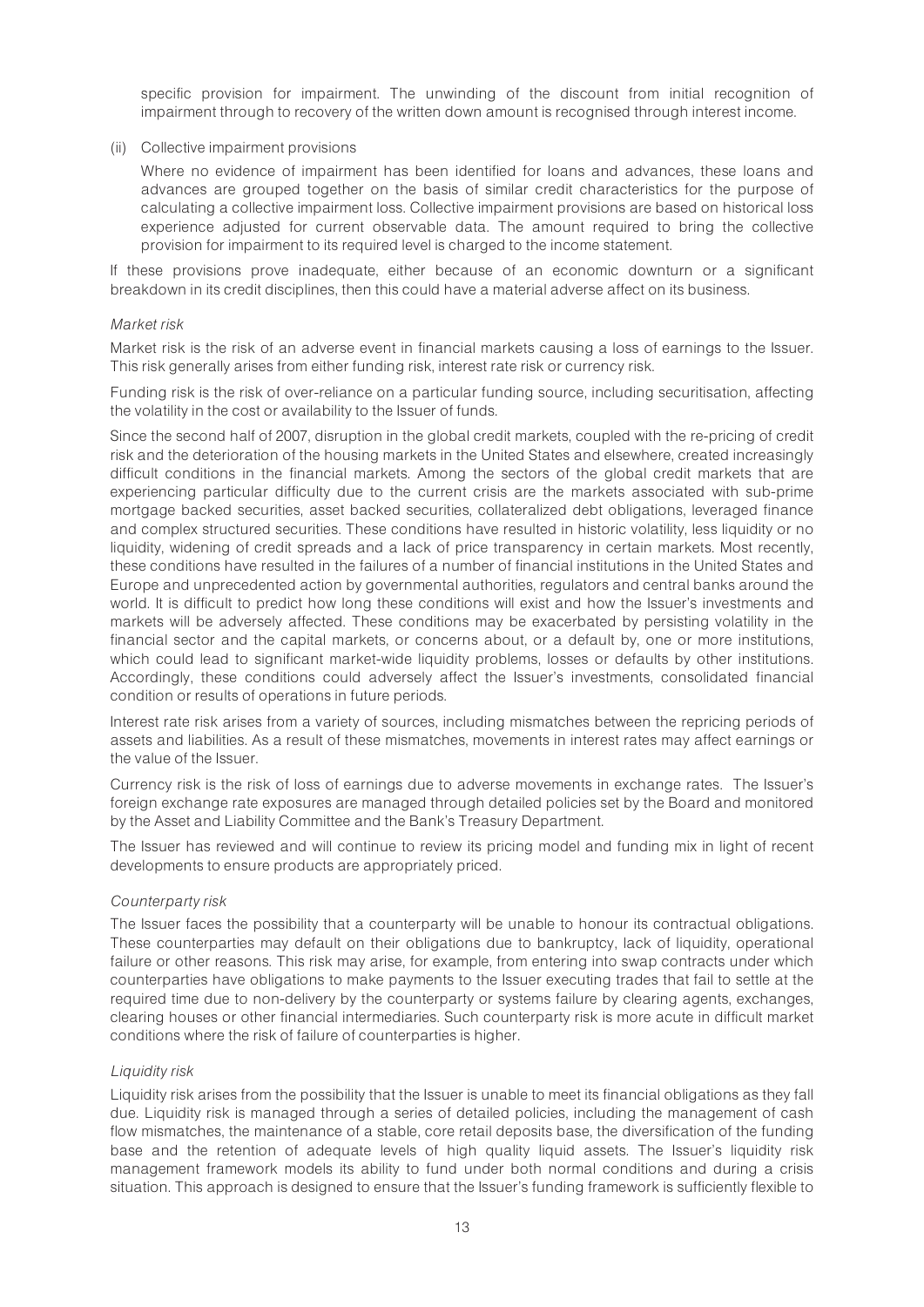ensure liquidity under a wide range of market conditions. The availability of funding from uncertain financial markets may increase liquidity risks to financial institutions generally, as discussed above under ''Market risk''.

## Regulatory and Legal risk

The Issuer's business is subject to substantial legal and regulatory oversight. In particular the Issuer is subject to prudential supervision by the Australian Prudential Regulation Authority (''APRA''). The Issuer is required, amongst other things, to meet minimum capital requirements within its operations. The Issuer has adopted the Basel II Standard Method approach to measure risk for the purpose of calculating capital adequacy. Any significant regulatory developments, including changes to capital adequacy and accounting standards, could have an adverse effect on how the Issuer conducts its business and on the Issuer's financial condition and results of operations.

The Issuer's business and earnings are also affected by the fiscal or other policies that are adopted by various regulatory authorities of the Australian government, foreign governments and international agencies.

In the course of its operations, the Issuer may be involved in disputes and possible litigation. The extent of such disputes and litigation cannot be ascertained at this time. However, there is a risk that any material or costly dispute or litigation could adversely affect the value of the assets or future financial performance of the Issuer.

In response to the recent financial crisis affecting the banking system and financial markets generally, and deteriorating global financial conditions, in October 2008, the Australian government announced that it will guarantee deposits and certain wholesale term funding of eligible authorised deposit-taking institutions in Australia. For further information, see ''Australian Government Guarantee Schemes for Deposits, Large Deposits and Wholesale Funding'' on pages 41 and 42 of this Information Memorandum. Similar actions have been announced by governments and regulatory bodies in other jurisdictions. It is not certain that these actions will have the intended effect.

## Operational risk

Operational risk is the risk of loss resulting from inadequate or failed internal processes, people and systems, or from external events. The Issuer is exposed to a variety of risks including those arising from process error, fraud, technology failure, security and physical protection, franchise agreements entered into with retail branch franchisees, customer services, staff skills and performance, and product development and maintenance.

Operational risk is managed by the Issuer through appropriate reporting lines, defined responsibilities, policies and procedures and an operation risk program which incorporates quarterly risk monitoring and reporting by each business unit. Operational risks and their mitigants are documented in the business unit risk databases. These provide the basis for the business unit and bank-wide risk profile. The Issuerwide risk profile is reported to the Board on a regular basis.

Notwithstanding anything in this risk factor, this risk factor should not be taken as implying that either the Issuer or the Group will be unable to comply with its obligations as a bank with securities admitted to the Official List of the UK Listing Authority.

## Owner Managed Branch (''OMB'') Model

Under its OMB model, the Issuer operates OMBs in every state and territory of Australia. The OMBs are operated by franchisees who have entered into franchise agreements with the Issuer to manage and operate an OMB. While the Issuer considers carefully the suitability of potential franchisees, and has a rigorous accreditation program, there can be no guarantee of the success of an individual OMB. The success or otherwise of OMBs depends largely on personal attributes of the franchisee in addition to external market factors. As a growing network, a material proportion of the Issuer's retail branch network is relatively new, and there are risks that may develop over time. Poor performance by OMBs, or the termination of franchise agreements may impact revenue and the Issuer's brand.

## Changes in Technology

Information Technology plays an increasingly important role in the delivery of financial services to customers in a cost effective manner. The Issuer's ability to compete effectively in the future will, in part, be driven by its ability to maintain appropriate technology platforms for the efficient delivery of its products and services.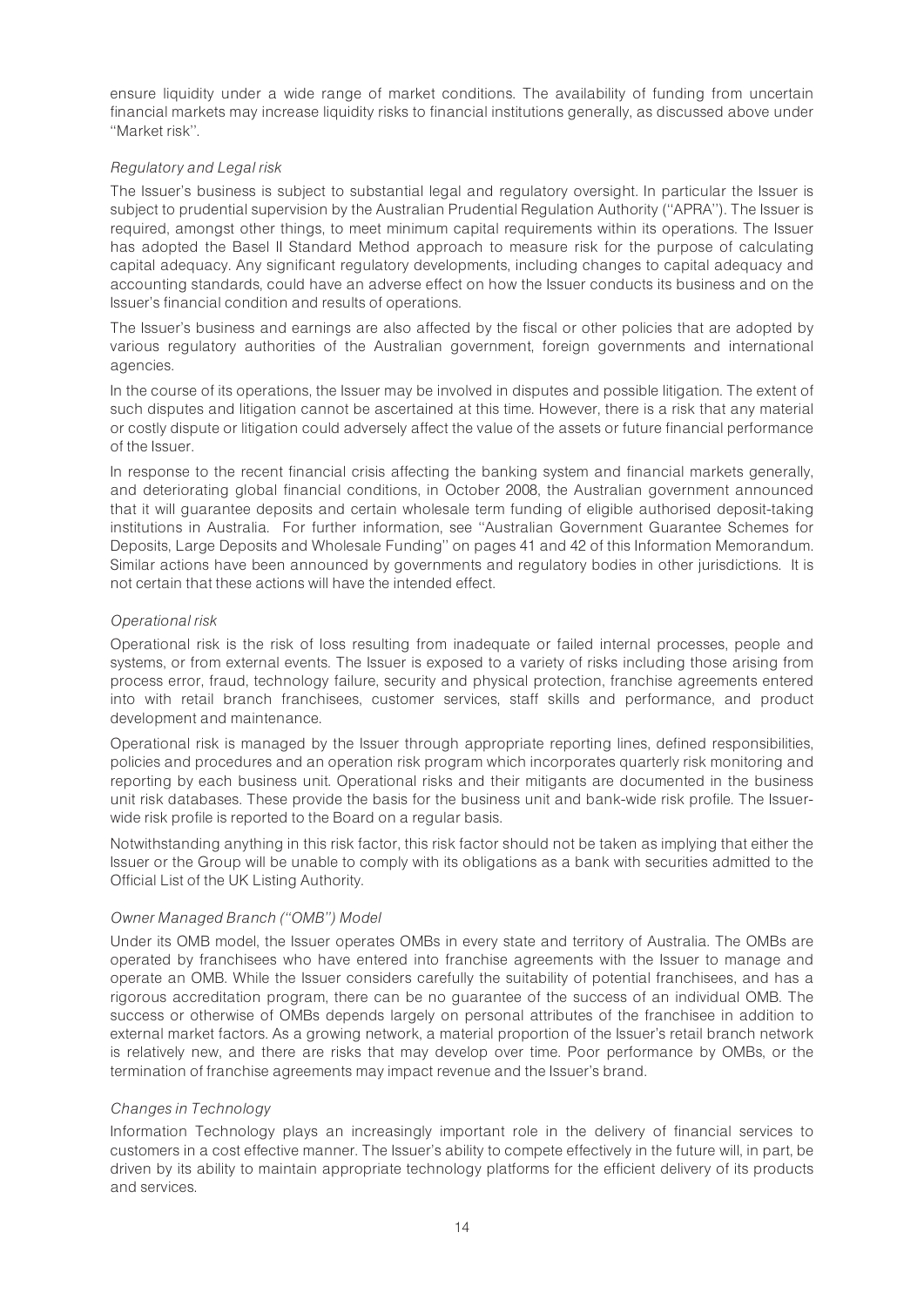## Risks to the Issuer's growth strategy

Mergers form part of the Issuer's acquisition growth strategy, in addition to the organic growth of its financial services operations. Risks that relate to the Issuer's growth strategy are interrelated and include risk of local market saturation, and risks associated with geographical diversification.

(i) Risk of local market saturation

The Issuer currently has a growing market share in Queensland. Despite the size of the Queensland market, the Issuer faces the challenge of maintaining a high penetration rate in that market in order to achieve continued growth. In addition, the Issuer will continue to be exposed to fluctuations in the Queensland economy in particular.

(ii) Risk of geographical diversification

Mergers enable the Issuer to expand its geographical presence and distribution. This brings challenges to the Issuer's management and control systems as it becomes a more geographically diverse organisation. A merger also involves the integration of businesses that have previously operated independently, and integrations may not be achieved in an orderly fashion and within a reasonable period or, even if completed on a timely basis, may not realise the full benefits, cost savings and other synergies expected.

Other risks associated with the Issuer's merger growth strategy include:

- risks associated with strategic and business decisions (including acquisitions);
- reputation risk;
- unforeseen difficulties in the amalgamation of business sites and physical business locations;
- $\bullet$  lower than expected cost savings:
- unforeseen difficulties in integrating existing or new information technology platforms and management information systems; and
- risks associated with differences in the cultures or management styles of the merged entity and the Issuer.

## Factors which are material for the purpose of assessing the market risks associated with Notes issued under the Programme

### Risks related to the Guarantee

For information on the Guarantee and associated risks, see ''Australian Government Guarantee Schemes for Deposits, Large Deposits and Wholesale Funding'' on pages 41 and 42 of this Information Memorandum.

## The Notes may not be a suitable investment for all investors

Each potential investor in the Notes must determine the suitability of that investment in light of its own circumstances. In particular, each potential investor should:

- (i) have sufficient knowledge and experience to make a meaningful evaluation of the Notes, the merits and risks of investing in the Notes and the information contained or incorporated by reference in this Information Memorandum or any applicable supplement;
- (ii) have access to, and knowledge of, appropriate analytical tools to evaluate, in the context of its particular financial situation, an investment in the Notes and the impact the Notes will have on its overall investment portfolio;
- (iii) have sufficient financial resources and liquidity to bear all of the risks of an investment in the Notes, including Notes with principal or interest payable in one or more currencies, or where the currency for principal or interest payments is different from the potential investor's currency;
- (iv) understand thoroughly the terms of the Notes and be familiar with the behaviour of any relevant indices and financial markets; and
- (v) be able to evaluate (either alone or with the help of a financial adviser) possible scenarios for economic, interest rate and other factors that may affect its investment and its ability to bear the applicable risks.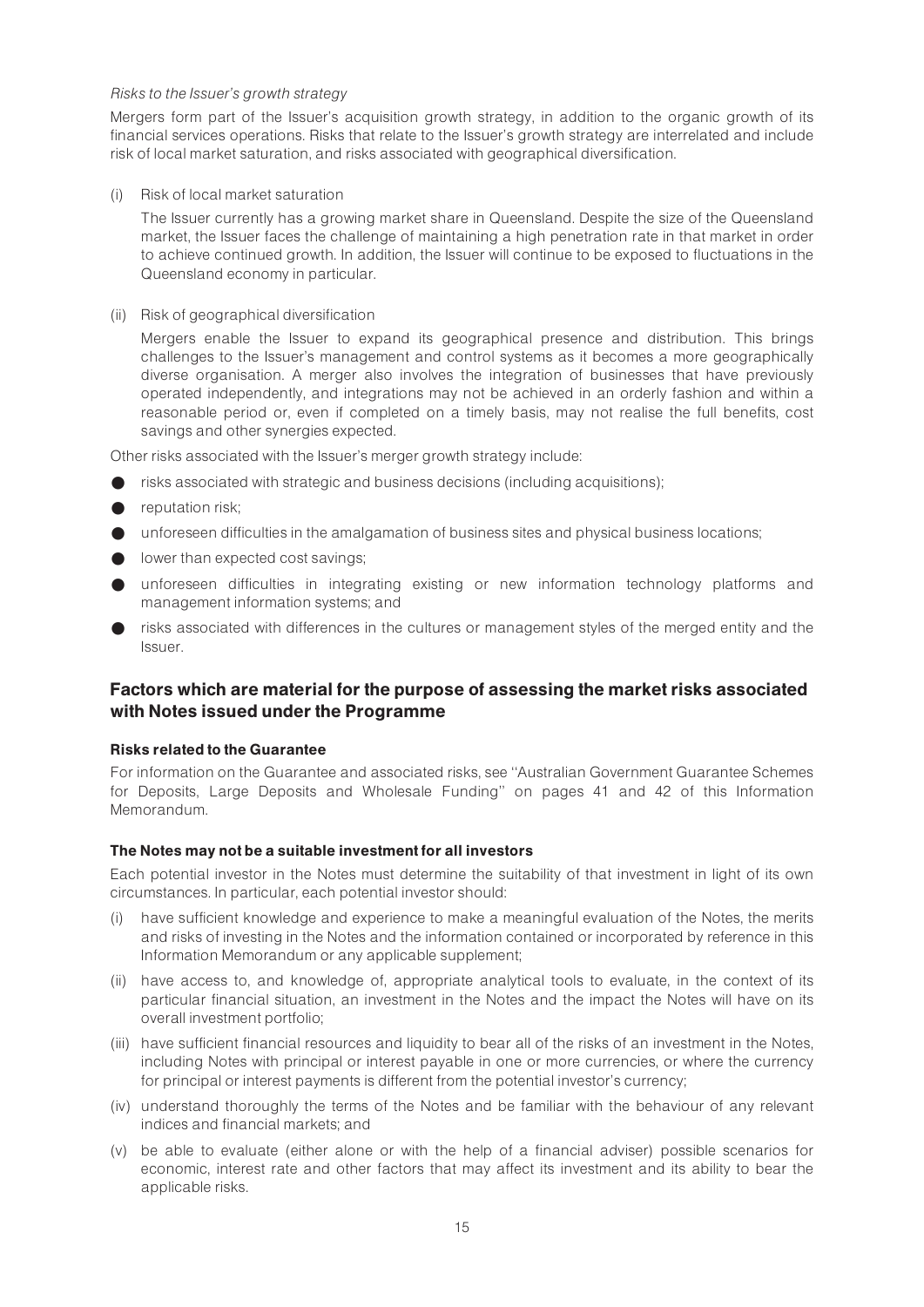Some Notes are complex financial instruments. Sophisticated institutional investors generally do not purchase complex financial instruments as stand-alone investments. They purchase complex financial instruments as a way to reduce risk or enhance yield with an understood, measured, appropriate addition of risk to their overall portfolios. A potential investor should not invest in Notes which are complex financial instruments unless it has the expertise (either alone or with a financial adviser) to evaluate how the Notes will perform under changing conditions, the resulting effects on the value of the Notes and the impact this investment will have on the potential investor's overall investment portfolio.

## Risks related to the structure of a particular issue of Notes

A wide range of Notes may be issued under the Programme. A number of these Notes may have features which contain particular risks for potential investors. Set out below is a description of the most common such features:

## Notes subject to optional redemption by the Issuer

An optional redemption feature of Notes is likely to limit their market value. During any period when the Issuer may elect to redeem Notes, the market value of those Notes generally will not rise substantially above the price at which they can be redeemed. This also may be true prior to any redemption period.

The Issuer may be expected to redeem Notes when its cost of borrowing is lower than the interest rate on the Notes. At those times, an investor generally would not be able to reinvest the redemption proceeds at an effective interest rate as high as the interest rate on the Notes being redeemed and may only be able to do so at a significantly lower rate. Potential investors should consider reinvestment risk in light of other investments available at that time.

### Index Linked Notes and Dual Currency Notes

The Issuer may issue Notes with principal or interest determined by reference to an index or formula, to changes in the prices of securities or commodities, to movements in currency exchange rates or other factors (each, a ''Relevant Factor''). In addition, the Issuer may issue Notes with principal or interest payable in one or more currencies which may be different from the currency in which the Notes are denominated. Potential investors should be aware that:

- (i) the market price of such Notes may be volatile;
- (ii) they may receive no interest;
- (iii) payment of principal or interest may occur at a different time or in a different currency than expected;
- (iv) they may lose all or a substantial portion of their principal;
- (v) a Relevant Factor may be subject to significant fluctuations that may not correlate with changes in interest rates, currencies or other indices;
- (vi) if a Relevant Factor is applied to Notes in conjunction with a multiplier greater than one or contains some other leverage factor, the effect of changes in the Relevant Factor on principal or interest payable likely will be magnified; and
- (vii) the timing of changes in a Relevant Factor may affect the actual yield to investors, even if the average level is consistent with their expectations. In general, the earlier the change in the Relevant Factor, the greater the effect on yield.

The historical experience of an index should not be viewed as an indication of the future performance of such index during the term of any Index Linked Notes. Accordingly, potential investors should consult their own financial and legal advisers about the risk entailed by an investment in any Index Linked Notes and the suitability of such Notes in light of their particular circumstances.

## Partly-paid Notes

The Issuer may issue Notes where the issue price is payable in more than one instalment. Failure to pay any subsequent instalment could result in an investor losing all of his investment.

### Variable rate Notes with a multiplier or other leverage factor

Notes with variable interest rates can be volatile investments. If they are structured to include multipliers or other leverage factors, or caps or floors, or any combination of those features or other similar related features, their market values may be even more volatile than those for securities that do not include those features.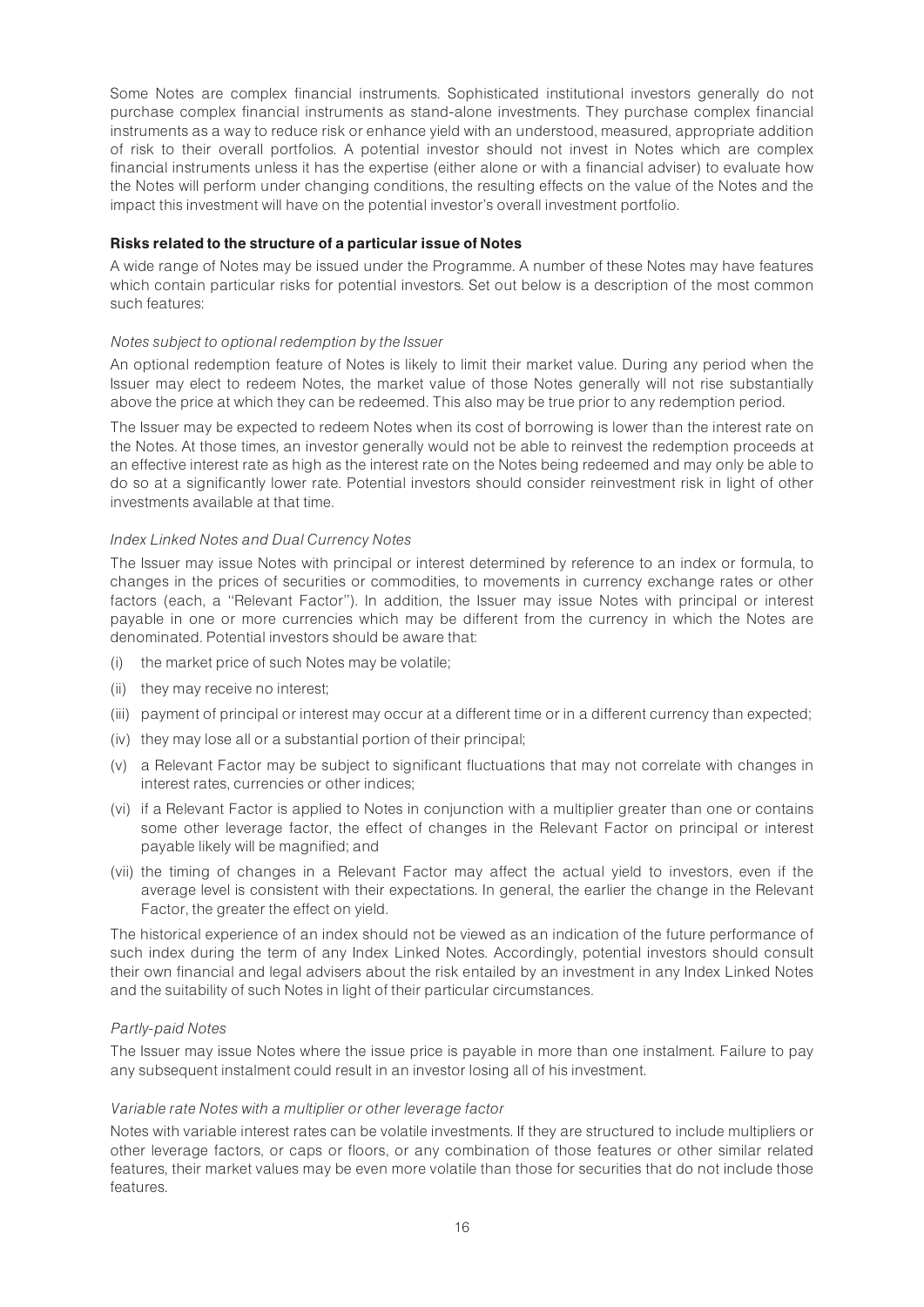## Fixed/Floating Rate Notes

Fixed/Floating Rate Notes may bear interest at a rate that the Issuer may elect to convert from a fixed rate to a floating rate, or from a floating rate to a fixed rate. Where the Issuer has the right to effect such a conversion, this will affect the secondary market and the market value of the Notes since the Issuer may be expected to convert the rate when it is likely to produce a lower overall cost of borrowing. If the Issuer converts from a fixed rate to a floating rate in such circumstances, the spread on the Fixed/Floating Rate Notes may be less favourable than then prevailing spreads on comparable Floating Rate Notes tied to the same reference rate. In addition, the new floating rate at any time may be lower than the rates on other Notes. If the Issuer converts from a floating rate to a fixed rate in such circumstances, the fixed rate may be lower than then prevailing rates on its Notes.

### Notes issued at a substantial discount or premium

The market values of securities issued at a substantial discount or premium from their principal amount tend to fluctuate more in relation to general changes in interest rates than do prices for conventional interest-bearing securities. Generally, the longer the remaining term of the securities, the greater the price volatility as compared to conventional interest-bearing securities with comparable maturities.

## Risks related to Notes generally

Set out below is a brief description of certain risks relating to the Notes generally:

## Modification and waiver

The conditions of the Notes contain provisions for calling meetings of Noteholders to consider matters affecting their interests generally. These provisions permit defined majorities to bind all Noteholders including Noteholders who did not attend and vote at the relevant meeting and Noteholders who voted in a manner contrary to the majority.

The conditions of the Notes also provide that the Principal Paying Agent and the Issuer may, without the consent of Noteholders, agree to (i) any modification of the Notes, the Coupons, the Receipts or the Agency Agreement which is not prejudicial to the interests of the Noteholders or (ii) any modification of the Notes, the Coupons, or the Agency Agreement which is of a formal, minor or technical nature or is made to correct a manifest error or to comply with a mandatory provision of law.

## EU Savings Directive

Under EC Council Directive 2003/48/EC on the taxation of savings income, Member States are required to provide to the tax authorities of another Member State details of payments of interest (or similar income) paid by a person within its jurisdiction to an individual resident in that other Member State or to certain limited types of entities established in that other Member State. However, for a transitional period, Belgium, Luxembourg and Austria are instead required (unless during that period they elect otherwise) to operate a withholding system in relation to such payments (the ending of such transitional period being dependent upon the conclusion of certain other agreements relating to information exchange with certain other countries). A number of non-EU countries and territories including Switzerland have adopted similar measures (a withholding system in the case of Switzerland).

On 15 September 2008 the European Commission issued a report to the Council of the European Union on the operation of the Directive, which included the Commission's advice on the need for changes to the Directive. On 13 November 2008 the European Commission published a more detailed proposal for amendments to the Directive, which included a number of suggested changes. If any of those proposed changes are made in relation to the Directive, they may amend or broaden the scope of the requirements described above.

If a payment were to be made or collected through a Member State which has opted for a withholding system and an amount of, or in respect of, tax were to be withheld from that payment, neither the Issuer nor any Paying Agent nor any other person would be obliged to pay additional amounts with respect to any Note as a result of the imposition of such withholding tax. The Issuer is required to maintain a Paying Agent in a Member State that will not be obliged to withhold or deduct tax pursuant to the Directive.

## Change of law

The conditions of the Notes are based on English law in effect as at the date of this Information Memorandum. No assurance can be given as to the impact of any possible judicial decision or change to English law or administrative practice after the date of this Information Memorandum.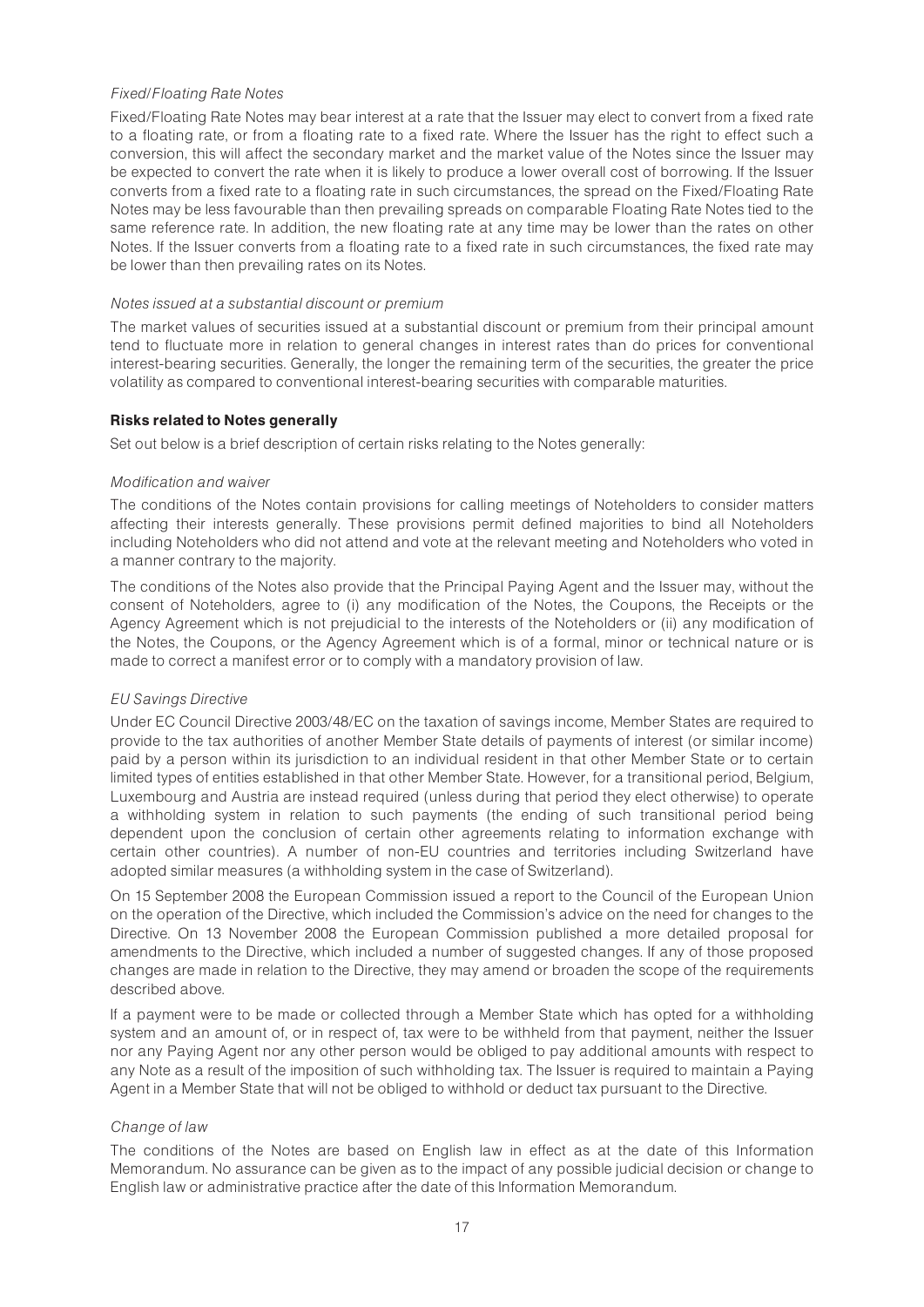#### Notes where denominations involve integral multiples: Definitive Notes

In relation to any issue of Notes which have a denomination consisting of the minimum Specified Denomination plus a higher integral multiple of another smaller amount, it is possible that such Notes may be traded in amounts in excess of such minimum Specified Denomination that are not integral multiples of such minimum Specified Denomination. In such a case a Noteholder who, as a result of trading such amounts, holds a principal amount which is less than the minimum Specified Denomination in his account with the relevant clearing system at the relevant time may not receive a Definitive Note in respect of such holding (should Definitive Notes be printed) and would need to purchase a principal amount of Notes such that its holding amounts to a Specified Denomination.

If Definitive Notes are issued, Noteholders should be aware that Definitive Notes which have a denomination that is not an integral multiple of the minimum Specified Denomination may be illiquid and difficult to trade.

## Risks related to the market generally

Set out below is a brief description of the principal market risks, including liquidity risk, exchange rate risk, interest rate risk and credit risk:

## The secondary market generally

Notes may have no established trading market when issued, and one may never develop. If a market does develop, it may not be very liquid. Therefore, investors may not be able to sell their Notes easily or at prices that will provide them with a yield comparable to similar investments that have a developed secondary market. This is particularly the case for Notes that are especially sensitive to interest rate, currency or market risks, are designed for specific investment objectives or strategies or have been structured to meet the investment requirements of limited categories of investors. These types of Notes generally would have a more limited secondary market and more price volatility than conventional debt securities. Illiquidity may have a severely adverse effect on the market value of Notes.

## Exchange rate risks and exchange controls

The Issuer will pay principal and interest on the Notes in the Specified Currency. This presents certain risks relating to currency conversions if an investor's financial activities are denominated principally in a currency or currency unit (the ''Investor's Currency'') other than the Specified Currency. These include the risk that exchange rates may significantly change (including changes due to devaluation of the Specified Currency or revaluation of the Investor's Currency) and the risk that authorities with jurisdiction over the Investor's Currency may impose or modify exchange controls. An appreciation in the value of the Investor's Currency relative to the Specified Currency would decrease (1) the Investor's Currencyequivalent yield on the Notes, (2) the Investor's Currency-equivalent value of the principal payable on the Notes and (3) the Investor's Currency-equivalent market value of the Notes.

Government and monetary authorities may impose (as some have done in the past) exchange controls that could adversely affect an applicable exchange rate. As a result, investors may receive less interest or principal than expected, or no interest or principal.

### Interest rate risks

Investment in Fixed Rate Notes involves the risk that subsequent changes in market interest rates may adversely affect the value of the Fixed Rate Notes.

## Credit ratings may not reflect all risks

One or more independent credit rating agencies may assign credit ratings to the Notes. The ratings may not reflect the potential impact of all risks related to structure, market, additional factors discussed above, and other factors that may affect the value of the Notes. A credit rating is not a recommendation to buy, sell or hold securities and may be revised or withdrawn by the rating agency at any time.

### Legal investment considerations may restrict certain investments

The investment activities of certain investors are subject to legal investment laws and regulations, or review or regulation by certain authorities. Each potential investor should consult its legal advisers to determine whether and to what extent (1) Notes are legal investments for it, (2) Notes can be used as collateral for various types of borrowing and (3) other restrictions apply to its purchase or pledge of any Notes. Financial institutions should consult their legal advisers or the appropriate regulators to determine the appropriate treatment of Notes under any applicable risk-based capital or similar rules.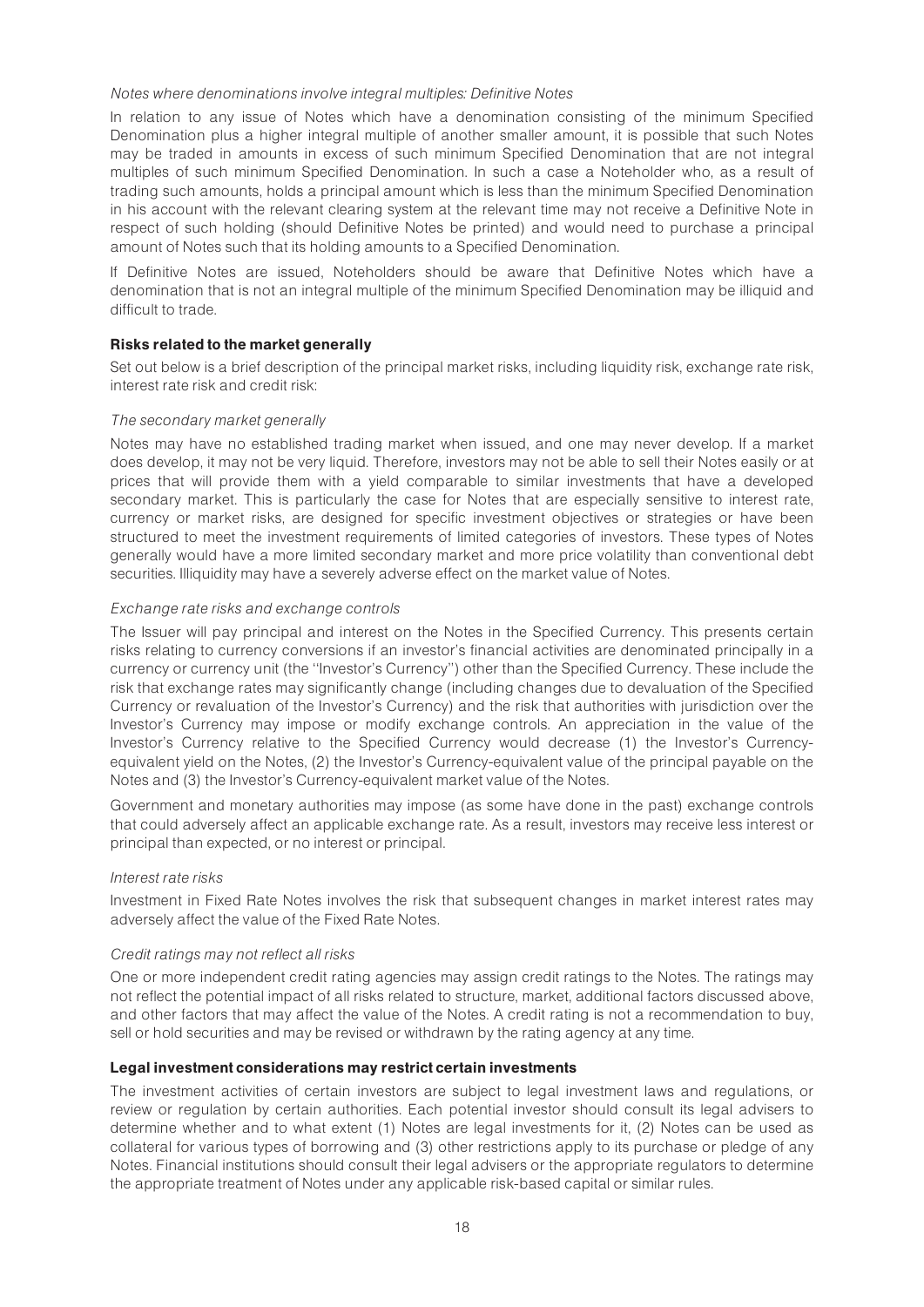## Form of the Notes

## Initial Issue of Notes

Each Tranche of Notes will initially be represented by either a Temporary Global Note or a Permanent Global Note, which on issue, in either case, will be delivered to a common depositary outside the United States for Euroclear and Clearstream, Luxembourg (the ''Common Depositary''). Upon such delivery, Euroclear or Clearstream, Luxembourg will credit each subscriber with a nominal amount of Notes equal to the nominal amount thereof for which it has subscribed and paid.

Notes that are initially deposited with the Common Depositary may also be credited to the accounts of subscribers with other clearing systems through direct or indirect accounts with Euroclear and Clearstream, Luxembourg held by other clearing systems. Conversely, Notes that are initially deposited with any other clearing system may similarly be credited to the accounts of subscribers with Euroclear, Clearstream, Luxembourg or other clearing systems.

## Relationship of Accountholders with Clearing Systems

Each of the persons shown in the records of Euroclear, Clearstream, Luxembourg or any other clearing system as the holder of a Note represented by a Temporary Global Note or a Permanent Global Note (each a ''Global Note'') must look solely to Euroclear, Clearstream, Luxembourg or such other clearing system (as the case may be) for his share of each payment made by the Issuer to the bearer of such Global Note, and in relation to all other rights arising under the Global Notes, subject to and in accordance with the respective rules and procedures of Euroclear, Clearstream, Luxembourg or such other clearing system (as the case may be). Subject to the Terms and Conditions such person shall have no claim directly against the Issuer in respect of payments due on the Notes for so long as the Notes are represented by such Global Note and such obligations of the Issuer will be discharged by payment to the bearer of such Global Note in respect of each amount so paid.

## Exchange

1. **Temporary Global Notes.** On and after the date (the "Exchange Date") which is 40 days after a Temporary Global Note is issued, interests in a Temporary Global Note will be exchangeable (free of charge) upon a request as described therein either for (i) interests in a Permanent Global Note of the same Series or (ii) for Definitive Notes of the same Series (as indicated in the applicable Final Terms and subject, in the case of Definitive Notes, to such notice period as is specified in the applicable Final Terms), in each case against certification of beneficial ownership as described below unless such certification has already been given. The holder of a Temporary Global Note will not be entitled to collect any payment of interest, principal or other amount due on or after the Exchange Date unless, upon due certification, exchange of the Temporary Global Note for an interest in a Permanent Global Note or for Definitive Notes is improperly withheld or refused.

2. Permanent Global Notes. The applicable Final Terms will specify that a Permanent Global Note will be exchangeable (free of charge), in whole but not in part, for Definitive Notes upon either (i) not less than 60 days' written notice from Euroclear and/or Clearstream, Luxembourg (acting on the instructions of any holder of an interest in such Permanent Global Note) to the Agent as described therein<sup>1</sup> or (ii) only upon the occurrence of an Exchange Event. For these purposes, ''Exchange Event'' means that (i) an Event of Default (as defined in Condition 9) has occurred and is continuing, (ii) the Issuer has been notified that both Euroclear and Clearstream, Luxembourg have been closed for business for a continuous period of 14 days (other than by reason of holiday, statutory or otherwise) or have announced an intention permanently to cease business or have in fact done so and no successor clearing system is available or (iii) the Issuer has or will become subject to adverse tax consequences which would not be suffered were the Notes represented by the Permanent Global Note in definitive form. The Issuer will promptly give notice to Noteholders in accordance with Condition 13 if an Exchange Event occurs. In the event of the occurrence of an Exchange Event, Euroclear and/or Clearstream, Luxembourg (acting on the instructions of any holder of an interest in such Permanent Global Note) may give notice to the Agent requesting exchange and, in the event of the occurrence of an Exchange Event as described in (iii) above, the Issuer may also give notice to the Agent requesting exchange. Any such exchange shall occur not later than 45 days after the date of receipt of the first relevant notice by the Agent.

<sup>1</sup> The exchange upon notice option should not be expressed to be applicable if the Notes have a denomination consisting of the minimum Specified Denomination plus a higher integral multiple of another smaller amount.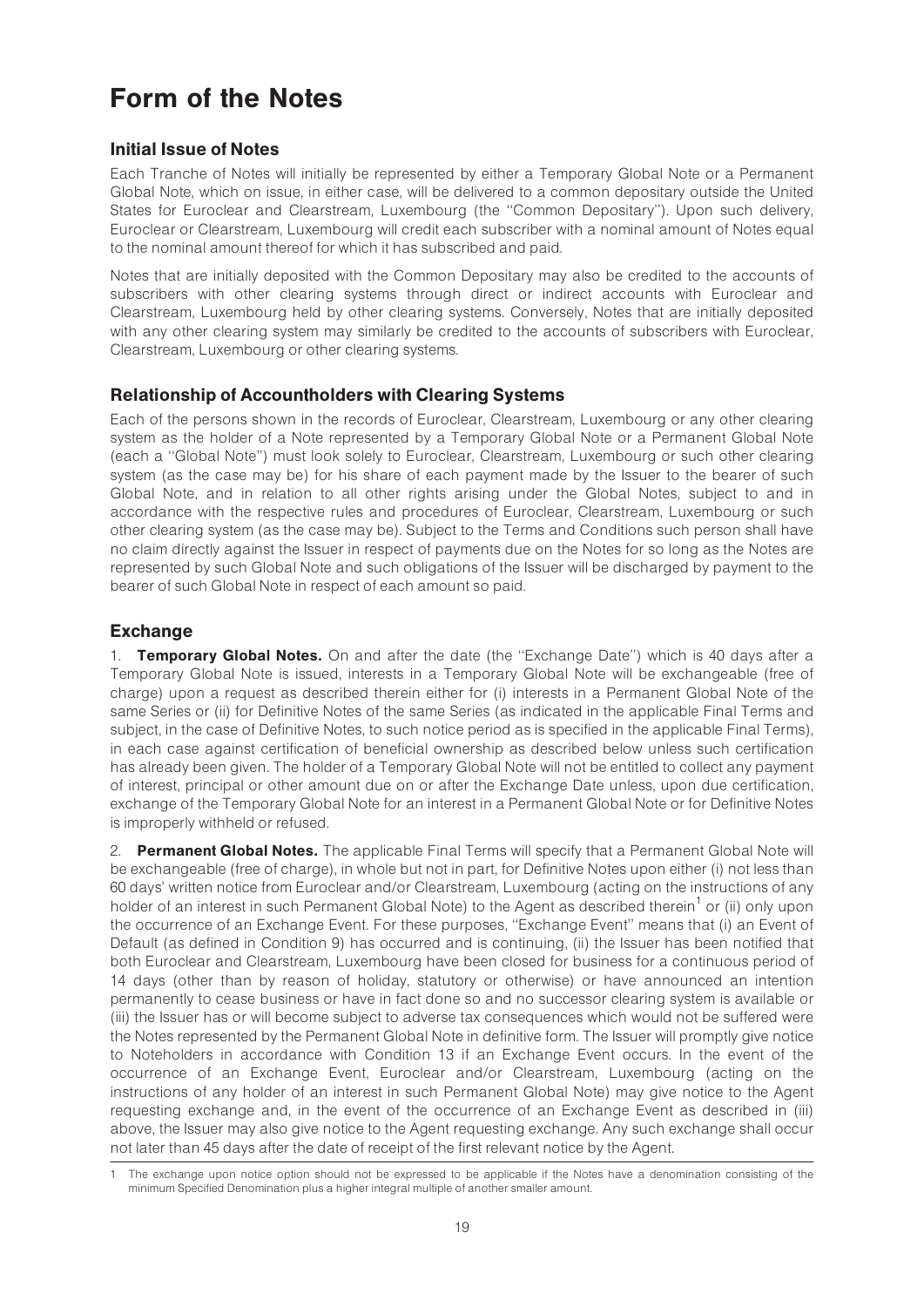In this Information Memorandum, ''Definitive Notes'' means, in relation to any Global Note, the Definitive Notes for which such Global Note may be exchanged (if appropriate, having attached to them all Receipts, Coupons in respect of interest that has not already been paid on the Global Note and a Talon). Definitive Notes will be security printed in accordance with any applicable legal and stock exchange requirements in or substantially in the form set out in the Agency Agreement. On exchange in full of each Global Note, the Issuer will, if the holder so requests, procure that it is cancelled and returned to the holder together with the relevant Definitive Notes.

3. **Payments.** Whilst any Note is represented by a Temporary Global Note, payments of principal, interest (if any) and any other amount payable in respect of the Notes due prior to the Exchange Date will be made against presentation of the Temporary Global Note only to the extent that certification (in a form to be provided) to the effect that the beneficial owners of interests in such Note are not U.S. persons or persons who have purchased for resale to any U.S. person, as required by U.S. Treasury regulations, has been received by Euroclear and/or Clearstream, Luxembourg and Euroclear and/or Clearstream, Luxembourg, as applicable, has given a like certification (based on the certifications it has received) to the Agent.

Payments of principal, interest (if any) or any other amounts on a Permanent Global Note will be made through Euroclear and/or Clearstream, Luxembourg against presentation or surrender (as the case may be) of the Permanent Global Note without any requirement for certification.

4. **Legend.** The following legend will appear on all Global Notes, Definitive Notes, Receipts, Coupons and Talons:

''Any United States person who holds this obligation will be subject to limitations under the United States income tax laws, including the limitations provided in sections 165(j) and 1287(a) of the Internal Revenue Code.''

The sections referred to provide that United States holders, with certain exceptions, will not be entitled to deduct any loss on Notes, Receipts or Coupons and will not be entitled to capital gains treatment of any gain on any sale, disposition, redemption or payment of principal in respect of Notes, Receipts or Coupons.

## Deed of Covenant

A Note may be accelerated automatically by the holder thereof in certain circumstances described in ''Terms and Conditions of the Notes ^ Events of Default''. In such circumstances, where any Note is still represented by a Global Note and a holder of such Note so represented and credited to his securities account with Euroclear or Clearstream, Luxembourg gives notice that it wishes to accelerate such Note, unless within a period of 7 days from the giving of such notice payment has been made in full of the amount due in accordance with the terms of such Global Note, such Global Note will become void. At the same time, holders of interests in such Global Note credited to their accounts with Euroclear or Clearstream, Luxembourg will become entitled to proceed directly against the Issuer on the basis of statements of account provided by Euroclear and Clearstream, Luxembourg, on and subject to the terms of the Deed of Covenant.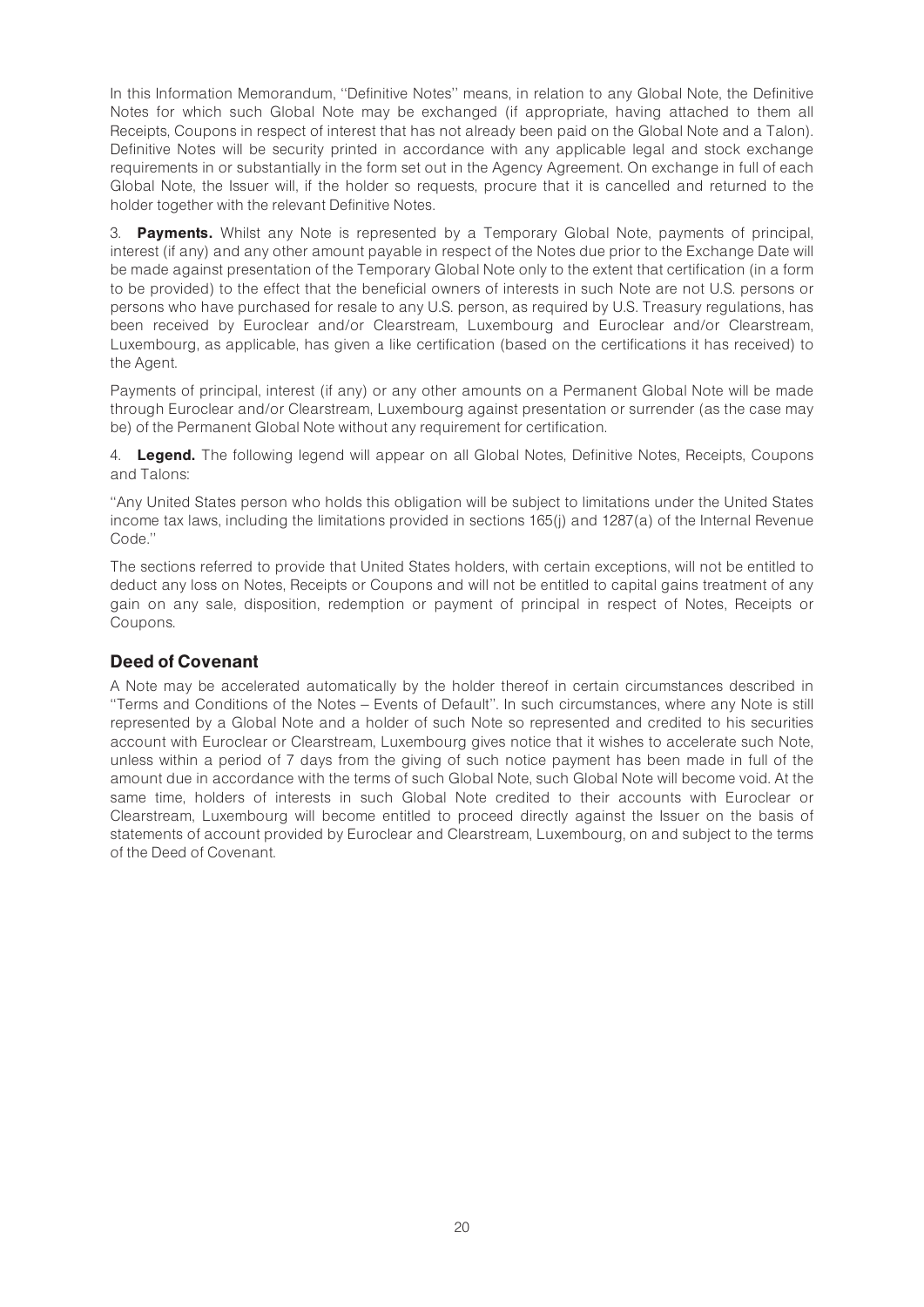## Terms and Conditions of the Notes

The following are the Terms and Conditions of the Notes which will be incorporated by reference into each Global Note and each Definitive Note, in the latter case only if permitted by the relevant stock exchange (if any) or other relevant listing authority (if any) and agreed by the Issuer and the relevant Dealer(s) at the time of issue but, if not so permitted and agreed, such Definitive Note will have endorsed thereon or attached thereto such Terms and Conditions (excluding the italicised paragraphs). The applicable Final Terms in relation to any Tranche of Notes may specify other terms and conditions which shall, to the extent so specified or to the extent inconsistent with the following Terms and Conditions, replace or modify the following Terms and Conditions for the purpose of such Notes. The applicable Final Terms (or the relevant provisions thereof) will be endorsed upon, or attached to, each Temporary Global Note, Permanent Global Note and Definitive Note. Reference should be made to ''Form of Final Terms'' below. The applicable Final Terms will include the definitions of certain terms used in the following Terms and Conditions or specify which of such terms are to apply in relation to the relevant Notes.

This Note is one of a Series (as defined below) of Notes issued by Bank of Queensland Limited (ABN 32 009 656 740) (the ''Issuer'') pursuant to the Agency Agreement (as defined below).

References herein to the ''Notes'' shall be references to the Notes of this Series and shall mean:

- (i) in relation to any Notes represented by a Global Note, units of the lowest Specified Denomination in the Specified Currency;
- (ii) Definitive Notes issued in exchange for a Global Note; and
- (iii) any Global Note.

The Notes, the Receipts (as defined below) and the Coupons (as defined below) have the benefit of an Amended and Restated Agency Agreement (as further amended, supplemented or restated from time to time, the ''Agency Agreement'') dated 18 December 2008 and made between the Issuer, Citibank, N.A., London Branch as issuing and principal paying agent and agent bank (the ''Agent'', which expression shall include any successor as agent) and Citibank, A.G., Frankfurt office (together with the Agent, the ''Paying Agents'', which expression shall include any additional or successor paying agents).

Interest bearing Definitive Notes (unless otherwise indicated in the applicable Final Terms) have interest coupons (''Coupons'') and, if indicated in the applicable Final Terms, talons for further Coupons (''Talons'') attached on issue. Any reference herein to Coupons or coupons shall, unless the context otherwise requires, be deemed to include a reference to Talons or talons. Definitive Notes repayable in instalments have receipts (''Receipts'') for the payment of the instalments of principal (other than the final instalment) attached on issue.

The Final Terms for this Note (or the relevant provisions thereof) is attached to or endorsed on this Note and supplements these Terms and Conditions and may specify other terms and conditions which shall, to the extent so specified or to the extent inconsistent with these Terms and Conditions, replace or modify these Terms and Conditions for the purposes of this Note. References herein to the ''applicable Final Terms'' are to the Final Terms (or the relevant provisions thereof) attached to or endorsed on this Note.

Any reference herein to ''Noteholders'' shall mean the holders of the Notes, and shall, in relation to any Notes represented by a Global Note, be construed as provided below. Any reference herein to ''Receiptholders'' shall mean the holders of the Receipts and any reference herein to ''Couponholders'' shall mean the holders of the Coupons, and shall, unless the context otherwise requires, include the holders of the Talons.

As used herein, "Tranche" means Notes which are identical in all respects (including as to listing) and ''Series'' means a Tranche of Notes together with any further Tranche or Tranches of Notes which are (i) expressed to be consolidated and form a single series and (ii) identical in all respects (including as to listing) except for their respective Issue Dates, Interest Commencement Dates and/or Issue Prices (as indicated in the applicable Final Terms).

The Noteholders, the Receiptholders and the Couponholders are entitled to the benefit of a Deed of Covenant (the ''Deed of Covenant'') dated 18 December 2008, and made by the Issuer. The original of the Deed of Covenant is held by a common depositary on behalf of Euroclear and Clearstream, Luxembourg (both as defined below).

Copies of the Agency Agreement, the Final Terms applicable to this Note and the Deed of Covenant are available for inspection during normal business hours at the specified office of each of the Agent and the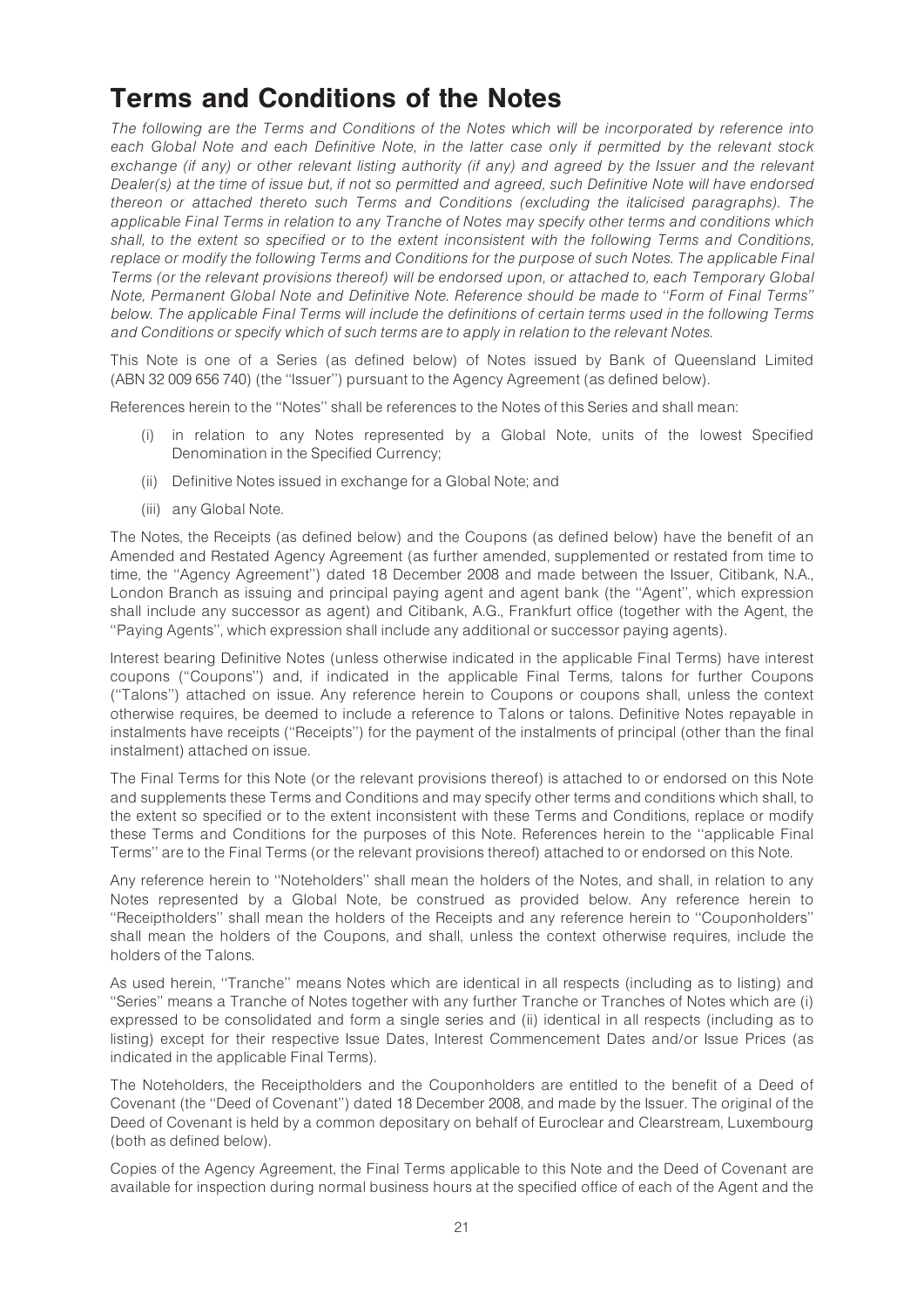other Paying Agents save that, if this Note is an unlisted Note of any Series, the applicable Final Terms will only be available for inspection by a Noteholder holding one or more unlisted Notes of that Series and such Noteholder must produce evidence satisfactory to the relevant Paying Agent as to its holding of such Notes and identity. The Noteholders, the Receiptholders and the Couponholders are deemed to have notice of, and are entitled to the benefit of, all the provisions of the Agency Agreement, the Deed of Covenant and the applicable Final Terms which are applicable to them.

If Commonwealth of Australia Guarantee is marked as ''Applicable'' within the applicable Final Terms (a ''Guaranteed Note''), then the Commonwealth of Australia, by a deed of guarantee dated 20 November 2008 (the ''Deed of Guarantee''), has irrevocably guaranteed the due payment of sums due and payable by the Issuer under the Guaranteed Notes. Copies of the Deed of Guarantee are available at www.guaranteescheme.gov.au/deed/.

Words and expressions defined in the Agency Agreement or used in the applicable Final Terms shall have the same meanings where used in these Terms and Conditions unless the context otherwise requires or unless otherwise stated and provided that, in the event of inconsistency between the Agency Agreement and the applicable Final Terms, the applicable Final Terms will prevail.

## 1. Form, Denomination and Title

The Notes are in bearer form and, in the case of Definitive Notes, serially numbered, in the Specified Currency and the Specified Denomination(s). Notes of one Specified Denomination may not be exchanged for Notes of another Specified Denomination.

This Note may be a Fixed Rate Note, a Floating Rate Note, a Zero Coupon Note, an Index Linked Interest Note, or a combination of any of the foregoing, depending upon the Interest Basis shown in the applicable Final Terms.

This Note may be an Index Linked Redemption Note, an Instalment Note, a Dual Currency Note, a Partly Paid Note or a combination of any of the foregoing, depending upon the Redemption/Payment Basis shown in the applicable Final Terms.

Definitive Notes are issued with Coupons attached, unless they are Zero Coupon Notes in which case references to Coupons and Couponholders in these Terms and Conditions are not applicable.

Subject as set out below, title to the Notes, Receipts and Coupons will pass by delivery. The Issuer and any Paying Agent may deem and treat the bearer of any Note, Receipt or Coupon as the absolute owner thereof (whether or not overdue and notwithstanding any notice of ownership or writing thereon or notice of any previous loss or theft thereof) for all purposes but, in the case of any Global Note, without prejudice to the provisions set out in the next succeeding paragraph.

For so long as any of the Notes is represented by a Global Note held on behalf of Euroclear Bank S.A./ N.V. ("Euroclear") and/or Clearstream Banking, société anonyme ("Clearstream, Luxembourg", formerly Cedelbank), each person (other than Euroclear or Clearstream, Luxembourg) who is for the time being shown in the records of Euroclear or of Clearstream, Luxembourg as the holder of a particular nominal amount of such Notes (in which regard any certificate or other document issued by Euroclear or Clearstream, Luxembourg as to the nominal amount of such Notes standing to the account of any person shall be conclusive and binding for all purposes save in the case of manifest error) shall be treated by the Issuer, the Agent and any other Paying Agent as the holder of such nominal amount of such Notes for all purposes other than with respect to the payment of principal or interest on the Notes, for which purpose the bearer of the relevant Global Note shall be treated by the Issuer, the Agent and any other Paying Agent as the holder of such nominal amount of such Notes in accordance with and subject to the terms of the relevant Global Note and the expressions ''Noteholder'' and ''holder of Notes'' and related expressions shall be construed accordingly. Notes which are represented by a Global Note will be transferable only in accordance with the rules and procedures for the time being of Euroclear or of Clearstream, Luxembourg, as the case may be.

References to Euroclear and/or Clearstream, Luxembourg shall, whenever the context so permits, be deemed to include a reference to any additional or alternative clearing system approved by the Issuer and the Agent.

## 2. Status of the Notes

The Notes and any relative Receipts and/or Coupons are direct, unconditional, unsubordinated and (subject to the provisions of Condition 3) unsecured obligations of the Issuer and (subject as provided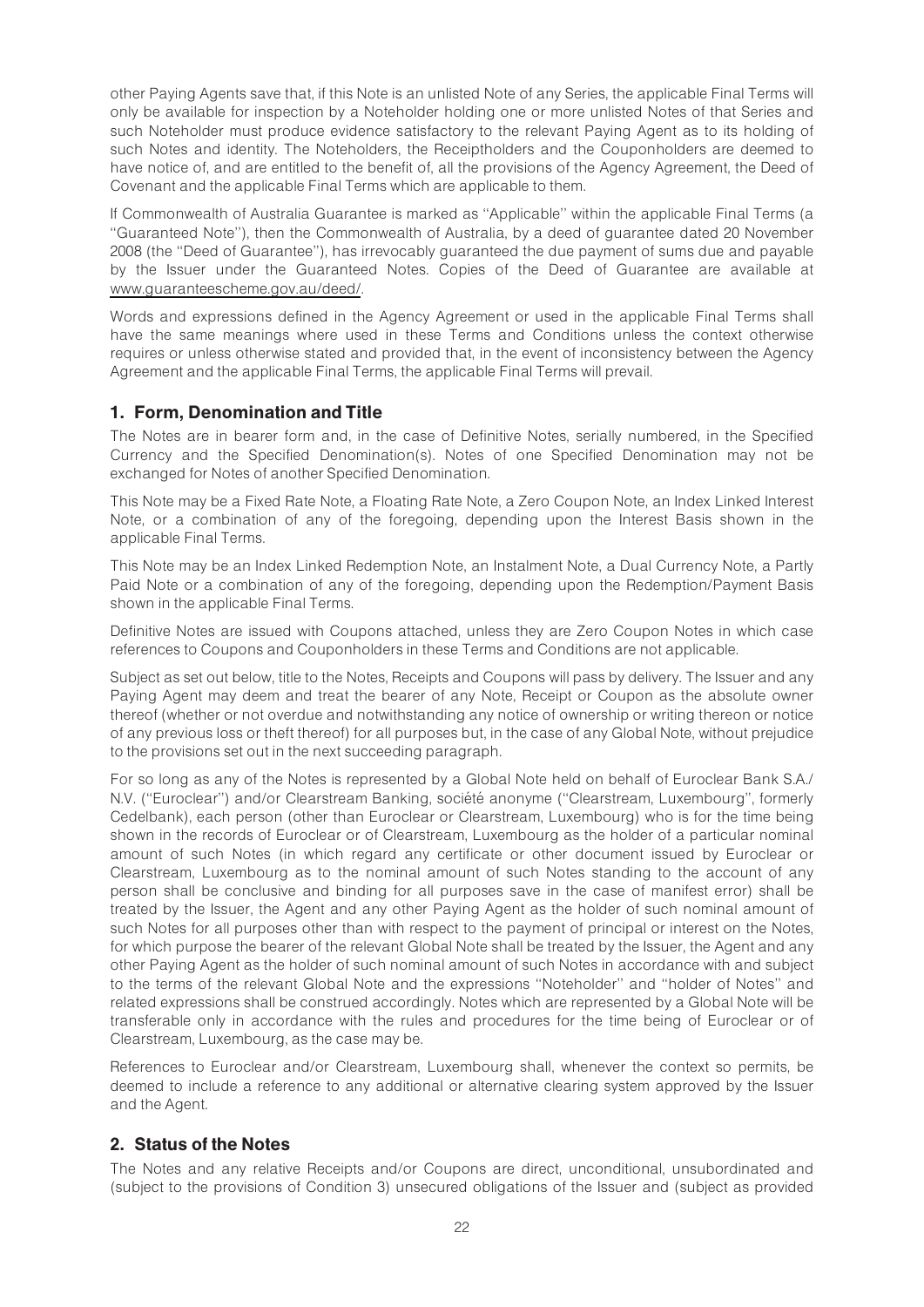above) rank and will rank pari passu, without any preference among themselves, with all other outstanding unsecured and unsubordinated obligations of the Issuer, present and future (other than obligations preferred by mandatory provisions of law).

Section 13A of the Banking Act 1959 of Australia (''Australian Banking Act'') provides that the assets in Australia of an authorised deposit-taking institution (''ADI''), which includes banks such as the Issuer, would, in the event of the ADI becoming unable to meet its obligations or suspending payment, be available to satisfy, in priority to all other liabilities of the ADI:

- (a) first, certain liabilities of the ADI to APRA (if any) arising under Division 2AA of Part II of the Australian Banking Act in respect of amounts payable by APRA to holders of protected accounts;
- (b) second, APRA's costs in exercising its powers and performing its functions relating to the ADI in connection with the government guarantee of protected accounts; and
- (c) third, the ADI's deposit liabilities in Australia (other than any liabilities under the first priority listed above).

Under section 16 of the Australian Banking Act, debts due to APRA shall in a winding-up of an ADI have, subject to section 13A of the Australian Banking Act, priority over all other unsecured debts of that ADI. Further, under section 86 of the Reserve Bank Act 1959 of Australia, debts due by a bank to the Reserve Bank of Australia shall, in a winding-up of that bank, have, subject to section 13A of the Australian Banking Act, priority over all other debts, other than debts due to the Commonwealth of Australia.

## 3. Negative Pledge

So long as any of the Notes remain outstanding (as defined in the Agency Agreement), the Issuer will not create or permit to subsist any Security Interest (as defined in Condition 9(b)) upon the whole or any part of its present or future assets or revenues or those of any of its Subsidiaries (as defined below) as security for any Debt Instruments (as defined below) or any Guarantee (as defined in Condition 9(b)) given in respect of any Debt Instruments unless, in the case of the creation of a Security Interest, prior to or simultaneously therewith, and in any other case, promptly, the Issuer either:

- (i) grants or procures to be granted a Security Interest or Security Interests securing its obligations under the Notes and the relative Receipts and Coupons which will result in such obligations being secured equally and rateably in all respects so as to rank pari passu with the relevant Debt Instruments or Guarantee; or
- (ii) grants or procures to be granted such other Security Interest or Security Interests in respect of its obligations under the Notes and the relative Receipts and Coupons as shall be approved by an Extraordinary Resolution (as defined in the Agency Agreement) of the Noteholders.

For the purposes of these Conditions, ''Debt Instruments'' means any notes, bonds, certificates of deposit, loan stock, debentures, bills of exchange, transferable loan certificates or other similar instruments of indebtedness issued by, or the obligations under which have been assumed by, the Issuer or a Subsidiary of the Issuer.

In these Conditions, ''Subsidiary'' has the same meaning as that provided in Section 9 of the Corporations Act 2001 of Australia (as amended) (the ''Corporations Act'').

## 4. Interest

## (a) Interest on Fixed Rate Notes

Each Fixed Rate Note bears interest on its outstanding nominal amount (or, if it is a Partly Paid Note, the amount paid up) from (and including) the Interest Commencement Date at the rate(s) per annum equal to the Rate(s) of Interest. Interest will be payable in arrear on the Interest Payment Date(s) in each year up to and including the Maturity Date.

If the Notes are in definitive form, except as provided in the applicable Final Terms, the amount of interest payable on each Interest Payment Date in respect of the Fixed Interest Period ending on (but excluding) such date will amount to the Fixed Coupon Amount. Payments of interest on any Interest Payment Date will, if so specified in the applicable Final Terms, amount to the Broken Amount so specified.

As used in these Conditions, ''Fixed Interest Period'' means the period from (and including) an Interest Payment Date (or the Interest Commencement Date) to (but excluding) the next (or first) Interest Payment Date.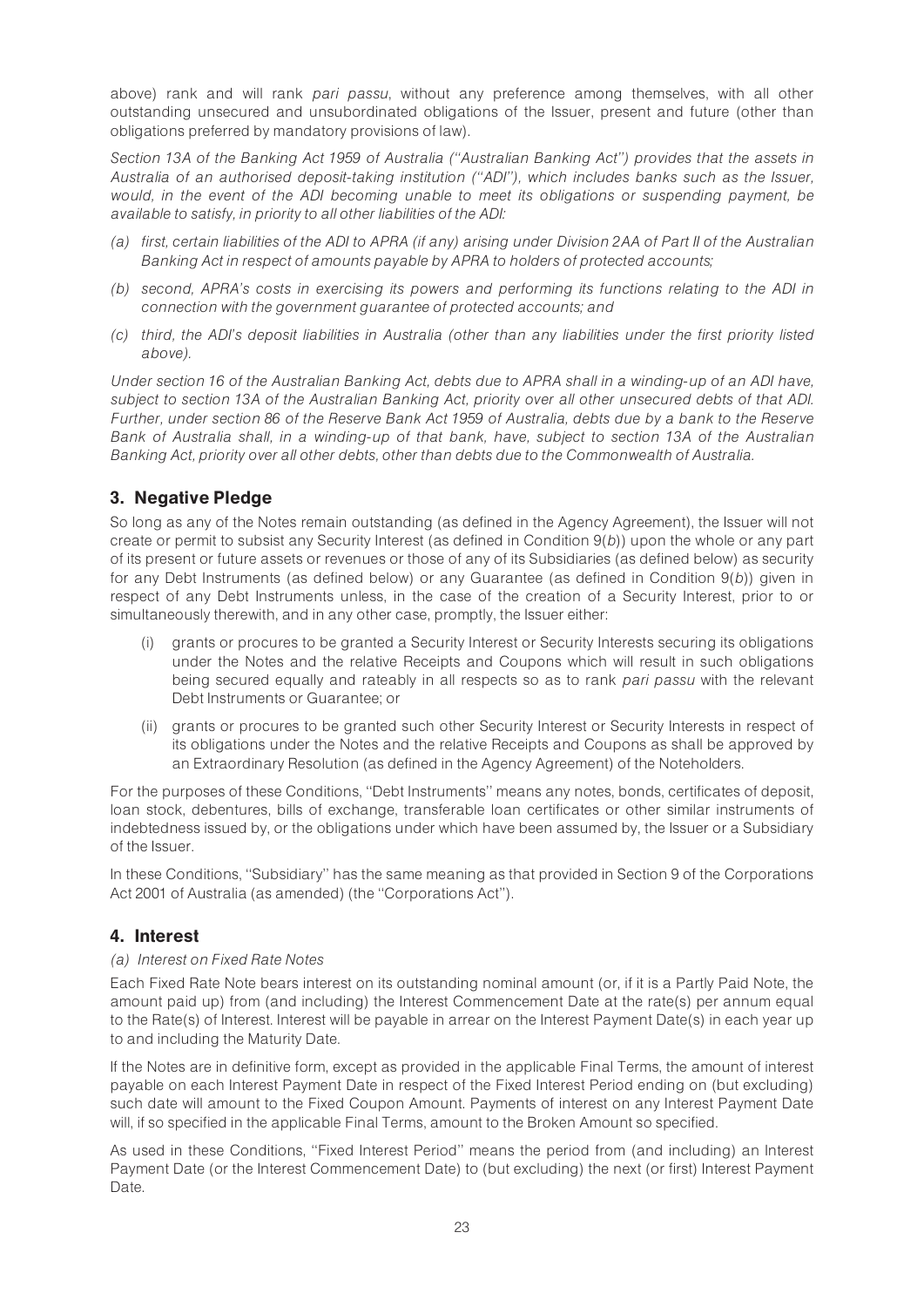Except in the case of Notes in definitive form where an applicable Fixed Coupon Amount or Broken Amount is specified in the applicable Final Terms, interest shall be calculated in respect of any period by applying the Rate of Interest to:

- (A) in the case of Fixed Rate Notes which are represented by a Global Note, the aggregate outstanding nominal amount of the Fixed Rate Notes represented by such Global Note (or, if they are Partly Paid Notes, the aggregate amount paid up); or
- (B) in the case of Fixed Rate Notes in definitive form, the Calculation Amount;

and, in each case, multiplying such sum by the applicable Day Count Fraction, and rounding the resultant figure to the nearest sub-unit of the relevant Specified Currency, half of any such sub-unit being rounded upwards or otherwise in accordance with applicable market convention. Where the Specified Denomination of a Fixed Rate Note in definitive form is a multiple of the Calculation Amount, the amount of interest payable in respect of such Fixed Rate Note shall be the product of the amount (determined in the manner provided above) for the Calculation Amount and the amount by which the Calculation Amount is multiplied to reach the Specified Denomination without any further rounding.

''Day Count Fraction'' means, in respect of the calculation of an amount of interest in accordance with this Condition 4(a):

- (i) if ''Actual/Actual (ISMA)'' is specified in the applicable Final Terms:
	- (A) in the case of Notes where the number of days in the relevant period from (and including) the most recent Interest Payment Date (or, if none, the Interest Commencement Date) to (but excluding) the relevant payment date (the ''Accrual Period'') is equal to or shorter than the Determination Period during which the Accrual Period ends, the number of days in such Accrual Period divided by the product of (1) the number of days in such Determination Period and (2) the number of Determination Dates (as specified in the applicable Final Terms) that would occur in one calendar year; or
	- (B) in the case of Notes where the Accrual Period is longer than the Determination Period during which the Accrual Period ends, the sum of:
		- (1) the number of days in such Accrual Period falling in the Determination Period in which the Accrual Period begins divided by the product of (x) the number of days in such Determination Period and (y) the number of Determination Dates (as specified in the applicable Final Terms) that would occur in one calendar year; and
		- (2) the number of days in such Accrual Period falling in the next Determination Period divided by the product of (x) the number of days in such Determination Period and (y) the number of Determination Dates that would occur in one calendar year; and
- (ii) If ''30/360'' is specified in the applicable Final Terms, the number of days in the period from (and including) the most recent Interest Payment Date (or, if none, the Interest Commencement Date) to (but excluding) the relevant payment date (such number of days being calculated on the basis of a year of 360 days with 12 30-day months) divided by 360.

### In these Conditions:

''Determination Period'' means the period from (and including) a Determination Date to (but excluding) the next Determination Date (including, where either the Interest Commencement Date or the final Interest Payment Date is not a Determination Date, the period commencing on the first Determination Date prior to, and ending on the first Determination Date falling after, such date); and

''sub-unit'' means, with respect to any currency other than euro, the lowest amount of such currency that is available as legal tender in the country of such currency and, with respect to euro, means one cent.

- (b) Interest on Floating Rate Notes and Index Linked Interest Notes
	- (i) Interest Payment Dates

Each Floating Rate Note and Index Linked Interest Note bears interest on its nominal amount (or, if it is a Partly Paid Note, the amount paid up) from (and including) the Interest Commencement Date and such interest will be payable in arrear on either:

(A) the Specified Interest Payment Date(s) (each an ''Interest Payment Date'') in each year specified in the applicable Final Terms; or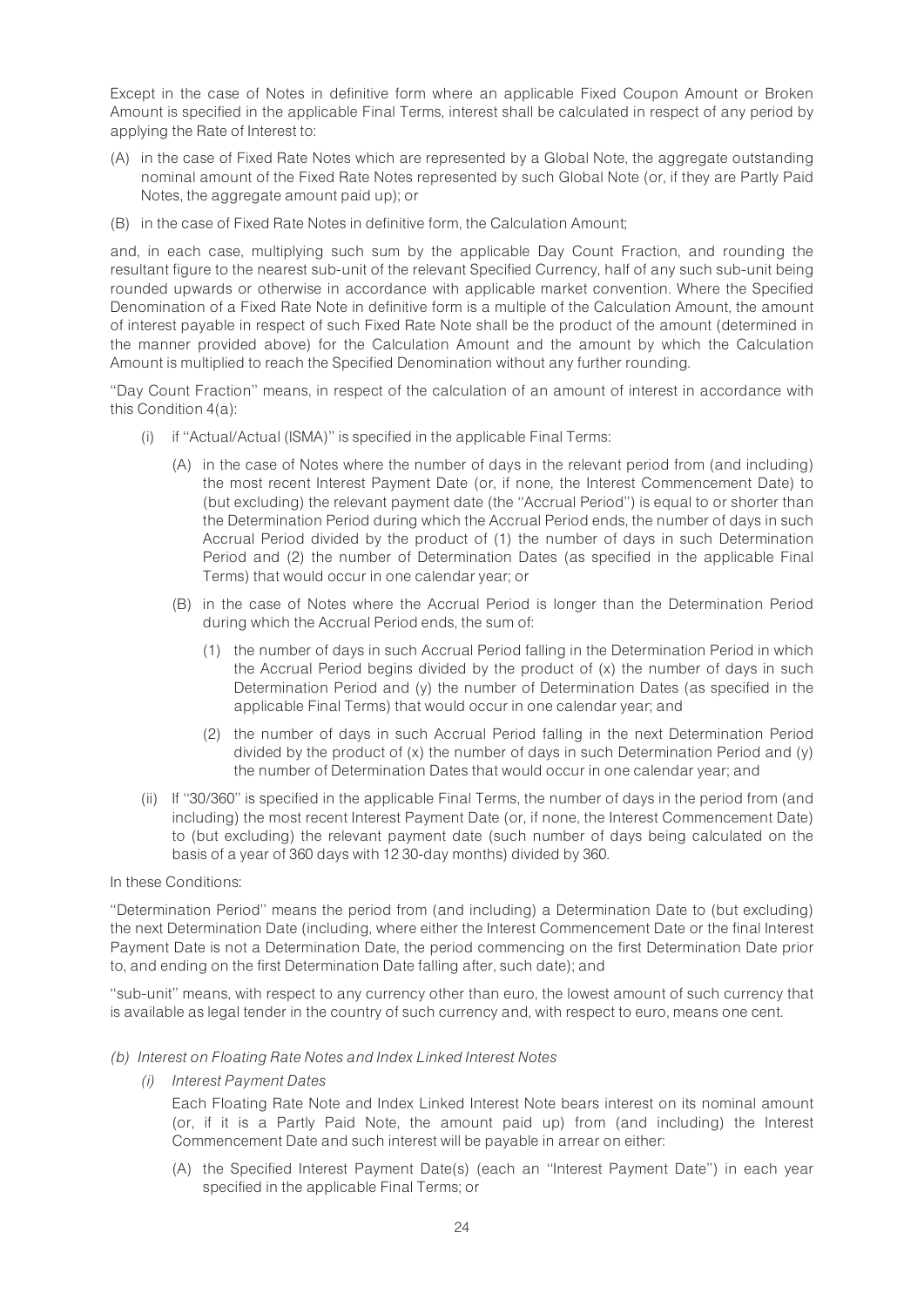(B) if no Specified Interest Payment Date(s) is/are specified in the applicable Final Terms, each date (each an ''Interest Payment Date'') which falls the number of months or other period specified as the Specified Period in the applicable Final Terms after the preceding Interest Payment Date or, in the case of the first Interest Payment Date, after the Interest Commencement Date.

Such interest will be payable in respect of each Interest Period (which expression shall, in these Conditions, mean the period from (and including) an Interest Payment Date (or the Interest Commencement Date) to (but excluding) the next (or first) Interest Payment Date).

If a business day convention is specified in the applicable Final Terms and (x) if there is no numerically corresponding day on the calendar month in which an Interest Payment Date should occur or (y) if any Interest Payment Date would otherwise fall on a day which is not a Business Day, then, if the business day convention specified is:

- (1) in any case where Specified Periods are specified in accordance with Condition  $4(b)(i)(B)$ above, the Floating Rate Convention, such Interest Payment Date (i) in the case of (x) above, shall be the last day that is a Business Day in the relevant month and the provisions of (B) below shall apply *mutatis mutandis* or (ii) in the case of  $(y)$  above, shall be postponed to the next day which is a Business Day unless it would thereby fall into the next calendar month, in which event (A) such Interest Payment Date shall be brought forward to the immediately preceding Business Day and (B) each subsequent Interest Payment Date shall be the last Business Day in the month which falls the Specified Period after the preceding applicable Interest Payment Date occurred; or
- (2) the Following Business Day Convention, such Interest Payment Date shall be postponed to the next day which is a Business Day; or
- (3) the Modified Following Business Day Convention, such Interest Payment Date shall be postponed to the next day which is a Business Day unless it would thereby fall into the next calendar month, in which event such Interest Payment Date shall be brought forward to the immediately preceding Business Day; or
- (4) the Preceding Business Day Convention, such Interest Payment Date shall be brought forward to the immediately preceding Business Day.

In this Condition, ''Business Day'' means a day which is both:

- (A) a day on which commercial banks and foreign exchange markets settle payments in London and any Additional Business Centre specified in the applicable Final Terms; and
- (B) either (1) in relation to interest payable in a Specified Currency other than euro, a day on which commercial banks and foreign exchange markets settle payments and are open for general business (including dealing in foreign exchange and foreign currency deposits) in the principal financial centre of the country of the relevant Specified Currency (if other than London and any Additional Business Centre and which if the Specified Currency is Australian dollars shall be Sydney) or (2) in relation to any sum payable in euro, a day on which the Trans European Automated Real-Time Gross Settlement Express Transfer (TARGET2) System (the ''TARGET2 System'') is open.
- (ii) Rate of Interest

The Rate of Interest payable from time to time in respect of Floating Rate Notes and Index Linked Interest Notes will be determined in the manner specified in the applicable Final Terms.

(A) ISDA Determination for Floating Rate Notes

Where ISDA Determination is specified in the applicable Final Terms as the manner in which the Rate of Interest is to be determined, the Rate of Interest for each Interest Period will be the relevant ISDA Rate plus or minus (as indicated in the applicable Final Terms) the Margin (if any). For the purposes of this sub-paragraph (A), ''ISDA Rate'' for an Interest Period means a rate equal to the Floating Rate that would be determined by the Agent under an interest rate swap transaction if the Agent were acting as Calculation Agent for that swap transaction under the terms of an agreement incorporating the 2006 ISDA Definitions (as published by the International Swaps and Derivatives Association, Inc. (the ''ISDA Definitions'')) and under which: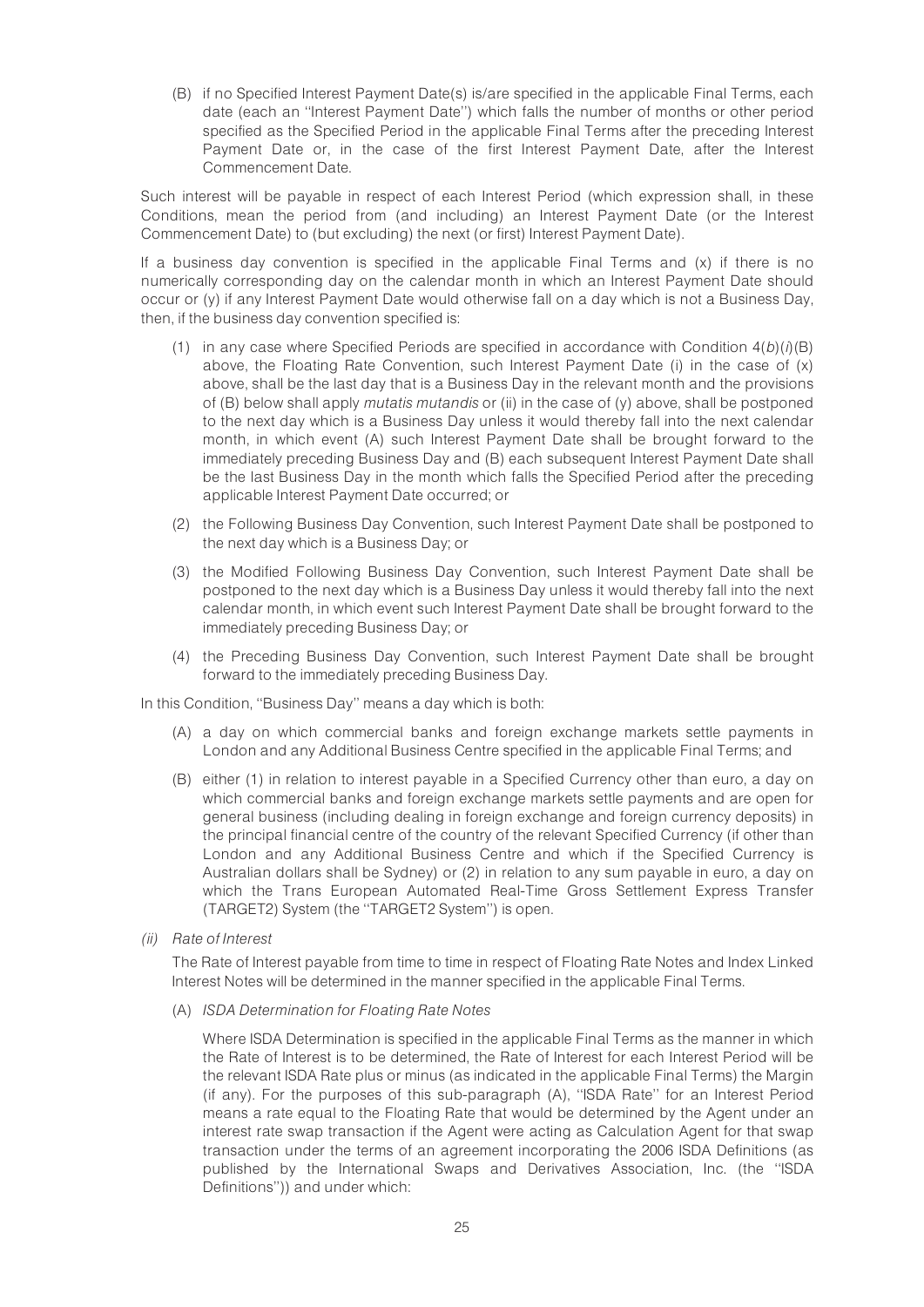- (1) the Floating Rate Option is as specified in the applicable Final Terms;
- (2) the Designated Maturity is a period specified in the applicable Final Terms; and
- (3) the relevant Reset Date is either (i) if the applicable Floating Rate Option is based on the London inter-bank offered rate (''LIBOR'') or on the Euro-zone inter-bank offered rate (''EURIBOR'') for a currency, the first day of that Interest Period or (ii) in any other case, as specified in the applicable Final Terms.

For the purposes of this sub-paragraph (A), ''Floating Rate'', ''Calculation Agent'', ''Floating Rate Option'', ''Designated Maturity'' and ''Reset Date'' have the meanings given to those terms in the ISDA Definitions.

- (B) Screen Rate Determination for Floating Rate Notes
	- (1) Where Screen Rate Determination is specified in the applicable Final Terms as the manner in which the Rate of Interest is to be determined, the Rate of Interest for each Interest Period will, subject as provided below, be either:
		- (A) the offered quotation; or
		- (B) the arithmetic mean (rounded if necessary to the fifth decimal place, with 0.000005 being rounded upwards) of the offered quotations,

(expressed as a percentage rate per annum) for the Reference Rate which appears or appear, as the case may be, on the Relevant Screen Page as at 11.00 a.m. (London time, in the case of LIBOR, or Brussels time, in the case of EURIBOR) on the Interest Determination Date in question plus or minus (as indicated in the applicable Final Terms) the Margin (if any), all as determined by the Agent. If five or more of such offered quotations are available on the Relevant Screen Page, the highest (or, if there is more than one such highest quotation, one only of such quotations) and the lowest (or, if there is more than one such lowest quotation, one only of such quotations) shall be disregarded by the Agent for the purpose of determining the arithmetic mean (rounded as provided above) of such offered quotations.

- (2) If the Relevant Screen Page is not available or, if in the case of Condition  $4(b)(ii)(B)(1)(A)$  above, no such offered quotation appears or, in the case of Condition 4(b)(ii)(B)(1)(B) above, fewer than three such offered quotations appear, in each case as at the time specified in the preceding paragraph the Agent shall request each of the Reference Banks (as defined below) to provide the Agent with its offered quotation (expressed as a percentage rate per annum) for the Reference Rate at approximately 11.00 a.m. (London time, in the case of LIBOR, or Brussels time, in the case of EURIBOR) on the Interest Determination Date in question. If two or more of the Reference Banks provide the Principal Paying Agent with such offered quotations, the Rate of Interest for such Interest Period shall be the arithmetic mean (rounded if necessary to the fifth decimal place with 0.000005 being rounded upwards) of such offered quotations plus or minus (as appropriate) the Margin (if any), all as determined by the Agent.
- (3) If on any Interest Determination Date one only or none of the Reference Banks provides the Agent with such offered quotations as provided in the preceding paragraph, the Rate of Interest for the relevant Interest Period shall be the rate per annum which the Agent determines as being the arithmetic mean (rounded if necessary to the fifth decimal place, with 0.000005 being rounded upwards) of the rates, as communicated to (and at the request of) the Agent by the Reference Banks or any two or more of them, at which such banks were offered, at approximately 11.00 a.m. (London time, in the case of LIBOR, or Brussels time, in the case of EURIBOR) on the relevant Interest Determination Date, deposits in the Specified Currency for a period equal to that which would have been used for the Reference Rate by leading banks in the London inter-bank market plus or minus (as appropriate) the Margin (if any) or, if fewer than two of the Reference Banks provide the Agent with such offered rates, the offered rate for deposits in the Specified Currency for a period equal to that which would have been used for the Reference Rate, or the arithmetic mean (rounded as provided above) of the offered rates for deposits in the Specified Currency for a period equal to that which would have been used for the Reference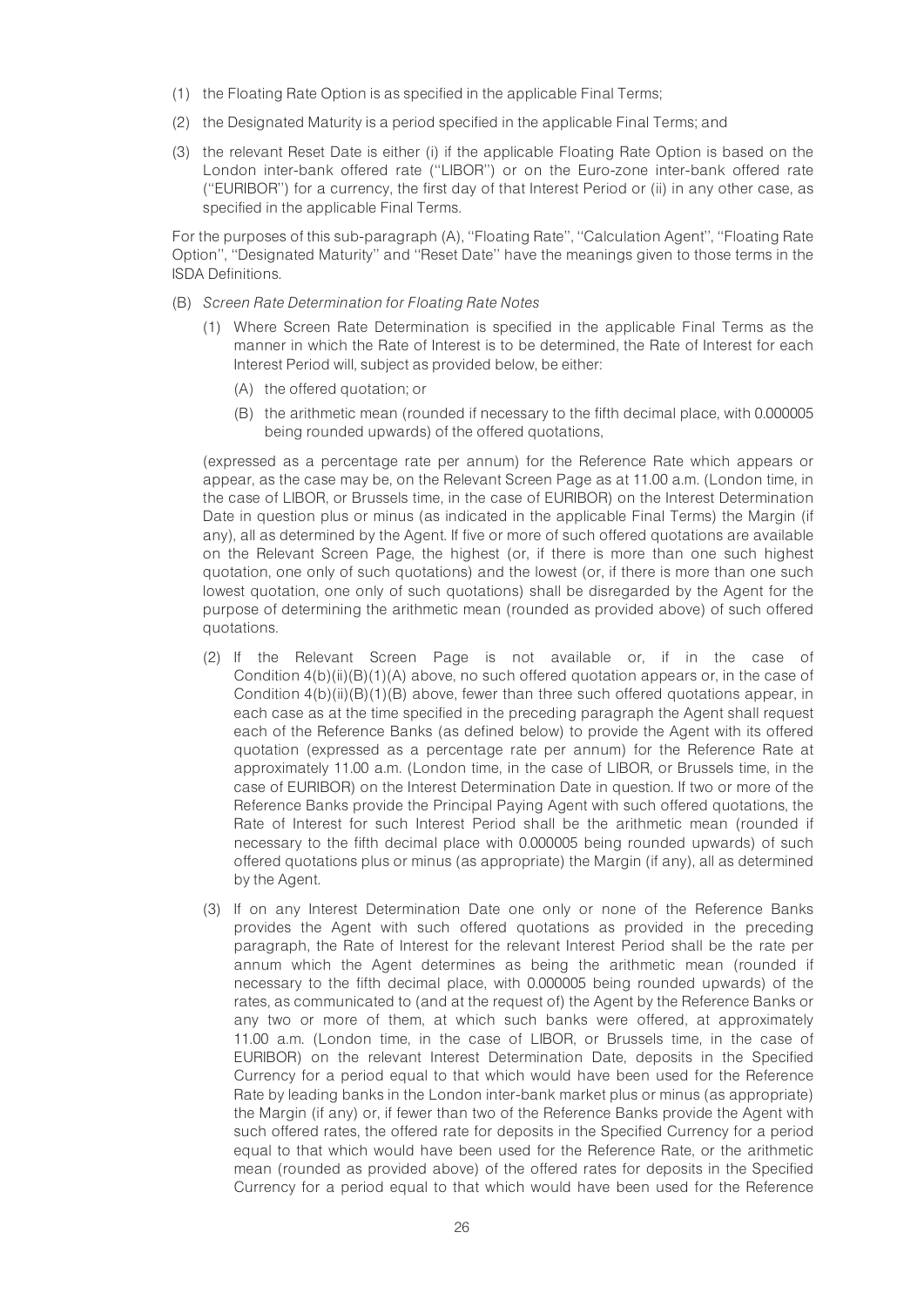Rate, at which, at approximately 11.00 a.m. (London time, in the case of LIBOR, or Brussels time, in the case of EURIBOR) on the relevant Interest Determination Date, any one or more banks (which bank or banks is or are in the opinion of the Issuer suitable for such purpose) informs the Agent it is quoting to leading banks in the London interbank market plus or minus (as appropriate) the Margin (if any), provided that, if the Rate of Interest cannot be determined in accordance with the foregoing provisions of this paragraph, the Rate of Interest shall be determined as at the last preceding Interest Determination Date (though substituting, where a different Margin is to be applied to the relevant Interest Period from that which applied to the last preceding Interest Period, the Margin relating to the relevant Interest Period, in place of the Margin relating to that last preceding Interest Period).

- (4) "Reference Banks" means, in the case of Condition  $4(b)(ii)(B)(1)(A)$  above, those banks whose offered rates were used to determine such quotation when such quotation last appeared on the Relevant Screen Page and, in the case of Condition 4(b)(ii)(B)(1)(B) above, those banks whose offered quotations last appeared on the Relevant Screen Page when no fewer than three such offered quotations appeared.
- (5) If the Reference Rate from time to time in respect of Floating Rate Notes is specified in the applicable Final Terms as being other than LIBOR or EURIBOR, the Rate of Interest in respect of such Notes will be determined as provided in the applicable Final Terms.
- (iii) Minimum and/or Maximum Interest Rate

If the applicable Final Terms specifies a Minimum Rate of Interest for any Interest Period, then, in the event that the Rate of Interest in respect of such Interest Period determined in accordance with the provisions of paragraph *(ii)* above is less than such Minimum Rate of Interest, the Rate of Interest for such Interest Period shall be such Minimum Rate of Interest.

If the applicable Final Terms specifies a Maximum Rate of Interest for any Interest Period, then, in the event that the Rate of Interest in respect of such Interest Period determined in accordance with the provisions of paragraph (ii) above is greater than such Maximum Rate of Interest, the Rate of Interest for such Interest Period shall be such Maximum Rate of Interest.

#### (iv) Determination of Rate of Interest and Calculation of Interest Amounts

The Agent, in the case of Floating Rate Notes, and the Calculation Agent, in the case of Index Linked Interest Notes, will at or as soon as practicable after each time at which the Rate of Interest is to be determined, determine the Rate of Interest for the relevant Interest Period. In the case of Index Linked Interest Notes, the Calculation Agent will notify the Agent of the Rate of Interest for the relevant Interest Period as soon as practicable after calculating the same.

The Agent will calculate the amount of interest (the ''Interest Amount'') payable on the Floating Rate Notes or Index Linked Interest Notes for the relevant Interest Period by applying the Rate of Interest to:

- (A) in the case of Floating Rate Notes or Index Linked Notes which are represented by a Global Note, the aggregate outstanding nominal amount of the Notes represented by such Global Note (or, if they are Partly Paid Notes, the aggregate amount paid up); or
- (B) in the case of Floating Rate Notes or Index Linked Interest Notes in definitive form, the Calculation Amount;

and, in each case, multiplying such sum by the applicable Day Count Fraction, and rounding the resultant figure to the nearest sub-unit of the relevant Specified Currency, half of any such sub-unit being rounded upwards or otherwise in accordance with applicable market convention. Where the Specified Denomination of a Floating Rate Note or an Index Linked Interest Note in definitive form is a multiple of the Calculation Amount, the Interest Amount payable in respect of such Note shall be the product of the amount (determined in the manner provided above) for the Calculation Amount and the amount by which the Calculation Amount is multiplied to reach the Specified Denomination without any further rounding.

''Day Count Fraction'' means, in respect of the calculation of an amount of interest for any Interest Period:

(A) if ''Actual/Actual (ISDA)'' or ''Actual/Actual'' is specified in the applicable Final Terms, the actual number of days in the Interest Period divided by 365 (or, if any portion of that Interest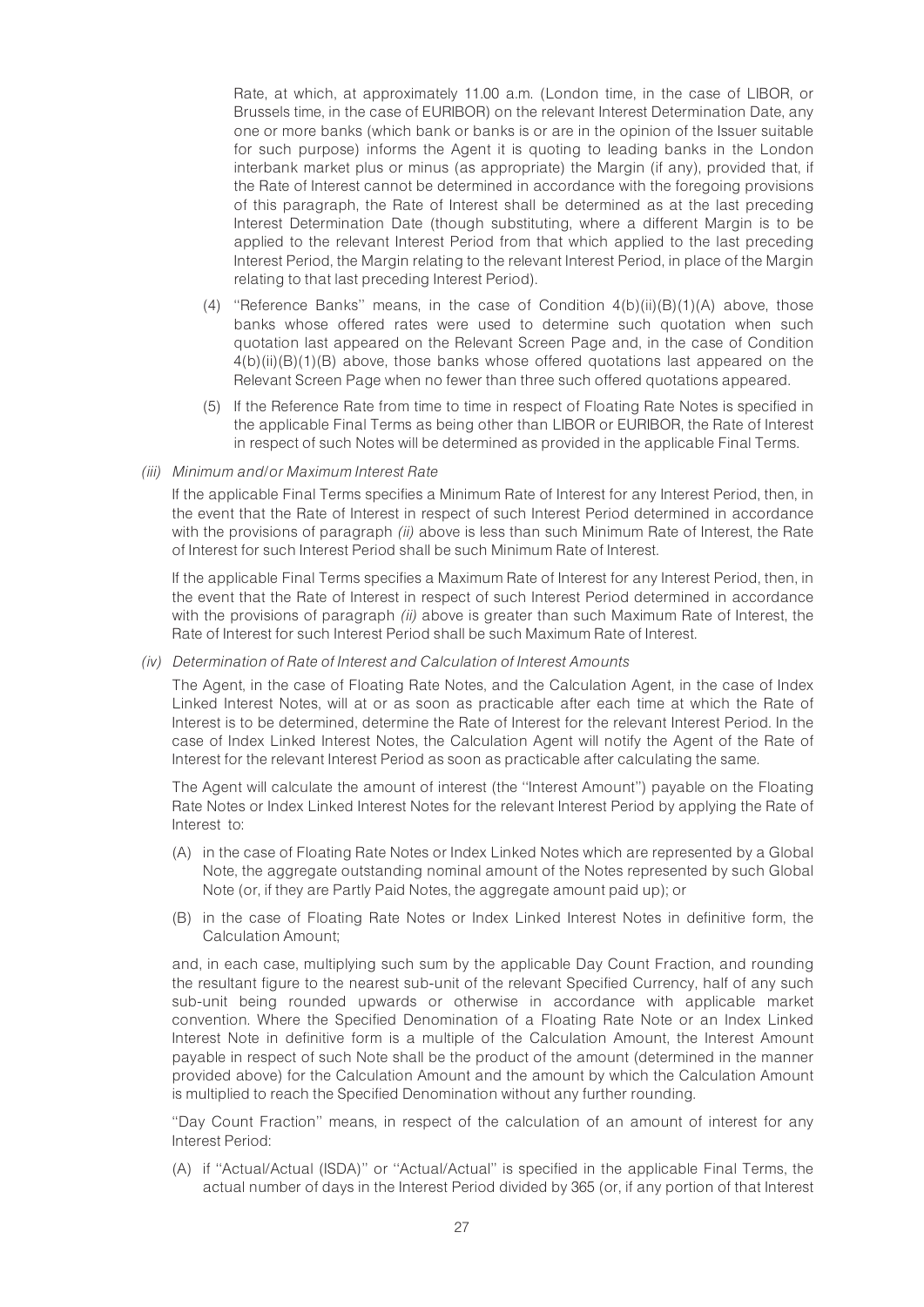Period falls in a leap year, the sum of (1) the actual number of days in that portion of the Interest Period falling in a leap year divided by 366 and (2) the actual number of days in that portion of the Interest Period falling in a non-leap year divided by 365);

- (B) if ''Actual/365 (Fixed)'' is specified in the applicable Final Terms, the actual number of days in the Interest Period divided by 365;
- (C) if ''Actual/365 (Sterling)'' is specified in the applicable Final Terms, the actual number of days in the Interest Period divided by 365 or, in the case of an Interest Payment Date falling in a leap year, 366;
- (D) if ''Actual/360'' is specified in the applicable Final Terms, the actual number of days in the Interest Period divided by 360;
- (E) if ''30/360'', ''360/360'' or ''Bond Basis'' is specified in the applicable Final Terms, the number of days in the Interest Period divided by 360, calculated on a formula basis as follows:

Day Count Fraction =  $\frac{[360 \times (Y_2 - Y_1)] + [30 \times (M_2 - M_1)] + (D_2 - D_1)}{360}$ 

where:

"Y<sub>1</sub>" is the year, expressed as a number, in which the first day of the Interest Period falls;

"Y<sub>2</sub>" is the year, expressed as a number, in which the day immediately following the last day of the Interest Period falls;

''M1'' is the calendar month, expressed as a number, in which the first day of the Interest Period falls;

"M<sub>2</sub>" is the calendar month, expressed as a number, in which the day immediately following the last day of the Interest Period falls;

"D<sub>1</sub>" is the first calendar day, expressed as a number, of the Interest Period, unless such number is 31, in which case  $D_1$  will be 30; and

"D<sub>2</sub>" is the calendar day, expressed as a number, immediately following the last day included in the Interest Period, unless such number would be 31 and  $D_1$  is greater than 29, in which case  $D<sub>2</sub>$  will be 30;

(F) if ''30E/360'' or ''Eurobond basis'' is specified in the applicable Final Terms, the number of days in the Interest Period divided by 360, calculated on a formula basis as follows:

Day Count Fraction =  $\frac{[360 \times (Y_2 - Y_1)] + [30 \times (M_2 - M_1)] + (D_2 - D_1)}{360}$ 

where:

"Y<sub>1</sub>" is the year, expressed as a number, in which the first day of the Interest Period falls;

" $\gamma$ " is the year, expressed as a number, in which the day immediately following the last day of the Interest Period falls;

" $M_1$ " is the calendar month, expressed as a number, in which the first day of the Interest Period falls;

''M2'' is the calendar month, expressed as a number, in which the day immediately following the last day of the Interest Period falls;

"D<sub>1</sub>" is the first calendar day, expressed as a number, of the Interest Period, unless such number would be 31, in which case  $D_1$  will be 30; and

" $D<sub>2</sub>$ " is the calendar day, expressed as a number, immediately following the last day included in the Interest Period, unless such number would be 31, in which case  $D_2$  will be 30; or

(G) if ''30E/360 (ISDA)'' is specified in the applicable Pricing Supplement, the number of days in the Interest Period divided by 360, calculated on a formula basis as follows:

Day Count Fraction =  $\frac{[360 \times (Y_2 - Y_1)] + [30 \times (M_2 - M_1)] + (D_2 - D_1)}{360}$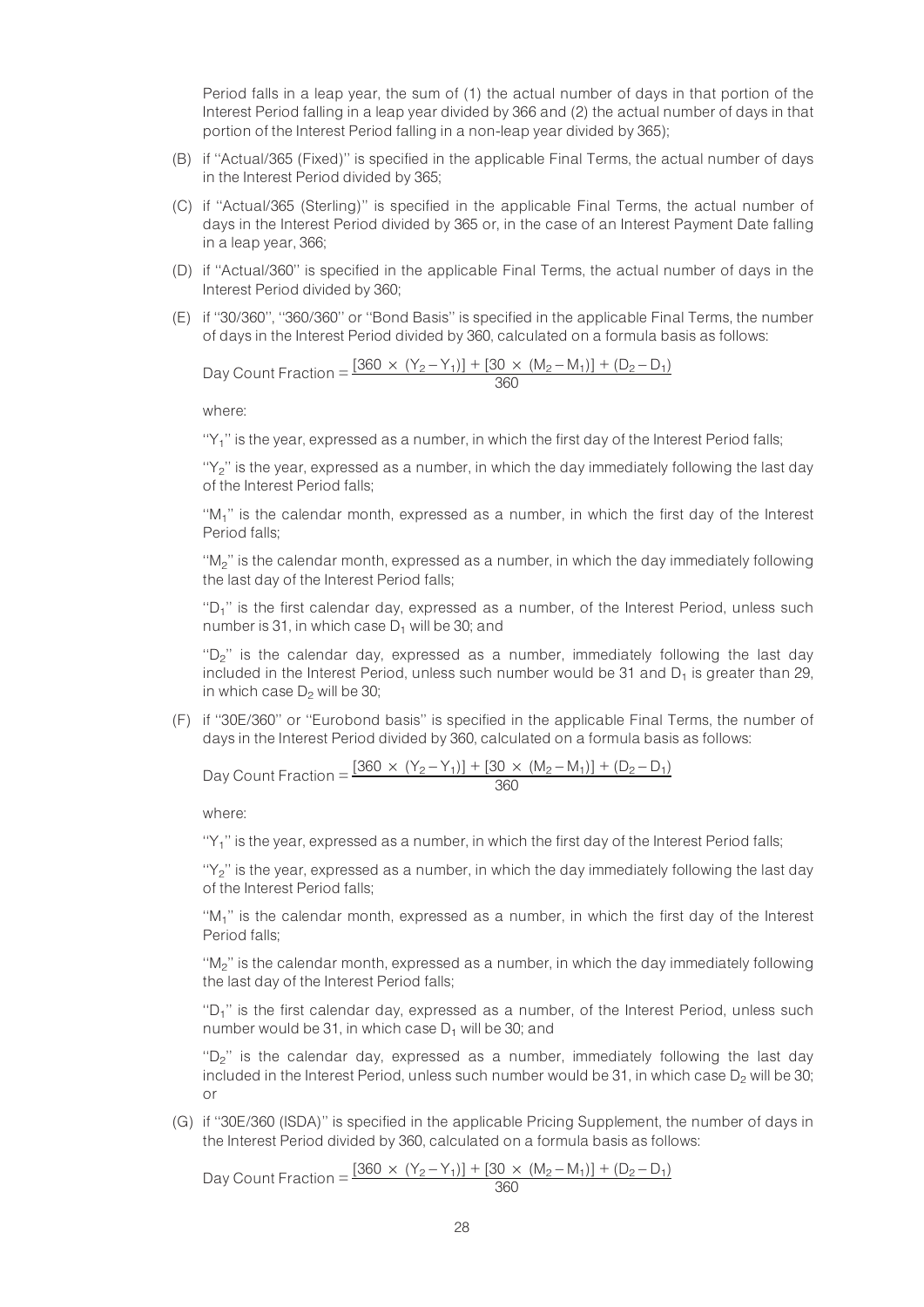where:

" $Y_1$ " is the year, expressed as a number, in which the first day of the Interest Period falls;

"Y<sub>2</sub>" is the year, expressed as a number, in which the day immediately following the last day of the Interest Period falls;

" $M_1$ " is the calendar month, expressed as a number, in which the first day of the Interest Period falls;

"M<sub>2</sub>" is the calendar month, expressed as a number, in which the day immediately following the last day of the Interest Period falls;

"D<sub>1</sub>" is the first calendar day, expressed as a number, of the Interest Period, unless (i) that day is the last day of February or (ii) such number would be 31, in which case  $D_1$  will be 30; and

" $D<sub>2</sub>$ " is the calendar day, expressed as a number, immediately following the last day included in the Interest Period, unless (i) that day is the last day of February but not the Maturity Date or (ii) such number would be 31, in which case  $D<sub>2</sub>$  will be 30.

#### (v) Notification of Rate of Interest and Interest Amounts

The Agent will cause the Rate of Interest and each Interest Amount for each Interest Period and the relevant Interest Payment Date to be notified to the Issuer and any stock exchange on which the relevant Floating Rate Notes or Index Linked Interest Notes are for the time being listed and notice thereof to be published in accordance with Condition 13 as soon as possible after their determination but in no event later than the fourth London Business Day thereafter. Each Interest Amount and Interest Payment Date so notified may subsequently be amended (or appropriate alternative arrangements made by way of adjustment) without prior notice in the event of an extension or shortening of the Interest Period. Any such amendment will be promptly notified to each stock exchange on which the relevant Floating Rate Notes or Index Linked Interest Notes are for the time being listed and to the Noteholders in accordance with Condition 13. For the purposes of this paragraph, the expression ''London Business Day'' means a day (other than a Saturday or a Sunday) on which banks and foreign exchange markets are open for business in London.

(vi) Certificates to be Final

All certificates, communications, opinions, determinations, calculations, quotations and decisions given, expressed, made or obtained for the purposes of the provisions of this Condition 4(b), whether by the Agent or, if applicable, the Calculation Agent, shall (in the absence of wilful default, bad faith or manifest error by them or any of their directors, officers, employees or agents) be binding on the Issuer, the Agent, the Calculation Agent (if applicable), the other Paying Agents and all Noteholders, Receiptholders and Couponholders and (in the absence of the above) no liability to the Issuer, the Noteholders, the Receiptholders or the Couponholders shall attach to the Agent or (if applicable) the Calculation Agent in connection with the exercise or non-exercise by it of its powers, duties and discretions under this Condition.

### (c) Interest on Dual Currency Notes

In the case of Dual Currency Notes, if the rate or amount of interest falls to be determined by reference to an exchange rate, the rate or amount of interest payable shall be determined in the manner specified in the applicable Final Terms.

### (d) Interest on Partly Paid Notes

In the case of Partly Paid Notes (other than Partly Paid Notes which are Zero Coupon Notes), interest will accrue as aforesaid on the paid-up nominal amount of such Notes and otherwise as specified in the applicable Final Terms.

### (e) Accrual of Interest

Each Note (or, in the case of the redemption of part only of a Note, that part only of such Note) will cease to bear interest (if any) from the date for its redemption unless, upon due presentation thereof, payment of principal is improperly withheld or refused. In such event, interest will continue to accrue until whichever is the earlier of: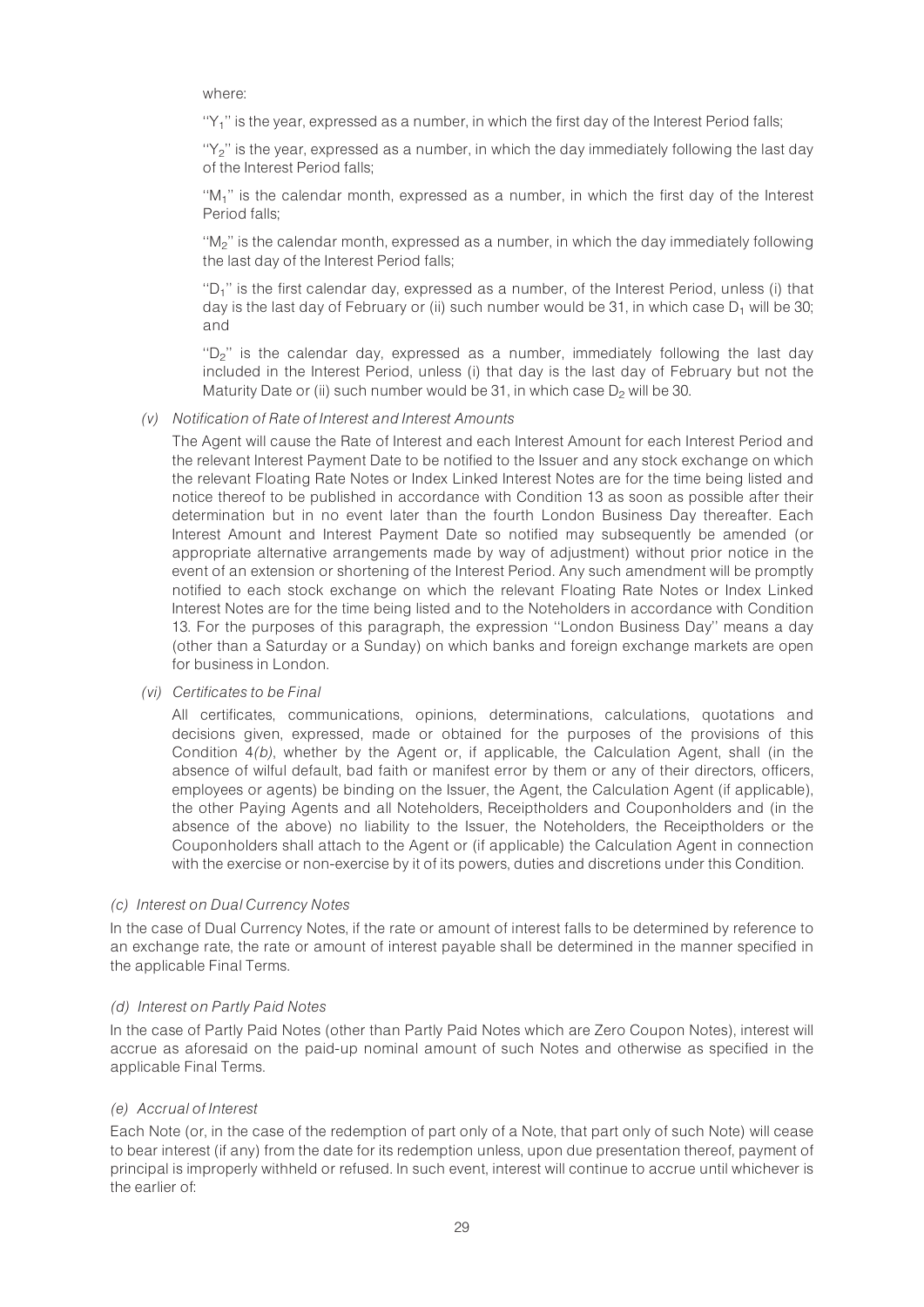- (i) the date on which all amounts due in respect of such Note have been paid; and
- (ii) five days after the date on which the full amount of the moneys payable in respect of such Note has been received by the Agent and notice to that effect has been given to the Noteholders in accordance with Condition 13.

## 5. Payments

## (a) Method of Payment

Subject as provided below:

- (i) payments in a Specified Currency other than euro will be made by credit or transfer to an account in the relevant Specified Currency (which, in the case of a payment in Japanese yen to a non-resident of Japan, shall be a non-resident account) maintained by the payee with, or, at the option of the Payee, by a cheque in such Specified Currency drawn on, a bank in the principal financial centre of the country of such Specified Currency; and
- (ii) payments in euro will be made by credit or transfer to a euro account (or any other account to which euro may be credited or transferred) specified by the payee or, at the option of the payee, by a euro cheque.

Payments will be subject in all cases to any fiscal or other laws and regulations applicable thereto in the place of payment, but without prejudice to the provisions of Condition 7. Reference in these Conditions to ''Specified Currency'' will include any successor currency under applicable law.

## (b) Presentation of Definitive Notes, Receipts and Coupons

Payments of principal in respect of Definitive Notes will (subject as provided below) be made in the manner provided in paragraph (a) above only against presentation and surrender (or, in the case of part payment of any sum due, endorsement) of Definitive Notes, and payments of interest in respect of Definitive Notes will (subject as provided below) be made as aforesaid only against presentation and surrender (or, in the case of part payment of any sum due, endorsement) of Coupons, in each case at the specified office of any Paying Agent outside the United States (which expression, as used herein, means the United States of America (including the States and the District of Columbia, its territories, its possessions and other areas subject to its jurisdiction)).

Payments of instalments of principal (if any), in respect of Definitive Notes, other than the final instalment, will (subject as provided below) be made in the manner provided in paragraph (a) above against presentation and surrender (or, in the case of part payment of any sum due, endorsement) of the relevant Receipt in accordance with the preceding paragraph. Payment of the final instalment will be made in the manner provided in paragraph (a) above only against presentation and surrender (or, in the case of part payment of any sum due, endorsement) of the relevant Note in accordance with the preceding paragraph. Each Receipt must be presented for payment of the relevant instalment together with the Definitive Note to which it appertains. Receipts presented without the Definitive Note to which they appertain do not constitute valid obligations of the Issuer. Upon the date on which any Definitive Note becomes due and repayable, unmatured Receipts (if any) relating thereto (whether or not attached) shall become void and no payment shall be made in respect thereof.

Fixed Rate Notes in definitive form (other than Dual Currency Notes, Index Linked Notes or Long Maturity Notes (as defined below) should be presented for payment together with all unmatured Coupons appertaining thereto (which expression shall for this purpose include Coupons falling to be issued on exchange of matured Talons), failing which the amount of any missing unmatured Coupon (or, in the case of payment not being made in full, the same proportion of the amount of such missing unmatured Coupon as the sum so paid bears to the sum due) will be deducted from the sum due for payment. Each amount of principal so deducted will be paid in the manner mentioned above against surrender of the relative missing Coupon at any time before the expiry of 10 years after the Relevant Date (as defined in Condition 7) in respect of such principal (whether or not such Coupon would otherwise have become void under Condition 8) or, if later, 5 years from the date on which such Coupon would otherwise have become due, but in no event thereafter.

Upon any Fixed Rate Note in definitive form becoming due and repayable prior to its Maturity Date, all unmatured Talons (if any) appertaining thereto will become void and no further Coupons will be issued in respect thereof.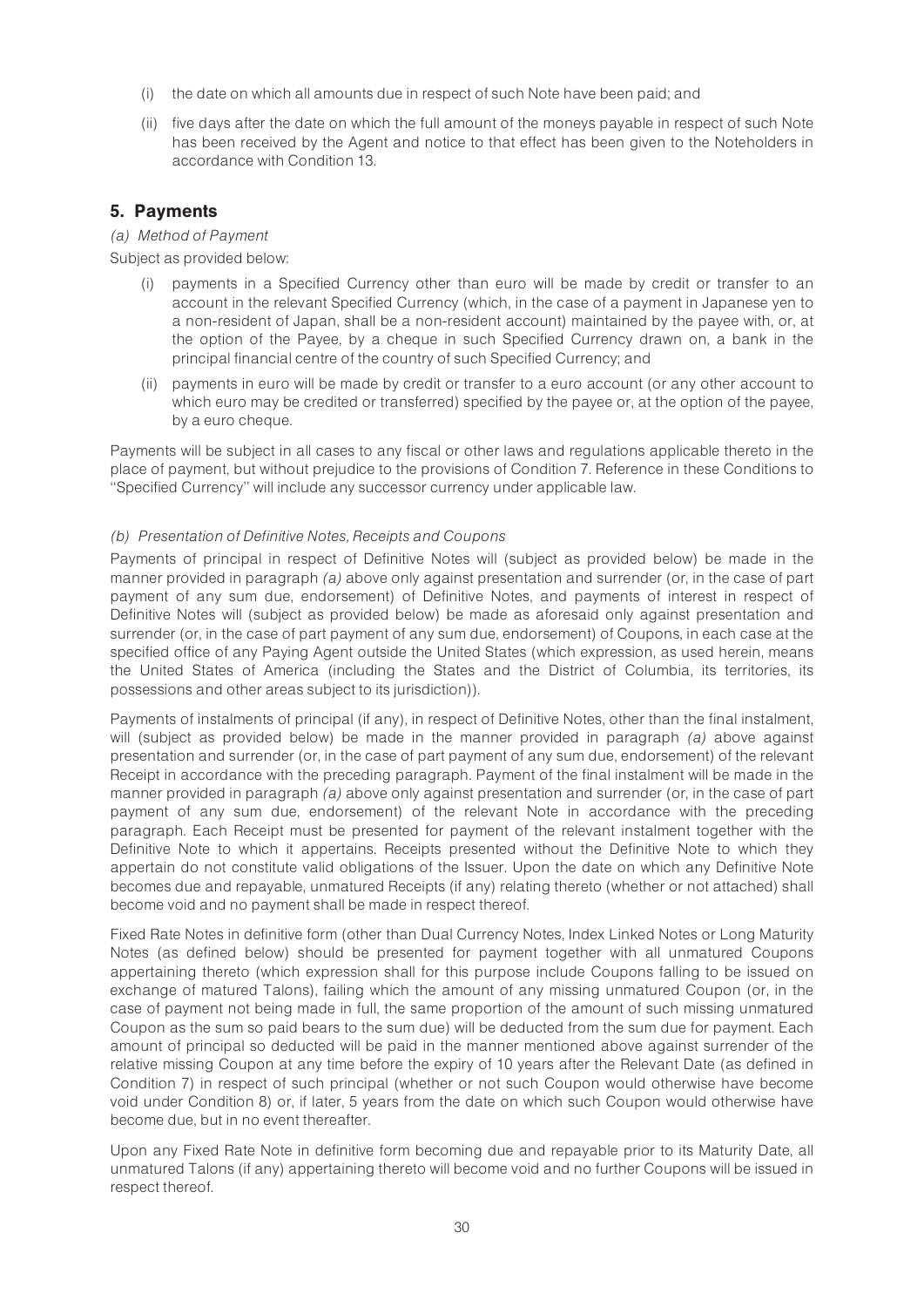Upon the date on which any Floating Rate Note, Dual Currency Note, Index Linked Note or Long Maturity Note in definitive form becomes due and repayable, unmatured Coupons and Talons (if any) relating thereto (whether or not attached) shall become void and no payment or, as the case may be, exchange for further Coupons shall be made in respect thereof. A ''Long Maturity Note'' is a Fixed Rate Note (other than a Fixed Rate Note which on issue had a Talon attached) whose nominal amount on issue is less than the aggregate interest payable thereon provided that such Note shall cease to be a Long Maturity Note on the Interest Payment Date on which the aggregate amount of interest remaining to be paid after that date is less than nominal amount of such Note.

If the due date for redemption of any Definitive Note is not an Interest Payment Date, interest (if any) accrued in respect of such Note from (and including) the preceding Interest Payment Date or, as the case may be, the Interest Commencement Date shall be payable only against surrender of the relevant Definitive Note.

## (c) Payments in respect of Global Notes

Payments of principal and interest (if any) in respect of Notes represented by any Global Note will (subject as provided below) be made in the manner specified above in relation to Definitive Notes and otherwise in the manner specified in the relevant Global Note against presentation or surrender, as the case may be, of such Global Note at the specified office of any Paying Agent outside the United States. A record of each payment made against presentation or surrender of any Global Note, distinguishing between any payment of principal and any payment of interest, will be made on such Global Note by the Paying Agent to which it was presented and such record shall be *prima facie* evidence that the payment in question has been made.

## (d) General provisions applicable to payments

The holder of a Global Note shall be the only person entitled to receive payments in respect of Notes represented by such Global Note and the Issuer will be discharged by payment to, or to the order of, the holder of such Global Note in respect of each amount so paid. Each of the persons shown in the records of Euroclear or Clearstream, Luxembourg as the beneficial holder of a particular nominal amount of Notes represented by such Global Note must look solely to Euroclear or Clearstream, Luxembourg, as the case may be, for his share of each payment so made by the Issuer to, or to the order of, the holder of such Global Note.

Notwithstanding the foregoing provisions of this condition, if any amount of principal and/or interest in respect of Notes is payable in U.S. dollars, such U.S. dollar payments of principal and/or interest in respect of such Notes will be made at the specified office of a Paying Agent in the United States if:

- (i) the Issuer has appointed Paying Agents with specified offices outside the United States with the reasonable expectation that such Paying Agents would be able to make payment in U.S. dollars at such specified offices outside the United States of the full amount of principal and interest on the Notes in the manner provided above when due;
- (ii) payment of the full amount of such principal and interest at all such specified offices outside the United States is illegal or effectively precluded by exchange controls or other similar restrictions on the full payment or receipt of principal and interest in U.S. dollars; and
- (iii) such payment is then permitted under United States law without involving, in the opinion of the Issuer, adverse tax consequences to the Issuer.

## (e) Payment Day

If the date for payment of any amount in respect of any Note, Receipt or Coupon is not a Payment Day, the holder thereof shall not be entitled to payment until the next following Payment Day in the relevant place and shall not be entitled to further interest or other payment in respect of such delay. For these purposes, ''Payment Day'' means any day which (subject to Condition 8) is:

- (i) a day on which commercial banks and foreign exchange markets settle payments and are open for general business (including dealing in foreign exchange and foreign currency deposits) in:
	- (A) the relevant place of presentation;
	- (B) London;
	- (C) any Additional Financial Centre specified in the applicable Final Terms; and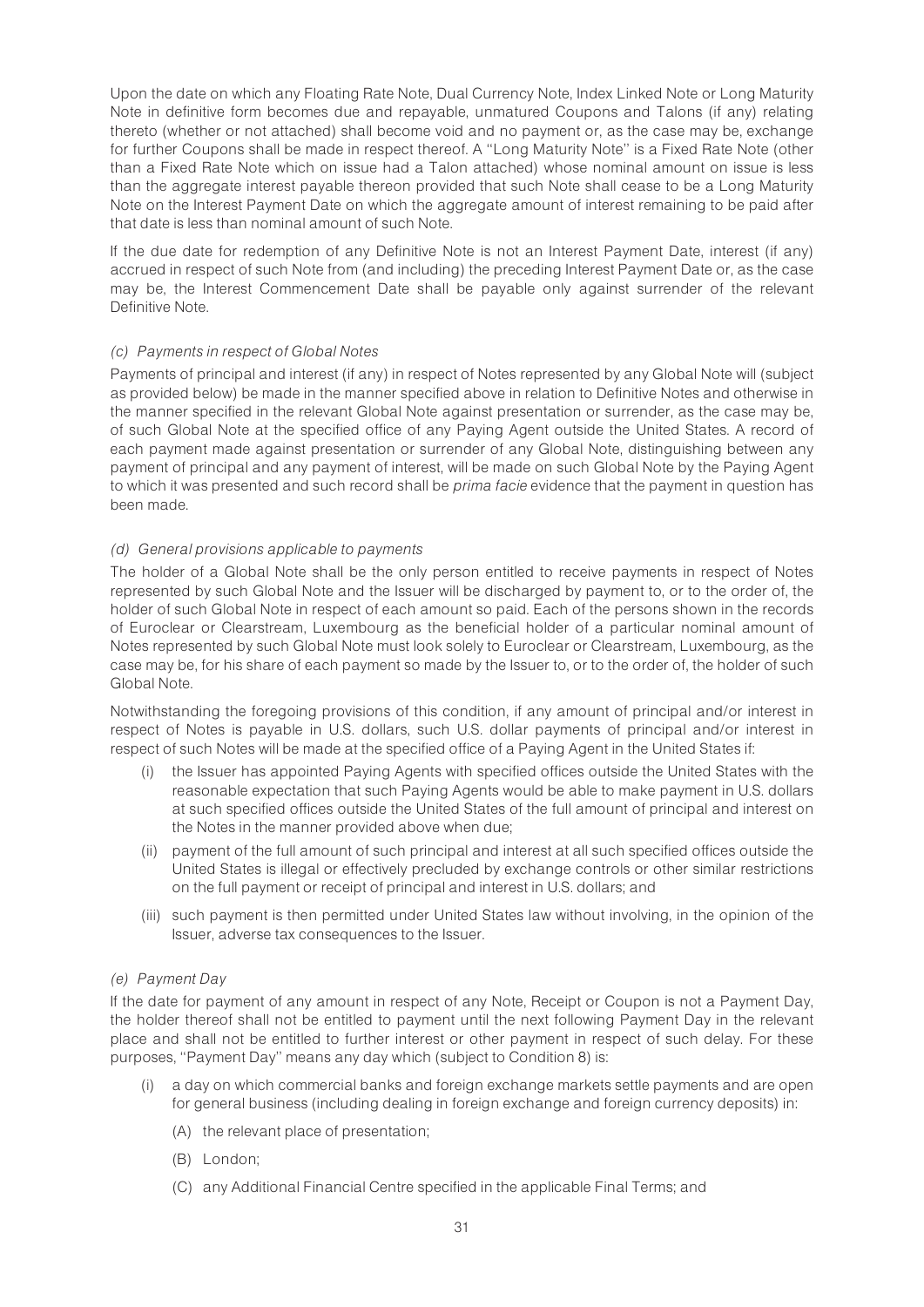(ii) either (1) in relation to any sum payable in a Specified Currency other than euro, a day on which commercial banks and foreign exchange markets settle payments and are open for general business (including dealing in foreign exchange and foreign currency deposits) in the principal financial centre of the country of the relevant Specified Currency (if other than the place of presentation, London and any Additional Financial Centre and which if the Specified Currency is Australian dollars shall be Sydney) or (2) in relation to any sum payable in euro, a day on which the TARGET2 System is open.

## (f) Interpretation of Principal and Interest

Any reference in these Terms and Conditions to principal in respect of the Notes shall be deemed to include, as applicable:

- (i) any Additional Amounts which may be payable with respect to principal under Condition 7;
- (ii) the Final Redemption Amount of the Notes;
- (iii) the Early Redemption Amount of the Notes;
- (iv) the Optional Redemption Amount(s) (if any) of the Notes;
- (v) in relation to Notes redeemable in instalments, the Instalment Amounts;
- (vi) in relation to Zero Coupon Notes, the Amortised Face Amount (as defined in Condition 6(e)); and
- (vii) any premium and any other amounts which may be payable by the Issuer under or in respect of the Notes.

Any reference in these Terms and Conditions to interest in respect of the Notes shall be deemed to include, as applicable, any Additional Amounts which may be payable with respect to interest under Condition 7.

## 6. Redemption and Purchase

## (a) Redemption at Maturity

Unless previously redeemed or purchased and cancelled as specified below, each Note will be redeemed by the Issuer at its Final Redemption Amount specified in, or determined in the manner specified in, the applicable Final Terms in the relevant Specified Currency onthe Maturity Date.

## (b) Redemption for Tax Reasons

If (i) as a result of any change in, or amendment to, the laws or regulations of the Commonwealth of Australia or the State of Queensland or any political sub-division of, or any authority in, or of, the Commonwealth of Australia or the State of Queensland having power to tax, or any change in the application or official interpretation of the laws or regulations, which change or amendment becomes effective after the Issue Date of the first Tranche of the Notes, on the occasion of the next payment due in respect of the Notes the Issuer would be required to pay Additional Amounts as provided or referred to in Condition 7, and (ii) the requirement cannot be avoided by the Issuer taking reasonable measures available to it, the Issuer may at its option, having given not less than 30 nor more than 60 days' notice to the Noteholders in accordance with Condition 13 (which notice shall be irrevocable), redeem all the Notes, but not some only, at any time (if this Note is neither a Floating Rate Note nor an Index Linked Interest Note) or on any Interest Payment Date (if this Note is either a Floating Rate Note or an Index Linked Interest Note) provided that no such notice of redemption shall be given earlier than 90 days prior to the earliest date on which the Issuer would be obliged to pay such additional amounts were a payment in respect of the Notes then due. Prior to the publication of any notice of redemption pursuant to this paragraph, the Issuer shall deliver to the Agent a certificate signed by two Directors of the Issuer stating that the Issuer is entitled to effect such redemption and setting forth a statement of facts showing that the conditions precedent to the right of the Issuer so to redeem have occurred, and an opinion of independent legal advisers of recognised standing to the effect that the Issuer has or will become obliged to pay such additional amounts as a result of such change or amendment. Upon the expiry of any notice as is referred to in this paragraph the Issuer shall be bound to redeem the Notes to which the notice refers in accordance with the provisions of this paragraph.

Notes redeemed pursuant to this Condition 6(b) will be redeemed at their Early Redemption Amount referred to in paragraph (e) below together (if appropriate) with interest accrued to (but excluding) the date of redemption.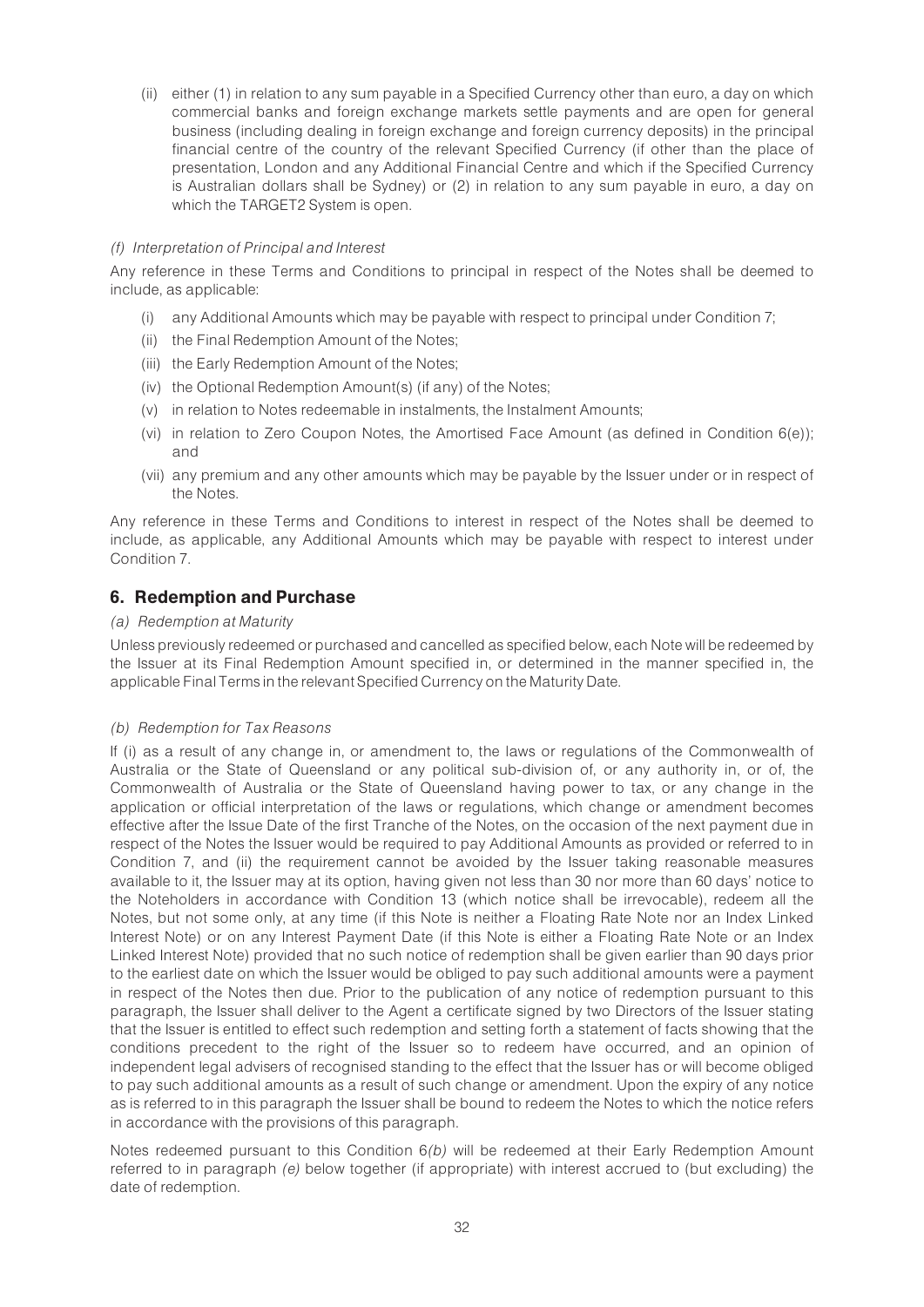## (c) Redemption at the Option of the Issuer (Issuer Call)

If Issuer Call is specified in the applicable Final Terms, the issuer may, having given:

- (i) not less than 15 nor more than 30 days' notice to the Noteholders in accordance with Condition 13; and
- (ii) not less than 15 days before the giving of the notice referred to in (i), notice in writing to the Agent;

(which notices shall be irrevocable and shall specify the date fixed for redemption), redeem all or some only of the Notes then outstanding on any Optional Redemption Date and at the Optional Redemption Amount(s) specified in, or determined in the manner specified in, the applicable Final Terms together, if appropriate, with interest accrued to (but excluding) the relevant Optional Redemption Date. Any such redemption must be of a nominal amount equal to the Minimum Redemption Amount or a Higher Redemption Amount. In the case of a partial redemption of Notes, the Notes to be redeemed (''Redeemed Notes'') will be selected individually by lot, in the case of Redeemed Notes represented by Definitive Notes, and in accordance with the rules of Euroclear and/or Clearstream, Luxembourg, in the case of Redeemed Notes represented by a Global Note, not more than 30 days prior to the date fixed for redemption (such date of selection being hereinafter called the ''Selection Date''). In the case of Redeemed Notes represented by Definitive Notes, a list of the serial numbers of such Redeemed Notes will be published in accordance with Condition 13 not less than 15 days prior to the date fixed for redemption. The aggregate nominal amount of Redeemed Notes represented by Definitive Notes shall bear the same proportion to the aggregate nominal amount of all Redeemed Notes as the aggregate nominal amount of Definitive Notes outstanding bears to the aggregate nominal amount of the Notes outstanding, in each case on the Selection Date, provided that such first-mentioned nominal amount shall, if necessary, be rounded downwards to the nearest integral multiple of the Specified Denomination, and the aggregate nominal amount of Redeemed Notes represented by a Global Note shall be equal to the balance of the Redeemed Notes. No exchange of the relevant Global Note will be permitted during the period from (and including) the Selection Date to (and including) the date fixed for redemption pursuant to this paragraph (c) and notice to that effect shall be given by the Issuer to the Noteholders in accordance with Condition 13 at least 5 days prior to the Selection Date.

### (d) Redemption at the Option of the Noteholders (Investor Put)

If Investor Put is specified in the applicable Final Terms, upon the holder of any Note giving to the Issuer in accordance with Condition 13 not less than 15 nor more than 30 days' notice or such other period of notice as is specified in the applicable Final Terms the Issuer will, upon the expiry of such notice, redeem, subject to, and in accordance with, the terms specified in the applicable Final Terms, in whole (but not in part), such Note on the Optional Redemption Date and at the Optional Redemption Amount specified in, or determined in the manner specified in, the applicable Final Terms together, if appropriate, with interest accrued to (but excluding) the Optional Redemption Date.

If this Note is in definitive form, to exercise the right to require redemption of this Note the holder of this Note must deliver such Note at the specified office of any Paying Agent at any time during normal business hours of such Paying Agent falling within the notice period, accompanied by a duly completed and signed notice of exercise in the form (for the time being current) obtainable from any specified office of any Paying Agent (a ''Put Notice'') and in which the holder must specify a bank account or, if payment is by cheque, an address to which payment is to be made under this Condition. If this Note is represented by a Global Note, to exercise the right to require redemption of this Note the holder of this Note must, within the notice period, give notice of such exercise in accordance with the standard procedures of Euroclear and Clearstream, Luxembourg (which may include notice being given on his instruction by Euroclear or Clearstream, Luxembourg or any common depositary for them to the Agent by electronic means) in a form acceptable to Euroclear and Clearstream, Luxembourg from time to time and, at the same time, present or procure the presentation of the relevant Global Note to the Agent for notation accordingly.

Any Put Notice given by a holder of any Note pursuant to this paragraph shall be irrevocable except where prior to the due date of redemption an Event of Default shall have occurred and be continuing in which event such holder, at its option, may elect by notice to the Issuer to withdraw the notice given pursuant to this paragraph and instead to declare such Note forthwith due and payable pursuant to Condition 9.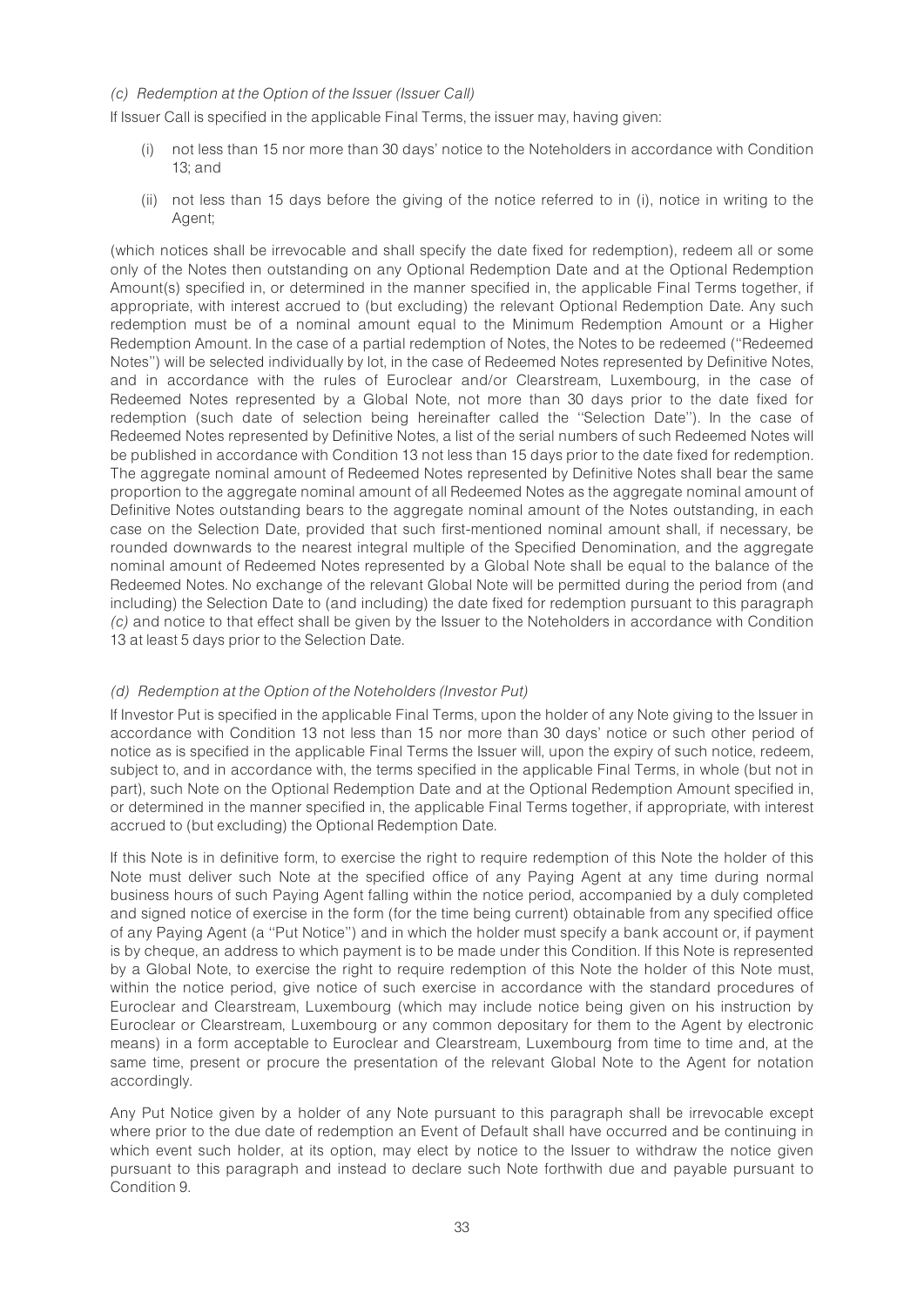### (e) Early Redemption Amounts

For the purpose of paragraph (b) above and Condition 9, each Note will be redeemed at the Early Redemption Amount calculated as follows:

- (i) in the case of a Note with a Final Redemption Amount equal to the Issue Price, at the Final Redemption Amount thereof;
- (ii) in the case of a Note (other than a Zero Coupon Note but including an Instalment Note and Partly Paid Note) with a Final Redemption Amount which is or may be less or greater than the Issue Price or which is payable in a Specified Currency other than that in which the Note is denominated, at the amount specified in, or determined in the manner specified in, the applicable Final Terms or, if no such amount or manner is so specified in the applicable Final Terms, at their nominal amount; or
- (iii) in the case of a Zero Coupon Note, at an amount (the ''Amortised Face Amount'') equal to the product of:
	- (A) the Reference Price; and
	- (B) the sum of the figure 1 and the Accrual Yield, raised to the power of x, where ''x'' is a fraction the numerator of which is equal to the number of days (calculated on the basis of a 360 day year consisting of 12 months of 30 days each) from (and including) the Issue Date of the first Tranche of the Notes to (but excluding) the date fixed for redemption or (as the case may be) the date upon which such Note becomes due and repayable and the denominator of which is 360,

or on such other calculation basis as may be specified in the applicable Final Terms.

## (f) Instalments

Instalment Notes will be redeemed in the Instalment Amounts and on the Instalment Dates. In the case of early redemption, the Early Redemption Amount will be determined pursuant to paragraph (e) above.

## (g) Partly Paid Notes

Partly Paid Notes will be redeemed, whether at maturity, early redemption or otherwise, in accordance with the provisions of this Condition and the applicable Final Terms.

## (h) Purchases

The Issuer or any of its Related Entities (as defined below) may at any time purchase Notes (provided that, in the case of Definitive Notes, all unmatured Receipts, Coupons and Talons appertaining thereto are purchased therewith) at any price in the open market or otherwise. If purchases are made by tender, tenders must be available to all Noteholders alike. Such Notes may be held, reissued, resold or, at the option of the Issuer, surrendered to any Paying Agent for cancellation. In this Condition 6(h), ''Related Entities'' has the meaning given to that term in the Corporations Act.

### (i) Cancellation

All Notes which are (i) redeemed or (ii) purchased for cancellation pursuant to paragraph (h) above, will forthwith be cancelled (together with all unmatured Receipts, Coupons and Talons attached thereto or surrendered therewith at the time of redemption), and shall be forwarded to the Agent and cannot be reissued or resold.

### (j) Late payment on Zero Coupon Notes

If the amount payable in respect of any Zero Coupon Note upon redemption of such Zero Coupon Note pursuant to paragraph (a), (b), (c) or (d) above or upon its becoming due and repayable as provided in Condition 9 is improperly withheld or refused, the amount due and repayable in respect of such Zero Coupon Note shall be the amount calculated as provided in paragraph  $(e)$  (iii) above as though the references therein to the date fixed for the redemption or the date upon which such Zero Coupon Note becomes due and payable were replaced by references to the date which is the earlier of:

- (i) the date on which all amounts due in respect of such Zero Coupon Note have been paid; and
- (ii) five days after the date on which the full amount of the moneys payable in respect of such Zero Coupon Notes has been received by the Agent and notice to that effect has been given to the Noteholders in accordance with Condition 13.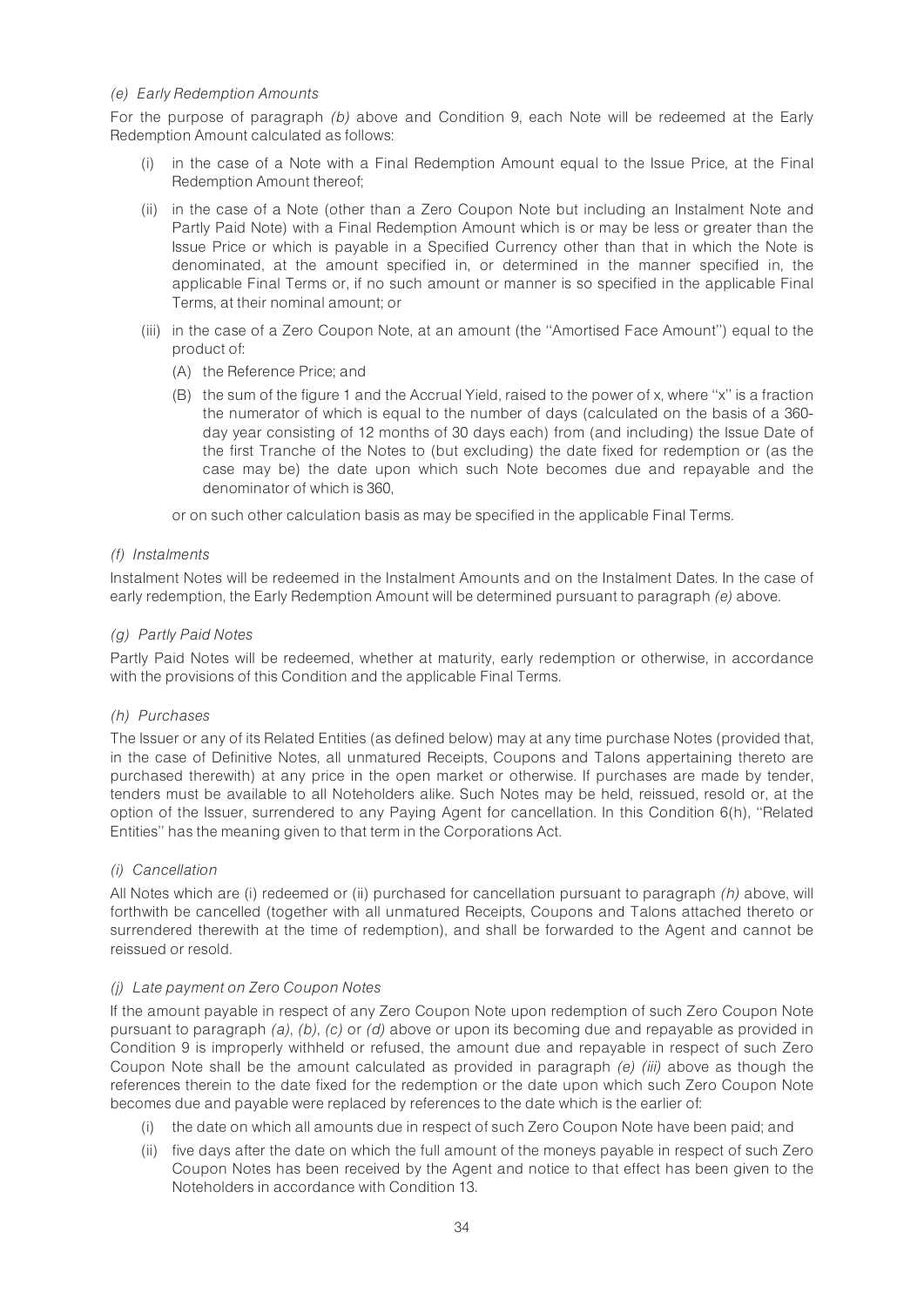## 7. Taxation

All payments in respect of the Notes, Receipts and Coupons by the Issuer shall be made without withholding or deduction for, or on account of, any present or future taxes, duties, assessments or governmental charges of whatever nature (''Taxes'') imposed or levied by or on behalf of the Commonwealth of Australia or the State of Queensland, or any political sub-division of, or any authority in, or of, the Commonwealth of Australia or the State of Queensland having power to tax, unless the withholding or deduction of the Taxes is required by law. In that event, the Issuer will pay such additional amounts (''Additional Amounts'') as may be necessary in order that the net amounts received by the Noteholders, Receiptholders and Couponholders after such withholding or deduction shall equal the respective amounts which would otherwise have been receivable in respect of the Notes or, as the case may be, Receipts or Coupons, in the absence of such withholding or deduction; except that no such Additional Amounts shall be payable in relation to any payment in respect of any Note, Receipt or Coupon:

- (a) to, or to a third party on behalf of, a holder who is liable to such Taxes in respect of such Note, Receipt or Coupon by reason of his having some connection with the Commonwealth of Australia or the State of Queensland other than the mere holding of such Note, Receipt or Coupon or receipt of principal or interest in respect thereof provided that such a holder shall not be regarded as being connected with the Commonwealth of Australia for the reason that such a holder is a resident of the Commonwealth of Australia within the meaning of the Income Tax Assessment Act 1936 (the ''Tax Act'') where, and to the extent that, such tax is payable by reason of section 128B (2A) of the Tax Act;
- (b) presented for payment more than 30 days after the Relevant Date except to the extent that a holder would have been entitled to Additional Amounts on presenting the same for payment on the last day of the period of 30 days assuming, whether or not such is in fact the case, that day to have been a Payment Date;
- (c) to, or to a third party on behalf of, a holder who is liable to the Taxes in respect of the Note, Receipt or Coupon by reason of his being an associate of the Issuer for the purposes and within the meaning of sections 128F(5), 128F(6) and 128F(9) of the Tax Act;
- (d) where such withholding or deduction is imposed on a payment to an individual and is required to be made pursuant to European Council Directive 2003/48/EC or any law implementing or complying with, or introduced in order to conform to, such Directive; or
- (e) presented for payment by or on behalf of a holder who would have been able to avoid such withholding or deduction by presenting the relevant Note, Receipt or Coupon to another Paying Agent in a Member State of the EU.

As used herein, the ''Relevant Date'' means the date on which such payment first becomes due, except that, if the full amount of the moneys payable has not been duly received by the Agent on or before the due date, it means the date on which, the full amount of such moneys having been so received, notice to that effect is duly given to the Noteholders in accordance with Condition 13.

## 8. Prescription

The Notes, Receipts and Coupons will become void unless presented for payment within a period of 10 years (in the case of principal) and 5 years (in the case of interest) after the Relevant Date (as defined in Condition 7) therefor, subject as provided in Condition 5(b).

There shall not be included in any Coupon sheet issued on exchange of a Talon any Coupon the claim for payment in respect of which would be void pursuant to this Condition or Condition 5(b) or any Talon which would be void pursuant to Condition 5(b).

## 9. Events of Default

(a) If any one or more of the following events (each an ''Event of Default'') shall occur:

- (i) if the Issuer fails to pay any principal or any interest in respect of the Notes within seven days of the relevant due date;
- (ii) if the Issuer is in default in the performance, or is otherwise in breach, of any covenant or undertaking or other agreement of the Issuer in respect of the Notes (other than any obligation for the payment of any amount due in respect of any of the Notes) and such default or breach continues for a period of 14 days after notice thereof has been given to the Issuer;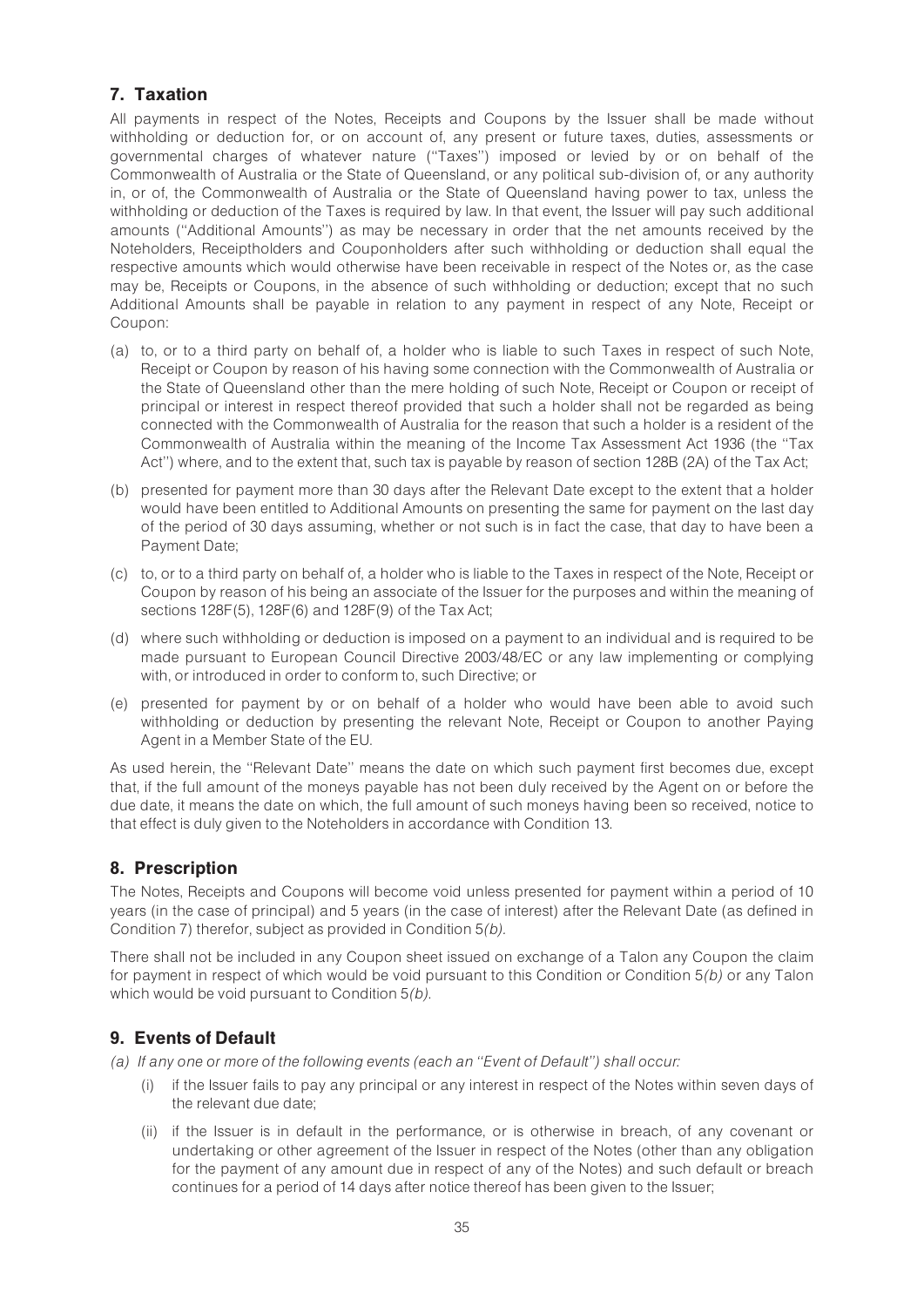- (iii) if it is or will become unlawful for the Issuer to perform or comply with any one or more of its obligations under the Notes or the Agency Agreement;
- (iv) if the Issuer (A) becomes insolvent, is unable to pay its debts as they fall due or fails to comply with a statutory demand (which is still in effect) under section 459F of the Corporations Act, or (B) stops or suspends or threatens to stop or suspend payment of all or a material part of its debts or appoints an administrator under section 436A of the Corporations Act, or (C) begins negotiations or takes any proceeding or other step with a view to re-adjustment, rescheduling or deferral of all its indebtedness (or any part of its indebtedness which it will or might otherwise be unable to pay when due) or proposes or makes a general assignment or an arrangement or composition with or for the benefit of its creditors, or a moratorium is agreed or declared in respect of or affecting indebtedness of the Issuer, except in any case referred to in (C) above for the purposes of a solvent reconstruction or amalgamation the terms of which have previously been approved by an Extraordinary Resolution of the Noteholders;
- (v) if an order is made or an effective resolution is passed for the winding-up of the Issuer (except in any such case for the purposes of a solvent reconstruction or amalgamation the terms of which have previously been approved by an Extraordinary Resolution of the Noteholders) or an administrator is appointed to the Issuer by a provisional liquidator of the Issuer under section 436B of the Corporations Act;
- (vi) if a distress, attachment, execution or other legal process is levied, enforced or sued out against or on the Issuer or against all or a material part of the assets of the Issuer and is not stayed, satisfied or discharged within 21 days;
- (vii) if any present or future Security Interest on or over the assets of the Issuer becomes enforceable and any step (including the taking of possession or the appointment of a receiver, manager or similar officer which is not vacated or discharged within 14 days) is taken to enforce that Security Interest by reason of a default or event of default (howsoever described) having occurred;
- (viii) if any event occurs which, under the laws of any relevant jurisdiction, has an analogous or equivalent effect to any of the events mentioned in this Condition; or
- (ix) if any Financial Indebtedness of the Issuer which in aggregate exceeds A\$2,500,000 (or its equivalent in any other currency or currencies):
	- (A) is not paid when due or within any applicable grace period as originally provided (or, if payable or to be discharged or honoured on demand, when demanded); or
	- (B) becomes due and repayable before its scheduled maturity by reason of a default or event of default (howsoever described),

then any Noteholder may, by written notice to the Issuer at the specified office of the Agent, effective upon the date of receipt thereof by the Agent, declare the Note held by the holder to be forthwith due and payable whereupon the same shall become forthwith due and payable at the Early Redemption Amount (as described in Condition  $6(e)$ ), together with accrued interest (if any) to the date of repayment, without presentment, demand, protest or other notice of any kind.

- (b) For the purposes of these Conditions:
	- (i) ''Corporations Act'' means the Corporations Act 2001 of Australia;
	- (ii) ''Financial Arrangement'' includes a futures contract or futures option, a currency swap, an interest rate swap, a forward exchange agreement or any other option agreement or combination of the above or any similar arrangement;
	- (iii) ''Financial Indebtedness'' means, in respect of any person, any indebtedness, present or future, actual or contingent of that person in respect of moneys borrowed or raised or any financial accommodation or Financial Arrangement whatsoever including (without limiting the generality of the foregoing):
		- (A) under or in respect of any Guarantee, bill, acceptance or endorsement or any discounting arrangement;
		- (B) in respect of any obligation to pay par value, premium and dividend (whether or not declared, and whether or not there are sufficient profits or other moneys for payment) of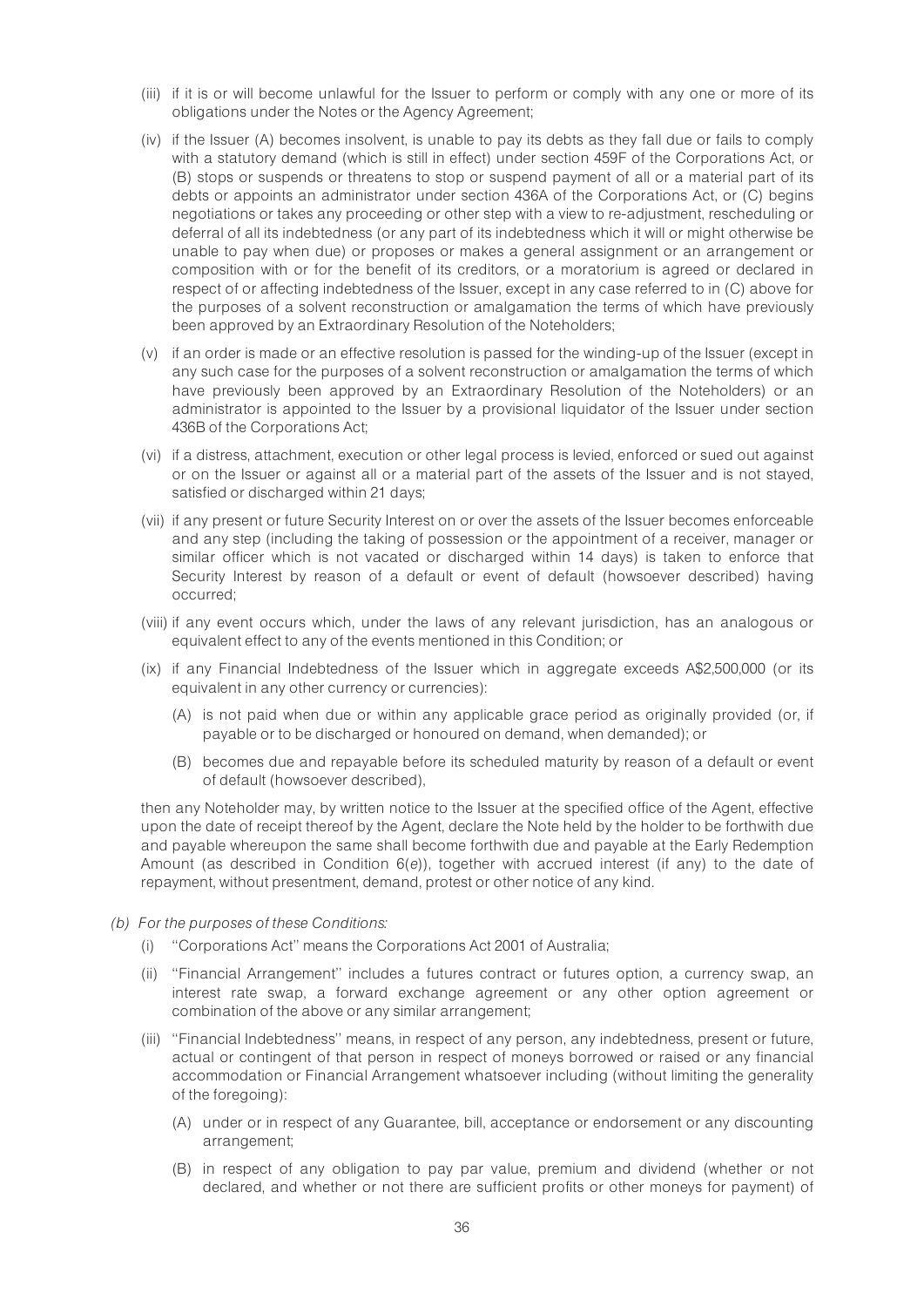any redeemable share or stock issued by that person or to purchase any share or stock issued by that person which is the subject of a put option against that person;

- (C) in respect of any Lease which under current accounting practice would be required to be capitalised on the balance sheet of the lessee;
- (D) the deferred purchase price (for more than 90 days) of any asset or service and any related obligation; and
- (E) in respect of any obligation to deliver goods or services which are paid for in advance by a financier or which are paid for in advance in relation to any financing transaction;
- (iv) ''Government Agency'' means any government or any governmental, semi-governmental or judicial entity or authority;
- (v) ''Guarantee'' means any guarantee, indemnity, letter of credit, suretyship or any other obligation (whatever called and of whatever nature):
	- (A) to pay or to purchase; or
	- (B) to provide funds (whether by the advance of money, the purchase of or subscription for share or other securities, the purchase of assets, rights or services, or otherwise) for the payment or discharge of; or
	- (C) to indemnify against the consequences of default in the payment of; or
	- (D) otherwise to be responsible for:

any obligation or indebtedness, any dividend, capital or premium on shares or stock or the insolvency or the financial condition of any other person;

- (vi) ''Lease'' means:
	- (A) any lease, charter or hiring arrangement of any property;
	- (B) any other agreement under which any property is or may be used or operated by a person other than the owner; and
	- (C) any agreement under which any property is or may be managed or operated for or on behalf of the owner or another person by a person other than the owner, and the operator or manager or its related body corporate (as defined in section 9 of the Corporations Act) (whether in the same or another agreement) is required to make or assure minimum, fixed and/or floating rate payments of a periodic nature;

(other than agreements under which the manager of a joint venture uses assets owned by the joint venture on behalf of the joint venture); and

(vii) ''Security Interest'' includes any mortgage, pledge, lien or charge or any security or preferential interest or arrangement of any kind (including, without limitation, retention of title and any deposit of money by way of security), but excluding (A) any charge or lien arising in favour of any Government Agency by operation of law (provided there is no default in payment of moneys owing under such charge or lien), (B) a right of title retention in connection with the acquisition of goods in the ordinary course of business on the terms of sale of the supplier (provided there is no default in connection with the relevant acquisition) and (C) any security or preferential interest or arrangement arising under or created pursuant to any right of set-off.

# 10. Replacement of Notes, Receipts, Coupons and Talons

Should any Note, Receipt, Coupon or Talon be lost, stolen, mutilated, defaced or destroyed, it may be replaced at the specified office of the Agent upon payment by the claimant of such costs and expenses as may be incurred in connection therewith and on such terms as to evidence and indemnity as the Issuer may reasonably require. Mutilated or defaced Notes, Receipts, Coupons or Talons must be surrendered before replacements will be issued.

# 11. Agent and Paying Agents

The names of the initial Agent and the other initial Paying Agents and their initial specified offices are set out below.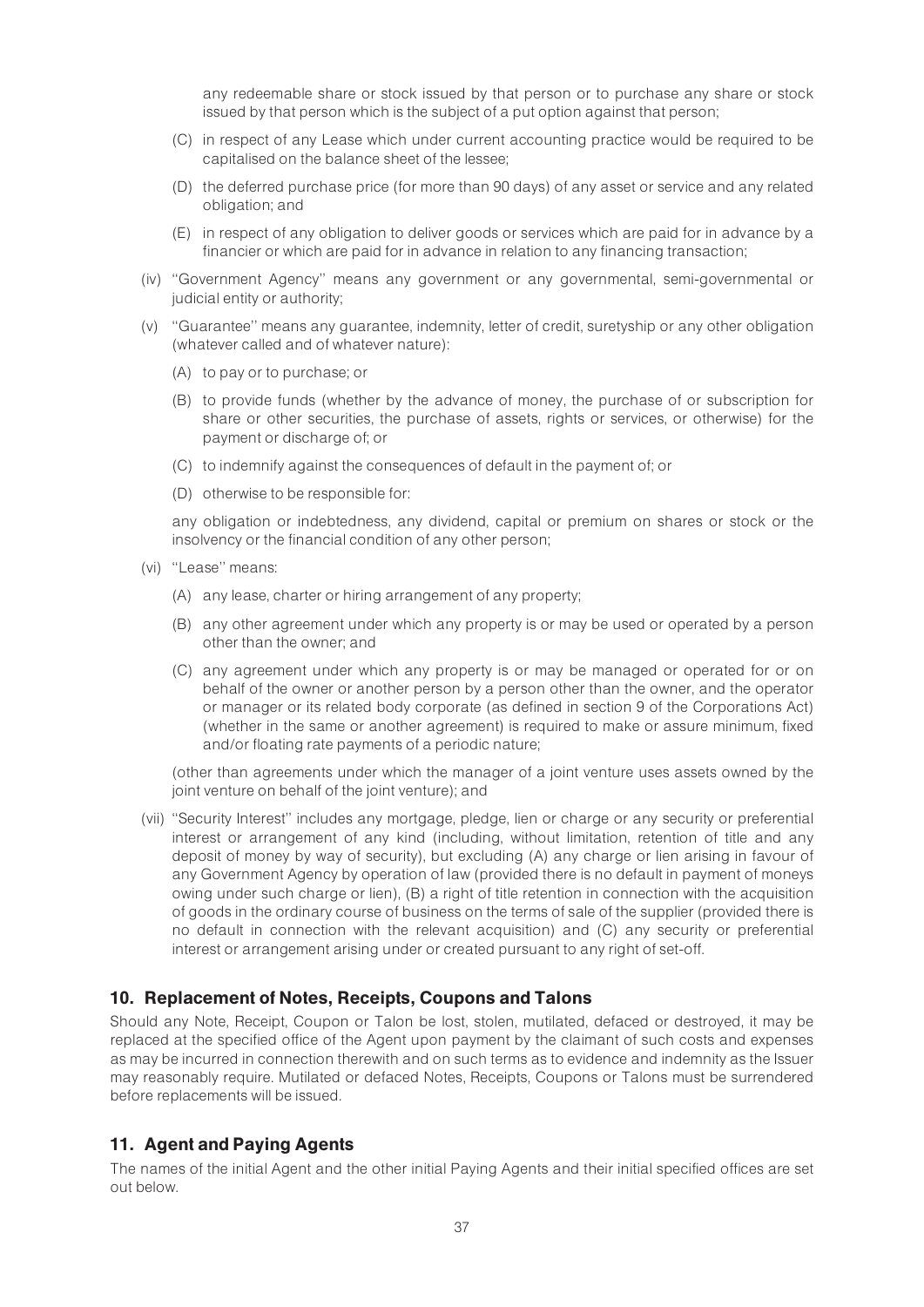The Issuer is entitled to vary or terminate the appointment of any Paying Agent and/or appoint additional or other Paying Agents and/or approve any change in the specified office through which any Paying Agent acts, provided that:

- (i) so long as the Notes are listed on or admitted to trading by any stock exchange or admitted to listing by any other relevant authority, there will at all times be a Paying Agent with a specified office in such place as may be required by the rules and regulations of the relevant stock exchange or any other relevant authority;
- (ii) there will at all times be a Paying Agent with a specified office in a city in continental Europe;
- (iii) there will at all times be an Agent; and
- (iv) the Issuer undertakes that it will ensure that it maintains a paying agent in a Member State of the European Union that is not obliged to withhold or deduct tax pursuant to European Council Directive 2003/48/EC or any law implementing or complying with, or introduced in order to conform to, such Directive.

In addition, the Issuer shall forthwith appoint a Paying Agent having a specified office in New York City in the circumstances described in Condition 5(d). Any variation, termination, appointment or change shall only take effect (other than in the case of insolvency, when it shall be of immediate effect) after not less than 30 nor more than 45 days' prior notice thereof shall have been given to the Noteholders in accordance with Condition 13.

In acting under the Agency Agreement, the Paying Agents act solely as agents of the Issuer and do not assume any obligation to, or relationship of agency or trust with, any Noteholders, Receiptholders or Couponholders. The Agency Agreement contains provisions permitting any entity into which any Paying Agent is merged or converted or with which it is consolidated or to which it transfers all or substantially all of its assets to become the successor paying agent.

# 12. Exchange of Talons

On and after the Interest Payment Date, on which the final Coupon comprised in any Coupon sheet matures, the Talon (if any) forming part of such Coupon sheet may be surrendered at the specified office of the Agent or any other Paying Agent in exchange for a further Coupon sheet including (if such further Coupon sheet does not include Coupons to (and including) the final date for the payment of interest due in respect of the Note to which it appertains) a further Talon, subject to the provisions of Condition 8. Each Talon shall, for the purposes of these Terms and Conditions, be deemed to mature on the Interest Payment Date on which the final Coupon comprised in the Coupon Sheet in which that Talon was included on issue matures.

# 13. Notices

All notices regarding the Notes will be deemed to be validly given if published in a leading English language daily newspaper of general circulation in London. It is expected that such publication will be made in the Financial Times in London. The Issuer shall also ensure that notices are duly published in a manner which complies with the rules and regulations of any stock exchange or other relevant authority on which the Notes are for the time being listed or by which they have been admitted to listing. Any such notice will be deemed to have been given on the date of the first publication.

Until such time as any Definitive Notes are issued, there may, so long as any Global Note(s) representing the Notes is or are held in its/their entirety on behalf of Euroclear and Clearstream, Luxembourg, be substituted for such publication in such newspaper(s) the delivery of the relevant notice to Euroclear and Clearstream, Luxembourg for communication by them to the holders of the Notes and, in addition, for so long as any Notes are listed or admitted to trading on a stock exchange or are admitted to listing by other relevant authority and the rules of that stock exchange or other relevant authority so require, such notice will be published in a daily newspaper of general circulation in the place or places required by that stock exchange or other relevant authority. Any such notice shall be deemed to have been given to the holders of the Notes on the seventh day after the day on which the said notice was given to Euroclear and Clearstream, Luxembourg.

Notices to be given by any Noteholder shall be in writing and given by lodging the same, together (in the case of any Note in definitive form) with the relative Note or Notes, with the Agent. Whilst any of the Notes are represented by a Global Note, such notice may be given by any holder of a Note to the Agent via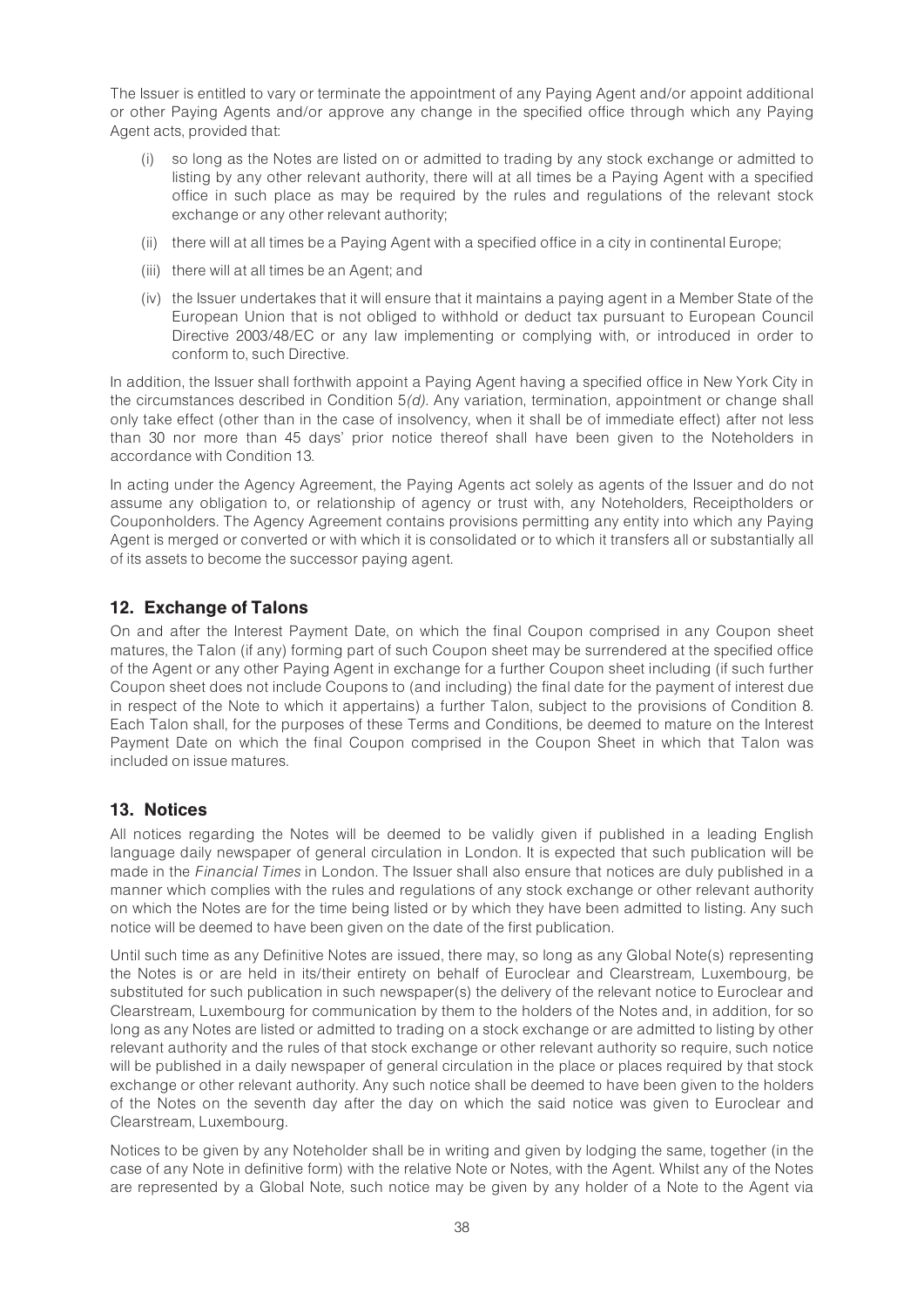Euroclear and/or Clearstream, Luxembourg, as the case may be, in such manner as the Agent and Euroclear and/or Clearstream, Luxembourg, as the case may be, may approve for this purpose.

# 14. Meetings of Noteholders and Modification

The Agency Agreement contains provisions for convening meetings of the Noteholders to consider any matter affecting their interests, including the modification by Extraordinary Resolution of any of the Notes, the Receipts, the Coupons or any of the provisions of the Agency Agreement. Such a meeting may be convened by the Issuer or Noteholders holding not less than 5 per cent. in nominal amount of the Notes for the time being outstanding. The quorum at any meeting for passing an Extraordinary Resolution will be one or more persons present holding or representing a clear majority in nominal amount of the Notes for the time being outstanding, or at any adjourned meeting one or more persons present whatever the nominal amount of the Notes held or represented by him or them, except that at any adjourned meeting, the business of which includes the modification of certain provisions of the Notes, Receipts or Coupons (including modifying the date of maturity of the Notes or any date for payment of interest thereof, reducing or cancelling the amount of principal or the rate of interest payable in respect of the Notes or altering the currency of payment of the Notes, Receipts or Coupons), the quorum shall be one or more persons holding or representing not less than 75 per cent. in nominal amount of the Notes for the time being outstanding, or at any adjourned such meeting one or more persons holding or representing a clear majority, in nominal amount of the Notes for the time being outstanding. An Extraordinary Resolution passed at any meeting of the Noteholders shall be binding on all the Noteholders, whether or not they are present at the meeting, and on all Receiptholders and Couponholders.

Subject to the terms of the Deed of Guarantee for Guaranteed Notes, the Agent and the Issuer may agree, without the consent of the Noteholders, Receiptholders or Couponholders to:

- (i) any modification (except as mentioned above) of the Agency Agreement which is not prejudicial to the interests of the Noteholders; or
- (ii) any modification of the Notes, the Receipts, the Coupons or the Agency Agreement which is of a formal, minor or technical nature or is made to correct a manifest error or to comply with mandatory provisions of the law of the jurisdiction in which the Issuer is incorporated.

Any such modification shall be binding on the Noteholders, the Receiptholders and the Couponholders and any such modification shall be notified to the Noteholders in accordance with Condition 13 as soon as practicable thereafter.

# 15. Further Issues

The Issuer is at liberty from time to time without the consent of the Noteholders, the Receiptholders or the Couponholders to create and issue further notes having terms and conditions the same as the Notes or the same in all respects save for the amount and date of the first payment of interest thereon and so that the same shall be consolidated and form a single Series with the outstanding Notes.

# 16. Contracts (Rights of Third Parties) Act 1999

No rights are conferred on any person under the Contracts (Rights of Third Parties) Act 1999 to enforce any term of this Note, but this does not affect any right or remedy of any person which exists or is available apart from that Act.

# 17. Governing law and submission to jurisdiction

#### (a) Governing Law

The Agency Agreement, the Notes, the Receipts and the Coupons and any non-contractual obligations arising out of or in connection with any of the foregoing and every other agreement for the issue of Notes are governed by, and will be construed in accordance with English law.

#### (b) Jurisdiction

The Issuer agrees for the benefit of the Paying Agents, the Noteholders, the Receiptholders and the Couponholders that the courts of England are to have jurisdiction to settle any disputes which may arise out of or in connection with the Agency Agreement, the Notes, the Receipts or the Coupons (including a dispute relating to any non-contractual obligations arising out of or in connection with any of the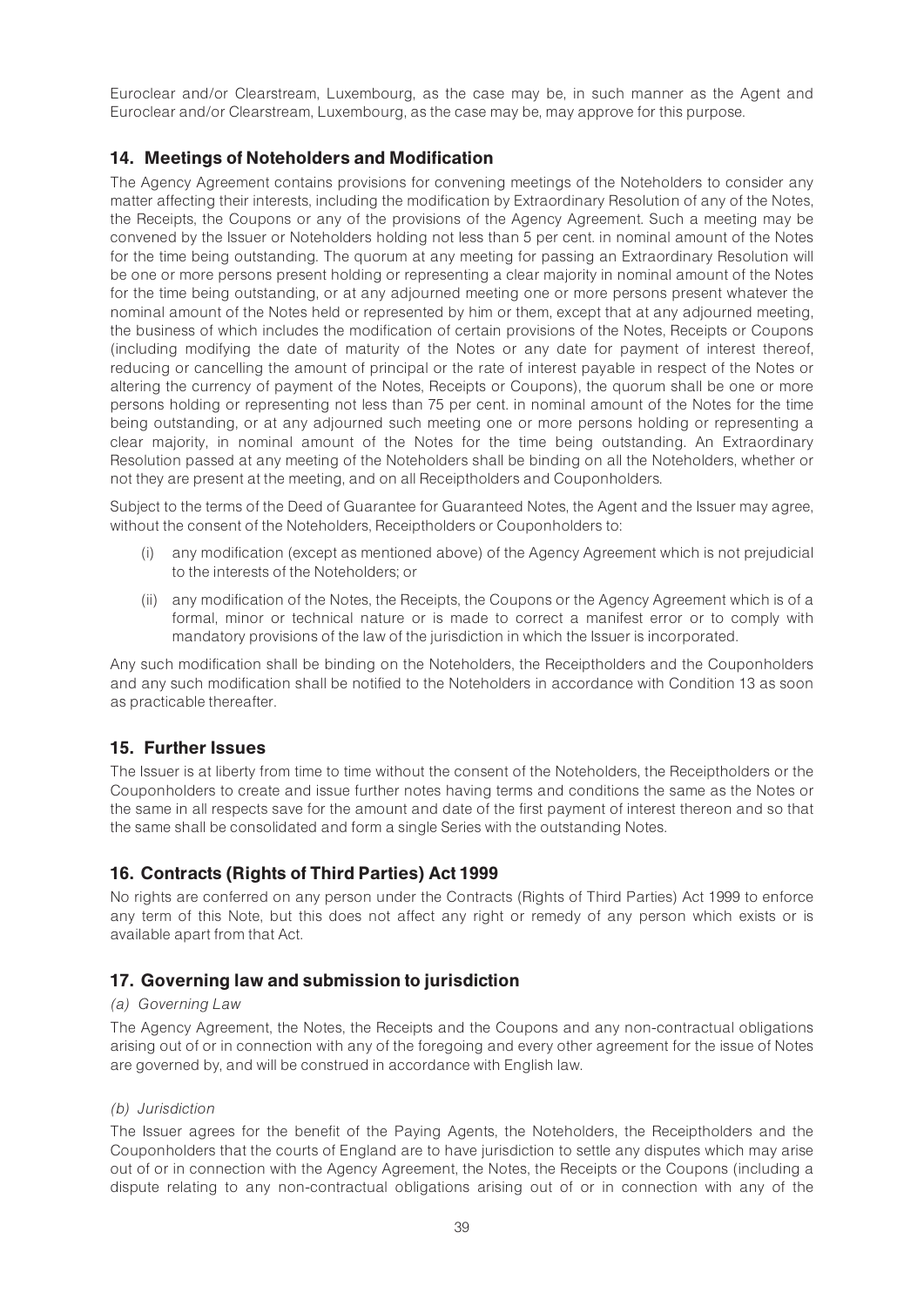foregoing) and that accordingly any suit, action or proceedings arising out of or in connection therewith (together referred to as ''Proceedings'') may be brought in the courts of England.

The Issuer hereby irrevocably and unconditionally waives and agrees not to raise any objection which it may have now or subsequently to the laying of the venue of any Proceedings in the courts of England and any claim that any such Proceedings have been brought in an inconvenient forum and further irrevocably and unconditionally agrees that a judgment in any Proceedings brought in the courts of England shall be conclusive and binding upon it and may be enforced in the courts of any other jurisdiction. Nothing in this Condition shall limit any right to take Proceedings against the Issuer in any other court of competent jurisdiction, nor shall the taking of Proceedings in one or more jurisdictions preclude the taking of Proceedings in any other jurisdiction, whether concurrently or not.

#### (c) Agent for service of process

The Issuer irrevocably and unconditionally appoints Law Debenture Corporate Services Limited at its office in London (currently at Fifth Floor, 100 Wood Street, London EC2V 7EX) as its agent for service of process in England in respect of any Proceedings and undertakes that in the event of Law Debenture Corporate Services Limited ceasing so to act it will appoint such other person as its agent for that purpose.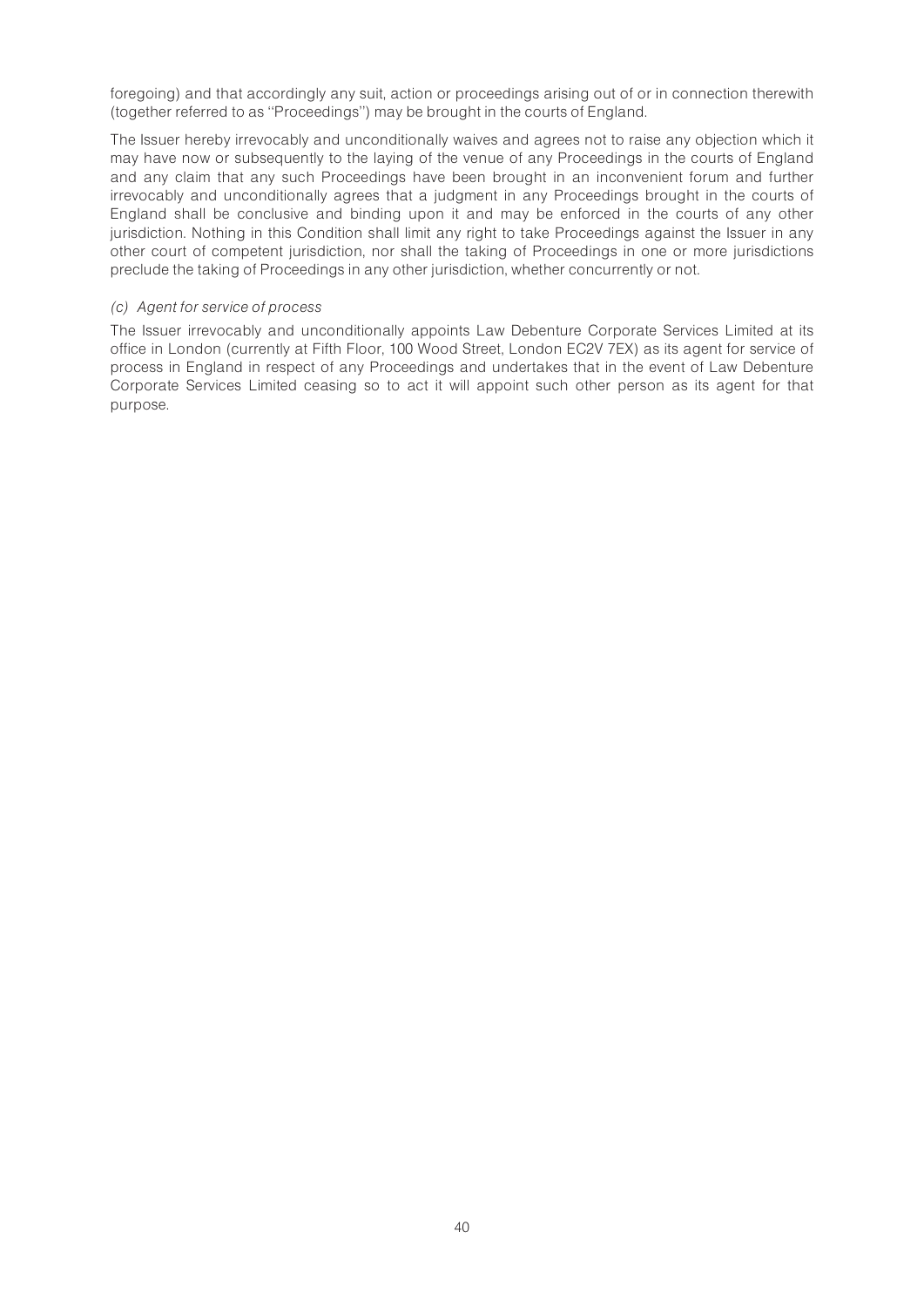# Australian Government Guarantee Schemes for Deposits, Large Deposits and Wholesale Funding

#### Guarantee of deposits up to A\$1,000,000

The Australian Government announced on 12 October 2008 that it would guarantee the deposits in eligible Australian authorised deposit-taking institutions (''ADIs'') (including the Issuer) for a period of three years from 12 October 2008.

The Banking Act has been amended to facilitate the deposit guarantee by establishing a financial claims scheme (''FCS'') to be administered by the Australian Prudential Regulation Authority (''APRA''). The Financial Claims Scheme (ADIs) Levy Act 2008 of Australia also provides for the imposition of a levy to fund the excess of certain of APRA's financial claims scheme costs connected with an ADI over the sum of specified amounts paid to APRA by that ADI in connection the FCS or in the winding up of that ADI. The levy is imposed on liabilities of ADIs to their depositors and cannot be more than 0.5% of the amount of those liabilities.

Until 27 November 2008, the deposit guarantee applied to all deposits held in eligible ADIs (including foreign branches of eligible ADIs) by all types of legal entities, regardless of where the depositor resides, in any currency. Until 27 November 2008, no fee was payable by an ADI for the deposit guarantee.

Since 28 November 2008, the first A\$1 million of deposits held with an eligible ADI will be guaranteed for free under the FCS and an eligible ADI will be able to obtain coverage under a contractual deposit guarantee for amounts over A\$1,000,000 in return for a fee (see below under the heading ''Fees in relation to the Australian Government's deposit and wholesale term funding guarantees''). The A\$1 million threshold applies to the total amount of funds held by a depositor in (separate) deposit accounts with an eligible ADI.

#### Guarantee of large deposits and wholesale funding

The Australian Government also announced that it will guarantee wholesale funding of an eligible ADI in return for a fee payable by that ADI (see below under ''Fees in relation to the Australian Government's final large deposit and wholesale funding guarantees'').

On 21 November 2008 the Commonwealth of Australia released the final details and rules (''Scheme Rules'') of the guarantee facility. The obligations of the Commonwealth of Australia are contained in a deed of guarantee executed on behalf of the Commonwealth of Australia dated 20 November 2008 and taking effect from 28 November 2008 (''Guarantee''). The Scheme Rules govern access to protection under the Guarantee. The Guarantee and the Scheme Rules (including details with respect to the procedures for making a claim under the Guarantee) are available at www.guaranteescheme.gov.au.

Liabilities will only have the benefit of the Guarantee where an eligibility certificate has been issued by the Commonwealth of Australia in respect of those liabilities.

The Issuer may apply to the Commonwealth of Australia for the issue of an eligibility certificate for certain liabilities (including Notes to be issued under the Programme) to have the benefit of the Guarantee. The guarantee facility will be restricted to senior unsecured liabilities which are not complex and with a term of up to 60 months, with the Guarantee to apply for the full term of the relevant liabilities including in the period following the closure of the facility to new issuances. The guarantee facility will be available for debt issuance in all major currencies. Guidance on the meaning of ''not complex'' is available at www.guaranteescheme.gov.au.

If the Commonwealth of Australia issues an eligibility certificate for the purposes of the Guarantee in respect of a particular Series of Notes, or if applicable, Notes of a particular class issued from time to time under the Programme, then the Final Terms for the relevant Notes will specify that the Guarantee applies to those Notes. The holders of such Guaranteed Notes will be the beneficiaries of the Guarantee. Each Noteholder of any Guaranteed Note, and any person claiming through or under such a Noteholder is deemed to have notice of, and is bound by, the Guarantee and the Scheme Rules.

A beneficiary of the Guarantee may rely upon the issue of an eligibility certificate as conclusive evidence that the liability described in the eligibility certificate satisfies the eligibility criteria set out in the Scheme Rules. In the case of a liability of the Issuer, the beneficiary need not be a resident of Australia.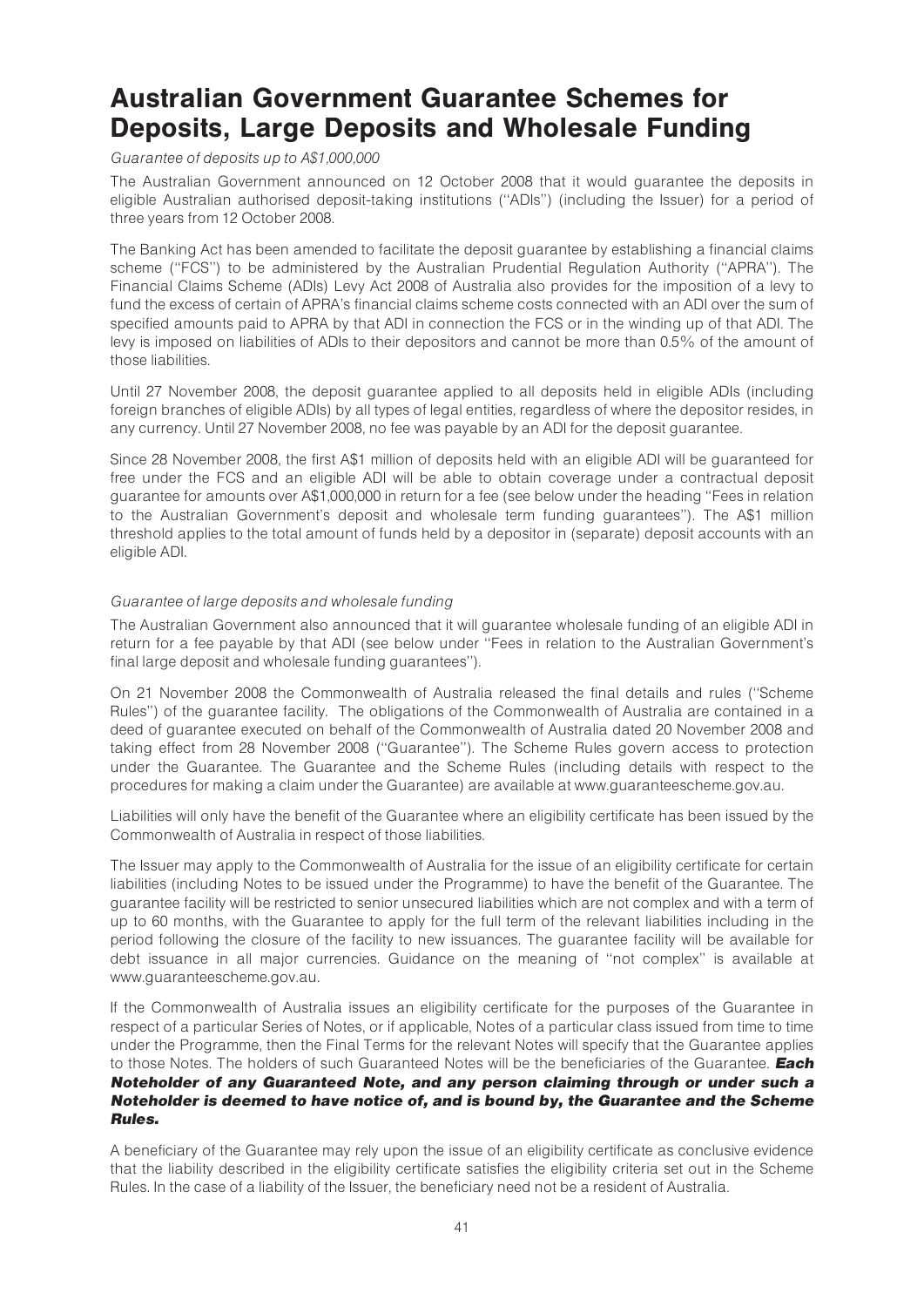The Australian Government has also announced that it will withdraw the final large deposit and wholesale term funding guarantee facility once market conditions have normalized.

#### Enforcement of the Guarantee

A claim for payment under the Guarantee must be in writing and made in the form specified in, and in accordance with, the Scheme Rules.

If the Guarantor does not perform its obligations under the Guarantee, a beneficiary of the Guarantee could commence proceedings against the Commonwealth of Australia under the Judiciary Act 1903 of Australia (''Judiciary Act''). In such proceedings, the rights of parties are, as nearly as possible, the same as in proceedings between subjects of the Commonwealth of Australia. Jurisdiction to hear claims against the Commonwealth of Australia in contract is vested in certain Australian courts under the Judiciary Act. In proceedings under the Judiciary Act, the Guarantor would not be entitled to any defence based on crown or sovereign immunity.

However, if a judgment is obtained against the Guarantor in proceedings under the Judiciary Act, no execution or attachment can be issued against the property or revenues of the Commonwealth of Australia. Nevertheless, if any judgment is given against the Guarantor in such proceedings, the Minister for Finance of the Commonwealth of Australia is obliged to satisfy the judgment out of money legally available, on receipt of a certificate of the judgment issued by an officer of a court in which such judgment has been obtained.

In order to render money legally available, specific appropriation by legislation passed by the Parliament of the Commonwealth of Australia would be necessary before any payment is made, unless the amount involved is such that it could be paid out of funds available under an existing standing appropriation. The Guarantee Scheme for Large Deposits and Wholesale Funding Appropriation Act 2008 provides, amongst other things, that the Consolidated Revenue Fund of the Commonwealth of Australia is appropriated for the purpose of paying claims under the Guarantee in accordance with the Scheme Rules.

The Guarantee does not contain any submission to the courts of a foreign jurisdiction or any waiver of any crown or sovereign immunity which might be available to the Commonwealth of Australia under the law of any foreign jurisdiction.

#### Fees in relation to the Australian Government's large deposit and wholesale funding guarantees

Fees will apply to the wholesale funding guarantee and the guarantee for deposits above the A\$1 million threshold. A different fee will apply to eligible ADIs based on their credit rating. The fee will be levied on a monthly or quarterly basis depending on the liability. Full details of the applicable fees can be found at www.guaranteescheme.gov.au.

#### Review of the Australian Government's large deposit and wholesale funding guarantees

The Australian Government has announced the large deposit and wholesale funding guarantee scheme will be reviewed on an ongoing basis and revised if necessary.

#### Other terms

The Guarantor shall not be liable to perform its obligations under the Guarantee in respect of liabilities which have been varied, amended, waived, released, novated, supplemented, extended or restated in any material respect without the written consent of the Guarantor.

The Guarantor may also amend the terms of the Guarantee at any time at its discretion, provided that (except insofar as such amendment is required by law) such amendment does not reduce the Guarantor's obligations to the beneficiaries under the Guarantee in a manner which is prejudicial to the interests of the beneficiaries in respect of any subsisting guaranteed liability.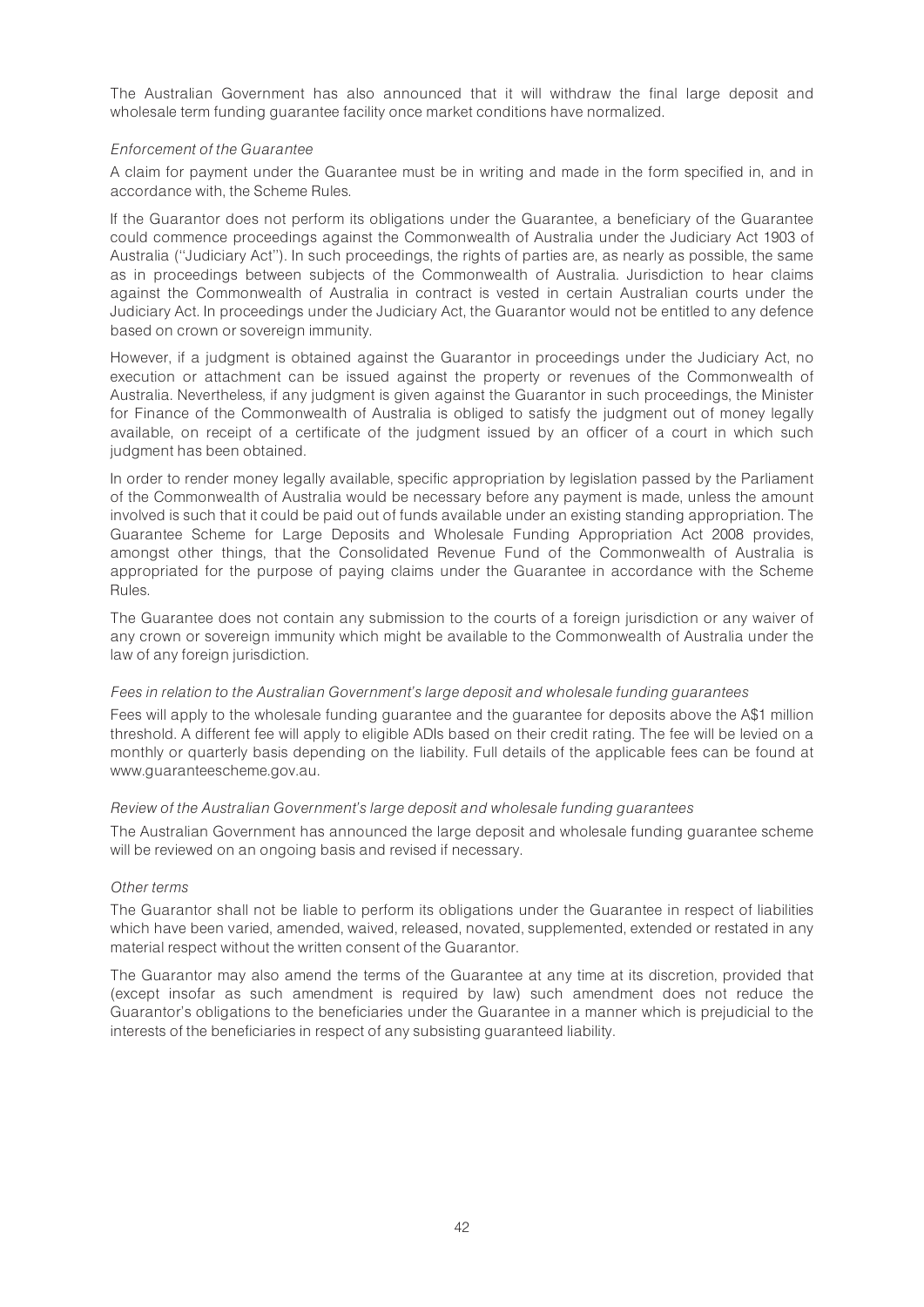# Use of Proceeds

The net proceeds of issue of each Tranche will be used by the Issuer to maintain a prudential level of liquidity and to finance the Australian commercial business operations of the Issuer. If, in respect of any particular issue of Notes which are derivative securities for the purposes of Article 15 of the Commission Regulation No. 809/2004 implementing the Prospectus Directive, there is a particular identified use of proceeds, this will be stated in the applicable Final Terms.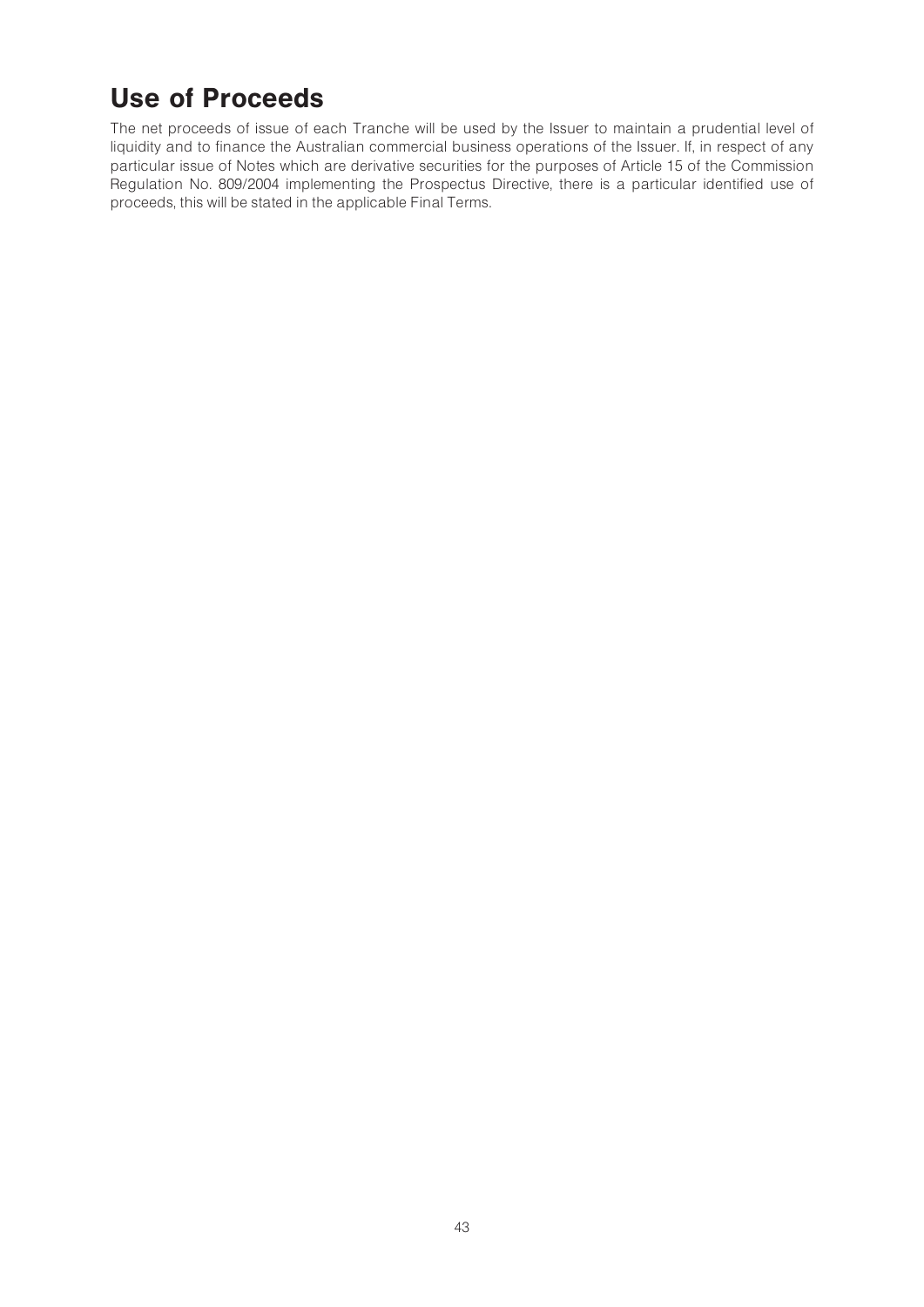# Bank of Queensland Limited

# **History**

The Bank of Queensland Limited (the ''Bank'') is a public company incorporated with limited liability in the Commonwealth of Australia. The Bank is domiciled in Australia, listed on the Australian Securities Exchange (''ASX'') and is regulated by the Australian Prudential Regulation Authority as an authorised deposit-taking institution. The Bank's principal office is located at Level 17, BOQ Centre, 259, Queen Street, Brisbane, 4000 Queensland and its telephone number is +61 7 3212 3366.

The Bank has its origins in the Brisbane Permanent Benefit Building and Investment Society which was formed in 1874. Brisbane Permanent converted from a building society into a bank in 1887. Following various mergers and acquisitions the Bank was granted a formal commercial banking licence in 1941 and changed its name to Bank of Queensland Limited in 1970.

# Profile

With total assets under management of A\$30.8 billion as at 31 August 2008 the Bank is one of the country's top 100 ASX listed companies. The Bank acquired 100% of Home Building Society Limited (''Home'') and its subsidiaries on 18 December 2007. Home was the largest listed authorised deposit taking institution headquartered in Western Australia. On acquisition of Home, the Bank acquired A\$2.7 billion of loans and advances and A\$2.5 billion of deposits. The merger with Home has increased the Bank's customer base, enhanced the Bank's national footprint and augmented the Bank's branch network in Western Australia.

The Bank operates a widespread network of 268 retail branches throughout Australia, and 2 private bank sites (as at 31 August 2008). Of these 268 branches, 115 are located outside Queensland. 72 branches are owned and operated by the Bank, while 196 are manager-owned using the Bank's innovative Owner-Managed Branch<sup>®</sup> ("OMB<sup>®</sup>") model. The Bank also has 14 business banking centres and 10 equipment finance offices throughout Australia (as at 31 August 2008).

As at 31 August 2008, the Bank's loans under management total A\$26.3 billion of which residential property loans accounted for A\$18.9 billion or approximately 72 per cent., commercial loans accounted for A\$4.4 billion or approximately 17 per cent. and leasing and consumer loans accounted for A\$3 billion or 11 per cent.

# Business Overview

# Retail Banking

The Bank has a comprehensive product offering which encompasses transactional and saving accounts, mortgage and personal lending, and numerous credit card products. Whilst the Bank historically operated exclusively in Queensland, the Bank has diversified its operations and has branches in each State and Territory in Australia. To support this interstate branch network, customers have access to Bank-branded ATMs across Australia.

The majority of branches are manager-owned using the Bank's innovative OMB $\textsuperscript{\textregistered}$  model. OMBs<sup>®</sup> are a relatively unique concept in the provision of face-to-face banking services in Australia. The OMB<sup>®</sup> model involves sharing revenues generated through upfront commissions, trail commissions, net interest income and fee income which provide an incentive for the  $OMB^{\circledast}$  to write profitable business. Unlike brokers,  $OMBs^{\circledast}$  are also provided incentives to bring in deposits. While the Bank tightly controls brand, credit policy, pricing, compliance and procedures,  $OMBs^{\circledast}$  are encouraged to build their own business and manage their local market and are full service branches.

# Business Banking

Unlike other Australian regional banks which have their recent origins in building societies, the Bank, with its long history as a fully licensed commercial bank, has for some time had a significant proportion of its lending portfolio in the small to medium business sector. Its history of exposure to this sector has offered the Bank some protection against an over-reliance on residential lending and also afforded the Bank the experience necessary to deal with the more complex credit decisions and on-going management required when lending to the small business sector. Following the successful acquisition and integration of UFJ Finance Australia Ltd's leasing portfolio, the Bank significantly diversified its asset base and strengthened its representation in the Bank's core small to medium enterprise market. An extensive suite of products is offered to business customers and includes transactional accounts, foreign exchange hedging, merchant services and lending products such as factoring, leasing, overdrafts, commercial loans and trade finance facilities.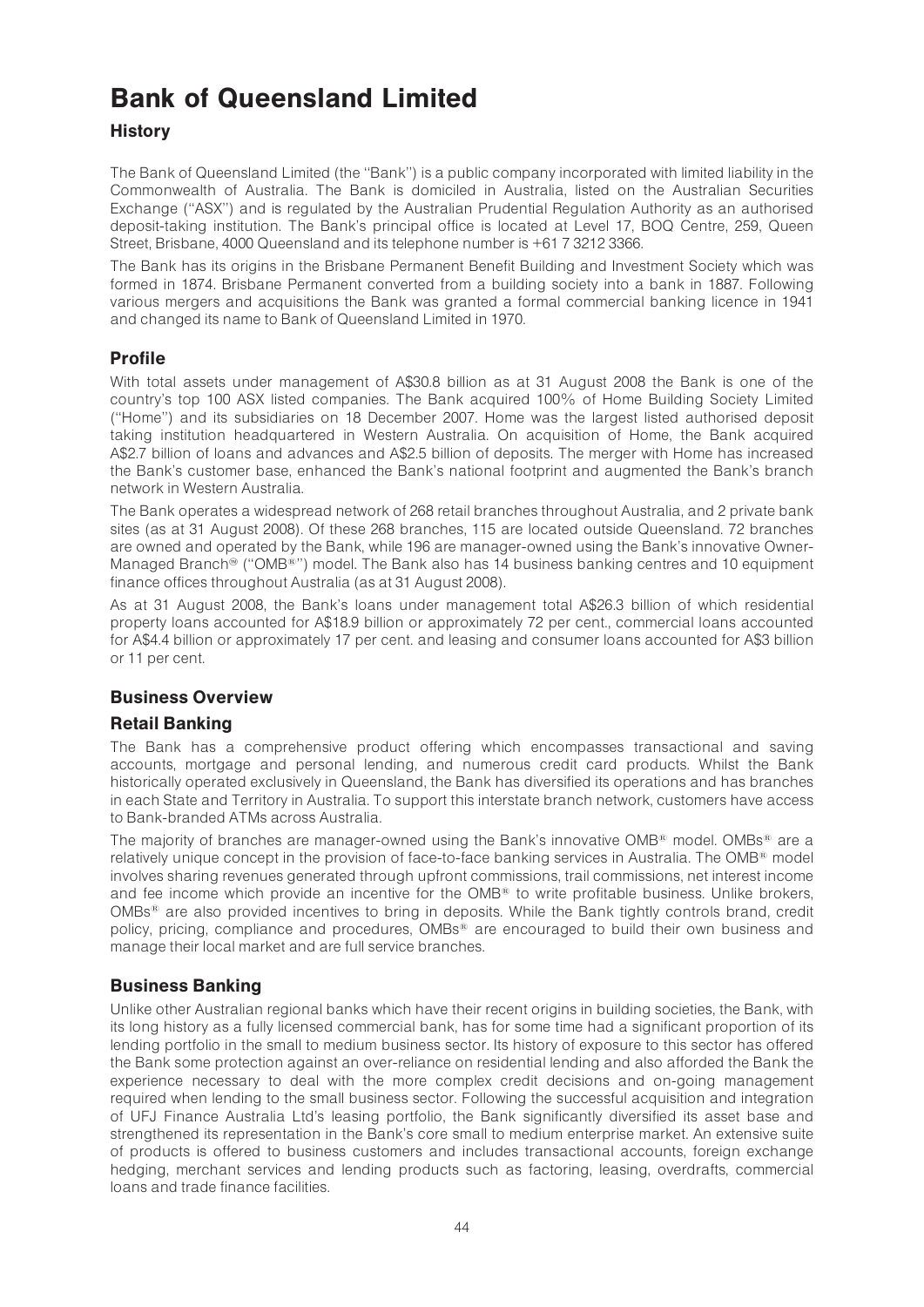# Organisational Structure

The Bank's controlled entities are set out in Note 34 to the 2008 consolidated financial statements, which are incorporated by reference and form part of this Information Memorandum.

# Shareholding Details

As at 11 December 2008, the following shareholding details applied:

#### Eight largest ordinary shareholders

|                                                        | No. of     |               |
|--------------------------------------------------------|------------|---------------|
|                                                        | ordinary   |               |
|                                                        | shares     | $\frac{0}{0}$ |
| HSBC Custody Nominees (Australia) Limited              | 18.438.170 | 11.67         |
| Linfox Share Investment No2 Pty Limited <sup>(1)</sup> | 10.564.639 | 6.69          |
| JP Morgan Nominees Australia Limited                   | 9,683,823  | 6.13          |
| National Nominees Limited                              | 9,540,218  | 6.04          |
| <b>Milton Corporation Limited</b>                      | 4,582,333  | 2.90          |
| <b>ANZ Nominees Limited</b>                            | 4,075,515  | 2.58          |
| <b>Citicorp Nominees Pty Limited</b>                   | 2.927.224  | 1.85          |
| Washington H Soul Pattinson and Company Limited        | 918.035    | 0.58          |
| Total                                                  | 60.729.957 | 38.44         |

(1) Fox Group Holdings Pty Ltd

# Board of Directors

The Board has ten Directors (including the Chairman) of whom nine are non-executive Directors and one executive Director (the Managing Director). The skills and experience of the Directors and membership of Board committees are set out below.

The Remuneration and Nomination Committee monitors the skills and experience of existing Directors and the balance between experience and new skills, which may lead to consideration of appointments of new Directors. All new and existing Directors are subject to assessment of their fitness and propriety to hold that office under the Bank's fit and proper policy established under Australian Prudential Standard 520 (''APS 520''). Under this policy:

- . The Board undertakes a periodic review of its own performance and the Chairman undertakes an annual review of each Director's performance.
- . The Bank provides an induction programme for new Board members and a periodic education programme for all Directors on key aspects of the Bank's business.
- . The Chairman is available to the Board and to senior executives at any time to discuss Board performance and the Deputy Chairman is likewise available in respect of the Chairman's performance. The Board undertakes an annual performance review of the Managing Director. Management has a programme for annual performance reviews for all levels of management.
- . As part of their annual performance review, the Directors are subject to assessment of their fitness and propriety for office under the Bank's fit and proper policy. This involves an assessment of the Director's qualifications and experience against documented criteria for the competencies required for the office. The assessment includes checks on the Director's propriety such as police checks and insolvency checks. APS 520 requires that any person who does not meet the fit and proper criteria in APS 520 must cease to hold office.

Every Director and Committee of the Board has the right to seek independent professional advice in connection with carrying out their duties at the expense of the Bank. Prior written approval of the Chairman is required.

The Board has assessed that a majority of the non-executive Directors are ''independent''. The non-executive Directors who have been assessed not to be independent are Mr Peter Fox and Mr Bill Kelty, who are associated with a substantial shareholder, the Linfox Group, and Mr David Graham, who is Executive Chairman of DDH Graham Limited which has a commercial relationship with the Bank. The Board Charter requires that all Directors bring an independent mind to bear on all matters coming before the Board for consideration.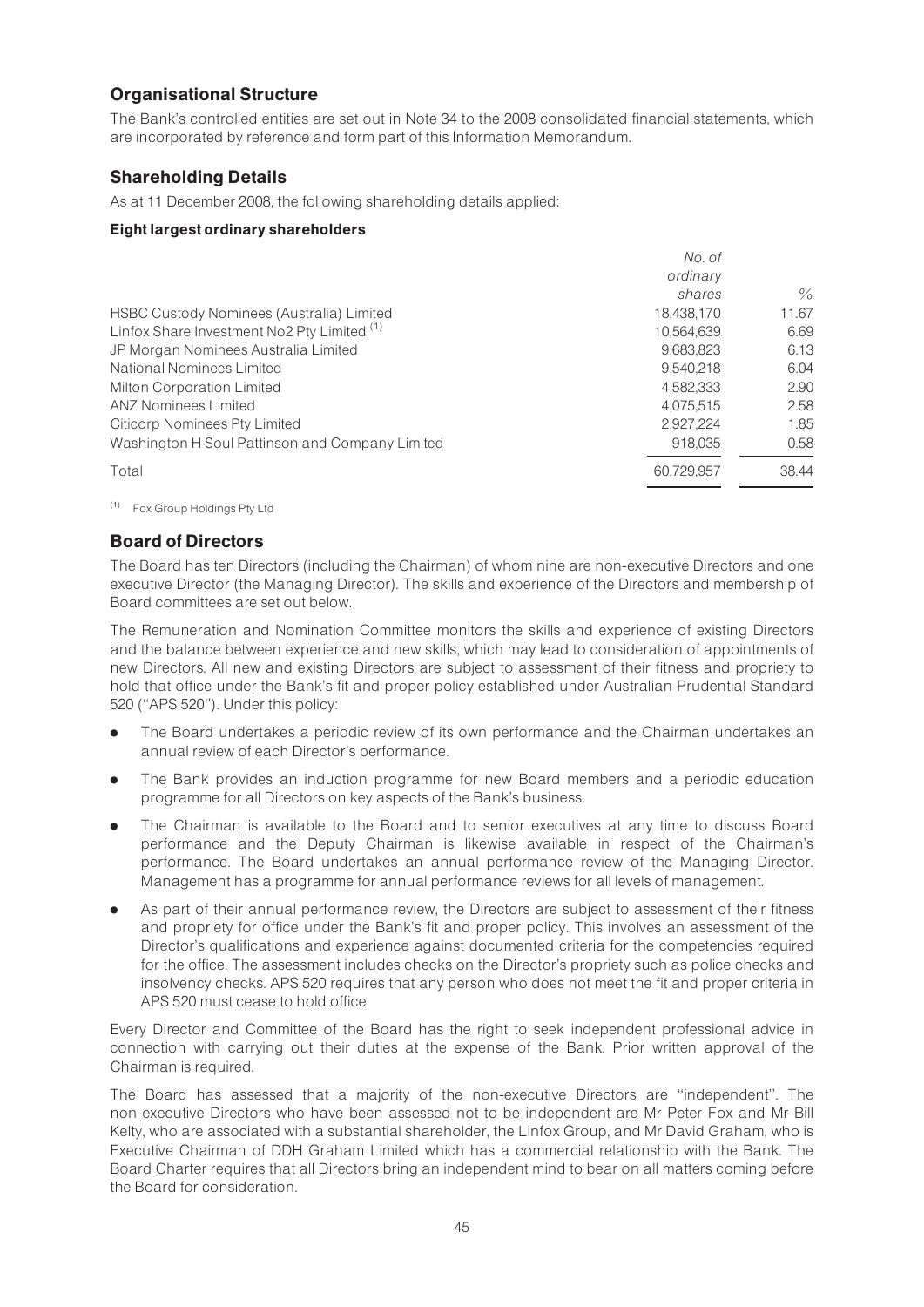The basis of the Board's assessment is its independence policy which takes into account whether Directors have relationships with the Bank, its shareholders or advisers which are likely to materially interfere with the exercise of the Director's unfettered and independent judgment, having regard to all the circumstances.

The Bank does not consider that the length of service on the Board of any of the independent Directors is currently a factor affecting the Director's ability to act independently and in the best interests of the Bank. The Board generally judges independence against the ability, integrity and willingness of the Director to act, and places less emphasis on length of service as a matter which impairs independence.

As at the date of this Information Memorandum, there are no existing or potential conflicts of interests between any duties owed to the Bank by its Directors and the private interests or other duties of those Directors. Note 33 to the 2008 consolidated financial statements sets outs key management personnel disclosures, which are incorporated by reference and form part of this Information Memorandum.

The Directors of the Bank, the business address of each of whom should be regarded for the purposes of this Information Memorandum as Level 17, 259 Queen Street, Brisbane 4000 Queensland, and their respective principal outside activities, where significant, are at the date of this Information Memorandum as follows:

### **Directors**

The directors of the Bank are:

| Name, qualifications and<br>independence status                                                            | Age | Experience, special responsibilities and other<br>directorships                                                                                                                                                                                                                                                                                                                                                                                                                                                                                                                                                                                                                                                                                                                                                                                                                                      |
|------------------------------------------------------------------------------------------------------------|-----|------------------------------------------------------------------------------------------------------------------------------------------------------------------------------------------------------------------------------------------------------------------------------------------------------------------------------------------------------------------------------------------------------------------------------------------------------------------------------------------------------------------------------------------------------------------------------------------------------------------------------------------------------------------------------------------------------------------------------------------------------------------------------------------------------------------------------------------------------------------------------------------------------|
| <b>Neil Summerson,</b><br>B Com, FCA, FAICD, FAIM<br>Chairman<br>Non-Executive Independent Director        | 60  | Neil Summerson is a Chartered Accountant with 38 years'<br>experience and is a past Chairman of the Queensland<br>branch of the Institute of Chartered Accountants. He was<br>formerly the Queensland Managing Partner at Ernst &<br>Young. He is a Director of AmerAlia Inc, Australian Made<br>Campaign Limited, Australian Property Growth Limited and<br>Moore Stephens (Queensland) Limited. He is a former<br>Chairman of the Brisbane Water Board and is currently<br>Chairman of Motorama Holdings Pty Ltd, IDEC Pty Ltd and<br>Australian Property Growth Fund. Mr Summerson was<br>appointed Chairman on 20 August 2008.                                                                                                                                                                                                                                                                   |
| <b>Anthony Howarth, AO</b><br>FAICD, FAIM, SF Fin<br>Deputy Chairman<br>Non-Executive Independent Director | 58  | Tony Howarth was Chairman of Home Building Society<br>Limited which merged with the Bank in December 2007. He<br>has worked in the banking and finance industry for over 30<br>years. His work has involved a number of overseas<br>appointments. He has been the Managing Director of<br>Challenge Bank Limited and the CEO of Hartleys Limited. He<br>was a former Chairman of Alinta Limited (retired 24 July<br>2006) and is currently Chairman of Mermaid Marine Australia<br>Limited and non-executive Director of AWB Limited and<br>Wesfarmers Limited. He is also involved with a number of<br>business and community organisations being Chairman of<br>St John of God Health Care Group, President of the<br>Australian Chamber of Commerce and Industry and Chair of<br>the Committee for Perth. In addition he is a Director of the<br>Rio-Tinto WA Future Fund, the Western Australian |

Rio-Tinto WA Future Fund, the Western Australian Community Foundation and is on the University of Western Australia's Senate. Tony was appointed Deputy Chair of the Bank in August 2008 and he is a member of the Remuneration and Nomination Committee. He is now a member of the Risk Committee.\*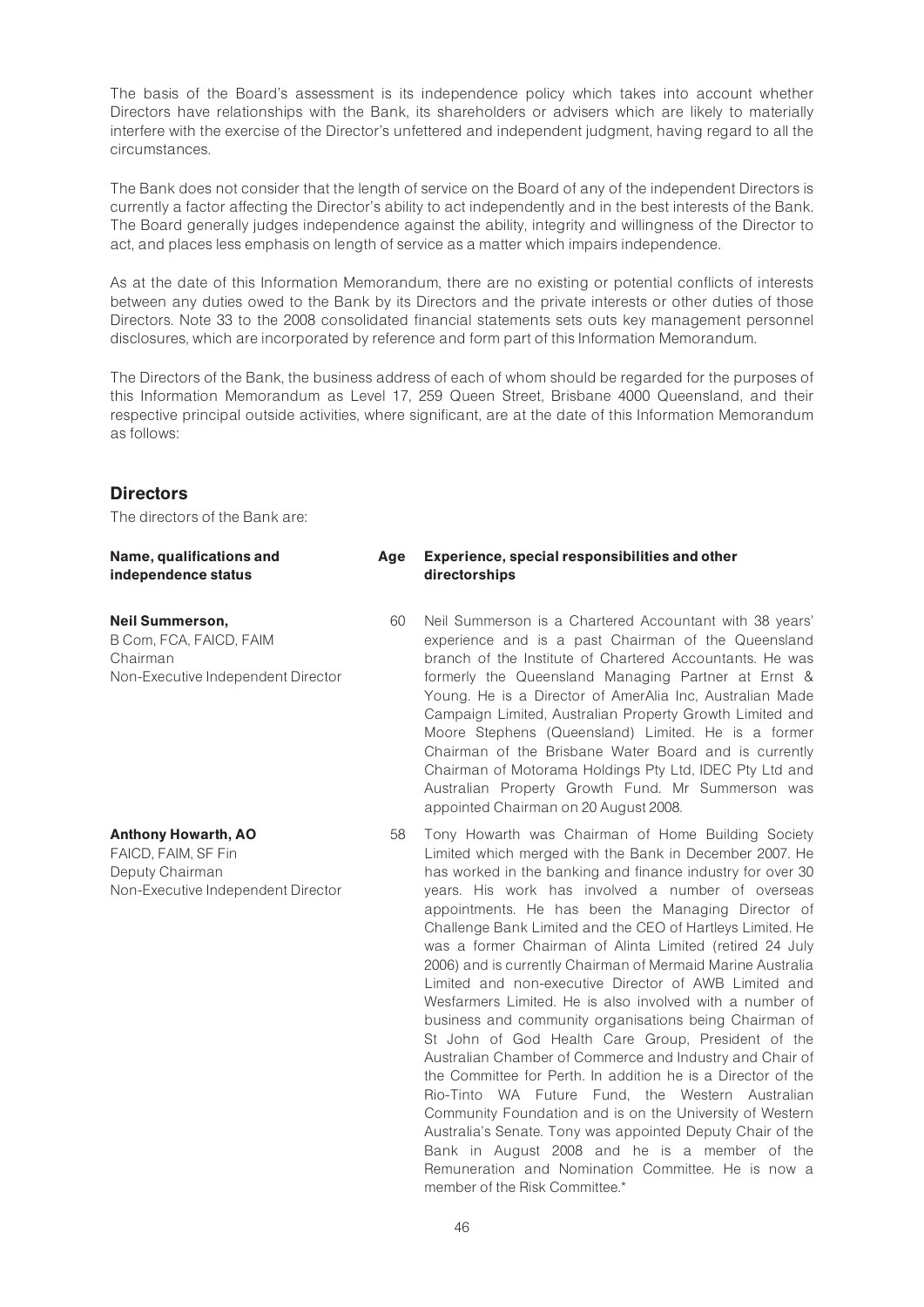#### Name, qualifications and independence status

#### David Liddy,

MBA, SF FIN, MAICD Managing Director Executive Non-Independent Director

#### Roger Davis,

B.Ec.Hons, Masters Philosophy Non-Executive Independent Director

#### Peter Fox,

B Bus (Hons) Non-Executive Non-Independent Director

#### David Graham,

B Com, B.Econ(Hons), MBA, FCPA, FAIM Non-Executive Non-Independent Director

#### Age Experience, special responsibilities and other directorships

- 58 David Liddy has 40 years' experience in banking, including international postings in London and Hong Kong. He was appointed Managing Director of the Bank in April 2001. He has a Masters in Business Administration. He is Chairman of the Queensland Museum Foundation, a Director of the Royal Children's Hospital Foundation, and a member of the Queensland University of Technology Council. He is a member of the Federal Treasurer's Financial Sector Advisory Council and a Director of the Brisbane Lions Australian Football Club. Mr Liddy is also a Senior Fellow of the Financial Services Institute of Australasia, a Member of the Australian Institute of Company Directors and sits on the Australian Bankers' Association Council.
- 56 Roger Davis was appointed a Director of the Bank on 20 August 2008. He has almost 30 years' experience in banking and investment banking in Australia, the US and Japan. He is currently a consulting Director at Rothschild Australia Limited. He was previously a Managing Director at Citigroup where he worked for over 20 years and more recently was a Group Managing Director at ANZ Bank. He is a Director of Macquarie Office Management Ltd, Macquarie Leisure Operations Ltd, Aristocrat Leisure Ltd, Centric Wealth Management Ltd and Territory Insurance Office and Trust Ltd. He was formerly Chair of Pengana Hedgefunds Ltd and Esanda. He was formerly a Director of ANZ (New Zealand) Limited, CitiTrust in Japan and Citicorp Securities Inc. in the USA. He has a Bachelor of Economics (Hons) degree from the University of Sydney, a Master of Philosophy degree from Oxford and is a Rhodes Scholar. Roger is a member of the Risk Committee.\*
- 46 Peter Fox has been with the Linfox Group for over 21 years. After a diverse career within the organisation, he was appointed, in chronological order, National Fleet Manager, Executive Officer, and Director of Linfox Pty Ltd, culminating in his appointment as Executive Chairman of Fox Group Holdings in 1994. Mr Fox was appointed a Director of the Bank in May 2001. He is also a Director of the Alfred Foundation and a member of the Australian Graduate School of Management Advisory Council (UNSW). He is a member of the Bank's Budget Review Committee
- 66 David Graham has had extensive experience in the financial sector specialising in capital market transactions. He was appointed as a non-executive Director of the Bank in October 2006. He has been a non-executive Director of a number of ASX listed companies and he is currently a nonexecutive Director of Bandanna Energy Limited. He is Executive Chairman of DDH Graham Limited, an advisory and funds management company he founded in 1981. He is a member of the Audit Committee.\*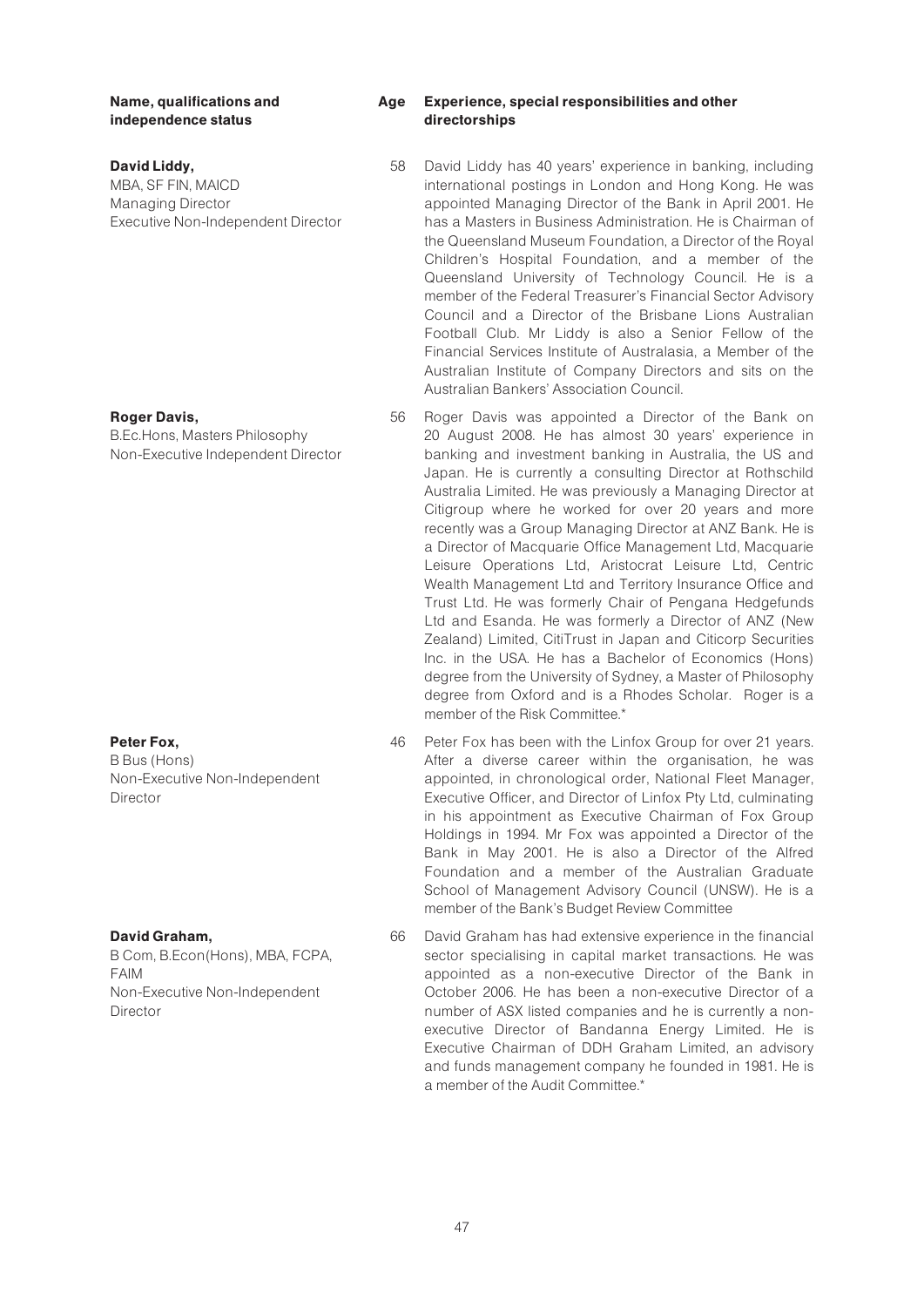Name, qualifications and independence status

#### Carmel Gray,

B Bus (Econ & Acc) Non-Executive Independent Director

#### Bill Kelty,

B Econ Non-Executive Non-Independent Director

#### Antony Love,

B Com, AAUQ, FAPI, FREI, FAICD Non-Executive Independent Director

#### John Reynolds,

B Sc (Hons), B Bus, Dip Ed, FAIM Non-Executive Independent Director

#### Age Experience, special responsibilities and other directorships

- 59 Carmel Gray was appointed a Director of the Bank on 6 April 2006. Ms Gray has had an extensive career in IT and Banking. Ms Gray was Group Executive Information Technology and General Manager Information Technology at Suncorp from 1999 to 2004. Prior to her Suncorp appointment she was General Manager of Energy Information Solutions Pty Ltd and Managing Director of Logica Pty Ltd. She is Chair of Information Technologies Australia Pty Ltd. She is a member of the Bank's Budget Review Committee and the Corporate Governance Committee. Carmel is also Chair of the Audit Committee and a member of the Risk Committee.\*
- 60 Bill Kelty has over 31 years' experience in industrial relations. He was appointed a Director of the Bank in August 2001 and is currently a Director of the Linfox Group and a Commissioner of the Australian Football League. He is also involved in the Foundation for Rural and Regional Taskforce and was previously Chairman of the Federal Government's Regional Development Taskforce. Mr Kelty was Secretary of the Australian Council of Trade Unions from 1983 to 2000 and a member of the Reserve Bank Board from 1988 to 1996. He is a member of the Bank's Corporate Governance Committee.
- 61 Antony Love is a property consultant with 38 years' experience and is a Director of McGees Property. He is also a Director of AP Eagers Limited and Campbell Brothers Limited. He is Chairman of the Bank's Budget Review Committee and Chair of the Corporate Governance Committee. He has been a Director since June 1995 and served as Deputy Chairman from April 2003 to August 2008.
- 65 John Reynolds was appointed a Director of the Bank in April 2003. He has extensive CEO-level experience at Top 100 media and resource companies in Australia and overseas. He is Chairman of Arrow Energy Limited. He is a Director of Mater Health Services Brisbane Limited, an advisor to various private companies and holds a number of university positions. Mr Reynolds is Chairman of the Bank's Risk Committee, a member of the Bank's Remuneration & Nomination Committee and a member of the Audit Committee.\*

\* The Board resolved on 8 October 2008 to split the Audit and Risk Committee into two separate committees for oversight of Audit and Risk.

Neil Roberts retired as Chairman and as a Director on 20 August 2008.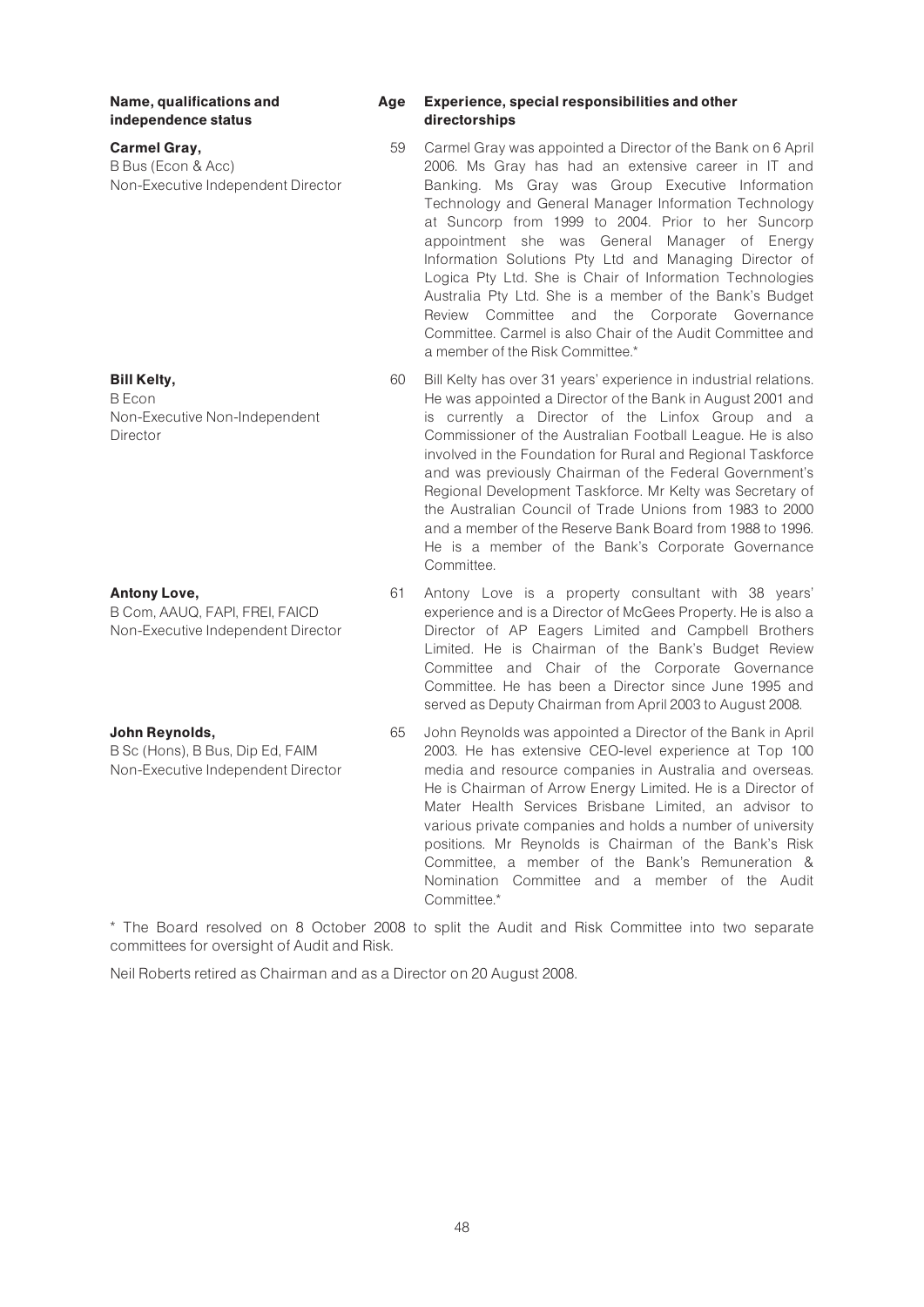# Australian Taxation

The following is a summary of the Australian taxation treatment under the Income Tax Assessment Acts of 1936 and 1997 of Australia (together, the ''Tax Act'') as at the date of this Information Memorandum of payments of interest (as defined in the Tax Act) on the Notes to be issued by the Issuer under the Programme and certain other matters. It is not exhaustive, and in particular, does not deal with the position of certain classes of Noteholders (including, without limitation, dealers in securities, custodians or other third parties who hold Notes on behalf of other persons).

Prospective Noteholders should be aware that particular terms of issue of any Series of Notes may affect the tax treatment of that and other Series of Notes.

The following is a general guide and should be treated with appropriate caution. Information regarding taxes in respect of Notes may also be set out in the relevant Final Terms.

Prospective Noteholders are urged to satisfy themselves as to the overall tax consequences of purchasing, holding and/or Selling Notes and should consult their professional advisers on the tax implications of an investment in the Notes for their particular circumstances.

# Interest Withholding Tax

An exemption from Australian interest withholding tax imposed under Division 11A of Part III of the Income Tax Assessment Act of 1936 (''IWT'') is available in respect of Notes issued by the Issuer under section 128F of the Tax Act if the following conditions are met:

- (a) the Issuer is a company (as defined in Section 128F(9)) and a resident of Australia when it issues the Notes and when interest is paid. ''Interest'' is defined in section 128A(1AB) of the Tax Act to include amounts in the nature of, or in substitution for, interest and certain other amounts;
- (b) the Notes are issued in a manner which satisfies the public offer test. There are five principal methods of satisfying the public offer test the purpose of which is to ensure that lenders in overseas capital markets are aware that the Issuer is offering Notes for issue. In summary, the five methods are:
	- (i) offers for sale to at least 10 persons, each of which is carrying on a business of providing finance, or investing or dealing in securities, in the course of operating in financial markets and none of which is known to be or suspected by the Issuer to be, an associate of any of the others;
	- (ii) offers for sale to at least 100 persons whom it was reasonable for the Issuer to have regarded as either having acquired Notes in the past or being likely to be interested in acquiring Notes;
	- (iii) offers as result of the Notes being accepted for listing on a stock exchange, where the Issuer has previously entered into an agreement with a dealer, manager or underwriter, in relation to the placement of debentures, requiring the Issuer to seek such listing;
	- (iv) offers via publicly available information sources; and
	- (v) offers to the Dealers who offer to sell the Notes within 30 days by one of the preceding methods.

In addition, the issue of the Notes either in the form of a Temporary Global Note, a Permanent Global Note or a Definitive Note, by the Issuer and the offering of interests in the Notes by one of these methods should satisfy the public offer test;

- (c) the Issuer does not know, or have reasonable grounds to suspect, at the time of issue, that the Notes were being, or would later be, acquired (directly or indirectly) by an ''associate'' of the Issuer except as permitted by section 128F(5) of the Tax Act; and
- (d) at the time of the payment of interest, the Issuer does not know, or have reasonable grounds to suspect, that the payee is an associate of the Issuer, except as permitted by section 128F(6) of the Tax Act.

#### Associates

An ''associate'' of the Issuer for the purposes of section 128F of the Tax Act includes (i) a person or entity which holds more than 50 per cent. of the voting shares of, or otherwise controls, the Issuer, (ii) an entity in which more than 50 per cent. of the voting shares are held by, or which is otherwise controlled by, the Issuer, (iii) a trustee of a trust where the Issuer is capable of benefiting (whether directly or indirectly) under that trust, and (iv) a person or entity who is an ''associate'' of another person or entity which is an ''associate'' of the Issuer under any of the foregoing.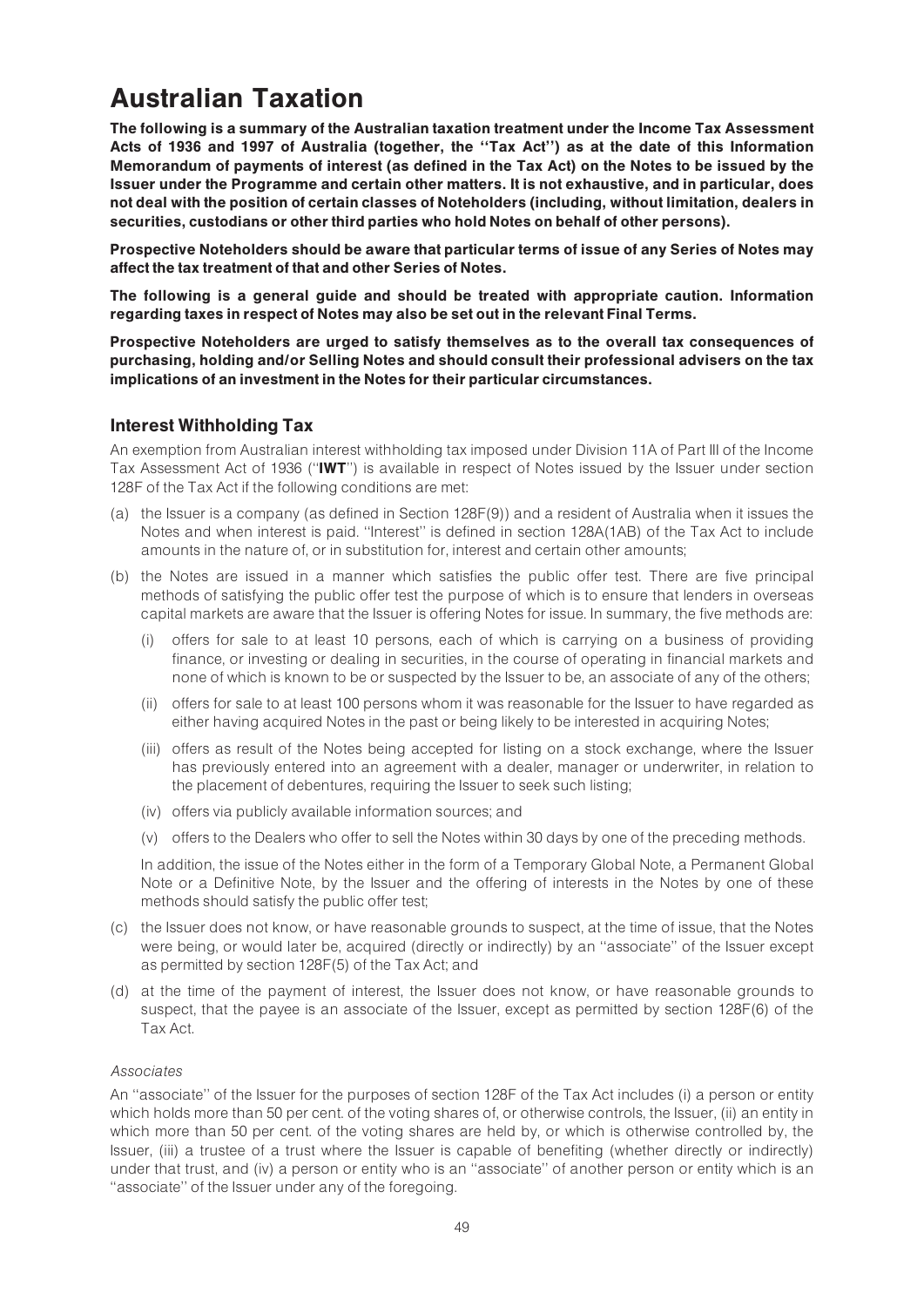However, ''associate'' does not include:

- (A) Australian resident associates who do not hold the Notes in the course of carrying on business at or through a permanent establishment outside Australia and non-resident associates who hold the Notes in the course of carrying on business at or through a permanent establishment in Australia; or
- (B) Australian resident associates that hold the Notes in the course of carrying on business at or through a permanent establishment outside Australia and non-resident associates who do not hold the Notes in the course of carrying on business through a permanent establishment in Australia who are acting in the capacity of:
	- (i) in the case of section 128F(5), a dealer, manager or underwriter in relation to the placement of the relevant Notes or a clearing house, custodian, funds manager or responsible entity of a registered managed investment scheme; or
	- (ii) in the case of section 128F(6), a clearing house, paying agent, custodian, funds manager or responsible entity of a registered managed investment scheme.

#### Compliance with Section 128F of the Tax Act

Unless otherwise specified in any relevant Final Terms (or another relevant supplement to this Information Memorandum), the Issuer proposes to issue Notes in a manner which will satisfy the requirements of section 128F of the Tax Act.

#### Exemptions under recent tax treaties

The Australian government has signed new or amended double tax conventions (''New Treaties'') with a number of countries (each a ''Specified Country'').

In broad terms, the New Treaties effectively prevent the country in which the interest is sourced taxing that interest where it is derived by:

- . the government of the relevant Specified Country and certain governmental authorities and agencies in the Specified Country; or
- . a ''financial institution'' which is a resident of a ''Specified Country'' and which is unrelated to and dealing wholly independently with the Issuer. The term ''financial institution'' refers to either a bank or any other form of enterprise which substantially derives its profits by carrying on a business of raising and providing finance. (However, interest under a back-to-back loan or an economically equivalent arrangement will not qualify for this exemption.)

The Australian Federal Treasury maintains a listing of Australia's double tax conventions which provides details of country, status, withholding tax rate limits and Australian domestic implementation which is available to the public at the Federal Treasury Department's website: www.treasury.gov.au/ contentitem.asp?pageId=&ContentID=625.

#### Section 126 of the Tax Act

Section 126 of the Tax Act imposes a type of withholding tax at the rate of 45 per cent. on the payment or credit of interest on certain bearer debt securities (other than certain promissory notes) including Notes issued in bearer form if the Issuer fails to disclose the names and addresses of the holders to the Australian Taxation Office. Section 126 does not apply to the payment of interest on Notes in bearer form held by non-residents who do not carry on business at or through a permanent establishment in Australia where the issue of those Notes satisfied the requirements of section 128F of the Tax Act or IWT is payable.

In addition, the Australian Taxation Office has confirmed that for the purpose of section 126 of the Tax Act, the holder of debentures (such as the Notes in bearer form) means the person in possession of the debentures. Section 126 is therefore limited in its application to persons in possession of the Notes in bearer form who are residents in Australia or non-residents who are engaged in carrying on business in Australia at or through a permanent establishment in Australia. Where interests in Notes in bearer form are held through Euroclear or Clearstream, Luxembourg, the Issuer intends to treat the operators of those clearing systems as the holders of those Notes for the purposes of section 126 of the Tax Act.

#### Payment of additional amounts

As set out in more detail in the Terms and Conditions of the Notes, unless expressly provided to the contrary in the relevant Final Terms (or another relevant supplement to this Information Memorandum), if the Issuer should at any time be compelled by law to deduct or withhold an amount in respect of any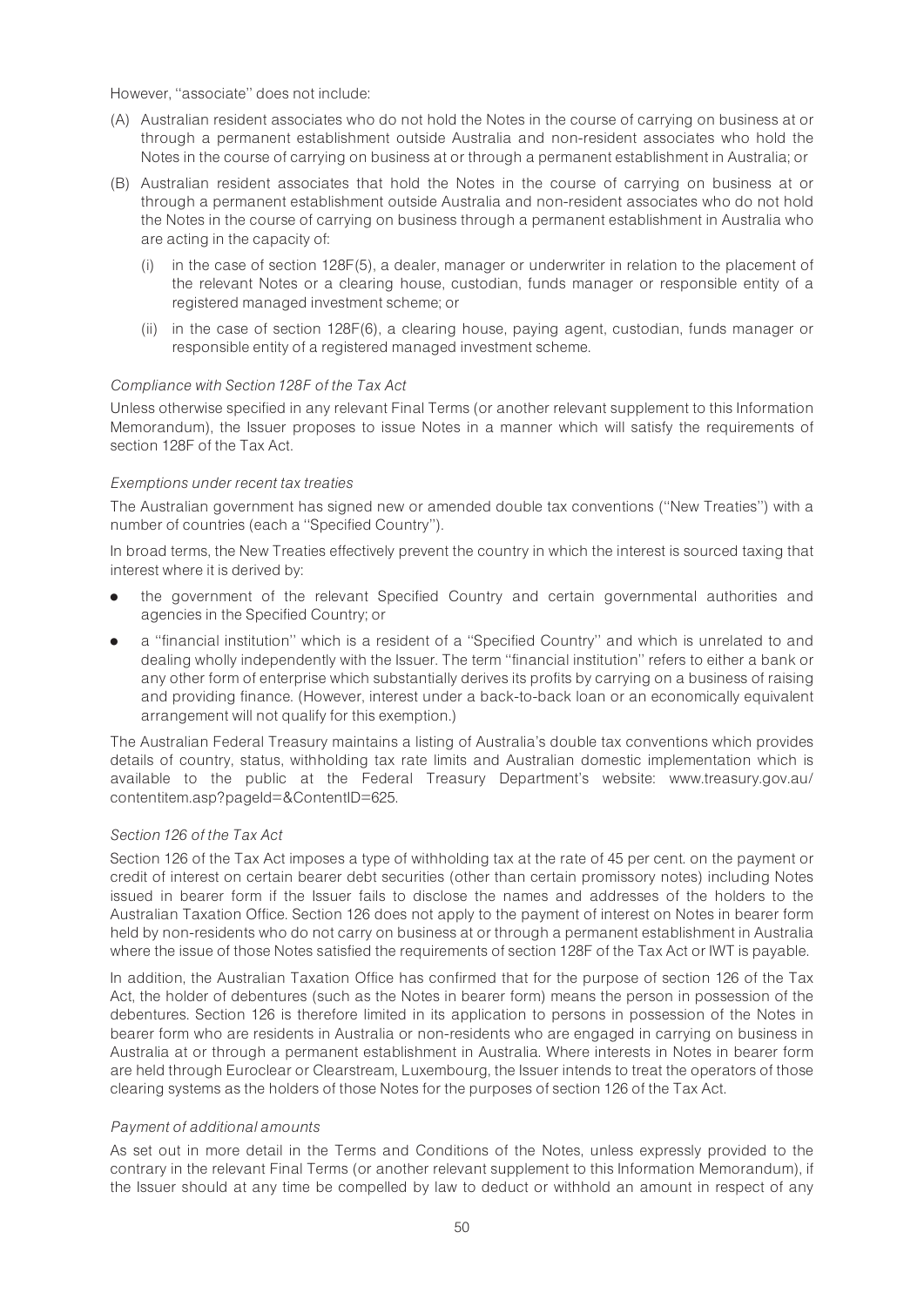withholding taxes imposed or levied by the Commonwealth of Australia, the Issuer shall, subject to certain exceptions, pay such additional amounts as may be necessary in order to ensure that the net amounts received by the Noteholders after such deduction or withholding shall equal the respective amounts which would have been received had no such deduction or withholding been required. If the Issuer is compelled by law in relation to any Notes to deduct or withhold an amount in respect of any withholding taxes, the Issuer will have the option to redeem those Notes in accordance with the relevant Terms and Conditions.

# General Tax

Under Australian law as presently in effect:

- (A) assuming the requirements of section 128F of the Tax Act are satisfied with respect to the Notes, payment of principal and interest (as defined in section 128A(1AB) of the Tax Act) to a Noteholder, who is a non-resident of Australia and who, during the taxable year, does not hold the Notes in the course of carrying on business at or through a permanent establishment within Australia, will not be subject to Australian income taxes on such principal and interest;
- (B) Australian residents or non-Australian residents who hold the Notes in the course of carrying on business at or through a permanent establishment in Australia (''Australian Holders''), will be assessable for Australian tax purposes on income either received or accrued due to them in respect of the Notes. Whether income will be recognised on a cash receipts or accruals basis will depend upon the tax status of the particular Noteholder and the terms and conditions of the Notes. Special rules apply to the taxation of Australian residents who hold the Notes in the course of carrying on business at or through a permanent establishment outside Australia which vary depending on the country in which that permanent establishment is located;
- (C) a Noteholder, who is a non-Australian resident will not be subject to Australian income tax on gains realised during that year on sale or redemption of the Notes, provided that:
	- (i) if the non-Australian resident is not a resident of a country with which Australia has entered into a double tax convention – such gains do not have an Australian source; or
	- (ii) if the non-Australian resident is a resident of a country with which Australia has entered into a double tax convention — the non-Australian resident does not hold the Notes in the course of carrying on business at or through a permanent establishment in Australia.

A gain arising on the sale of Notes by a non-Australian resident holder to another non-Australian resident where the Notes are sold outside Australia and all negotiations are conducted, and documentation executed, outside Australia would not be regarded as having an Australian source;

- (D) Australian Holders will be required to include any gain or loss on disposal or redemption of the Notes in their taxable income. Special rules apply to the taxation of Australian residents who hold the Notes in the course of carrying on business at or through a permanent establishment outside Australia, which vary depending on the country in which that permanent establishment is located;
- (E) there are specific rules that can apply to treat a portion of the purchase price of the Notes as interest for IWT purposes when certain Notes originally issued at a discount or with a maturity premium or which do not pay interest at least annually are sold to an Australian resident (who does not acquire them in the course of carrying on business at or through a permanent establishment outside Australia) or a non-resident (who acquires them in the course of carrying on business at or through a permanent establishment in Australia). If the Notes are not issued at a discount and do not have a maturity premium, these rules should not apply to the Notes. These rules also do not apply in circumstances where the deemed interest would have been exempt under section 128F of the Tax Act, if the Notes had been held to maturity by a non-resident;
- (F) no Notes will be subject to death, estate or succession duties imposed by Australia, or by any political subdivision or authority therein having power to tax, if held at the time of death;
- (G) no ad valorem stamp, issue, registration or similar taxes are payable in Australia on the issue of any Notes or the transfer of any Notes;
- (H) neither the issue nor receipt of the Notes will give rise to a liability for goods and services tax (''GST'') in Australia on the basis that the supply of Notes will comprise either an input taxed financial supply or (in the case of an offshore subscriber) a GST-free supply. Furthermore, neither the payment or receipt of principal or interest by the Issuer, nor the disposal of the Notes, would give rise to any GST liability in Australia;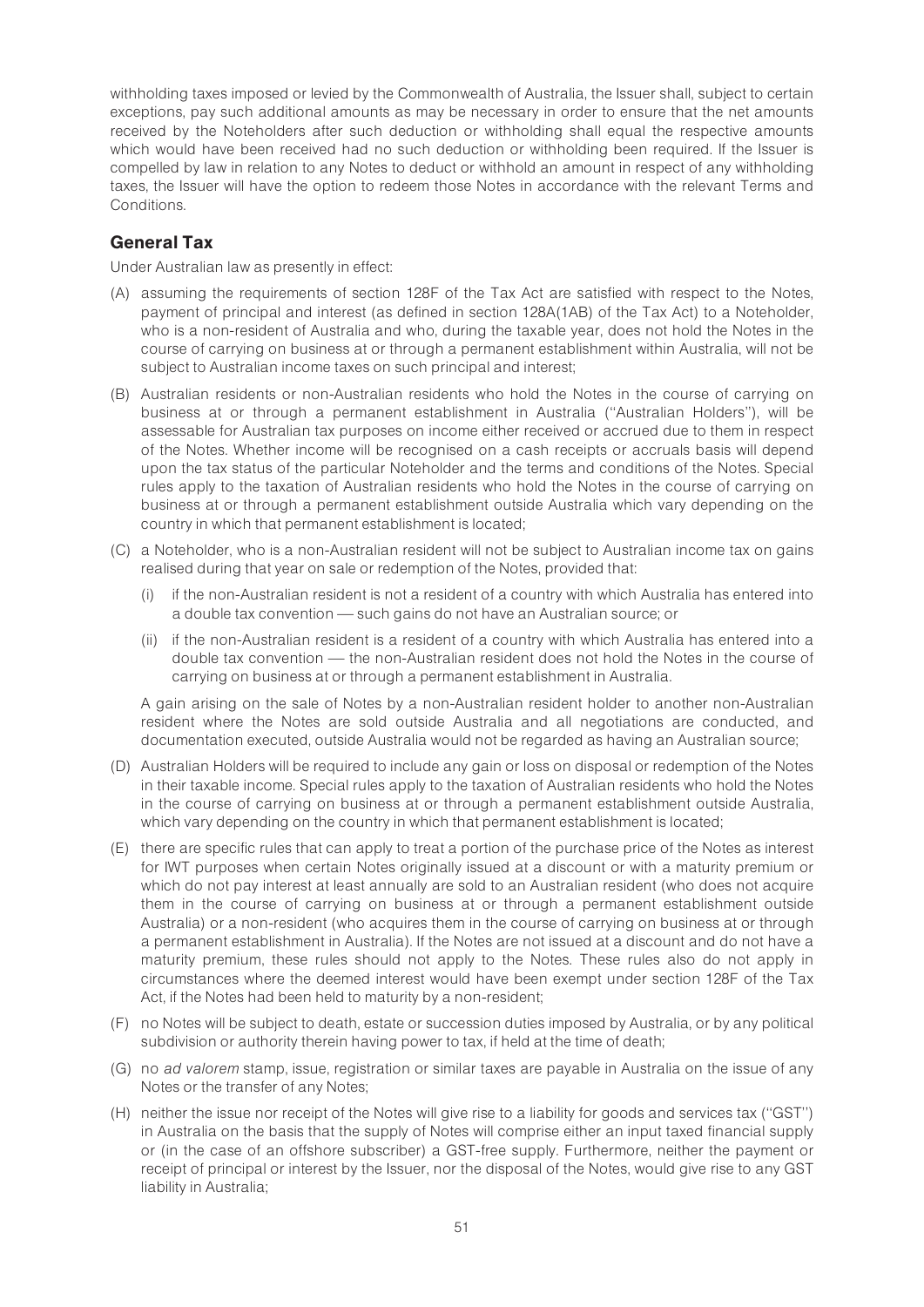- (I) section 12-140 of Schedule 1 to the Taxation Administration Act 1953 of Australia (''TAA'') imposes a type of withholding tax at the rate (currently) 46.5 per cent. on the payment of interest on certain registered securities unless the holder has quoted a tax file number (''TFN''), an Australian Business Number (''ABN'') (if the holder has an ABN) or proof of some other exemption. Assuming the requirements of section 128F of the Tax Act are satisfied with respect to the Notes, then the requirements of section 12-140 do not apply to payments to a holder of Notes in registered form who is not a resident of Australia and not holding those Notes in the course of carrying on business at or through a permanent establishment in Australia. Payments to other classes of holders of Notes in registered form may be subject to a withholding where the holder of those Notes does not quote a TFN, ABN or provide proof of an appropriate exemption (as appropriate);
- (J) payments in respect of the Notes can be made free and clear of the ''supply withholding tax'' imposed under section 12-190 of Schedule 1 to the TAA; and
- (K) Division 974 of the Tax Act contains tests for characterising debt (for all entities) and equity (for companies) for Australian tax purposes, including for the purposes of dividend withholding tax and IWT. The Issuer intends to issue Notes which are to be characterised as ''debt interests'' for the purposes of the tests contained in Division 974 and the returns paid on the Notes are to be ''interest'' for the purpose of section 128F of the Tax Act. Accordingly, Division 974 is unlikely to adversely affect the Australian tax treatment of holders of Notes.
- (L) Section 12-315 of schedule 1 to the TAA gives the Governor-General power to make regulations requiring withholding from certain payments to non-residents. The regulations that have been made to date do not relate to interest and other payments under the Notes. However, section 12-315 expressly provides that the regulations will not apply to interest and other payments which are already subject to the current IWT rules or specifically exempt from those rules. Further, regulations may only be made if the responsible minister is satisfied the specified payments are of a kind that could reasonably relate to assessable income of foreign residents. The Issuer has been advised that it does not expect the regulations to apply to repayments of principal under the Notes, provided those Notes are not issued at a discount, as repayments of principal amounts will generally not be reasonably related to assessable income. The possible application of any future regulations to the proceeds of any sale of the Notes will need to be monitored.
- (M) Divisions 775 and 960 of the Tax Act contain new rules to deal with the taxation consequences of foreign exchange transactions. The rules are complex and will apply to the Issuer in respect of any Notes denominated in a currency other than Australian dollars, as well as any currency hedging arrangements entered into in respect of such Notes. Nevertheless, the Issuer ought to be able to manage its position under the rules so that the tax consequences are effectively the same as the commercial position (that is, that any net foreign exchange gains or losses recognised for tax purposes should be represented by similar cash gains or losses). The rules may also apply to any Noteholders that hold Notes that are not denominated in Australian dollars and who are Australian residents, or non-Australian residents in the course of carrying on business in Australia. Any such Noteholders should consult their professional advisors for advice as to how to tax account for any foreign exchange gains or losses arising from their holding of those Notes.
- (N) The Australian Taxation Office has published a Taxation Determination stating that payments by a guarantor in respect of debentures (such as the Guaranteed Notes) are entitled to the benefit of the exemption contained in section 128F of the Australian Tax Act if payments of interest in respect of those debentures by the Issuer are exempt from interest withholding tax. However, there may be some doubt as to whether the Taxation Determination applies in the context of the Guarantee (as it is not specifically the subject of the Taxation Determination) and whether the reasoning adopted in the Taxation Determination is correct.

In particular, it is unclear whether any payment under the Guarantee in respect of the Guaranteed Notes would constitute a payment of interest as so defined, but the better view is that such payments (other than interest paid on an overdue amount) do not constitute interest as so defined and, therefore, should not, in any event, be subject to the interest withholding tax provisions of the Australian Tax Act.

However, if any payment by the Guarantor under the Guarantee was nonetheless subject to Australian interest withholding tax and the Guarantor was at any time compelled or authorised by law to deduct or withhold an amount in respect of any Australian withholding taxes imposed or levied by the Commonwealth of Australia or other Australian jurisdictions in respect of payments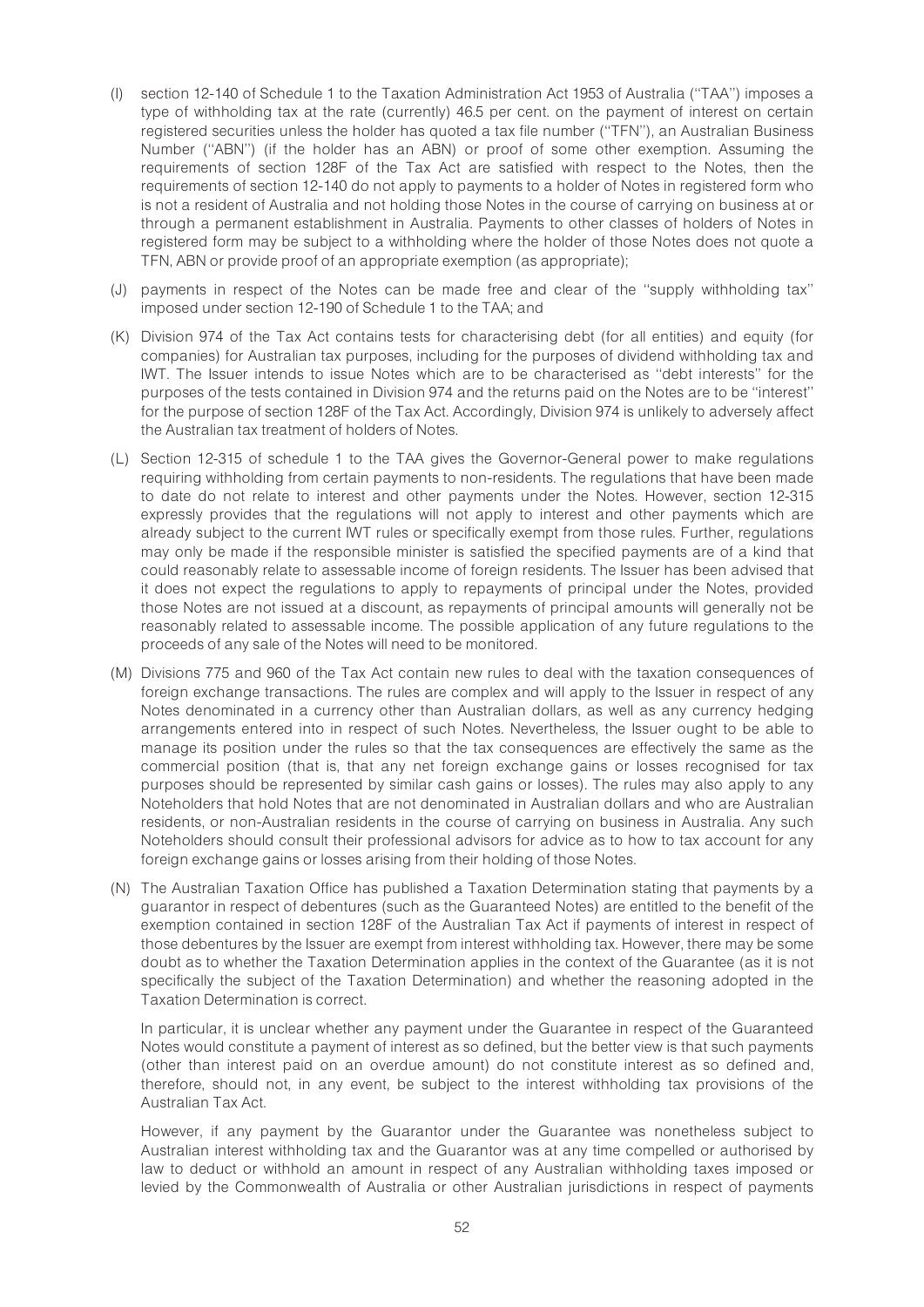under the Guarantee, none of the Guarantor, the Issuer, any Paying Agent or any other person is required to pay any additional amounts in respect of such deduction or withholding.''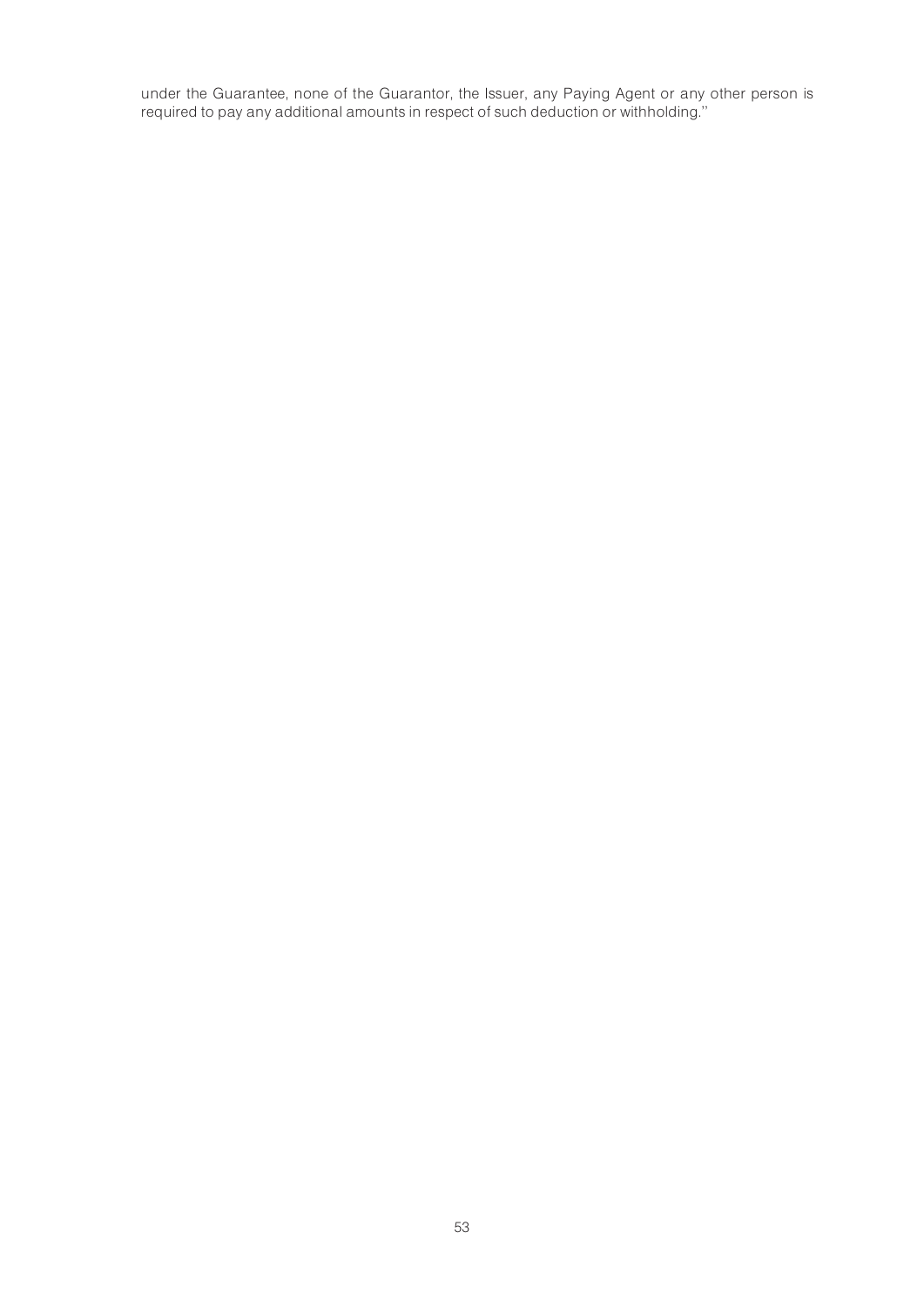# United Kingdom Taxation and EU Savings Directive

# United Kingdom Taxation

The following applies only to persons who are the beneficial owners of Notes and is a summary of the Issuer's understanding of current law and practice in the United Kingdom relating only to United Kingdom withholding tax treatment of payments of principal and interest in respect of Notes. It does not deal with any other United Kingdom taxation implications of acquiring, holding or disposing of Notes. Some aspects do not apply to certain classes of person (such as dealers) to whom special rules may apply. The United Kingdom tax treatment of prospective noteholders depends on their individual circumstances and may be subject to change in the future. Prospective Noteholders who are in any doubt as to their tax position or who may be subject to tax in a jurisdiction other than the United Kingdom should seek their own professional advice.

# Payment of interest on the Notes

Payments of interest on the Notes may be made without withholding on account of United Kingdom income tax provided the payments of interest do not have an United Kingdom source.

However, Noteholders may wish to note that in certain circumstances HM Revenue and Customs has power to obtain information (including the name and address of the beneficial owner of the interest) from any person in the United Kingdom who either pays or credits interest to or receives interest for the benefit of a Noteholder. HM Revenue and Customs also has the power to obtain information from any person in the United Kingdom who pays amounts payable on the redemption of Notes which are deeply discounted securities for the purpose of the Income Tax (Trading and Other Income) Act 2005 or receives such amounts for the benefit of another person although HM Revenue and Customs published practice indicates that HM Revenue and Customs will not exercise its power to require this information where such amounts are paid on or before 5 April 2009. Information so obtained may, in certain circumstances, be exchanged by HM Revenue and Customs with the tax authorities of the jurisdiction in which the Noteholder is resident for tax purposes.

# EU Savings Directive

Under EC Council Directive 2003/48/EC on the taxation of savings income, Member States are required to provide to the tax authorities of another Member State details of payments of interest (or similar income) paid by a person within its jurisdiction to an individual resident in that other Member State or to certain limited types of entities established in that other Member State. However, for a transitional period, Belgium, Luxembourg and Austria are instead required (unless during that period they elect otherwise) to operate a withholding system in relation to such payments (the ending of such transitional period being dependent upon the conclusion of certain other agreements relating to information exchange with certain other countries). A number of non-EU countries and territories including Switzerland have adopted similar measures (a withholding system in the case of Switzerland).

On 15 September 2008 the European Commission issued a report to the Council of the European Union on the operation of the Directive, which included the Commission's advice on the need for changes to the Directive. On 13 November 2008 the European Commission published a more detailed proposal for amendments to the Directive, which included a number of suggested changes. If any of those proposed changes are made in relation to the Directive, they may amend or broaden the scope of the requirements described above.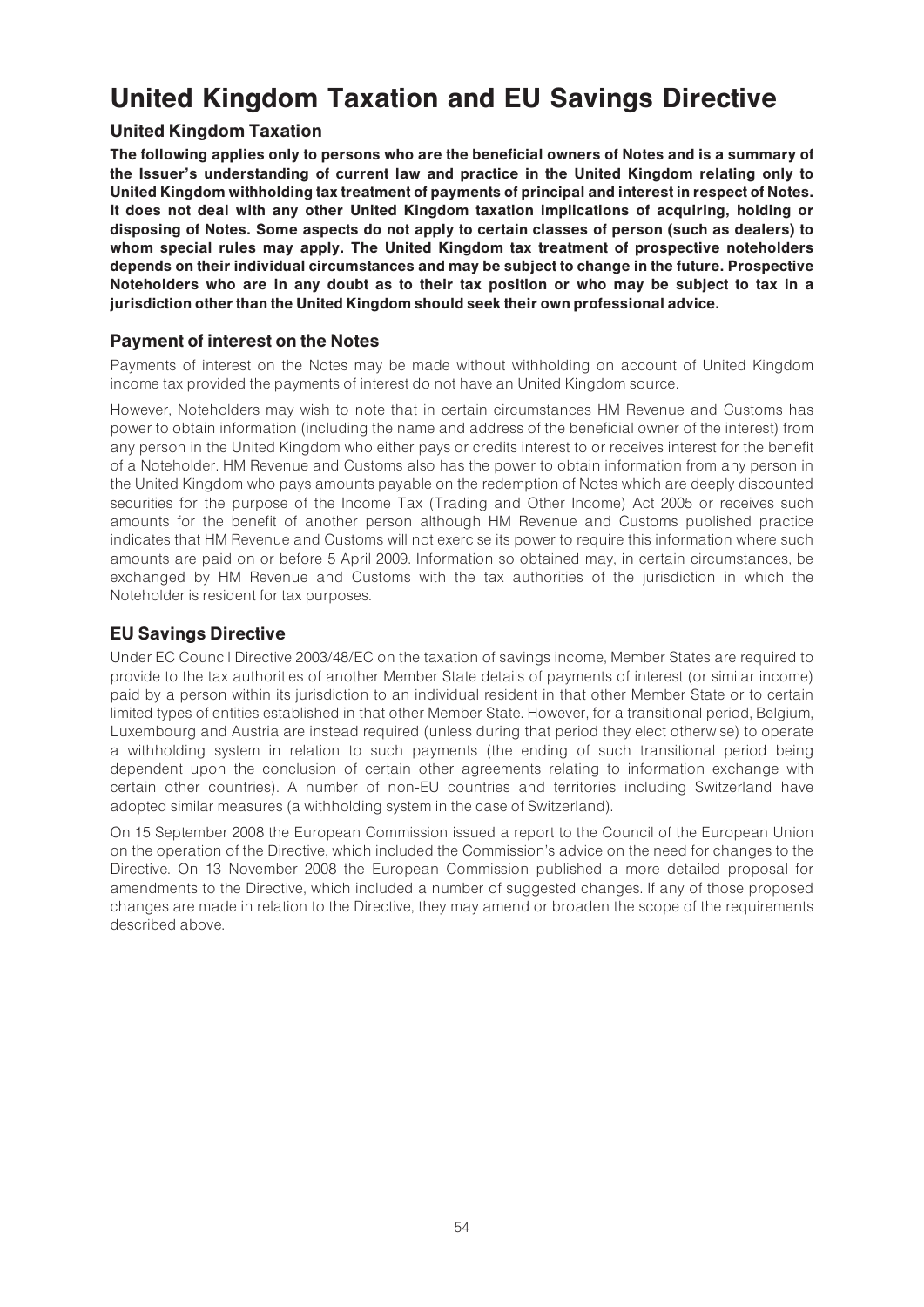# Subscription and Sale

# >Summary of Dealer Agreement

Subject to the terms and the conditions contained in an Amended and Restated Dealer Agreement dated 18 December 2008 (as further amended, supplemented or restated from time to time, the ''Dealer Agreement'') between the Issuer and the Dealers from time to time party thereto (the ''Dealers''), the Notes will be offered on a continuous basis by the Issuer to the Dealers. However, the Issuer has reserved the right to sell Notes directly on its own behalf to Dealers in accordance with the Dealer Agreement. The Notes may be resold at prevailing market prices, or at prices related thereto, at the time of such resale, as determined by the relevant Dealer. The Dealer Agreement also provides for Notes to be issued in syndicated Tranches that are jointly and severally underwritten by two or more Dealers.

The Issuer has agreed to indemnify the Dealers against certain liabilities in connection with the offer and sale of the Notes. The Dealer Agreement entitles the Dealers to terminate any agreement that they make to subscribe Notes in certain circumstances prior to payment for such Notes being made to the Issuer.

# Selling Restrictions

### United States

The Notes have not been and will not be registered under the Securities Act and may not be offered or sold within the United States or to, or for the account or benefit of, U.S. persons except in certain transactions exempt from the registration requirements of the Securities Act.

The Notes are subject to U.S. tax law requirements and may not be offered, sold or delivered within the United States or its possessions or to a United States person, except in certain transactions permitted by U.S. tax regulations. Terms used in this paragraph have the meanings given to them by the U.S. Internal Revenue Code and regulations thereunder.

Each Dealer has represented and agreed and each further Dealer appointed under the Programme will be required to represent and agree that, except as permitted by the Dealer Agreement, it will not offer, sell or deliver Notes (i) as part of their distribution at any time and (ii) otherwise until 40 days after the completion of the distribution, as determined and certified by the relevant Dealer or, in the case of an issue of Notes on a syndicated basis, the relevant lead manager of all Notes of the Tranche of which such Notes are a part within the United States or to, or for the account or benefit of, U.S. persons and it will have sent to each Dealer to which it sells Notes during the distribution compliance period a confirmation or other notice setting forth the restrictions on offers and sales of the Notes within the United States or to, or for the account or benefit of, U.S. persons. Terms used in the preceding paragraph and in this paragraph have the meanings given to them by Regulation S under the Securities Act.

In addition, until 40 days after the commencement of the offering of the Notes of the Tranche of which such Notes are a part, an offer or sale of Notes within the United States by any Dealer (whether or not participating in the offering) may violate the registration requirements of the Securities Act if such offer or sale is made otherwise than in accordance with an available exemptions from registrations under the Securities Act.

Each issue of Index Linked Notes and Dual Currency Notes shall be subject to such additional U.S. selling restrictions as the Issuer and the relevant Dealer or Dealers shall agree as a term of the issue and purchase of such Notes, which additional selling restrictions shall be set out in the applicable Final Terms. Each relevant Dealer has agreed and each further Dealer appointed under the Programme will be required to agree that it will offer, sell or deliver such Notes only in compliance with such additional U.S. selling restrictions.

#### Public Offer Selling Restriction under the Prospectus Directive

In relation to each Member State of the European Economic Area which has implemented the Prospectus Directive (each, a "Relevant Member State"), each Dealer has represented and agreed, and each further Dealer appointed under the Programme will be required to represent and agree, that with effect from and including the date on which the Prospectus Directive is implemented in that Relevant Member State (the "Relevant Implementation Date") it has not made and will not make an offer of Notes which are the subject of the offering contemplated by this Information Memorandum as completed by the final terms in relation thereto to the public in that Relevant Member State, except that it may, with effect from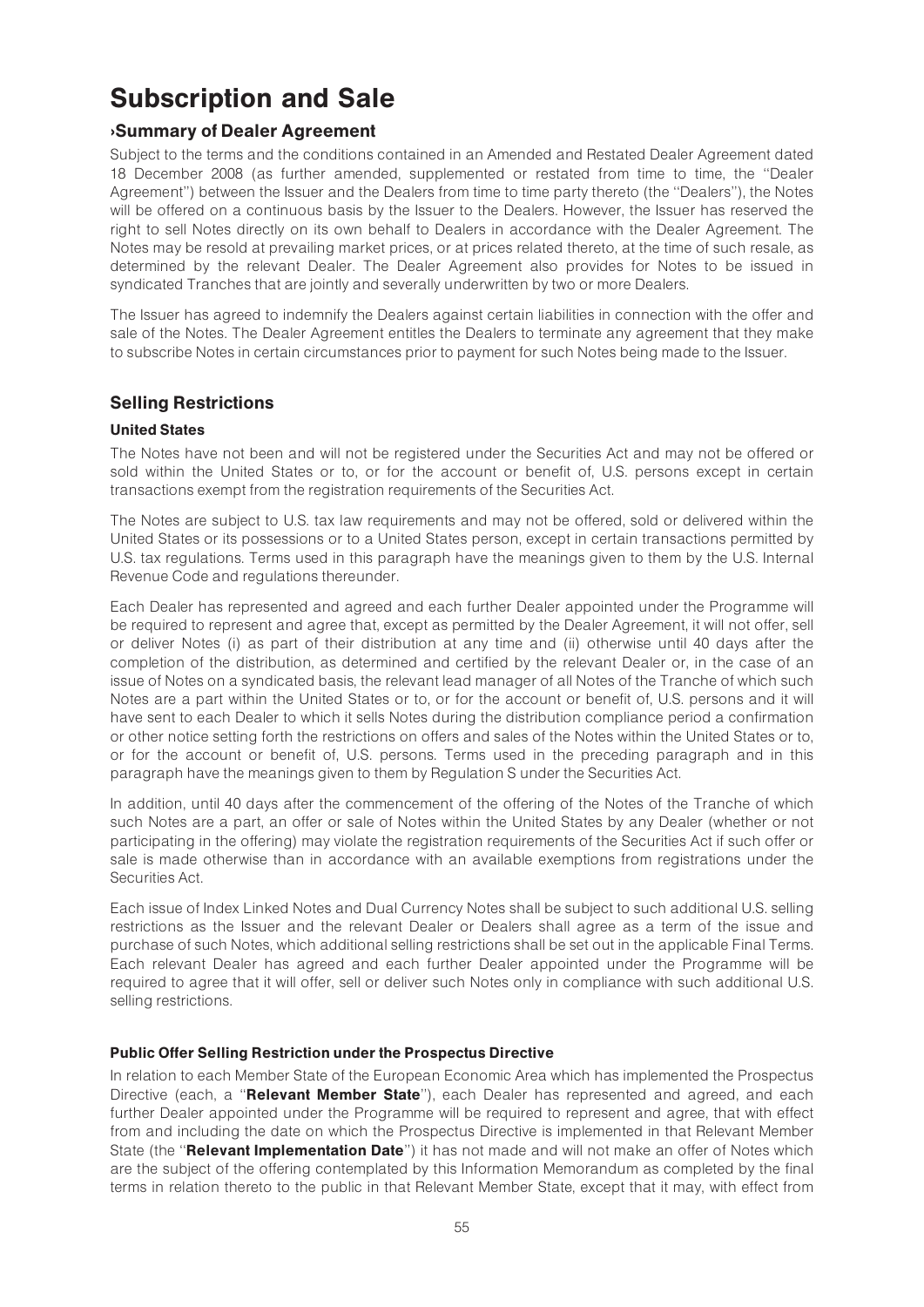and including the Relevant Implementation Date, make an offer of such Notes to the public in that Relevant Member State:

- (a) at any time to legal entities which are authorised or regulated to operate in the financial markets or, if not so authorised or regulated, whose corporate purpose is solely to invest in securities;
- (b) at any time to any legal entity which has two or more of (1) an average of at least 250 employees during the last financial year; (2) a total balance sheet of more than  $\epsilon$ 43,000,000 and (3) an annual net turnover of more than €50,000,000, as shown in its last annual or consolidated accounts;
- (c) at any time to fewer than 100 natural or legal persons (other than qualified investors as defined in the Prospectus Directive) subject to obtaining the prior consent of the relevant Dealer or Dealers nominated by the Issuer for any such offer; or
- (d) at any time in any other circumstances falling within Article 3(2) of the Prospectus Directive,

provided that no such offer of Notes referred to above shall require the Issuer or any Dealer to publish a prospectus pursuant to Article 3 of the Prospectus Directive or supplement a prospectus pursuant to Article 16 of the Prospectus Directive.

For the purposes of this provision, the expression an ''offer of Notes to the public'' in relation to any Notes in any Relevant Member State means the communication in any form and by any means of sufficient information on the terms of the offer and the Notes to be offered so as to enable an investor to decide to purchase or subscribe the Notes, as the same may be varied in that Member State by any measure implementing the Prospectus Directive in that Member State and the expression "Prospectus Directive" means Directive 2003/71/EC and includes any relevant implementing measure in each Relevant Member State.

#### United Kingdom

Each Dealer has represented and agreed and each further Dealer appointed under the Programme will be required to represent and agree that:

- (i) in relation to any Notes having a maturity of less than one year, (a) it is a person whose ordinary activities involve it in acquiring, holding, managing or disposing of investments (as principal or agent) for the purposes of its business and (b) it has not offered or sold and will not offer or sell any Notes other than to persons whose ordinary activities involve them in acquiring, holding, managing or disposing of investments (as principal or as agent) for the purposes of their businesses or who it is reasonable to expect will acquire, hold, manage or dispose of investments (as principal or agent) for the purposes of their businesses where the issue of the Notes would otherwise constitute a contravention of section 19 of the FSMA by the Issuer;
- (ii) it has only communicated or caused to be communicated and will only communicate or cause to be communicated an invitation or inducement to engage in investment activity (within the meaning of section 21 of the FSMA) received by it in connection with the issue of any Notes in circumstances in which section 21(1) of the FSMA does not apply to the Issuer; and
- (iii) it has complied and will comply with all applicable provisions of the FSMA with respect to anything done by it in relation to any Notes in, from or otherwise involving the United Kingdom.

#### Australia

No prospectus or other disclosure document (as defined in the Corporations Act 2001 of Australia (the "Corporations Act")) in relation to the Programme or any Notes has been lodged with the Australian Securities and Investments Commission ("ASIC"). Each Dealer has represented and agreed, and any further Dealer appointed under the Programme will be required to represent and agree that, unless the relevant Final Terms (or another relevant supplement to this Information Memorandum) otherwise provides, in connection with the distribution of the Notes, it:

- (a) has not offered or invited applications, and will not offer or invite applications, for the issue, sale or purchase of the Notes in Australia (including an offer or invitation which is received by a person in Australia); and
- (b) has not distributed or published, and will not distribute or publish this Information Memorandum or any supplement, advertisement or other offering material relating to the Notes in Australia;

unless: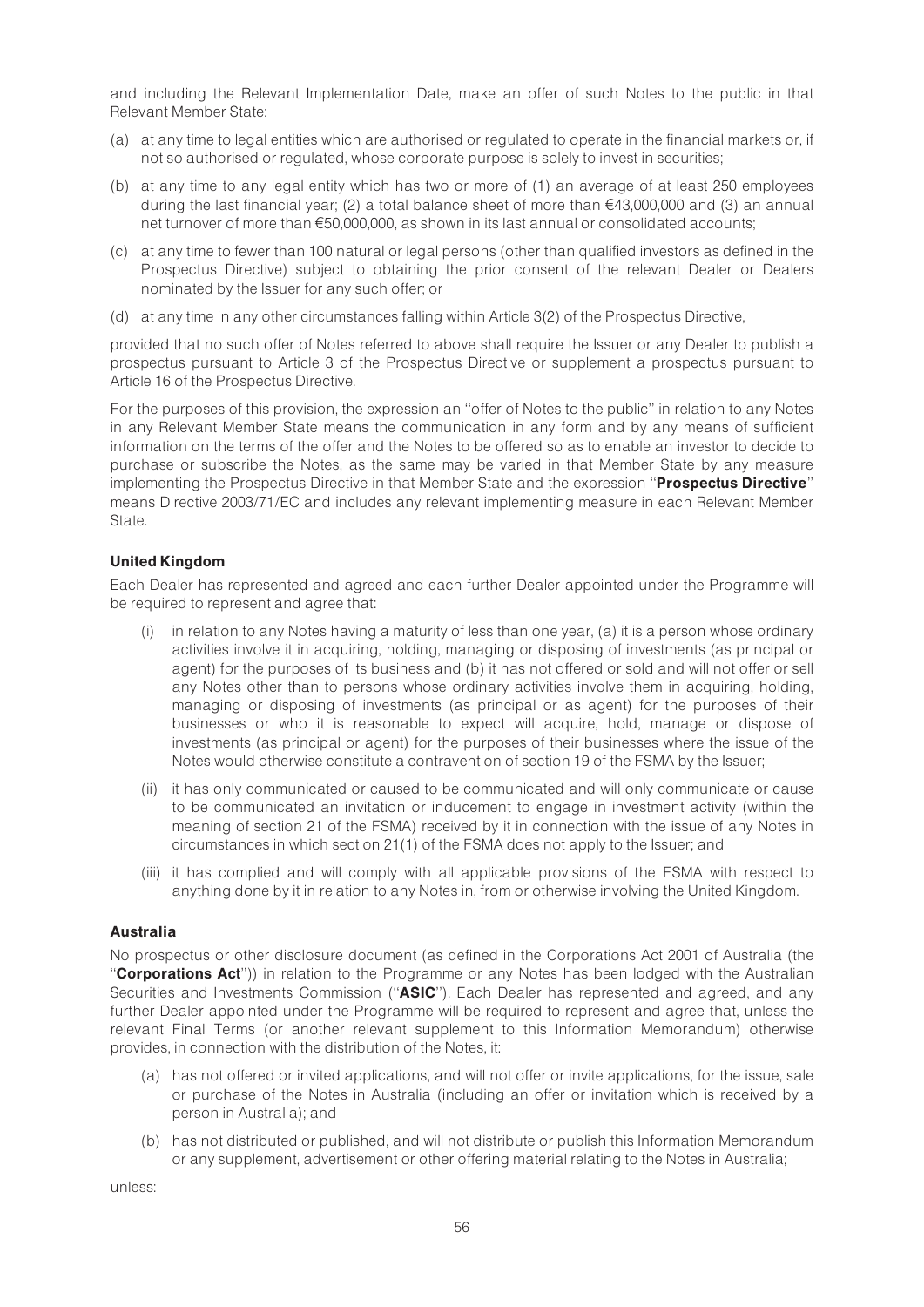- (i) the minimum aggregate consideration payable by each offeree is at least A\$500,000 (or its equivalent in other currency, in either case, disregarding moneys lent by the offeror or its associates) or the offer or invitation otherwise does not require disclosure to investors under Part 6D.2 of the Corporations Act;
- (ii) the offer or the issuance of the Notes does not constitute an offer to a ''retail client'' for the purposes of Chapter 7 of the Corporations Act;
- (iii) such action complies with all applicable laws and regulations; and
- (iv) such action does not require any document to be lodged with ASIC.

Section 708(19) of the Corporations Act provides that an offer of ''debentures'' (as defined in the Corporations Act) for issue or sale does not need disclosure to investors in accordance with Part 6D.2 of the Corporations Act if the Issuer is an Australian authorised deposit-taking institution (''ADI''). As at the date of this Information Memorandum, the Issuer is an ADI.

In addition, each Dealer has represented and agreed, and any further Dealer appointed under the Programme will be required to represent and agree, that, it will not sell the Notes to any person, if, at the time of such sale, the employees of the Dealer directly involved in the sale, knew or had reasonable grounds to suspect that, as a result of such sale, any Notes were being, or would later be acquired (directly or indirectly) by an Offshore Associate other than one acting in the capacity of a dealer, manager or underwriter in relation to the placement of the Notes or a clearing house, custodian, funds manager or responsible entity of a registered scheme within the meaning of the Corporations Act.

#### **Switzerland**

In connection with the initial placement of any Notes in Switzerland, each Dealer has agreed and each additional Dealer appointed under the Programme will be required to agree that the Notes have not been offered or sold and will not be offered and sold in Switzerland save in accordance with Art. 652a and Art.1156 of the Swiss Code of Obligations of 30 March 1911 (as amended).

#### Hong Kong

Each Dealer has represented and agreed and each further Dealer appointed under the Programme will be required to represent and agree that:

- (a) it has not offered or sold, and will not offer or sell, in Hong Kong, by means of any document, any Notes other than (i) in circumstances which do not constitute an offer to the public within the meaning of the Companies Ordinance (Cap. 32) ("CO"), or (ii) to professional investors within the meaning of the Securities and Futures Ordinance (Cap. 571) ("SFO") and any rules made under the SFO, or (iii) in other circumstances which do not result in the document being a prospectus within the meaning of the CO; and
- (b) it has not issued, or had in its possession for the purposes of issue, and will not issue or have in its possession for the purposes of issue (in each case whether in Hong Kong or elsewhere), any advertisement, invitation or document relating to the Notes which is directed at, or the contents of which are likely to be accessed or read by, the public in Hong Kong (except if permitted to do so under the laws of Hong Kong) other than with respect to Notes which are or are intended to be disposed of only to persons outside Hong Kong or only to ''professional investors'' within the meaning of the SFO and any rules made under the SFO.

#### **Singapore**

This Information Memorandum has not been registered as a prospectus with the Monetary Authority of Singapore under the Securities and Futures Act, Chapter 289 of the Singapore Statutes (the "Securities and Futures Act"). Each Dealer has represented, warranted and agreed and each further Dealer appointed under the Programme will be required to represent, warrant and agree that the Notes may not be offered or sold or made the subject of an invitation for subscription or purchase nor may this Information Memorandum or any other document or material in connection with the offer or sale or invitation for subscription or purchase of any Notes be circulated or distributed whether directly or indirectly to any person in Singapore other than (a) to an institutional investor pursuant to Section 274 of the Securities and Futures Act, (b) to a relevant person, or any person pursuant to Section 275(1A) of the Securities and Futures Act, and in accordance with the conditions specified in Section 275 of the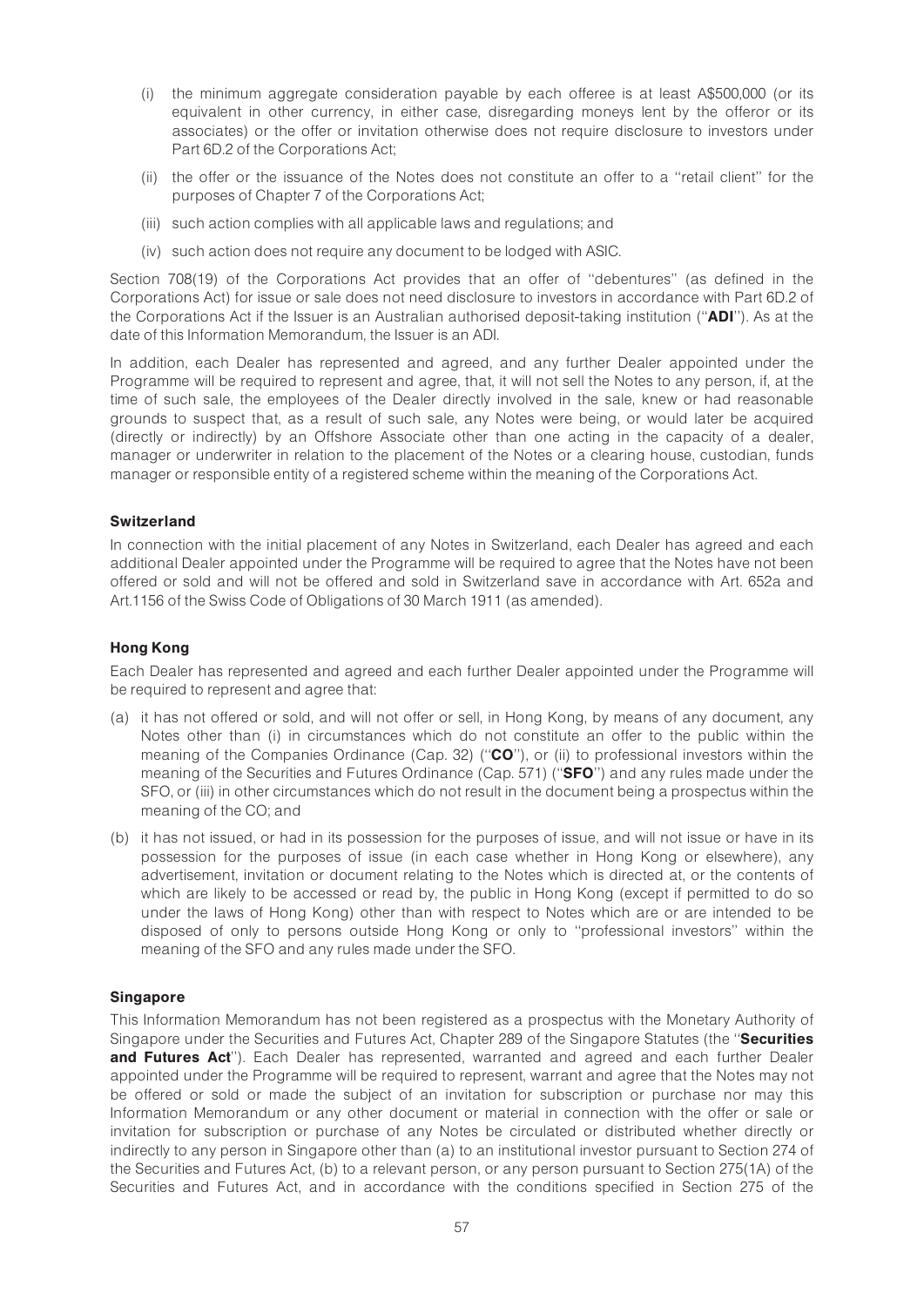Securities and Futures Act or (c) pursuant to, and in accordance with the conditions of, any other applicable provision of the Securities and Futures Act.

Each of the following relevant persons specified in Section 275 of the Securities and Futures Act which has subscribed or purchased Notes, namely a person who is:

- (a) a corporation (which is not an accredited investor) the sole business of which is to hold investments and the entire share capital of which is owned by one or more individuals, each of whom is an accredited investor; or
- (b) a trust (where the trustee is not an accredited investor) whose sole purpose is to hold investments and each beneficiary is an accredited investor,

should note that shares, debentures and units of shares and debentures of that corporation or the beneficiaries' rights and interest in that trust shall not be transferable for 6 months after that corporation or that trust has acquired the Notes under Section 275 of the Securities and Futures Act except:

- (1) to an institutional investor under Section 274 of the Securities and Futures Act or to a relevant person, or any person pursuant to Section 275(1A) of the Securities and Futures Act, and in accordance with the conditions, specified in Section 275 of the Securities and Futures Act;
- (2) where no consideration is given for the transfer; or
- (3) by operation of law.

#### General

Each Dealer has agreed and each further Dealer appointed under the Programme will be required to agree that it will (to the best of its knowledge and belief) comply with all applicable securities laws and regulations in force in any jurisdiction in which it purchases, offers, sells or delivers Notes or possesses or distributes this Information Memorandum or any advertisement or other offering material and will obtain any consent, approval or permission required by it for the purchase, offer, sale or delivery by it of Notes under the laws and regulations in force in any jurisdiction to which it is subject or in which it makes such purchases, offers, sales or deliveries and neither the Issuer nor any other Dealer shall have any responsibility therefor.

Neither the Issuer nor any of the Dealers represents that any Notes may at any time lawfully be sold in compliance with any applicable registration or other requirements in any jurisdiction, or pursuant to any exemption available thereunder, or assumes any responsibility for facilitating such sale.

With regard to each Tranche, the relevant Dealer will be required to comply with such other additional restrictions as the Issuer and the relevant Dealer shall agree and as shall be set out in the applicable Final Terms.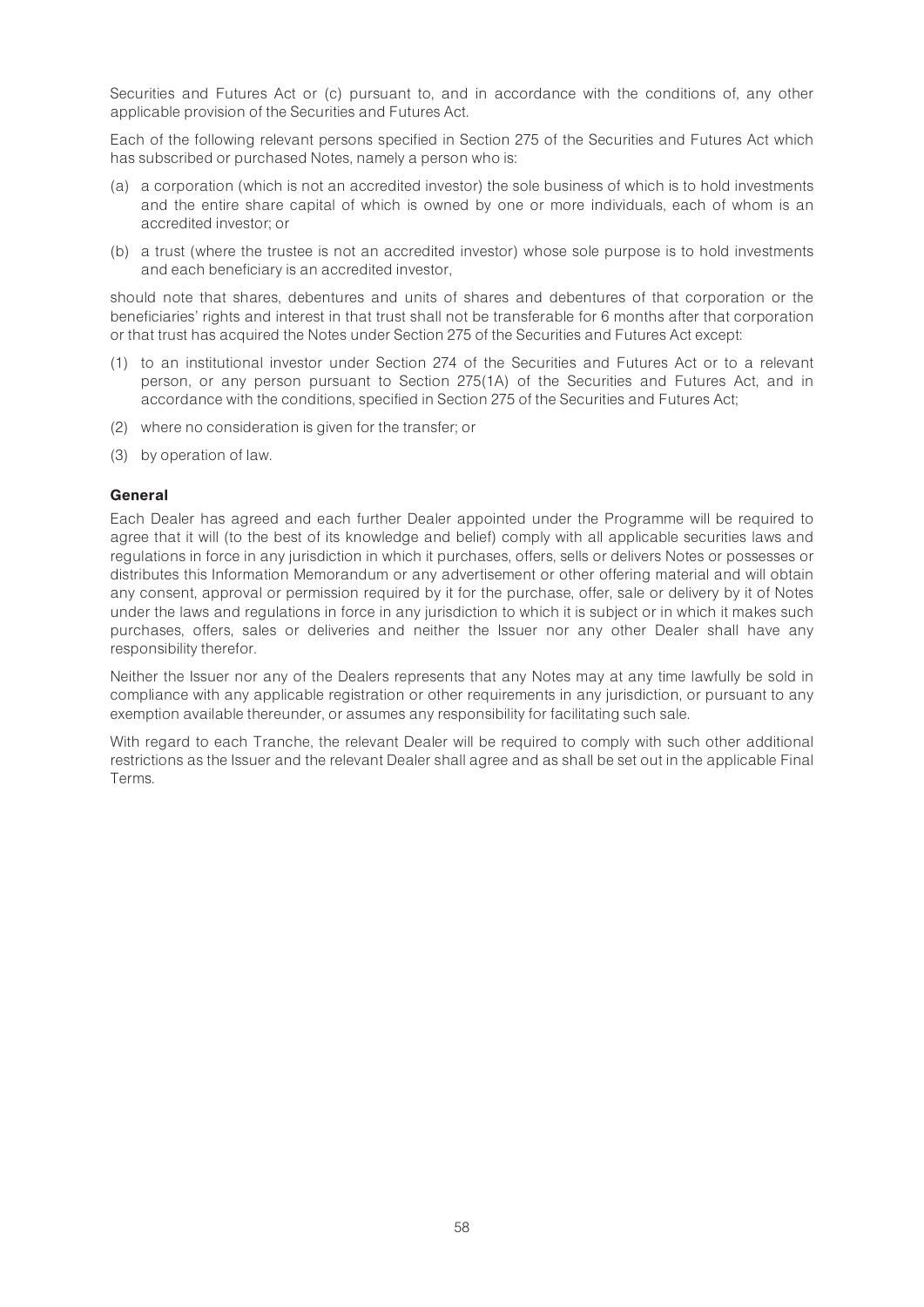# Form of Final Terms

Set out below is the form of Final Terms which will be completed for each Tranche of Notes issued under the Programme.

[Date]

#### Bank of Queensland Limited

#### Issue of [Aggregate Nominal Amount of Tranche] [Title of Notes] under the U.S.\$4,000,000,000 Euro Medium Term Note Programme

# PART A - CONTRACTUAL TERMS

Terms used herein shall be deemed to be defined as such for the purposes of the Conditions set forth in the Information Memorandum dated 18 December 2008 [and the supplement to the Information Memorandum dated  $\lceil \bullet \rceil$ ] which [together] constitute[s] a base prospectus for the purposes of the Prospectus Directive (Directive 2003/71/EC) (the ''Prospectus Directive''). This document constitutes the Final Terms of the Notes described herein for the purposes of Article 5.4 of the Prospectus Directive and must be read in conjunction with the Information Memorandum [as so supplemented]. Full information on the Issuer and the offer of the Notes is only available on the basis of the combination of these Final Terms and the Information Memorandum [as so supplemented]. The Information Memorandum [and the supplement to the Information Memorandum] [is/are] available for viewing at, and copies may be obtained from, [address].

[The following alternative language applies if the first tranche of an issue which is being increased was issued under an Information Memorandum with an earlier date.]

Terms used herein shall be deemed to be defined as such for the purposes of the Conditions (the ''Conditions'') set forth in the Information Memorandum dated [original date] and incorporated by reference into the Information Memorandum dated 18 December 2008 and which are attached hereto, [and the supplement to the Information Memorandum dated  $[①]$ ]. This document constitutes the Final Terms of the Notes described herein for the purposes of Article 5.4 of the Prospectus Directive (Directive 2003/71/EC) (the ''Prospectus Directive'') and must be read in conjunction with the Information Memorandum dated 18 December 2008 [and the supplement to the Information Memorandum dated [ $\bigcirc$ ]] which [together] constitute[s] a base prospectus for the purposes of the Prospectus Directive. Copies of the Information Memorandum [as so supplemented] are available for viewing at [address] [and] [website] and copies may be obtained from [address].

[Include whichever of the following apply or specify as ''Not Applicable'' (N/A). Note that the numbering should remain as set out below, even if ''Not Applicable'' is indicated for individual paragraphs or subparagraphs. Italics denote directions for completing the Final Terms.]

[When adding any other final terms or information consideration should be given as to whether such terms or information constitute ''significant new factors'' and consequently trigger the need for a supplement to the Information Memorandum under Article 16 of the Prospectus Directive.]

[If the Notes have a maturity of less than one year from the date of their issue, the minimum denomination may need to be  $£100,000$  or its equivalent in any other currency.]

|               | Issuer:                              | <b>Bank of Queensland Limited</b>                                                                                          |
|---------------|--------------------------------------|----------------------------------------------------------------------------------------------------------------------------|
| $\mathcal{P}$ | Commonwealth of Australia Guarantee: | [Applicable/Not Applicable] <sup>1</sup>                                                                                   |
| 3.            | Series Number:<br>(a)                |                                                                                                                            |
|               | (b) Tranche Number:                  |                                                                                                                            |
|               |                                      | (If fungible with an existing Series, details of that<br>Series, including the date on which the Notes<br>become fungible) |
| 4.            | Specified Currency or Currencies:    |                                                                                                                            |

<sup>1</sup> Mark as ''Applicable'' if Commonwealth of Australia Guarantee dated 20 November 2008 will apply to guarantee all sums payable under the applicable Note. Also disapply cross default and cross acceleration provisions within item 31. ''Other final terms''.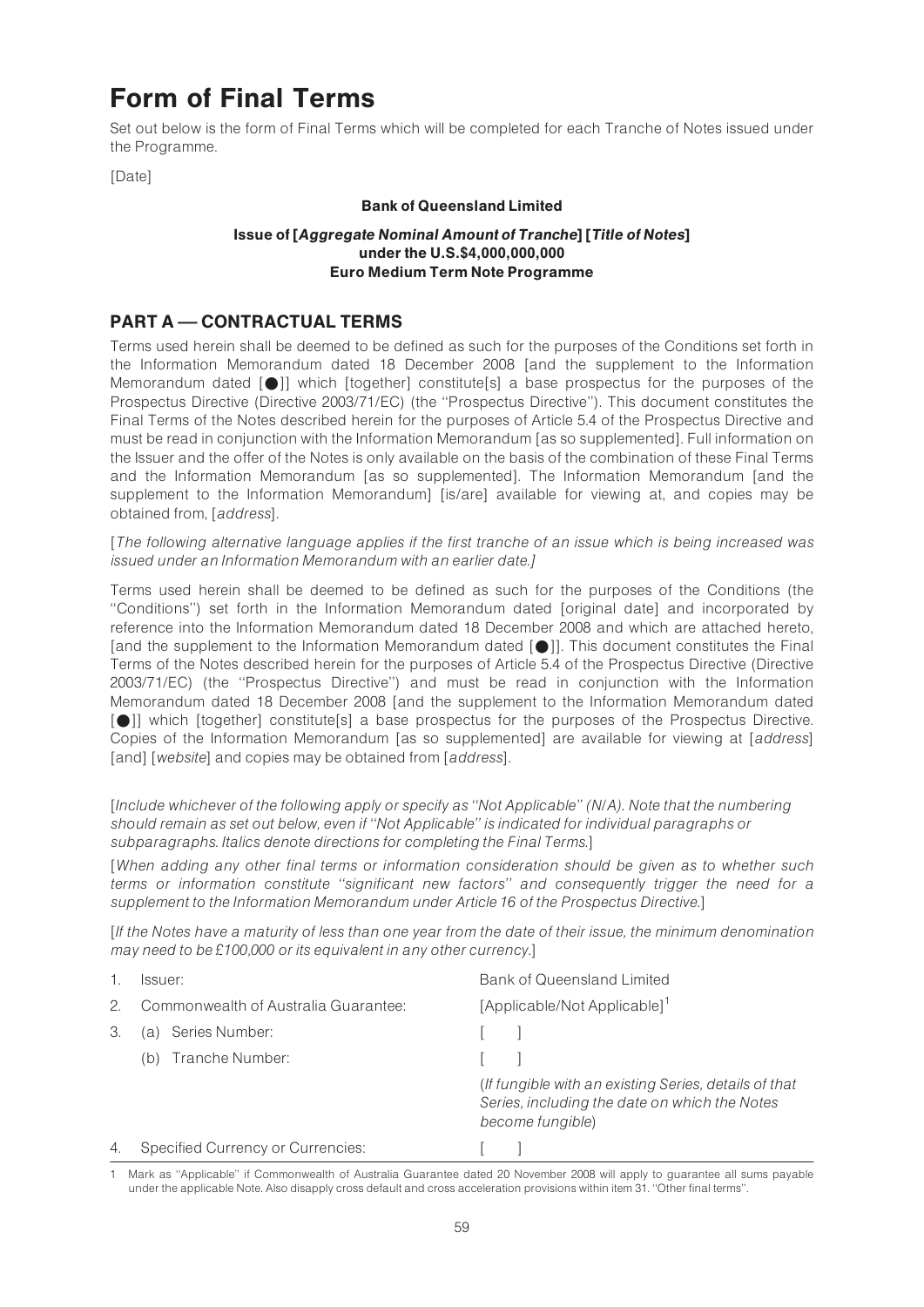- 5. Aggregate Nominal Amount:
	- (a) Series: [ ]
	- (b) Tranche: [ ]
- 
- 7. (a) Specified Denominations: [ ]

>6. (a) [Issue Price: [ ] per cent. of the Aggregate Nominal Amount [plus accrued interest from [insert date] (in the case of fungible issues only, if applicable)]

> $(Note — where multiple denominations above$ [U.S.\$100,000] or equivalent are being used the following sample wording should be followed: ''[U.S.\$100,000] and integral multiples of [U.S.\$1,000] in excess thereof up to and including [U.S.\$199,000]. No Notes in definitive form will be issued with a denomination above [U.S.\$199,000].'')

(N.B. If an issue of Notes is (i) NOT admitted to trading on an European Economic Area exchange; and (ii) only offered in the European Economic Area in circumstances where a prospectus is not required to be published under the Prospectus Directive the  $€50,000$  minimum denomination is not required.)

- (b) Calculation Amount:
- 8. (a) Issue Date: [ ] (b) Interest Commencement Date: [ ]
- 
- 

11. Redemption/Payment Basis: [Redemption at par]

(If only one Specified Denomination, insert the Specified Denomination. If more than one Specified Denomination, insert

the highest common factor. Note: There must be a common factor in the case of two or more Specified Denominations.)

9. Maturity Date:  $[Fixed\ rate \rightarrow specify\ date]$ Floating rate – Interest Payment Date falling in or nearest to [specify month]]

10. Interest Basis: The Contract of Land Contract of Land Contract of Land Contract of Land Contract of Land Contract of Land Contract of Land Contract of Land Contract of Land Contract of Land Contract of Land Contract of [[LIBOR/EURIBOR] +/- [ ] per cent. Floating Rate] [Zero Coupon] [Index Linked Interest] [Dual Currency Interest] [specify other] (further particulars specified below)

> [Index Linked Redemption] [Dual Currency Redemption] [Partly Paid] [Instalment] [specify other] (N.B. If the Final Redemption Amount is other than 100 per cent. of the nominal value, the Notes will be derivative securities for the purposes of the Prospectus Directive and the requirements of Annex XII to the Prospectus Directive Regulation will apply)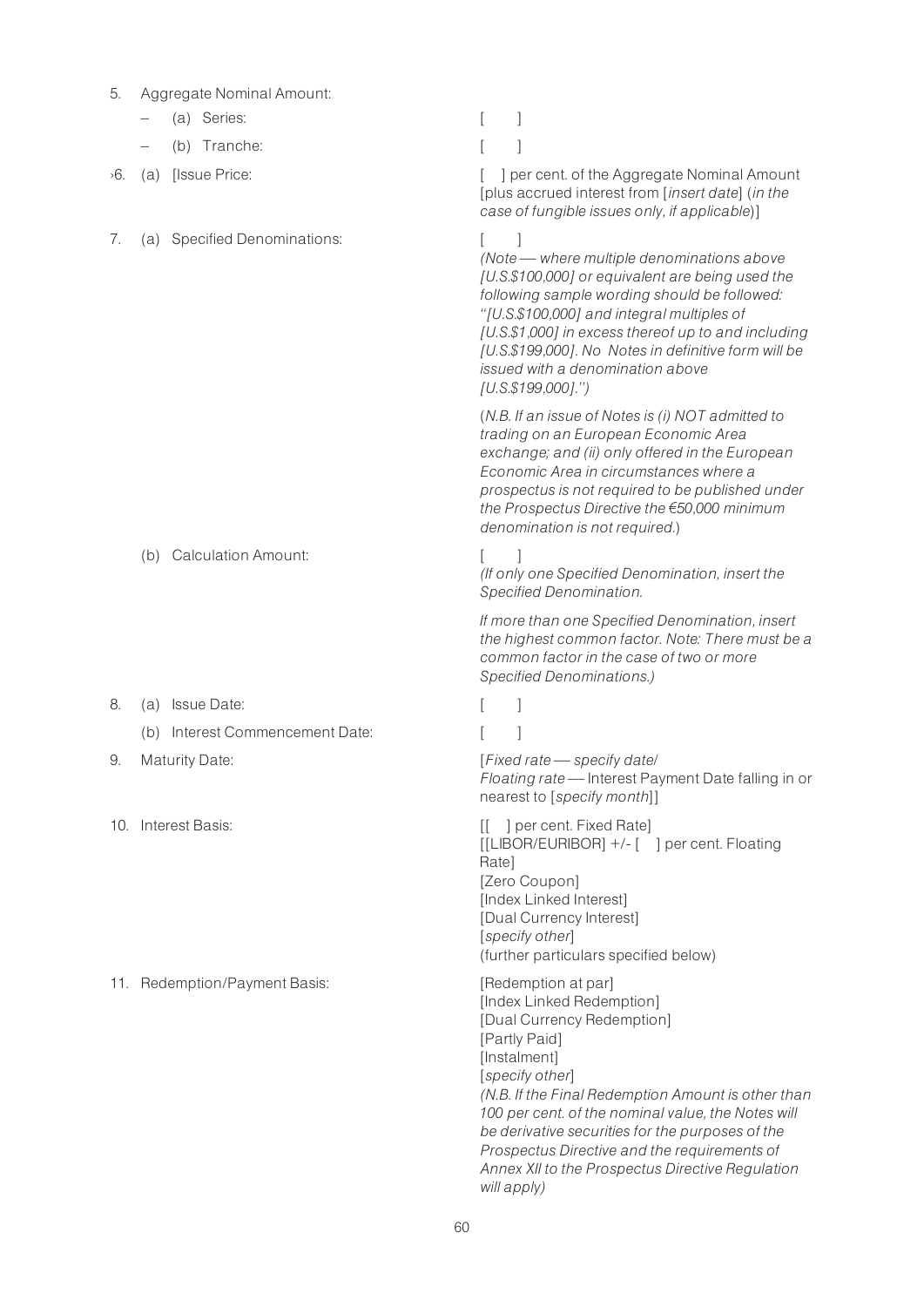- 12. Change of Interest Basis or Redemption/ Payment Basis: Notes into another Interest Basis or Redemption/ Payment Basis] 13. Put/Call Options: [Investor Put] [Issuer Call] [(further particulars specified below)] 14. (a) Status of the Notes: Senior (b) [Date [Board] approval for issuance of Notes obtained:  $[$  ] (N.B. Only relevant where Board (or similar) authorisation is required for the particular tranche of Notes) 15. Method of distribution: [Syndicated/Non-syndicated] PROVISIONS RELATING TO INTEREST (IF ANY) PAYABLE 16. Fixed Rate Note Provisions [Applicable/Not Applicable] (If not applicable, delete the remaining subparagraphs of this paragraph) (a) Rate(s) of Interest:  $\begin{bmatrix} 1 \end{bmatrix}$  per cent. per annum [payable [annually/ semi-annually/quarterly] in arrear] (If payable other than annually, consider amending Condition 4) (b) Interest Payment Date(s): [[ ] in each year up to and including the Maturity Date]/[specify other] (N.B. This will need to be amended in the case of
	- (c) Fixed Coupon Amount(s): (Applicable to Notes in definitive form)
	- (d) Broken Amount(s): (Applicable to Notes in definitive form)
	-
	- (f) Determination Date(s):  $\begin{bmatrix} \cdot & \cdot & \cdot \\ \cdot & \cdot & \cdot \\ \cdot & \cdot & \cdot \end{bmatrix}$  in each year

- (g) Other terms relating to the method of calculating interest for Fixed Rate Notes:
- 17. Floating Rate Note Provisions [Applicable/Not Applicable]
	- (a) Specified Period(s)/Specified Interest Payment Dates:
	-
	- (c) Additional Business Centre(s): [ ]

[Specify details of any provision for change of

long or short coupons)

[ ] per Calculation Amount

[ ] per Calculation Amount, payable on the Interest Payment Date falling [in/on][ ] [Insert particulars of any initial or final broken interest amounts which do not correspond with the Fixed Coupon Amount]

(e) Day Count Fraction: [30/360 or Actual/Actual (ISMA) or [specify other]]

[Insert regular interest payment dates, ignoring issue date or maturity date in the case of a long or short first or last coupon

N.B. This will need to be amended in the case of regular interest payment dates which are not of equal duration

N.B. Only relevant where Day Count Fraction is Actual/Actual (ISMA)]

[None/Give details]

(If not applicable, delete the remaining subparagraphs of this paragraph)

 $\lceil$  1

(b) Business Day Convention: [Floating Rate Convention/Following Business Day Convention/Modified Following Business Day Convention/ Preceding Business Day Convention/[specify other]]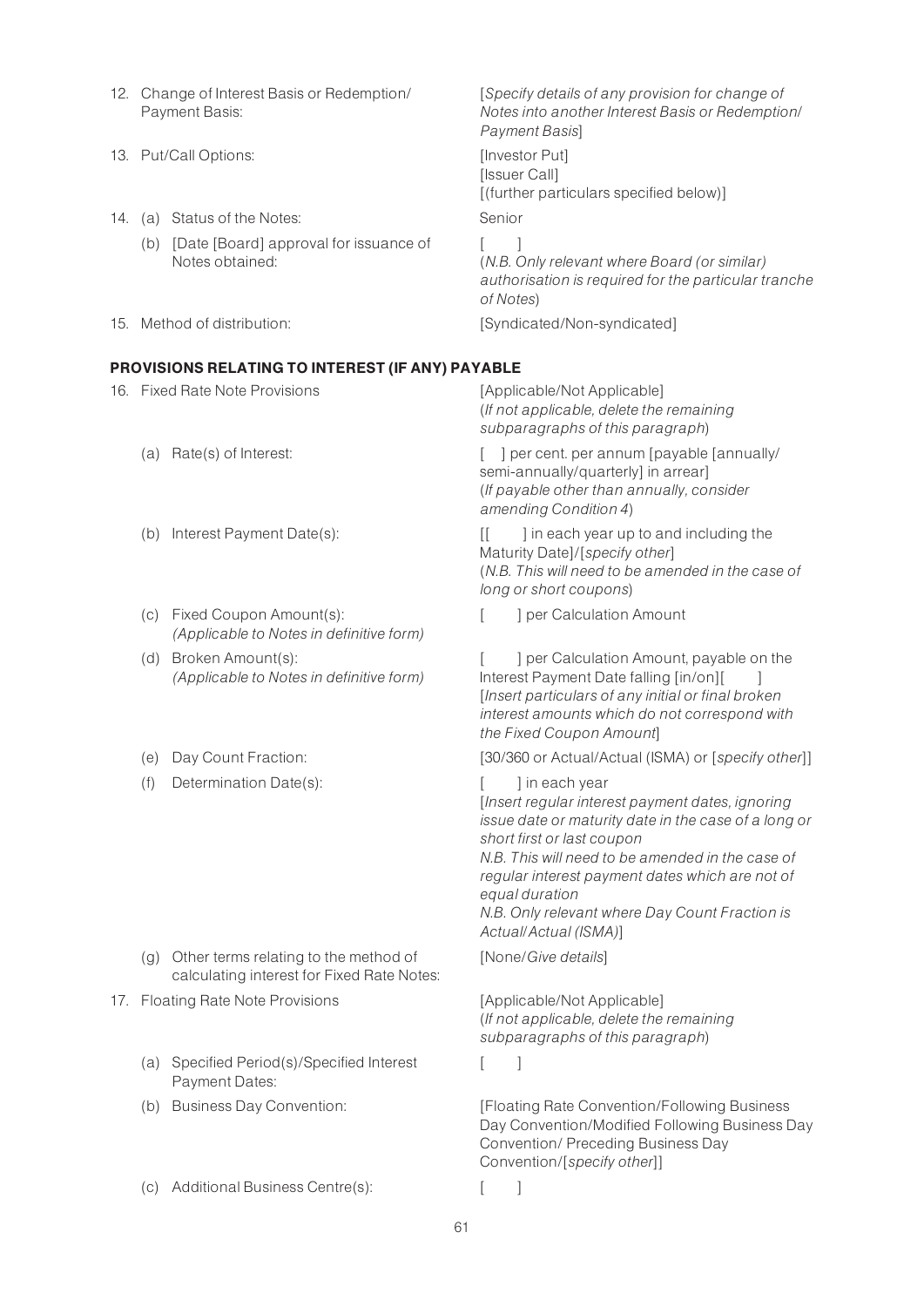- (d) Manner in which the Rate of Interest and Interest Amount is to be determined:
- (e) Party responsible for calculating the Rate of Interest and Interest Amount (if not the Agent):
- (f) Screen Rate Determination:
	- Reference Rate: [ ]

[Screen Rate Determination/ISDA Determination/ specify other]

 $\lceil$   $\rceil$ 

- Interest Determination Date(s): [ ]
- Relevant Screen Page: [ ]
- (g) ISDA Determination:
	- Floating Rate Option: [ ]
	- Designated Maturity:  $\begin{bmatrix} 1 \end{bmatrix}$
	- **e** Reset Date:  $\begin{bmatrix} 1 \end{bmatrix}$
- 
- (i) Minimum Rate of Interest:  $\begin{bmatrix} 1 & 1 \end{bmatrix}$  per cent. per annum
- (i) Maximum Rate of Interest:  $\qquad \qquad$  [ ] per cent. per annum
- (k) Day Count Fraction: [Actual/Actual (ISDA)

- (l) Fallback provisions, rounding provisions and any other terms relating to the method of calculating interest on Floating Rate Notes, if different from those set out in the Conditions:
- 18. Zero Coupon Note Provisions [Applicable/Not Applicable]
	-
	- (b) Reference Price: [ ]
	- (c) Any other formula/basis of determining amount payable:

(Either LIBOR, EURIBOR or other, although additional information is required if other  $$ including fallback provisions in the Agency Agreement)

(Second London business day prior to the start of each Interest Period if LIBOR (other than Sterling or euro LIBOR), first day of each Interest Period if Sterling LIBOR and the second day on which the TARGET2 System is open prior to the start of each Interest Period if EURIBOR or euro LIBOR)

(In the case of EURIBOR, if not Reuters Page ''EURIBOR 01'' ensure it is a page which shows a composite rate or amend the fallback provisions appropriately)

- 
- 
- (h) Margin(s):  $[+/]-]$  [ ] per cent. per annum
	-
	-

Actual/365 (Fixed) Actual/365 (Sterling) Actual/360 30/360 30E/360 30E/360(ISDA) **Otherl** (See Condition 4 for alternatives)

 $\lceil$   $\rceil$ 

(If not applicable, delete the remaining subparagraphs of this paragraph)

- (a) Accrual Yield:  $\begin{bmatrix} \end{bmatrix}$  per cent. per annum
	-
	- $\lceil$   $\rceil$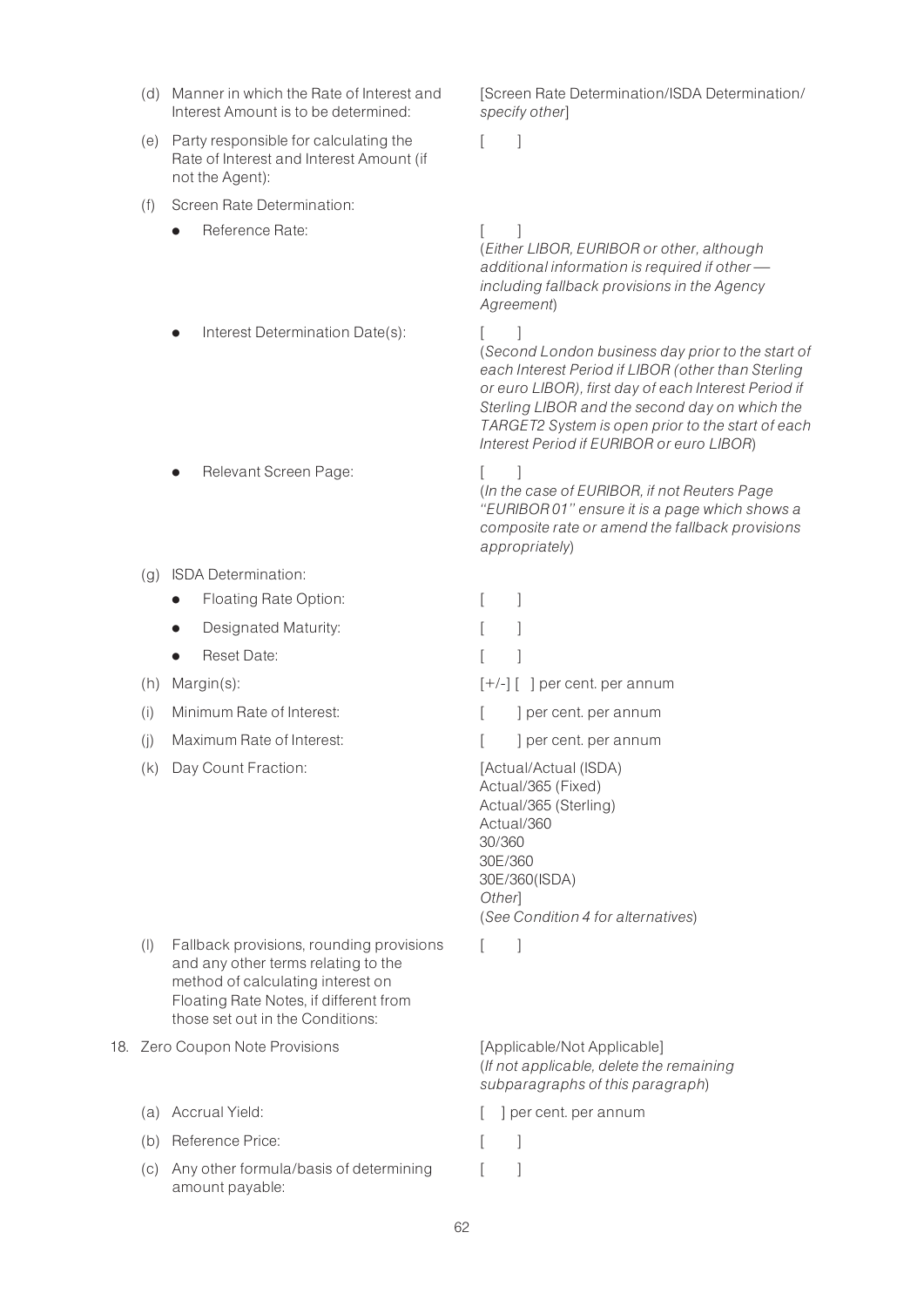- (d) Day Count Fraction in relation to Early Redemption Amounts and late payment:
- 19. Index Linked Interest Note Provisions [Applicable/Not Applicable]
	-
	-
	- (c) Party responsible for calculating the Rate of Interest (if not the Calculation Agent) and Interest Amount (if not the Agent):
	- (d) Provisions for determining Coupon where calculation by reference to Index and/or Formula is impossible or impracticable:
	- (e) Specified Period(s)/Specified Interest Payment Dates:
	-
	- (g) Additional Business Centre(s): [ ]
	- (h) Minimum Rate of Interest:  $\begin{bmatrix} | & | \end{bmatrix}$  per cent. per annum
	- (i) Maximum Rate of Interest:  $\begin{bmatrix} \cdot & \cdot & \cdot \\ \cdot & \cdot & \cdot \\ \cdot & \cdot & \cdot \end{bmatrix}$  per cent. per annum
	- (i) Day Count Fraction: [ ]
- 20. Dual Currency Note Provisions: [Applicable/Not Applicable]
	- (a) Rate of Exchange/method of calculating Rate of Exchange:
	- (b) Calculation Agent, if any, responsible for calculating the interest payable:
	- (c) Provisions applicable where calculation by reference to Rate of Exchange impossible or impracticable:
	- (d) Person at whose option Specified Currency(ies) is/are payable:

#### PROVISIONS RELATING TO REDEMPTION

- - (a) Optional Redemption Date(s):
	- (b) Optional Redemption Amount of each Note and method, if any, of calculation of such amount(s):
	- (c) If redeemable in part:
		- (i) Minimum Redemption Amount: [ ]

[Conditions 6(e) and 6(j) apply/specify other] (Consider applicable day count fraction if not U.S. dollar denominated)

(If not applicable, delete the remaining subparagraphs of this paragraph)

#### (a) Index/Formula:  $\left[ \right.$  [give or annex details]

(b) Calculation Agent:  $[give name (and, if the Notes are derivative$ securities to which Annex XII of the Prospectus Directive Regulation applies, address)]

 $\lceil$   $\rceil$ 

[need to include a description of market disruption or settlement disruption events and adjustment provisions]

 $\lceil$   $\rceil$ 

(f) Business Day Convention: [Floating Rate Convention/Following Business Day Convention/Modified Following Business Day Convention/ Preceding Business Day Convention/specify other]

- -

(If not applicable, delete the remaining subparagraphs of this paragraph)

[give details]

 $\lceil$   $\rceil$ 

[need to include a description of market disruption or settlement disruption events and adjustment provisions]

 $[$   $]$ 

21. Issuer Call: Call: Call: Call: Call: Call: Call: Call: Call: Call: Call: Call: Call: Call: Call: Call: Call: Call: Call: Call: Call: Call: Call: Call: Call: Call: Call: Call: Call: Call: Call: Call: Call: Call: Call: C (If not applicable, delete the remaining subparagraphs of this paragraph)

[[ ] per Calculation Amount/specify other/see Appendix]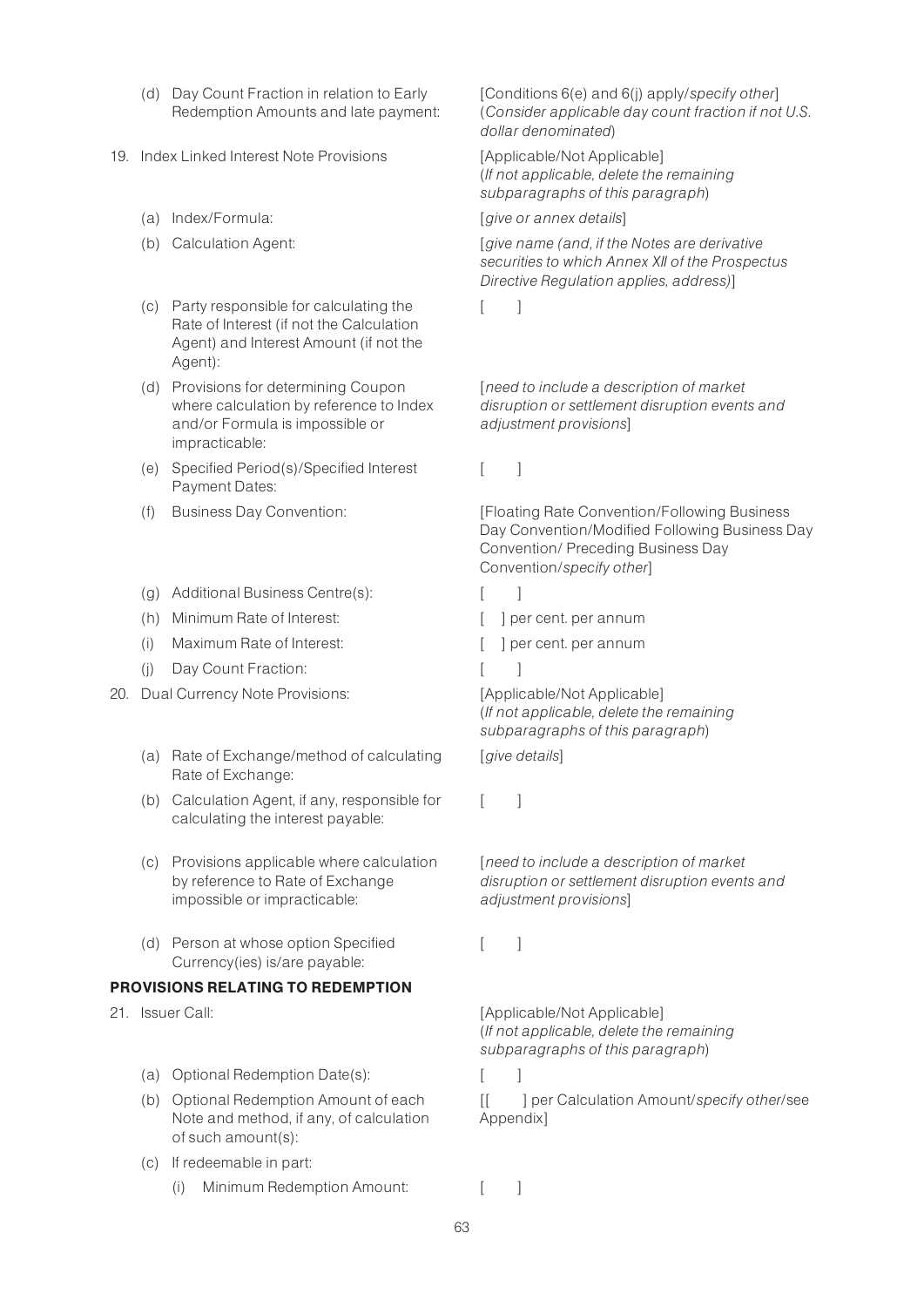- (ii) Maximum Redemption Amount: [ ]
- (d) Notice period (if other than as set out in the Conditions):

- - (a) Optional Redemption Date(s): [ ]
	- (b) Optional Redemption Amount of each Note and method, if any, of calculation of such amount(s):
	- (c) Notice period (if other than as set out in the Conditions):

24. Early Redemption Amount of each Note payable on redemption for taxation reasons or on event of default and/or the method of calculating the same (if required or if different from that set out in Condition 6(e)):

 $[$   $]$ 

(N.B. If setting notice periods which are different to those provided in the Conditions, the Issuer is advised to consider the practicalities of distribution of information through intermediaries, for example, clearing systems and custodians, as well as any other notice requirements which may apply, for example, as between the Issuer and the Agent)

22. Investor Put:  $[Applicable/Not Applicable]$ (If not applicable, delete the remaining subparagraphs of this paragraph)

[[ ] per Calculation Amount/specify other/see Appendix]

# $\lceil$

(N.B. If setting notice periods which are different to those provided in the Conditions, the Issuer is advised to consider the practicalities of distribution of information through intermediaries, for example, clearing systems and custodians, as well as any other notice requirements which may apply, for example, as between the Issuer and the Agent)

23. Final Redemption Amount of each Note: [[ ] per Calculation Amount/specify other/see Appendix]

> (N.B. If the Final Redemption Amount is other than 100 per cent. of the nominal value the Notes will be derivative securities for the purposes of the Prospectus Directive and the requirements of Annex XII to the Prospectus Directive Regulation will apply, e.g. need to include a description of market disruption or settlement disruption events and adjustment provisions).

[[ ] per Calculation Amount/specify other/see Appendix]

# GENERAL PROVISIONS APPLICABLE TO THE NOTES

25. Form of Notes:  $[Temperature]$  [Temporary Global Note exchangeable for a Permanent Global Note which is exchangeable for Definitive Notes [on 60 days' notice given at any time/only upon an Exchange Event]]

> [Temporary Global Note exchangeable for Definitive Notes on and after the Exchange Date]

[Permanent Global Note exchangeable for Definitive Notes [on 60 days' notice given at any time/only upon an Exchange Event]]

(Ensure that this is consistent with the wording in the ''Summary of Provisions Relating to the Notes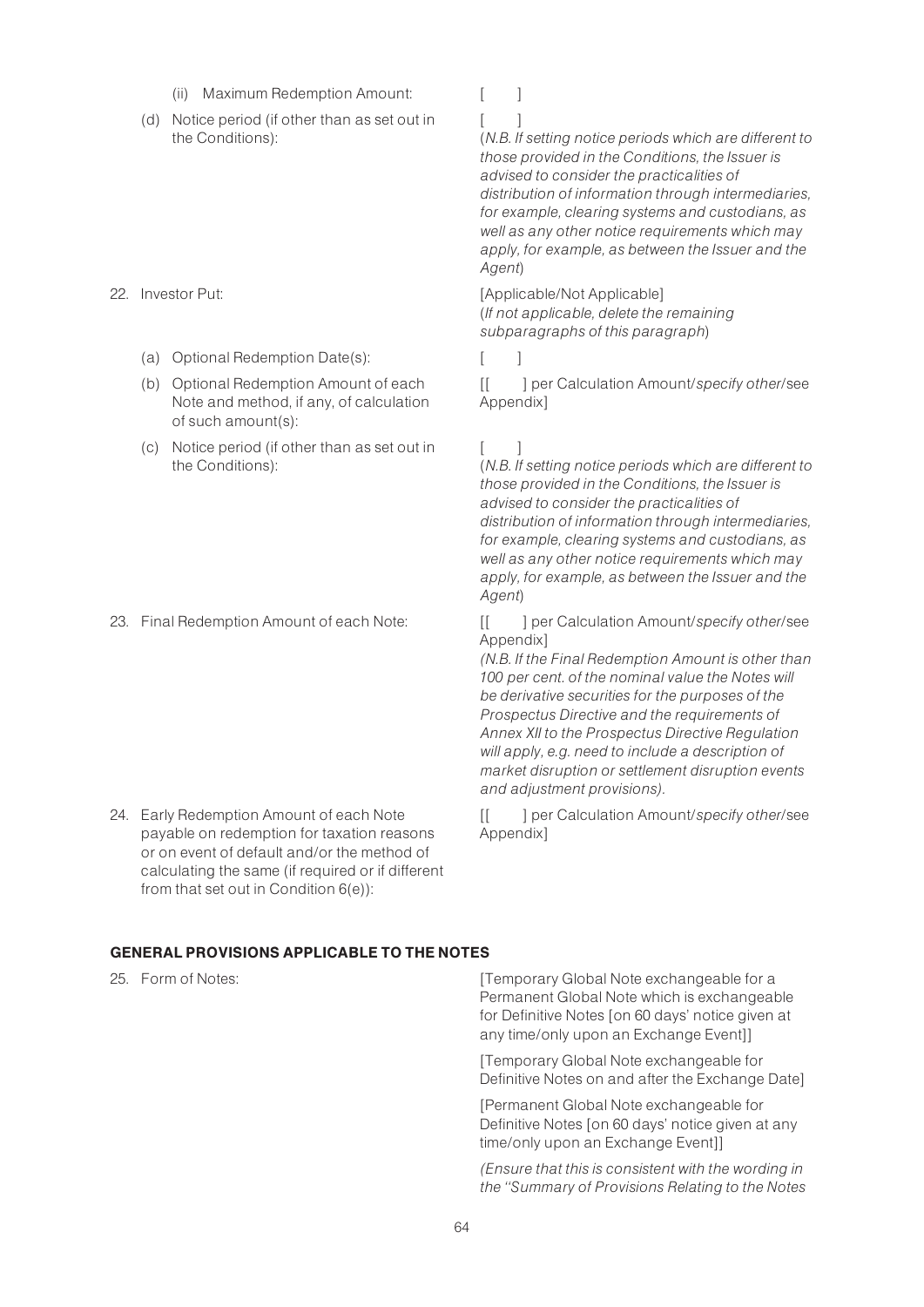- 26. Additional Financial Centre(s) or other special provisions relating to Payment Days:
- 27. Talons for future Coupons or Receipts to be attached to Definitive Notes (and dates on which such Talons mature):
- 28. Details relating to Partly Paid Notes: amount of each payment comprising the Issue Price and date on which each payment is to be made and consequences of failure to pay, including any right of the Issuer to forfeit the Notes and interest due on late payment:
- 29. Details relating to Instalment Notes:
	-
	-
- 30. Redenomination applicable: Redenomination [not] applicable
- 

# **DISTRIBUTION**

32. (a) If syndicated, names of Managers: [Not Applicable/give names]

while in Global Form'' and the Notes themselves. The exchange upon notice option should not be expressed to be applicable if the Specified Denomination of the Notes in paragraph 6 includes language substantially to the following effect:

''[U.S.\$100,000] and integral multiples of [U.S.\$1,000] in excess thereof up to and including [U.S.\$199,000]. No Notes in definitive form will be issued with a denomination above [U.S.\$199,000]''.

Furthermore, such Specified Denomination construction is not permitted in relation to any issue of Notes which is to be represented on issue by a Temporary Global Note exchangeable for Definitive Notes.)

[Not Applicable/give details]

(Note that this item relates to the place of payment and not Interest Period end dates to which items  $17(b)$  and  $19(a)$  relate)

[Yes/No. If yes, give details]

[Not Applicable/give details. N.B. a new form of Temporary Global Note and/or Permanent Global Note may be required for Partly Paid issues]

#### (a) [Instalment Amount(s): [Not Applicable/give details]

(b) [Instalment Date(s): [Not Applicable/give details]

[(if Redenomination is applicable, specify the terms of the redenomination in an Annex to the Final Terms)]

31. Other final terms:  $[Not Appliedble/give details]$ 

(Where Commonwealth of Australia Guarantee has been marked as Applicable, please insert the following words: ''Condition 9(a)(ix) of the Terms and Conditions of the Notes will not apply to the Notes on issue under these applicable Final Terms.'')

(When adding any other final terms consideration should be given as to whether such terms constitute a ''significant new factor'' and consequently trigger the need for a supplement to the Information Memorandum under Article 16 of the Prospectus Directive.)

(If the Notes are derivative securities to which Annex XII of the Prospectus Directive Regulation applies, include names of entities agreeing to underwrite the issue on a firm commitment basis and names of the entities agreeing to place the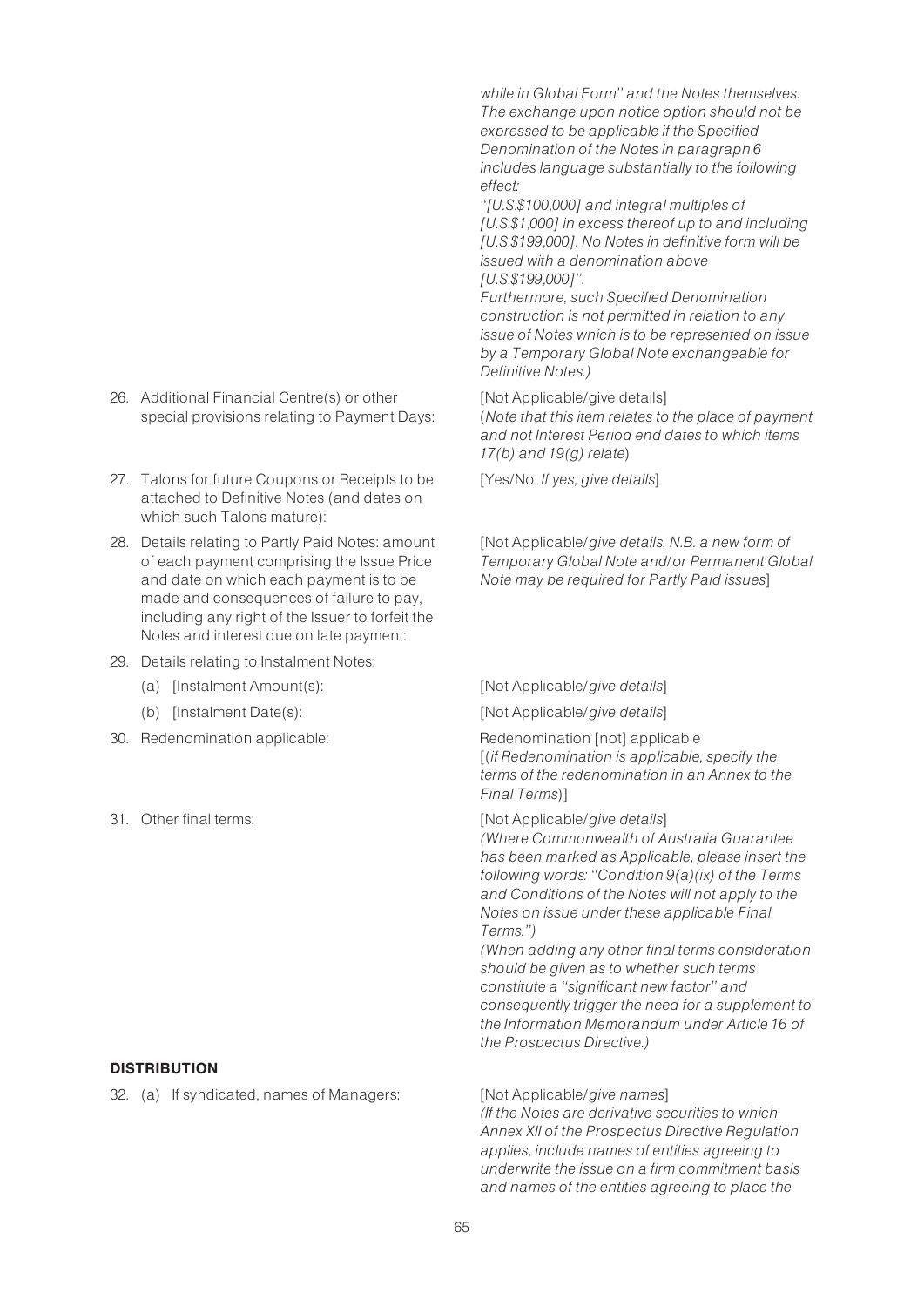|                                                                                   | issue without a firm commitment or on a "best"<br>efforts" basis if such entities are not the same as<br>the Managers.)                      |
|-----------------------------------------------------------------------------------|----------------------------------------------------------------------------------------------------------------------------------------------|
| Date of Subscription Agreement<br>(b)                                             | (The above is only relevant if the Notes are<br>derivative securities to which Annex XII of the<br>Prospectus Directive Regulation applies.) |
| Stabilising Manager (if any):<br>(C)                                              | [Not Applicable/give name]                                                                                                                   |
| 33. If non-syndicated, name of relevant Dealer:                                   |                                                                                                                                              |
| 34. Whether TEFRA D or TEFRA C rules<br>applicable or TEFRA rules not applicable: |                                                                                                                                              |
| 35. Additional selling restrictions:                                              | [Not Applicable/give details]                                                                                                                |
|                                                                                   |                                                                                                                                              |

# PURPOSE OF FINAL TERMS

These Final Terms comprise the final terms required for issue and admission to trading on the London Stock Exchange's regulated market and listing on the Official List of the UK Listing Authority of Notes described herein pursuant to the U.S.\$4,000,000,000 Euro Medium Term Note Programme of Bank of Queensland Limited.

#### **RESPONSIBILITY**

The Issuer accepts responsibility for the information contained in these Final Terms.

[The Guarantor accepts no responsibility for the information contained in these Final Terms.]<sup>2</sup> Signed on behalf of the Issuer:

By:...........................................................

Duly authorised

<sup>2</sup> Insert if "Commonwealth of Australia Guarantee" is marked "Applicable" in these Final Terms.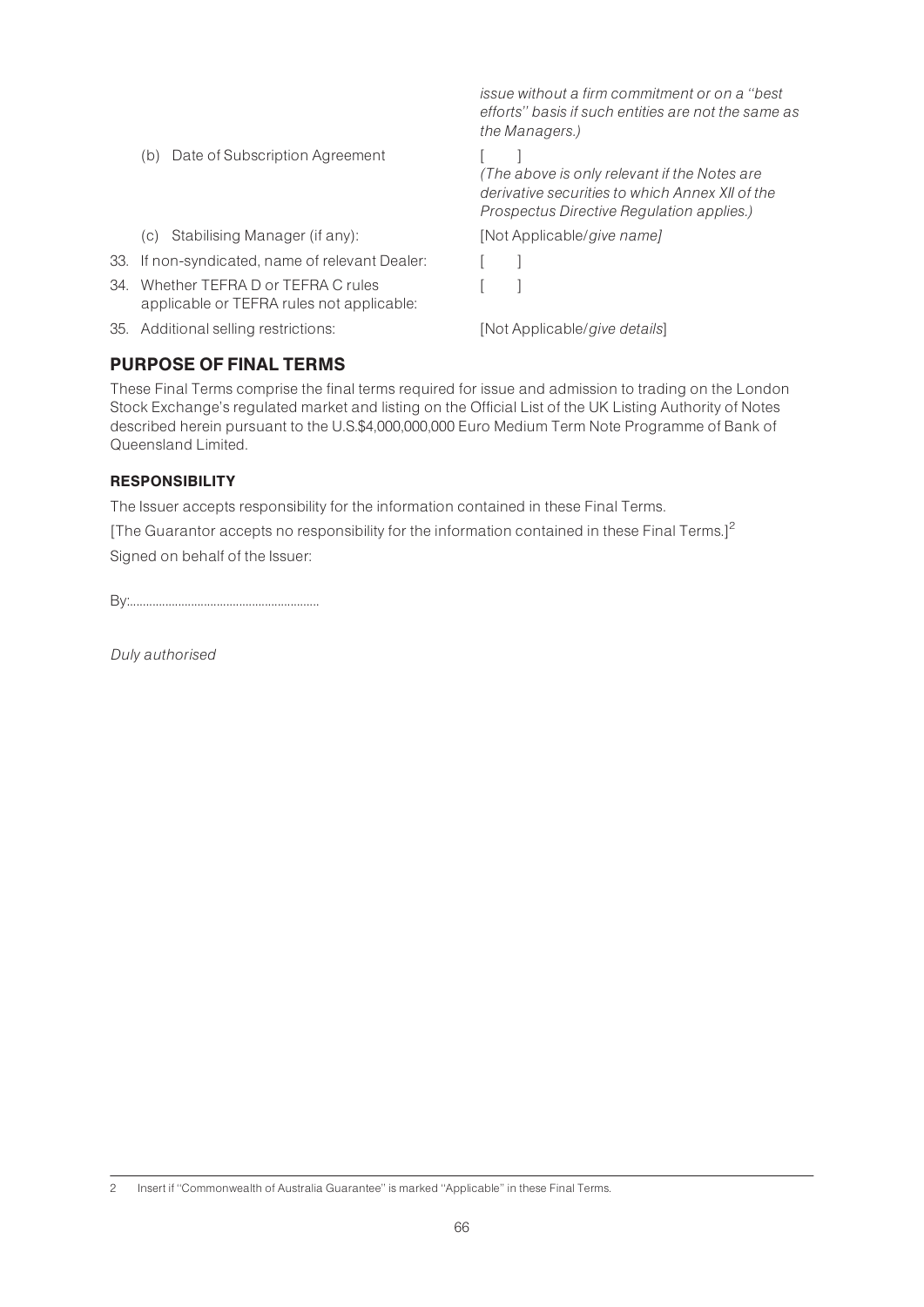# **PART B - OTHER INFORMATION**

# LISTING

- (i) Listing and Admission to trading: [Application has been made by the Issuer (or on its behalf) for the Notes to be admitted to trading on  $\lceil$  | with effect from [ ].] [Application is expected to be made by the Issuer (or on its behalf) for the Notes to be admitted to trading on  $[•]$  with effect from  $[•]$ .] [Not Applicable.]
- (ii) Estimate of total expenses related to admission to trading: [

RATINGS

Ratings: The Notes to be issued have been rated:

| SS & P:   |  |
|-----------|--|
| [Moody's: |  |
| [[Other]: |  |

(The above disclosure should reflect the rating allocated to Notes of the type being issued under the Programme generally or, where the issue has been specifically rated, that rating.)

# **[NOTIFICATION**

The Financial Services Authority [has been requested to provide/has provided — include first alternative for an issue which is contemporaneous with the establishment or update of the Programme and the second alternative for subsequent issues] the [names of competent authorities of host Member States] with a certificate of approval attesting that the Prospectus has been drawn up in accordance with the Prospectus Directive.]

# INTERESTS OF NATURAL AND LEGAL PERSONS INVOLVED IN THE ISSUE

[Save for any fees payable to the [Managers/Dealers], so far as the Issuer is aware, no person involved in the issue of the Notes has an interest material to the offer. — Amend as appropriate if there are other interests]

# REASONS FOR THE OFFER, ESTIMATED NET PROCEEDS AND TOTAL EXPENSES

| (i) Reasons for the offer         |                                                                                                                                                                                                                                                                                                                                                                                                                                |
|-----------------------------------|--------------------------------------------------------------------------------------------------------------------------------------------------------------------------------------------------------------------------------------------------------------------------------------------------------------------------------------------------------------------------------------------------------------------------------|
|                                   | (See "Use of Proceeds" wording in Information Memorandum - if<br>reasons for offer different from making profit and/or hedging<br>certain risks will need to include those reasons here.)]                                                                                                                                                                                                                                     |
| [(ii)] Estimated net proceeds:    |                                                                                                                                                                                                                                                                                                                                                                                                                                |
|                                   | (If proceeds are intended for more than one use will need to split<br>out and present in order of priority. If proceeds insufficient to fund<br>all proposed uses state amount and sources of other funding.)                                                                                                                                                                                                                  |
| [(iii)] Estimated total expenses: | ]. [Include breakdown of expenses]                                                                                                                                                                                                                                                                                                                                                                                             |
|                                   | (N.B. Delete unless the Notes are derivative securities to which<br>Annex XII of the Prospectus Directive Regulation applies, in which<br>case (i) is required where the reasons for the offer are different<br>from making profit and/or hedging certain risks and it is only<br>necessary to include disclosure of net proceeds and total<br>expenses at (ii) and (iii) above where disclosure is included at<br>(i) above.) |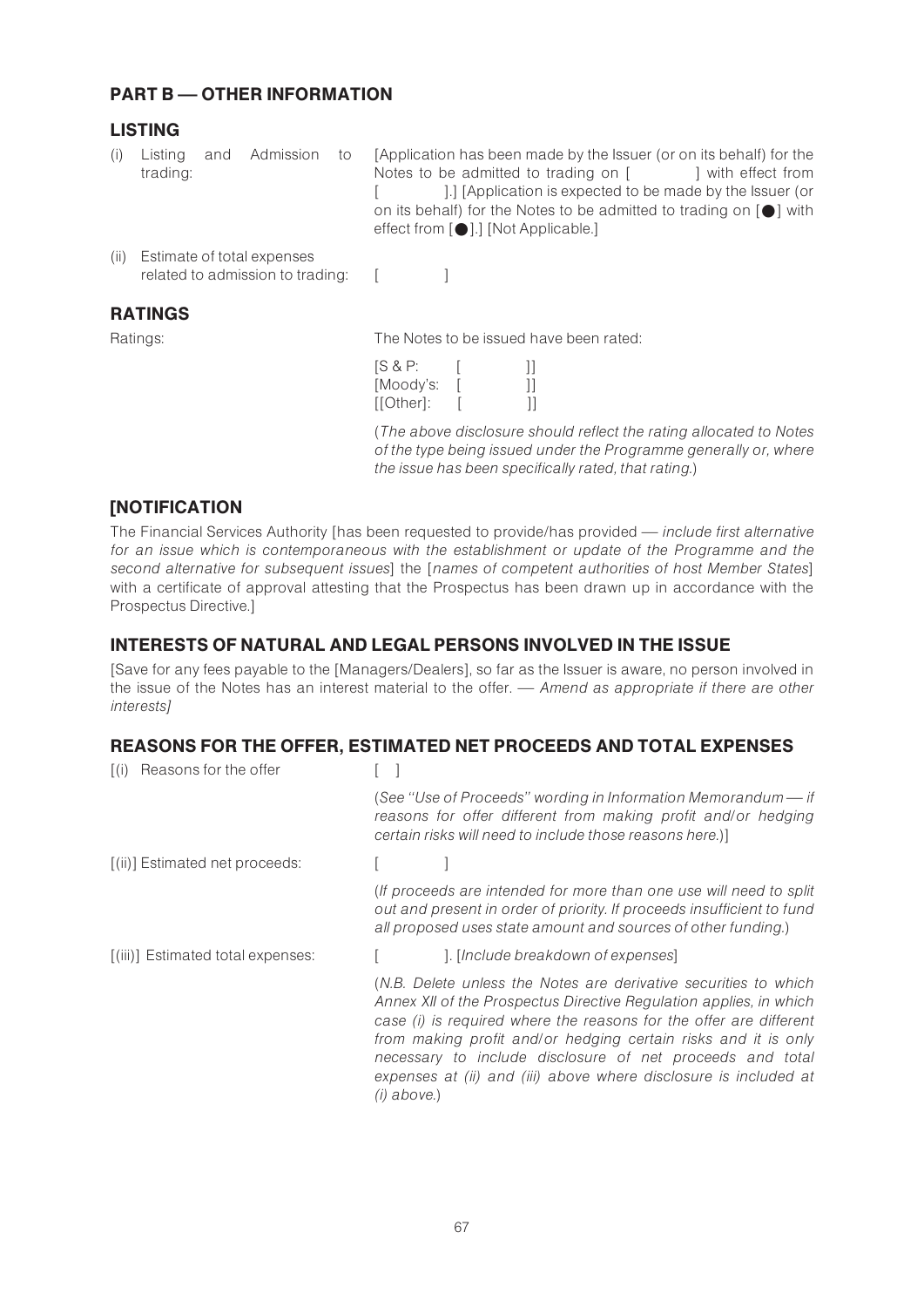# YIELD (FIXED RATE NOTES ONLY)

Indication of yield: [ [ ]

The yield is calculated at the Issue Date on the basis of the Issue Price. It is not an indication of future yield.

# PERFORMANCE OF INDEX/FORMULA, EXPLANATION OF EFFECT ON VALUE OF INVESTMENT AND ASSOCIATED RISKS AND OTHER INFORMATION CONCERNING THE UNDERLYING (INDEX-LINKED NOTES ONLY)

[Need to include details of where past and future performance and volatility of the index/formula can be obtained.]

[Where the underlying is an index need to include the name of the index and a description if composed by the Issuer and if the index is not composed by the Issuer need to include details of where the information about the index can be obtained. Where the underlying is not an index need to include equivalent information.]

[Include other information concerning the underlying required by paragraph 4.2 of Annex XII of the Prospective Directive Regulation.]

[(When completing the above paragraphs, consideration should be given as to whether such matters described constitute ''significant new factors'' and consequently trigger the need for a supplement to the Information Memorandum under Article 16 of the Prospectus Directive.)]

The Issuer [intends to provide post-issuance information [specify what information will be reported and where it can be obtained]] [does not intend to provide post-issuance information].

(N.B. This paragraph only applies if the Notes are derivative securities to which Annex XII of the Prospectus Directive Regulation applies.)

# PERFORMANCE OF RATE[S] OF EXCHANGE AND EXPLANATION OF EFFECT ON VALUE OF INVESTMENT (Dual Currency Notes only)

[Need to include details of where past and future performance and volatility of the relevant rates can be obtained.]

[(When completing this paragraph, consideration should be given as to whether such matters described constitute ''significant new factors'' and consequently trigger the need for a supplement to the Information Memorandum under Article 16 of the Prospectus Directive.)]

(N.B. This paragraph only applies if the Notes are derivative securities to which Annex XII of the Prospectus Directive Regulation applies.)

#### OPERATIONAL INFORMATION

| (i)   | <b>ISIN Code:</b>                                                                                                                                                            |                                             |
|-------|------------------------------------------------------------------------------------------------------------------------------------------------------------------------------|---------------------------------------------|
| (ii)  | Common Code:                                                                                                                                                                 |                                             |
| (iii) | Any clearing system(s) other<br>than Furoclear Bank S.A./N.V.<br>Clearstream<br>Banking,<br>and<br>société anonyme and<br>the<br>identification<br>relevant<br>$number(s)$ : | [Not Applicable/give name(s) and number(s)] |
| (iv)  | Delivery:                                                                                                                                                                    | Delivery [against/free of] payment          |
| (V)   | Names and addresses of<br>additional Paying Agent(s)<br>(if any):                                                                                                            |                                             |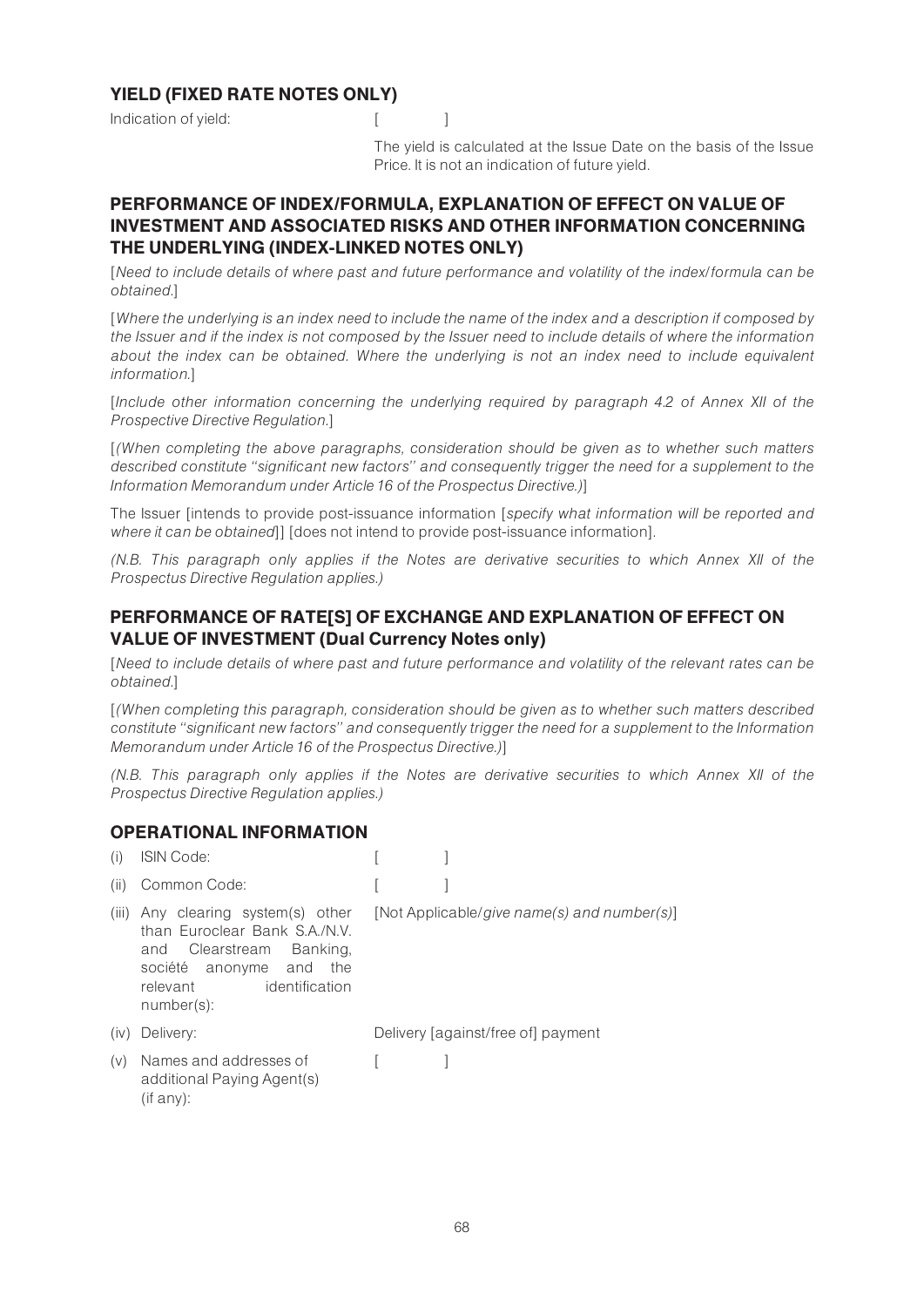# General Information

1. The admission of Notes to the Official List will be expressed as a percentage of their nominal amount (excluding accrued interest). It is expected that each Tranche of Notes which is to be admitted to the Official List and to trading on the London Stock Exchange's regulated market will be admitted separately as and when issued, subject only to the issue of a Global Note or Notes initially representing the Notes of such Tranche. Application has been made to the UK Listing Authority for Notes issued under the Programme to be admitted to the Official List and to the London Stock Exchange for such Notes to be admitted to trading on the London Stock Exchange's regulated market. The listing of the Programme in respect of Notes is expected to be granted on or before 22 December 2008.

The Dealer Agreement provides, that if the maintenance of the listing of any Notes has, in the opinion of the Issuer, become unduly onerous for any reason whatsoever, the Issuer shall be entitled to terminate such listing subject to its using its best endeavours promptly to list or admit to trading the Notes on an alternative stock exchange, within or outside the European Union, to be agreed between the Issuer and the relevant Dealer.

2. The Issuer has or will as soon as practicable obtain all necessary consents, approvals and authorisations in connection with the issue and performance of the Notes. The issue of Notes under the Programme was authorised by resolutions of the Board of Directors of the Issuer passed on 26 September 1997, 21 November 1997, 15 December 2000, 13 December 2001, 22 November 2002, 19 November 2004, 18 November 2005, 22 November 2006, 22 November 2007 and 20 November 2008. The increase in aggregate nominal amount of the Programme from U.S.\$2,000,000,000 to U.S.\$3,500,000,000 was authorised by a resolution of the Board of Directors of the Issuer passed on 22 November 2007 and the increase in aggregate nominal amount of the Programme from U.S.\$3,500,000,000 to U.S.\$4,000,000,000 was authorised by a resolution of the Board of Directors of the Issuer passed on 20 November 2008.

3. There has been no significant change in the financial or trading position of the Group since 31 August 2008 and no material adverse change in the financial position or prospects of the Group since the same date.

4. Neither the Issuer nor any of its Subsidiaries is or has been involved in any governmental, legal or arbitration proceedings (including any such proceedings which are pending or threatened of which the Issuer is aware), during a period covering at least the previous 12 months which may have, or have had in the recent past, significant effects on the Issuer and/or the Group's financial position or profitability.

5. Each Note, Coupon, Receipt and Talon will bear the following legend: ''Any United States person who holds this obligation will be subject to limitations under the United States income tax laws, including the limitations provided in sections 165(j) and 1287(a) of the Internal Revenue Code''.

6. The Notes have been accepted for clearance through Clearstream, Luxembourg and Euroclear. The Common Code and the International Securities Identification Number (ISIN) for each Tranche of Notes will be set out in the relevant Final Terms. If the Notes are to clear through an additional or alternative clearing system, the appropriate information will be specified in the applicable Final Terms.

The address of Clearstream, Luxembourg is Clearstream Banking, 42 Avenue JF Kennedy, L-1855 Luxembourg and the address of Euroclear is Euroclear Bank SA/NV, 1 Boulevard du Roi Albert II, B-1210 Brussels.

7. For so long as Notes may be issued pursuant to this Information Memorandum, the following documents will when published, be available, during usual business hours on any day (Saturdays, Sundays and public holidays excepted), for inspection at the registered office of the Issuer and the office of the Agent:

- (i) the Agency Agreement (which includes the form of the Global Notes, the Definitive Notes, the Receipts, the Coupons and the Talons), including any supplements thereto;
- (ii) the Dealer Agreement, including any supplements thereto;
- (iii) the Deed of Covenant;
- (iv) the memorandum and articles of association and certificate of registration of the Issuer;
- (v) the published annual report and audited financial statements of the Issuer for the last two financial years and the most recently published interim accounts;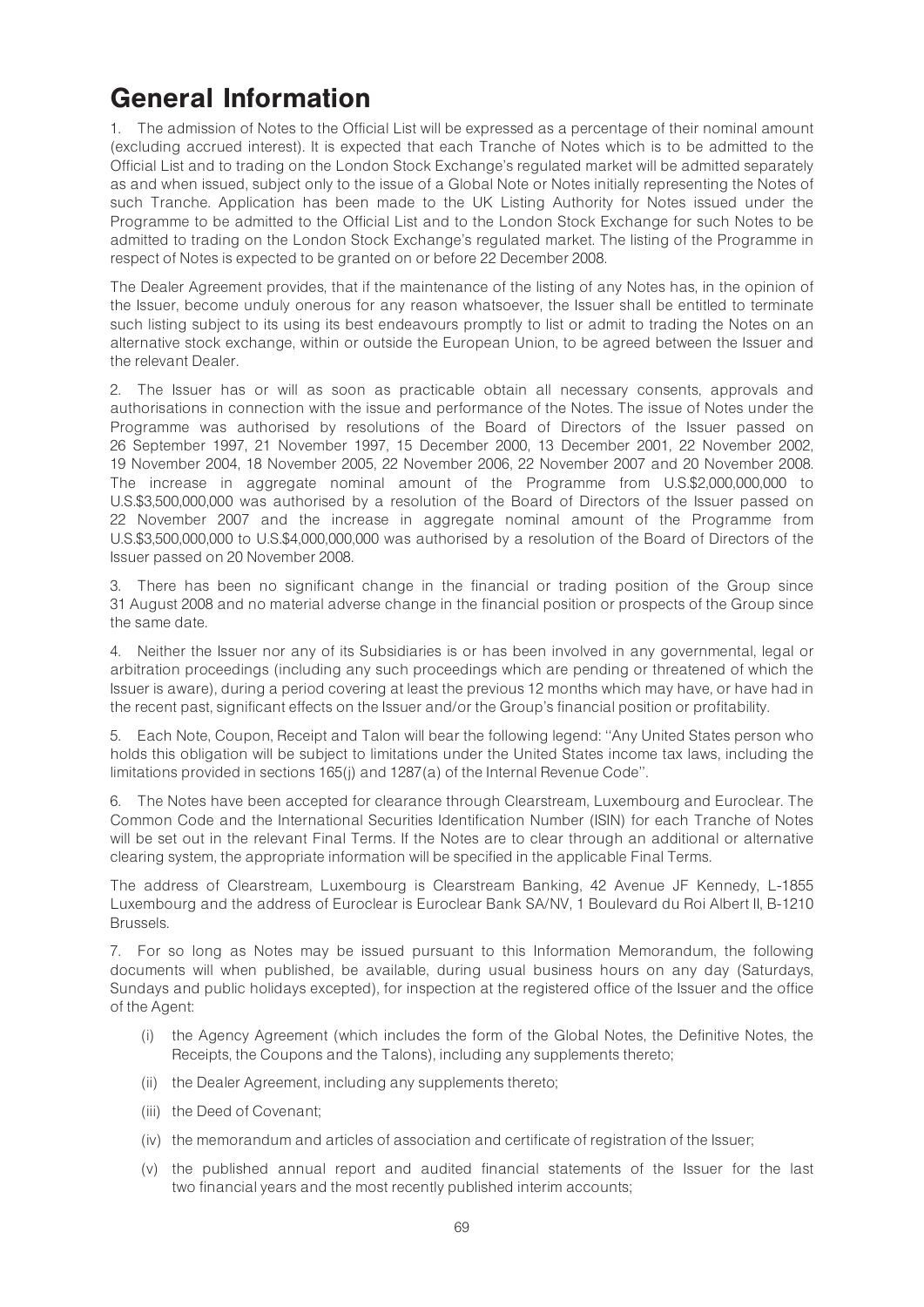- (vi) each Final Terms for Notes that are admitted to the Official List and to trading by the London Stock Exchange or any other stock exchange (save that a Final Terms relating to a Note which is neither admitted to trading on a regulated market in the European Economic Area nor offered in the European Economic Area in circumstances where a prospectus is required to be published under the Prospectus Directive will only be available for inspection by a holder of such Note and such holder must produce evidence satisfactory to the Paying Agent as to the identity of such holder);
- (vii) a copy of this Information Memorandum together with any supplement to this Information Memorandum or further Information Memorandum; and
- (viii) a copy of the subscription agreement for Notes issued on a syndicated basis that are admitted to the Official List and to trading by the London Stock Exchange.

8. Copies of the latest annual consolidated accounts of the Issuer and the latest interim consolidated accounts of the Issuer may be obtained, and copies of the Agency Agreement will be available for inspection, at the specified offices of each of the Paying Agents during normal business hours, so long as any of the Notes is outstanding.

9. KPMG, Chartered Accountants, have audited in compliance with Australian auditing standards, and rendered unqualified reports on, the accounts of the Issuer for each of the last three years ended 31 August 2008.

10. No Australian approvals are currently required for or in connection with the issue of the Notes by the Issuer or for or in connection with the performance and enforceability of such Notes, Coupons, Receipts or Talons (if any). However:

- (a) the specific approval of the Reserve Bank of Australia must be obtained in connection with certain payments and transactions having a prescribed connection with certain countries or named individuals, or entities (including individuals, or entities subject to United Nations sanctions or associated with terrorism) designated from time to time for the purposes of the Banking (Foreign Exchange) Regulations 1959 and other regulations in Australia; and
- (b) it is an offence to hold and use or deal with, allow to be used or dealt with, or facilitate the use of or dealing with certain assets, or to directly or indirectly make an asset available to certain named persons or entities associated with terrorism, pursuant to the Charter of the United Nations Act 1945 and the Charter of the United Nations (Terrorism and Dealings with Assets) Regulations 2002, unless the Minister for Foreign Affairs has given a written notice to permit such to occur.

11. The Issuer does not intend to provide any post-issuance information in relation to any issues of Notes.

12. Certain of the Dealers and their affiliates have engaged, and may in the future engage, in investment banking and/or commercial banking transactions with, and may perform services to the Issuer and its affiliates in the ordinary course of business.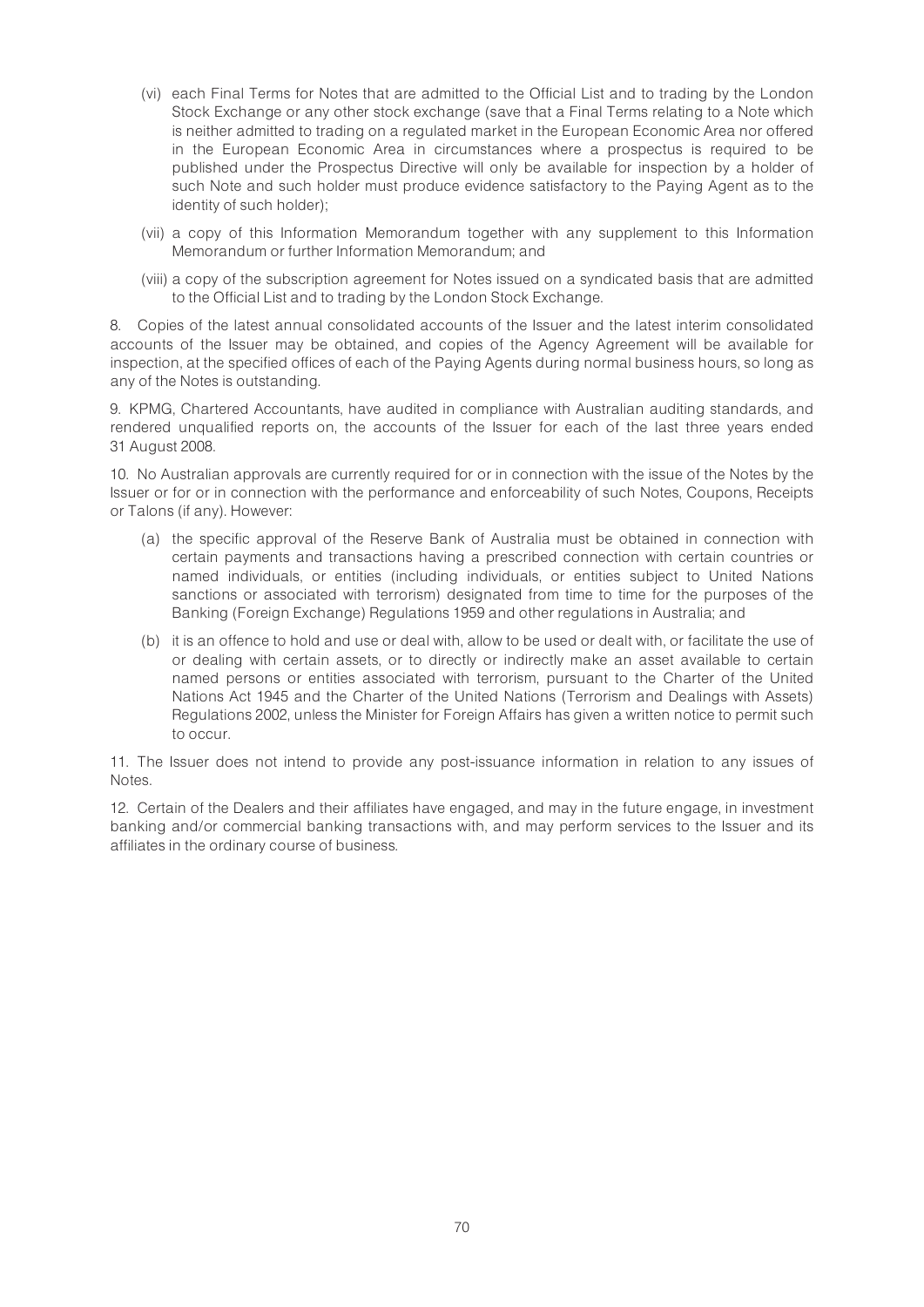# REGISTERED AND HEAD OFFICE OF THE ISSUER

Level 17, BOQ Centre 259 Queen Street Brisbane 4000 Queensland Australia

#### ARRANGER

#### UBS Limited

1 Finsbury Avenue London EC2M 2PP United Kingdom

#### DEALERS

#### Barclays Bank PLC

5 The North Colonnade Canary Wharf London E14 4BB United Kingdom

#### HSBC Bank plc

8 Canada Square London E14 5HQ United Kingdom

#### Macquarie Bank Limited

ABN 46 008 583 542 No. 1 Martin Place Sydney NSW 2000 Australia

#### The Royal Bank of Scotland plc

135 Bishopsgate London EC2M 3UR United Kingdom

#### Deutsche Bank AG, London Branch

Winchester House 1 Great Winchester Street London EC2N 2DB United Kingdom

#### J.P. Morgan Securities Ltd.

125 London Wall London EC2Y 5AJ United Kingdom

#### Nomura International plc

Nomura House 1 St. Martin's-le-Grand London EC1A 4NP United Kingdom

#### UBS Limited

1 Finsbury Avenue London EC2M 2PP United Kingdom

#### Westpac Banking Corporation, Singapore

77 Robinson Road SIA Building  $#19-00$ Singapore 068896

#### AGENT

#### Citibank, N.A., London Branch

21st Floor, Citigroup Centre Canada Square Canary Wharf London E14 5LB United Kingdom